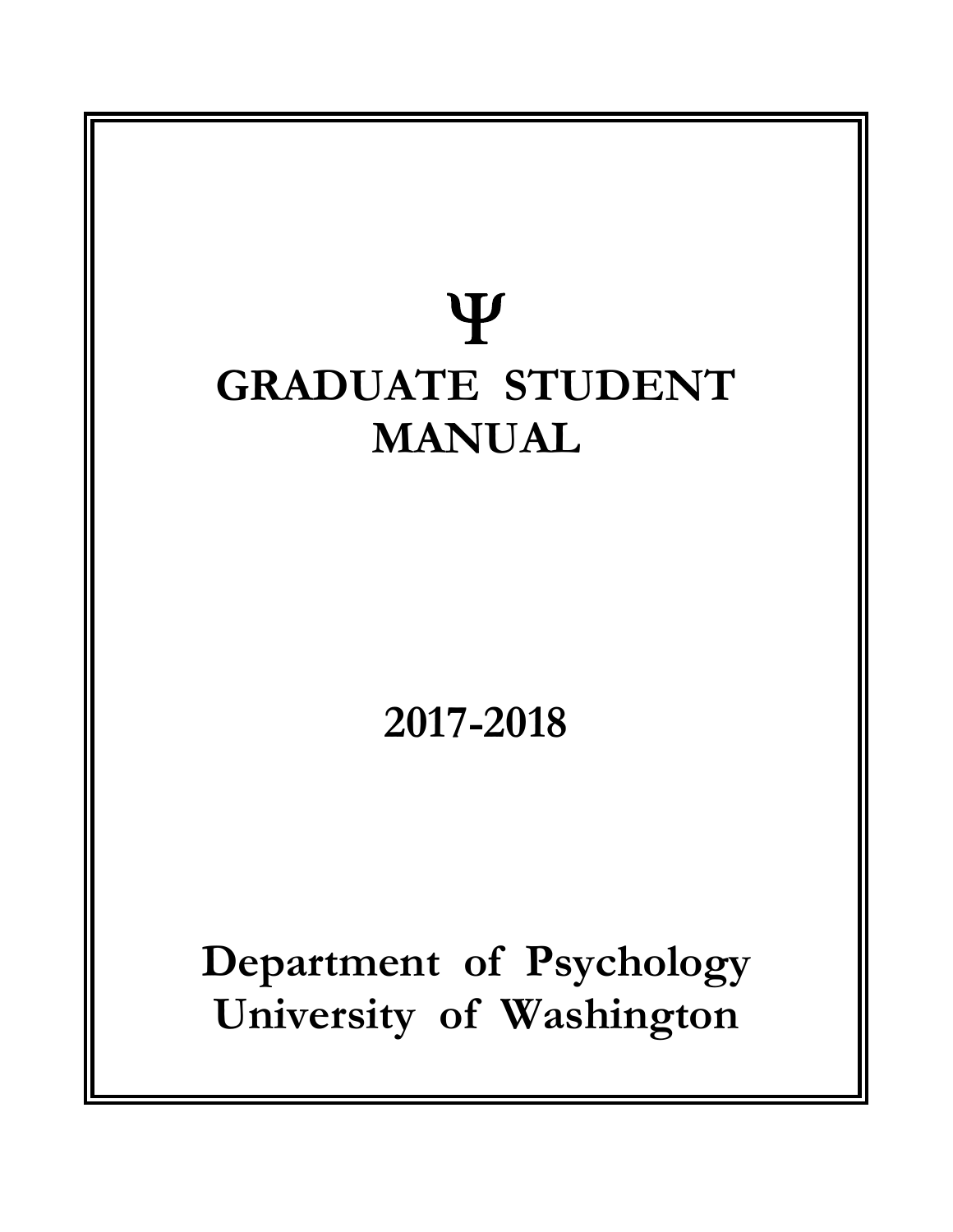The information in this Manual is designed to be a quick guide to all the information that you ought to know about procedures, polices, and miscellany of the Psychology Department and the UW Graduate School. Any University, Graduate School, and Departmental policies not included here have not, by that omission, ceased to exist. Consult the UW General Catalog for University rules and procedures for graduate requirements. Keep this guide as a reference throughout your program. You may receive revisions that should be added to this packet. If you think there is misleading or missing information, please make this known to the Director of Graduate Training or the Graduate Program Advisor.

This Manual is revised annually. Suggestions are welcome. Please send your suggestions to:

Jeanny Mai jeanny@uw.edu Kristina Olson krolson@uw.edu

Representative of the Graduate Program Action Committee (GPAC):

Kit Moreland jamesm37@uw.edu Ashley Ruba aruba@uw.edu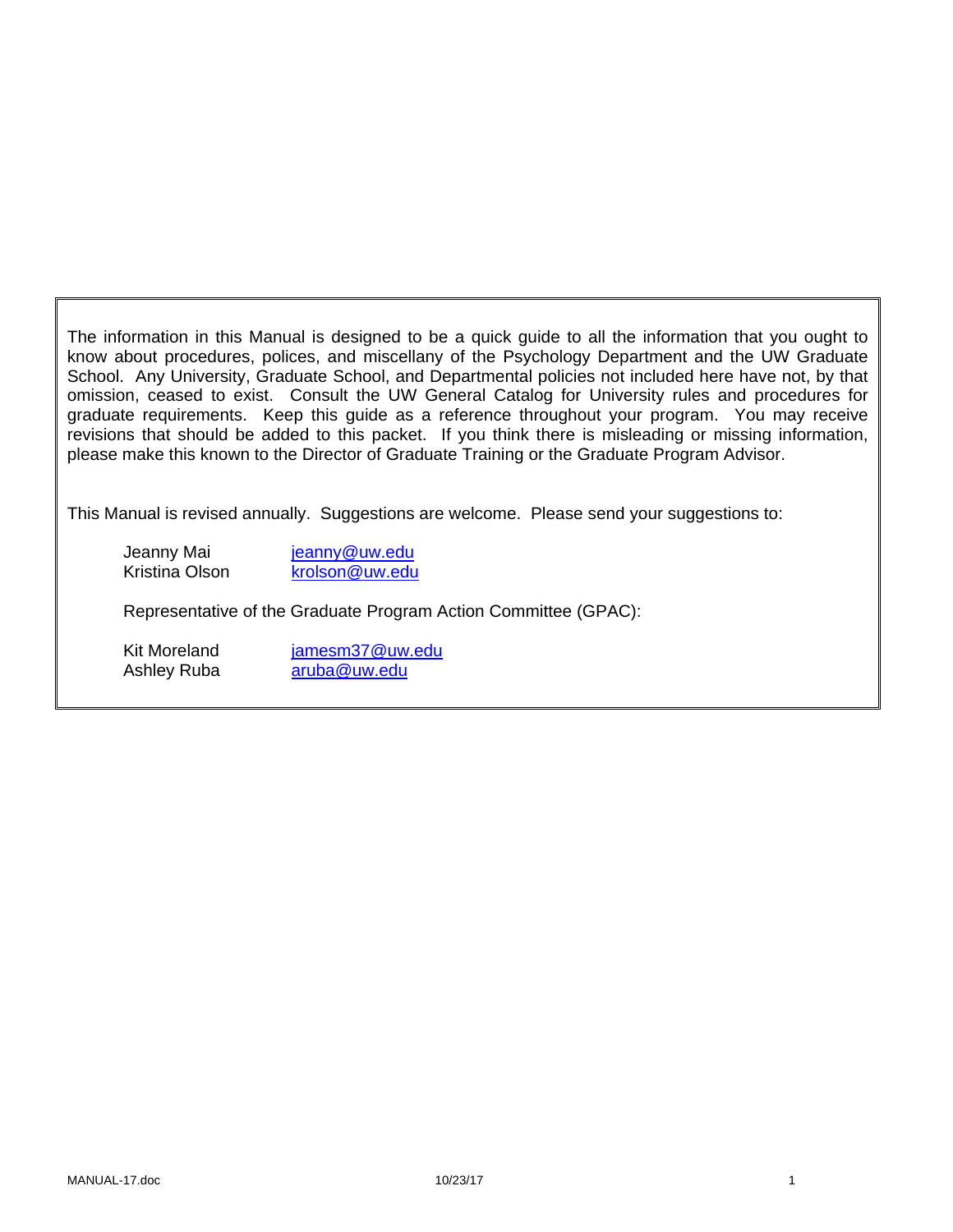## **TABLE OF CONTENTS**

|  |               | A. Basic Information for First Year Students                                    |  |
|--|---------------|---------------------------------------------------------------------------------|--|
|  | Τ.            |                                                                                 |  |
|  | Ⅱ.            |                                                                                 |  |
|  | Ш.            |                                                                                 |  |
|  | IV.           |                                                                                 |  |
|  |               |                                                                                 |  |
|  | I.            | B. Progressing Through the Program                                              |  |
|  |               |                                                                                 |  |
|  | II.           |                                                                                 |  |
|  | III.          |                                                                                 |  |
|  | IV.           |                                                                                 |  |
|  | V.            |                                                                                 |  |
|  |               | Finding a GSR (Graduate School Representative)                                  |  |
|  |               | <b>Reading Committee</b><br>$\bullet$                                           |  |
|  | VI.           |                                                                                 |  |
|  | VII.          |                                                                                 |  |
|  | VIII.         |                                                                                 |  |
|  |               | <b>Dissertation Submission Policy</b><br>$\bullet$                              |  |
|  |               | Of interest to Clinical student interns<br>$\bullet$                            |  |
|  |               | <b>Hooding and Commencement</b><br>$\bullet$                                    |  |
|  | IX.           |                                                                                 |  |
|  |               |                                                                                 |  |
|  |               | C. Areas of Study and Area Course Requirements                                  |  |
|  | I.            |                                                                                 |  |
|  | II.           |                                                                                 |  |
|  | III.          |                                                                                 |  |
|  | IV.           |                                                                                 |  |
|  |               | <b>Quantitative Minor</b><br>$\bullet$                                          |  |
|  |               | <b>Diversity Science Specialization</b>                                         |  |
|  |               | D. Policies and Procedures                                                      |  |
|  | I.            |                                                                                 |  |
|  | Ш.            |                                                                                 |  |
|  | Ш.            |                                                                                 |  |
|  | IV.           |                                                                                 |  |
|  | V.            |                                                                                 |  |
|  | VI.           |                                                                                 |  |
|  | VII.          |                                                                                 |  |
|  |               | E. Funding and Money Matters                                                    |  |
|  | I.            |                                                                                 |  |
|  | II.           |                                                                                 |  |
|  | III.          |                                                                                 |  |
|  |               |                                                                                 |  |
|  | IV.           |                                                                                 |  |
|  | F. Appendices |                                                                                 |  |
|  | I.            |                                                                                 |  |
|  | Ⅱ.            |                                                                                 |  |
|  | III.          |                                                                                 |  |
|  | IV.           |                                                                                 |  |
|  | V.            |                                                                                 |  |
|  | VI.           |                                                                                 |  |
|  | VII.          | Concordance Table for Clinical PSYCH Courses to PSYCLN (as of Winter 2018)83-84 |  |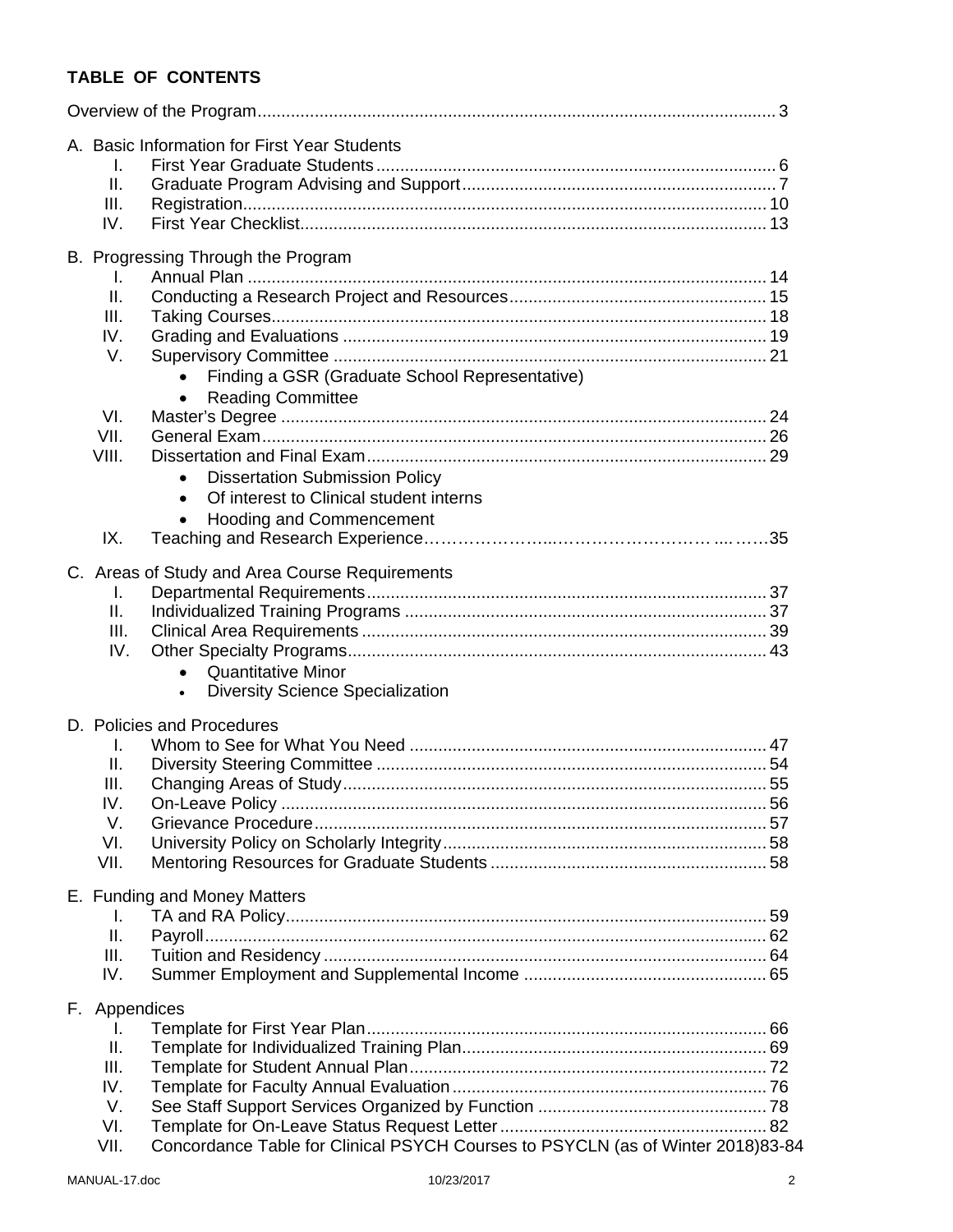#### \*\*\*\*\*\*\*\*\*\*

#### **Overview of the Psychology Ph.D. program**

**1. Goal**. The goal of the Psychology Graduate Program at the University of Washington is to train the next generation of psychologists for excellence in research, teaching and/or clinical practice. Toward that end, graduate students are expected to take some formal course work. More importantly, you will be challenged to acquire and demonstrate mastery of a set of professional skills, including research, reading, writing, and speaking in your professional field.

Our program places an emphasis on self-definition of goals, and the development of individualized graduate programs centered around your goals. The purpose of this overview is to give you a general picture of the events that will constitute your graduate training, and define their general time scale.

**2. Areas and Advisors**. For administrative purposes, the Department is divided into eight Areas: Animal Behavior, Behavioral Neuroscience, Clinical (General Clinical), Child Clinical, Cognition & Perception, Developmental, Quantitative and Social Psychology & Personality. The specifics of graduate training vary somewhat among Areas, particularly between the clinical and non-clinical Areas.

Each student is admitted to the graduate program under the sponsorship of a particular faculty member, who becomes the student's Advisor. A Co-Advisor (and sometimes a tertiary advisor) is selected for each student. The Advisor and Co-Advisor help the student plan his/her course of study, and guide him/her in all aspects of graduate training. Each student is also assigned to an Area -- typically the Area to which his or her Advisor belongs.

**3. Coursework (revised Autumn 2015)**. Students in the non-clinical Areas are required to take about 10 courses in the first two years. Students in the clinical Areas take many more courses -- about 20 in the first three years. Non-clinical students will create an Individualized Training Plan (ITP) with their advisors documenting this coursework. All students are strongly encouraged to participate in seminars and advanced seminars throughout their graduate careers. (See page 37 for Department and Area requirements. Page 69 for the ITP template)

**4. Milestones (revised Autumn 2014)**. All graduate students are to meet all of the following milestones. The timing of the milestones indicates the preferred rate of passage through the program. However, research-specific constraints as well as individual factors such as health issues, family responsibilities, or need to modify academic training for excellence in an area of study may require that some students achieve certain milestones later (or earlier) than indicated here. Students may first petition their advisory team/Supervisory committee and then submit the petition to the Graduate Training Committee (GTC) for approval of a delay in achieving one or more milestone.

## **First Year Clinical**

A. During their first year in the program all students in the clinical program will complete a formal research proposal that will be evaluated by their primary and secondary advisors. This proposal typically defines the research they will complete during their second year in the program. Proposals are due June 1.

#### **First Year (Second year Clinical)**

A. Students must present their first (second)-year research project at the Spring quarter Research Festival, which takes place the Wednesday after Memorial Day Weekend.

B. Students must complete a writing project by the end of Summer quarter that will be evaluated by the student's primary and secondary advisor.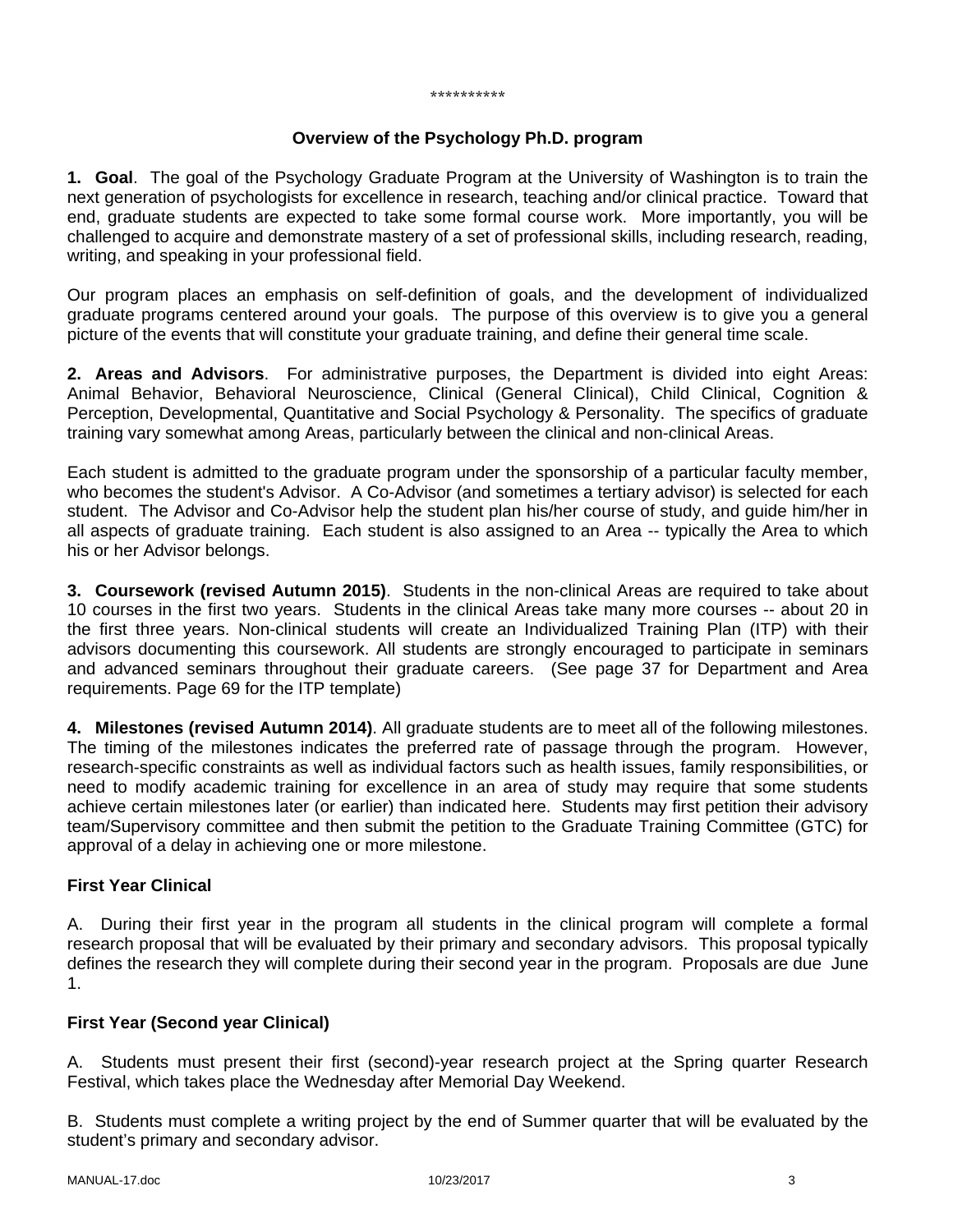I. Clinical students will prepare a research article or Master's thesis based on their research project. For students in other department training programs, possible writing projects are to be agreed upon by the student and primary and secondary advisors. The project may take one of the following forms. (Other options preferred by the student and her/his advising team are possible):

- a. a write up of the 1st/2nd year project
- b. a grant or fellowship proposal
- c. proposal for research project
- d. comprehensive literature review
- e. journal manuscript
- f. a rigorous and detailed methods section

 II. Project must be evaluated by primary and secondary advisors no later than the end of the 1st week of fall quarter of the student's second (third) year of training so that satisfactory/not satisfactory completion can be reported to GTC at Fall meeting (occurs within week 2 of Fall quarter).

#### **Second Year (Third Year Clinical)**

A. Students must complete a writing project during their second year of study. This is due by the end of Summer quarter following their second year of training. For students in clinical training this project is the research article/Master's thesis described above.

 I. For students outside of clinical, this project may be an extension of the 1st year project into a more comprehensive research paper or journal manuscript or it may be a new project taking one of the following forms (as agreed by the student and her/his primary and secondary advisors). (Other options preferred by the student and his/her advising team are possible):

- a. a research paper/manuscript
- b. Master's thesis submitted to completion
- c. proposal for research project
- d. comprehensive literature review
- e. grant/fellowship proposal
- f. preliminary dissertation proposal

 II. The writing project will be evaluated by primary and secondary advisors no later than the end of the 1st week of fall quarter so that satisfactory/not satisfactory completion can be reported to GTC at its Fall meeting (occurs within week 2 of Fall quarter).

#### **Third Year (Fourth Year Clinical)**

A. Students must formally establish their Supervisory Committees (See page 21) by the end of Winter quarter of their 3rd/4th year of study. This includes selecting members and submitting the required signatures to the Graduate Program Advisor (Jeanny Mai).

B. Students must complete both the WRITTEN and the ORAL portion of the General Examination by the end of Summer quarter following their 3rd/4th year of study. (See page 26)

### **Fourth Year (Fifth Year Clinical)**

A. If not done as part of the General Examination, students must present their dissertation proposals to their Supervisory Committee members no later than the end of summer quarter of their 4th/5th year of study.

I. Dissertation proposals may be written and/or oral.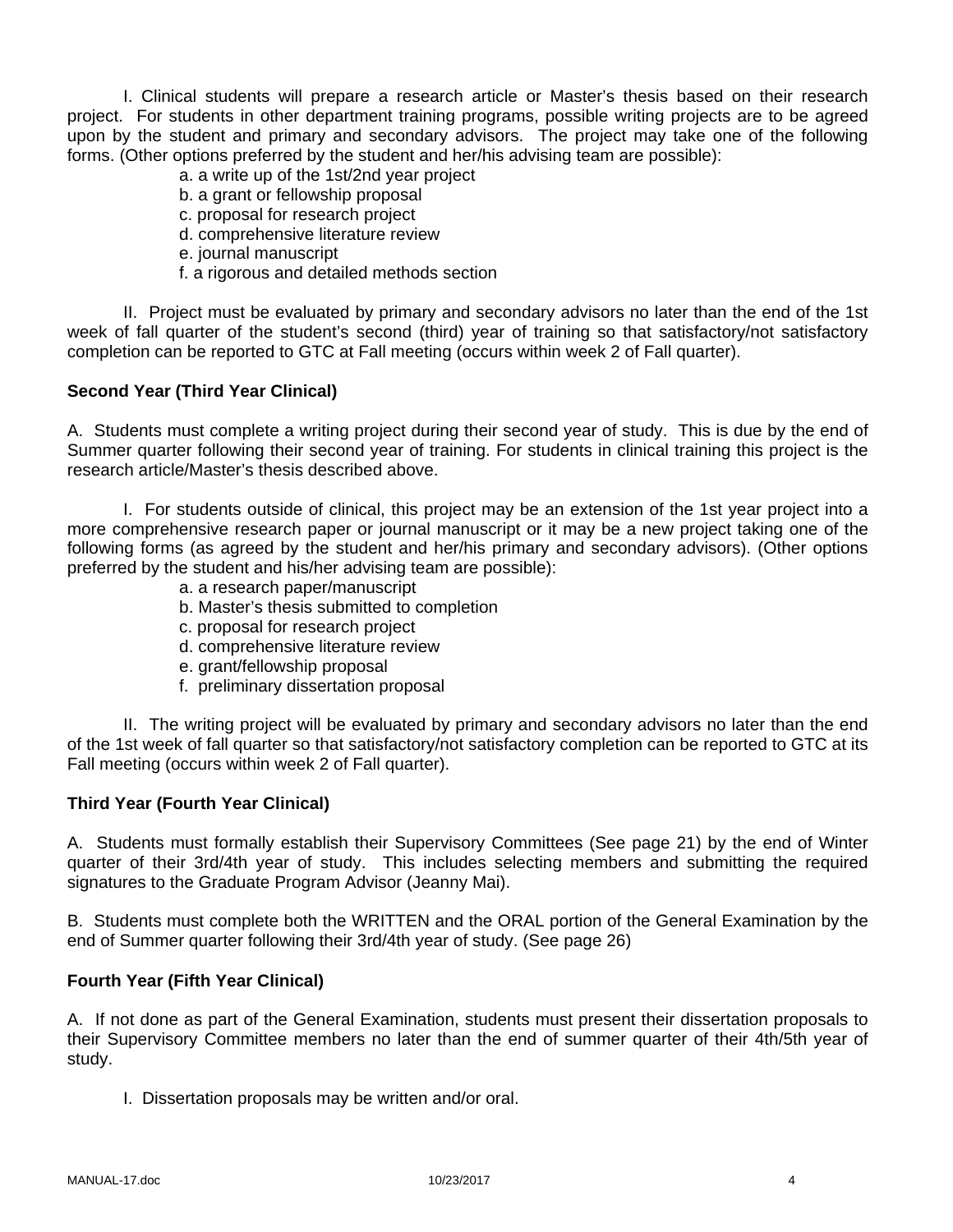II. Whether as part of the General Examination or in a separate meeting, students must defend their dissertation proposals to their Supervisory Committees no later than the end of summer of their 4th/5th year of training.

#### **Dissertation Defense**

A. Students are expected to publicly defend their dissertation (See page 29) and complete our graduate training program (not including the required APA approved internship for clinical students) no later than the end of their 6th/7th year of training. The Reading Committee (See page 23) must be formed at least one full quarter before the defense and receive a full draft of the dissertation 6wks in advance of the defense date.

**Clinical training and internship**. This is required for all clinical students. Consult with your faculty advisors, the clinic director, and the director of clinical training about how to prepare for this required clinical training experience.

---

The rest of this manual provides more comprehensive descriptions of course work and milestones, including the many rules that apply to them, and some suggestions about how to accomplish them.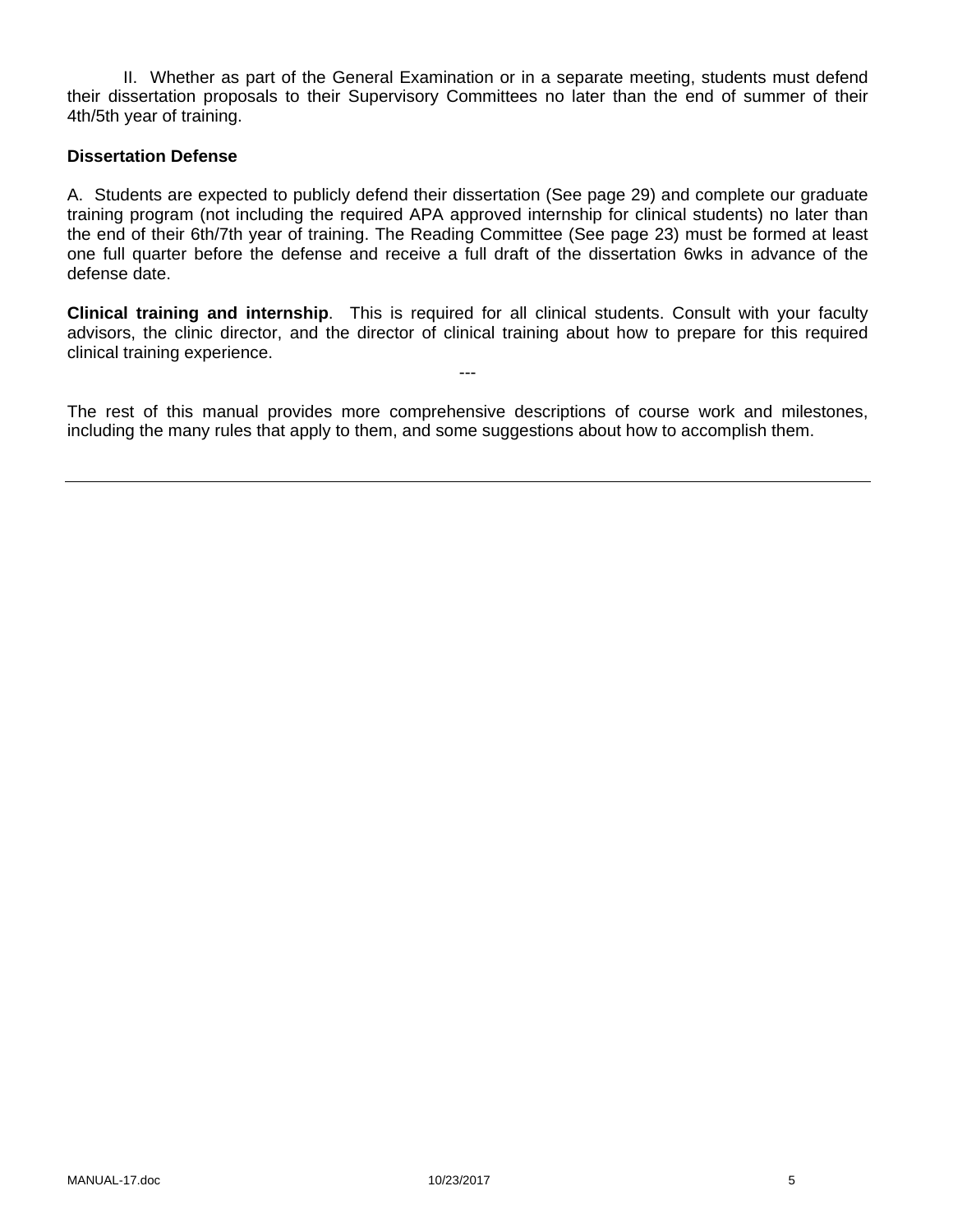## **A. Basic Information for First Year Students**

## **A. I. FIRST YEAR GRADUATE STUDENTS**

Welcome to the Psychology Department! This manual was written in an effort to guide you through your graduate program. Please read through the manual to get a clear picture of the procedures involved in completing the program. The first year of graduate school can be a difficult time. Many faculty members, advanced graduate students, and staff members are committed to helping new graduate students in their transition to graduate school. Please make use of these resources when the need arises. If you have questions not included in the manual, please contact the Graduate Program Advisor in Guthrie 127 (jeanny@uw.edu, 206-543-9329), your advisors, another graduate student, or the Director of Graduate Training, Kristina Olson.

- **1. Faculty Advisors.** You will have been assigned two (primary and secondary) or more advisors in the Department who will assist you with planning your program for the first year. Your advisor(s) will also supervise your research during the first year. Although many students continue with this advisor past their first year and/or make this person the chair of their Supervisory Committee, this is not required. You should feel free to pursue work with another faculty member if that should better fit your educational needs. (See page 7, Graduate Program Advising).
- **2. Orientation Week.** First year graduate students are expected to attend an orientation seminar during the week prior to the start of classes, Autumn Quarter. Please register for orientation credit, under Psych 500 A.
- **3. First Year Plan and Individualized Training Plan (ITP).** Early in Autumn quarter of the first year (preferably during Orientation Week), new students are to schedule a planning meeting with their advisor(s). After the meeting, the student is asked to prepare a written version of his/her goals, coursework, research, etc., for the upcoming year which due to Jeanny within the first week of class (the First Year Plan, see page 66 for template). The ITP is due approximately within the first month of Autumn quarter with a review of the accomplished courses completed in every Spring quarter as part of the Annual Review process. (the ITP, see page 69 for template)
- **4. Course Requirements.** You should begin fulfilling departmental course requirements during the first year. In particular, you must complete courses to satisfy the statistics requirement by the end of the second year. Check with your area about specific requirements and refer to your approved ITP (See page 69).
- **5. First Year Research Project.** All first year students are required to conduct research during the year. This activity culminates in a formal presentation of your work at the annual Psychology Department Research Festival, held at the end of Spring Quarter. Clinical students present at the end of their second year in the program. All other students present at the end of their first year.
- **6. Annual Evaluations.** You will be evaluated at the end of each year by the faculty in your major area. The evaluation will be based on your accomplishments during the prior year, your ITP, and your Annual Plan which is prepared in May of each year to discuss the following year. (See the template, page 72). A letter providing feedback from the evaluation and any appropriate recommendations will be sent to you from your advisor(s). For more detailed feedback, you should talk with your advisor and/or the Area GTC Representative. (See Area Rep list, page 38)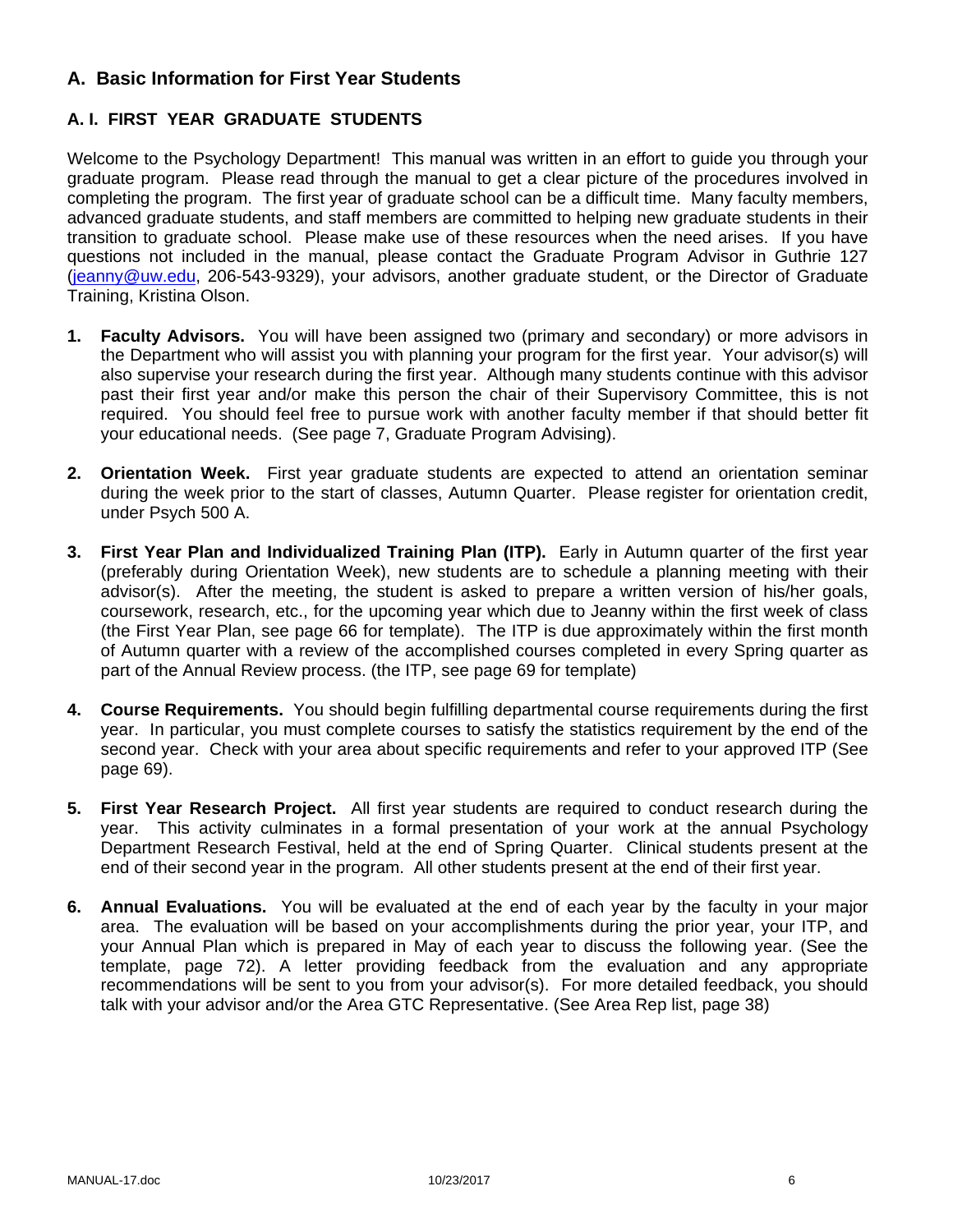- **7. Office Space.** Many students will have office space available through their advisors. If you do not, or would like to have space, some limited graduate student desk space is available in Guthrie Hall, G-53 (ask the front office for the code to the door). This space includes equipment for computer use, internet access, and printing for Autumn 2017 quarter only, the location will be moved in Winter 2018. Students are responsible for space assignments and upkeep in this area. Contact your Graduate Program Action Committee (GPAC) Representatives (See page 9).
- **8. E-Mail.** In order to sign up for a UW e-mail account, go to https://uwnetid.washington.edu/newid/. Then follow the online instructions. Send questions to UW Technology Service Center via their Web site (http://itconnect.uw.edu/help/) or call 206-221-5000.

## **A. II. GRADUATE PROGRAM ADVISING**

#### **Advisors/Co-Advisors**

Advisors work to help students with their goals and with their research. They also usually serve as the chair of the student's Supervisory Committee. Co-advisors are assigned to students to provide students with additional support. Students should feel free to approach their advisors and co-advisors with questions or concerns regarding their program. Advisors and co-advisors are also typically the ones who sign the Master's Warrant (See page 24). Although the advisors and co-advisors are assigned to students for the first year of the program, students may change these assignments. It is recommended that students who would like to change advisors or co-advisors discuss this possibility with their advisor or coadvisor. For a student perspective, consult with other graduate students, and/or GPAC (See page 9).

# *Graduate Training Committee –* **Chaired by Kristina Olson** (G217, 206-616-1371,

e-mail: krolson@uw.edu)

The Graduate Training Committee (GTC) is an appointed committee of the faculty. Faculty members of the Committee represent each of the sub-areas within the Psychology Department, and two graduate students attend the meetings to provide student input. The functions of the Committee are to:

- 1. Consider graduate training issues that relate to the entire department in order to make recommendations for departmental action. This would include such topics as departmental course requirements, research requirements, timing of general exams, etc.
- 2. Address grievances any student may have in regard to training issues or individual treatment within the department.
- 3. In collaboration with the Areas, review the progress of individual graduate students, recommend disciplinary actions when necessary (rare).
- 4. Keep abreast of changes in Graduate School policies in order to interpret them to students and faculty.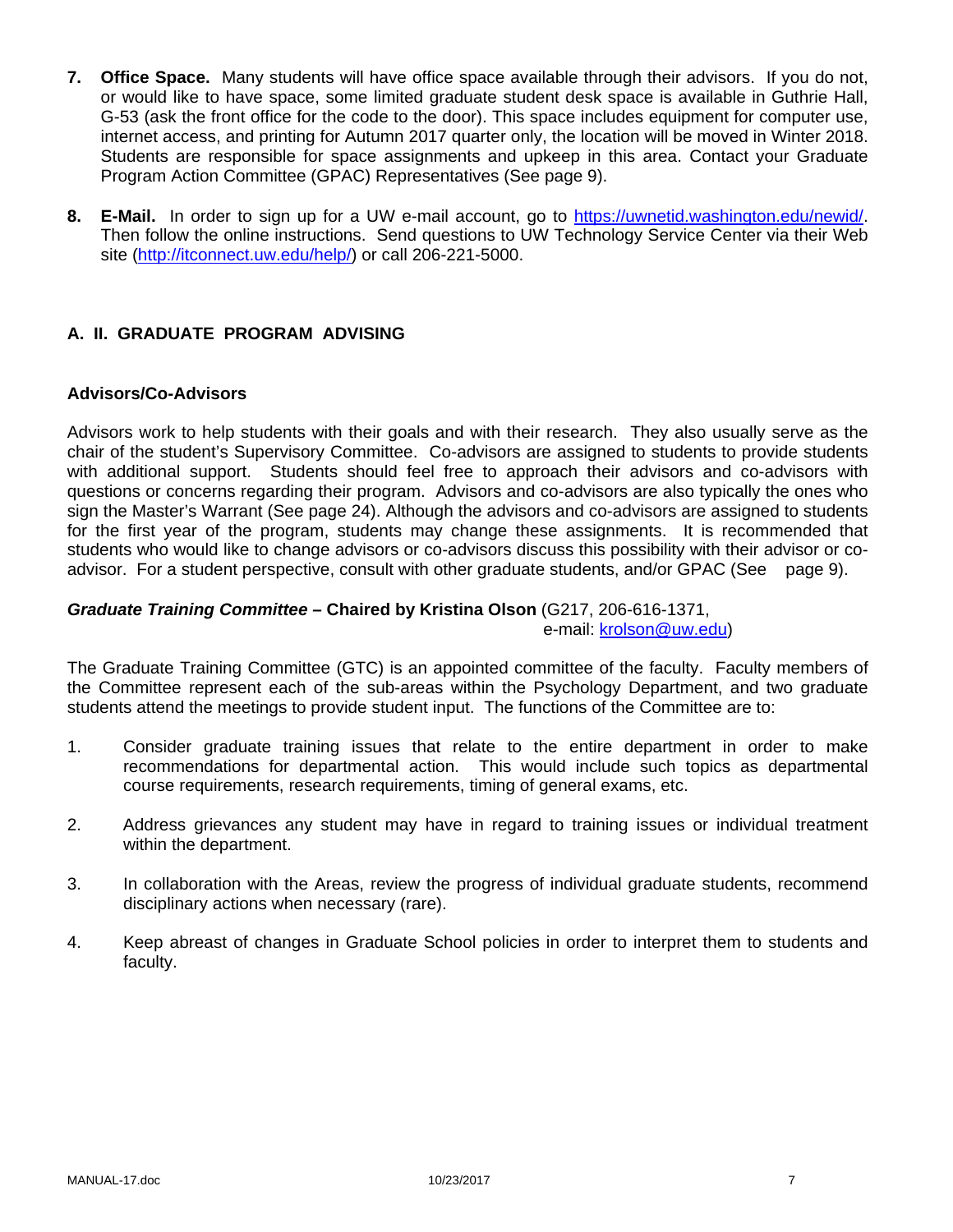#### **Graduate Program Coordinator – Kristina Olson** (G217, 206-616-1371, krolson@uw.edu)

The Graduate Program Coordinator (GPC) supervises the activities of the Graduate Program Office, is the Chair of the GTC, acts as liaison with the Graduate School, assigns teaching assistants in collaboration with the Graduate Program Advisor and the Associate Chair, and provides individual counseling and troubleshooting to graduate students. Academic advising, in general, is provided by your own advisor, though the GPC may be more knowledgeable and up-to-date on some policies and requirements. If in doubt, see the GPC, who can refer you to a more appropriate person, if necessary. (Also see the 'Whom to See' list on page 47)

#### **Graduate Program Advisor – Jeanny Mai** (G-127, 206-543-9329, jeanny@uw.edu)

The Graduate Program Advisor (GPA) may be the most important of all these sources, as she is knowledgeable about the Graduate School and the University, and knows the procedures that you must follow along the way toward your degree.

Graduate Program Advisor activities of importance to you include:

- 1. Keeping an updated record of your student status, Supervisory Committee members, etc. Also, if given some idea of your time schedule for completing requirements, she can remind you of procedural details you must attend to.
- 2. Making official requests to the Graduate School for Supervisory / Reading Committee formation and changes.
- 3. Scheduling General and Final Examinations with the Graduate School.
- 4. Preparing and distributing Master's / General Exam / Final Exam warrants. (The term 'warrant' refers to the document signed by the supervisory committee stating that the student has passed the Master's, General or Final Exam.)
- 5. Coordinating TA assignments in collaboration with the GPC and Associate Chair, handling TA budget questions, entering TA payroll appointments.
- 6. Questions concerning University and departmental requirements for grad student program, progress toward degree.
- 7. Registration problems.
- 8. Entering scholarships or fellowship awards, requesting non-resident tuition waivers from the Graduate school.
- 9. Organizing department events, such as Admissions Recruitment Days, Welcome Party, Research Festival and Hooding.
- 10. Graduate student travel support (Bolles and Wagner) and dissertation (Bolles) support requests.
- 11. Manages ALCOR, Psychology Department Scholar Award, and Hunt Fellowship funding allocations.

The Graduate Program Advisor also has many other responsibilities, including the time-consuming job of graduate admissions. So please be considerate of her time, especially in the months of December and January.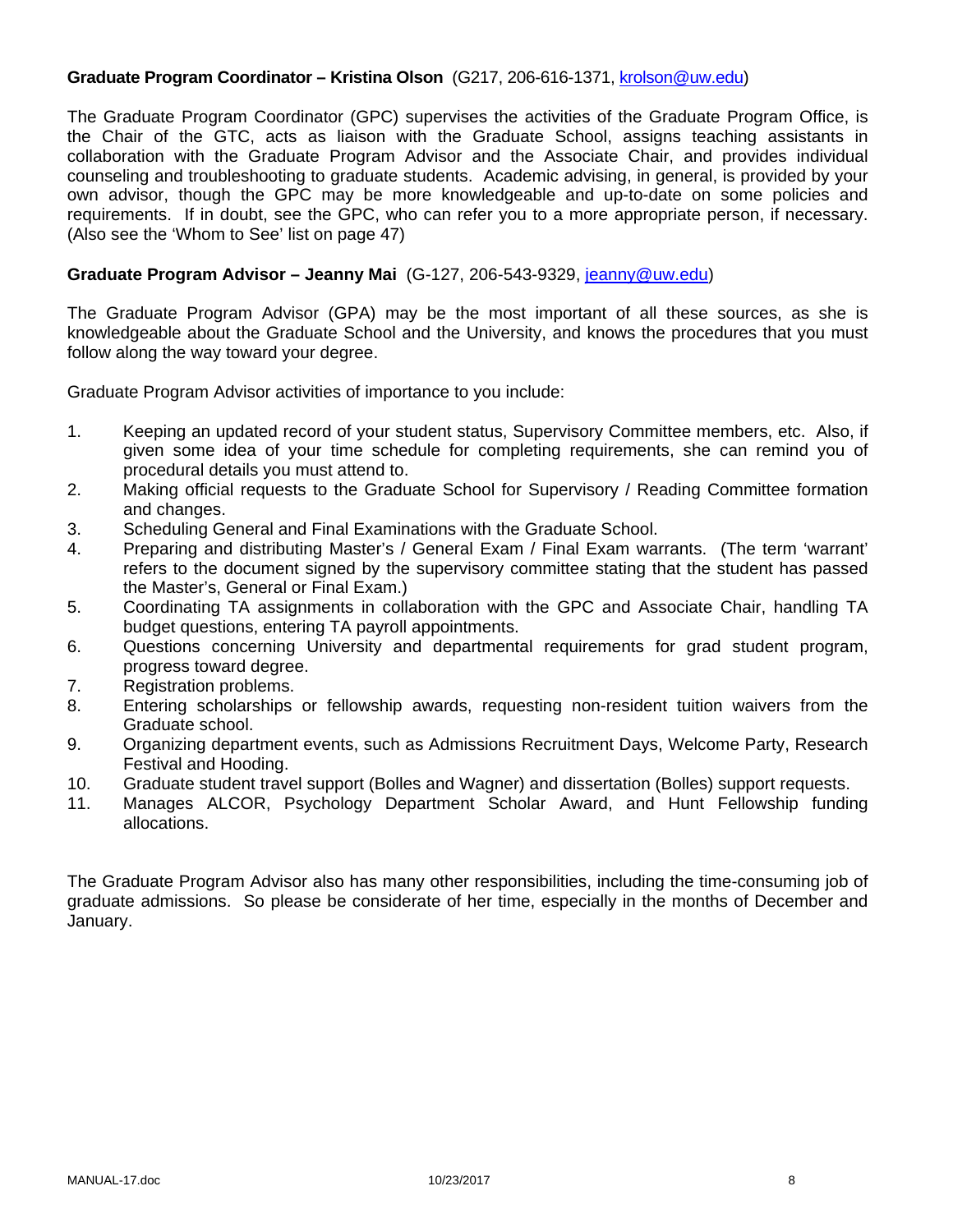### **Psychology Graduate Program Action Committee (GPAC)**

Founded in 1998, this committee represents all graduate students in the Psychology Department and serves as a liaison between students, faculty, and administration. **Membership is open to all psychology graduate students.** Students are invited to participate in this committee and are welcome to attend any meetings, to ask questions, or to raise issues pertaining to the Psychology Department.

GPAC Representative for this year is:

| Kit Moreland  | jamesm37@uw.edu                                      |  |
|---------------|------------------------------------------------------|--|
| Ashley Ruba   | aruba@uw.edu                                         |  |
| GPAC website: | https://catalyst.uw.edu/workspace/gpacpsy/5179/23487 |  |

#### **Graduate & Professional Student Senate (GPSS)**

The Graduate and Professional Student Senate (GPSS) is the official student government representing the 15,000 graduate and professional students at the University of Washington. GPSS provides and advocates for the tools needed to enhance personal and professional development, and safeguards the interests of the students it represents.

GPSS actively supports graduate and professional students and builds community among them with regular communications and opportunities for involvement as well as social events throughout the year. GPSS represents students to the University and the Legislature, funds graduate programming, and hosts regular social events.

Each year, senators are elected to serve on the GPSS Executive Committee. The Executive Committee is responsible for a multitude of various issues related to GPSS and the Senate. Specific tasks include addressing the issues and concerns identified by the Senate, review and recommend an annual budget to the Senate for the following fiscal year, annually approves funding guidelines and criteria to be used by the Financial and Budget Committee, and much more.

GPSS Representatives for this year are:

| Jose Ceballos       | josemceb@uw.edu |
|---------------------|-----------------|
| <b>Patrick Rice</b> | pirice@uw.edu   |
|                     |                 |

GPSS website: http://depts.washington.edu/gpss/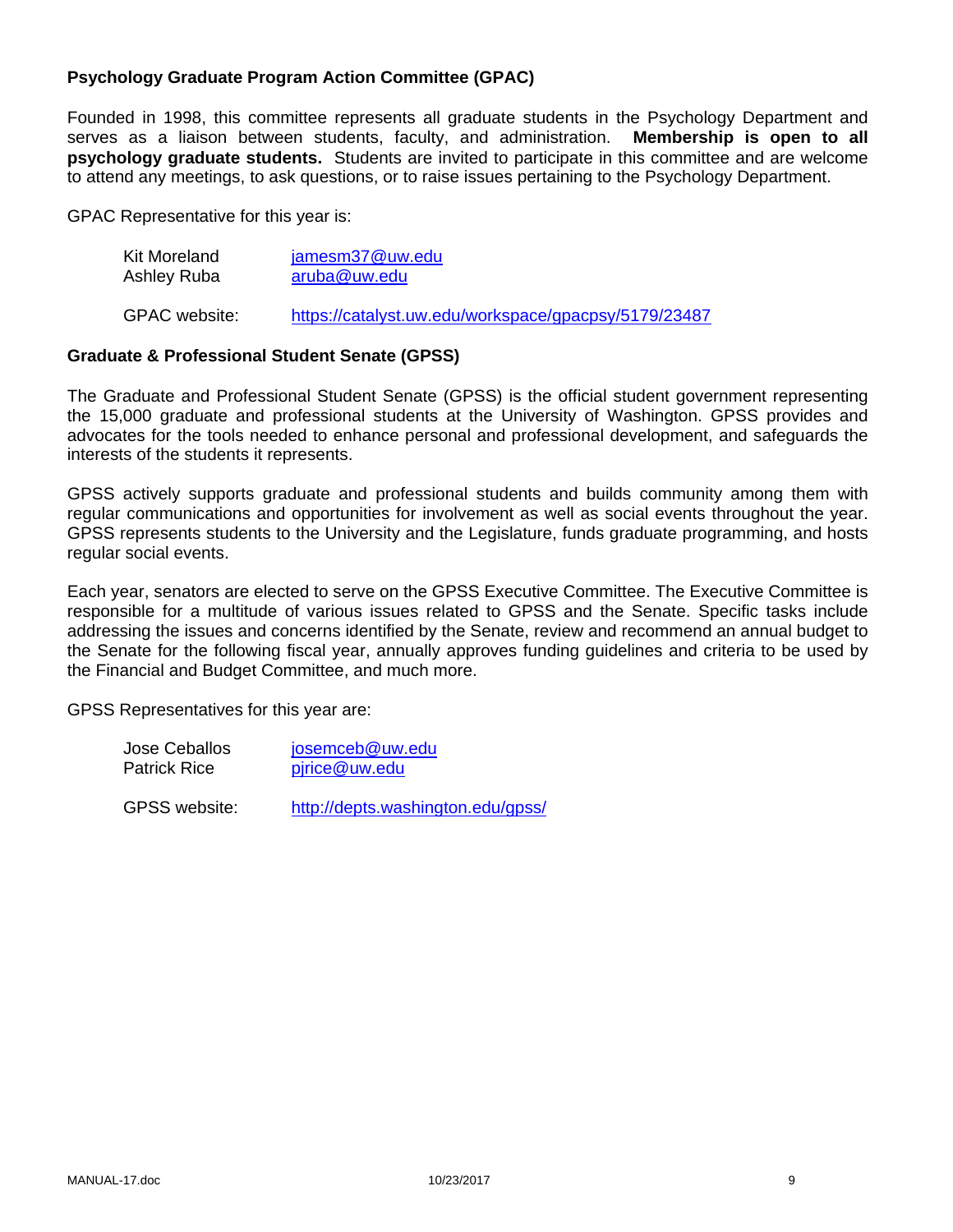## **A. III. REGISTRATION**

**Choose your courses**. Review the course requirements on page 37 and your approved ITP. A description of Psychology courses is found on the Psychology webpage (http://www.washington.edu/students/crscat/psych.html). In consultation with your advisor, design your ITP (see page 69) and Annual Plan (see page 72) and decide which courses to take. Also talk with other students or the instructor of the course.

**Look up courses in the Time Schedule**. Once you have decided upon the classes you want to take, look in the "Time Schedule" for the appropriate quarter to find out the days and times when these classes meet. The UW Time Schedule can be found on the UW website http://www.washington.edu/students/timeschd/.

**Entry Codes**. You should make note of the classes that need a "course entry code" or a "course permission card." The course entry code numbers are usually available from the instructor. If the course has variable credits, such as Psych 600, 700, or 800, the entry code numbers should be available in the main office of Guthrie (G-119A.) Course permission cards can be picked up at the main office. They need to be signed by the instructor of the course (or your advisor for independent research) and then exchanged for the course entry code number. If problems with entry codes occur during registration, you should contact the instructor, Kim Arbios, Course Scheduling Coordinator (206-543-1469, karbios@uw.edu), or Jeanny.

**During the academic year you must be registered for courses or petition for on-leave status.**  Failure to do so will result in being dropped from the University. (Exception: You do not need to go onleave or register for Summer Quarter. Summer quarter On-Leave status is automatic/free for all graduate students who were either registered or officially On-Leave during the prior Spring Quarter.) If you have a teaching or research assistantship or on financial aid, please see the section of this manual entitled "Number of Credits" on page 12.

#### *Registration*

Registration must be done before the first day of class to avoid a late first time registration fee (\$25). Changes in courses may be made no later than the fifth day of the quarter to avoid a change of registration fee (\$20), use of your one annual drop, and possible tuition forfeiture. Registration is done on the web at: http://myuw.washington.edu. If you have questions, please email the Registration Office (regoff@u.washington.edu), or call (206) 543-8580, Monday through Friday, 8:00 a.m. to 5:00 p.m., and a staff member will gladly assist you.

**Important**: Keep a file for yourself of all the courses you take, *including* seminars and independent studies. In this file enclose reading lists, syllabi, instructor name(s), and the quarter and year each course was taken. This file will be invaluable to you later; e.g., when you apply for licensing or teaching positions.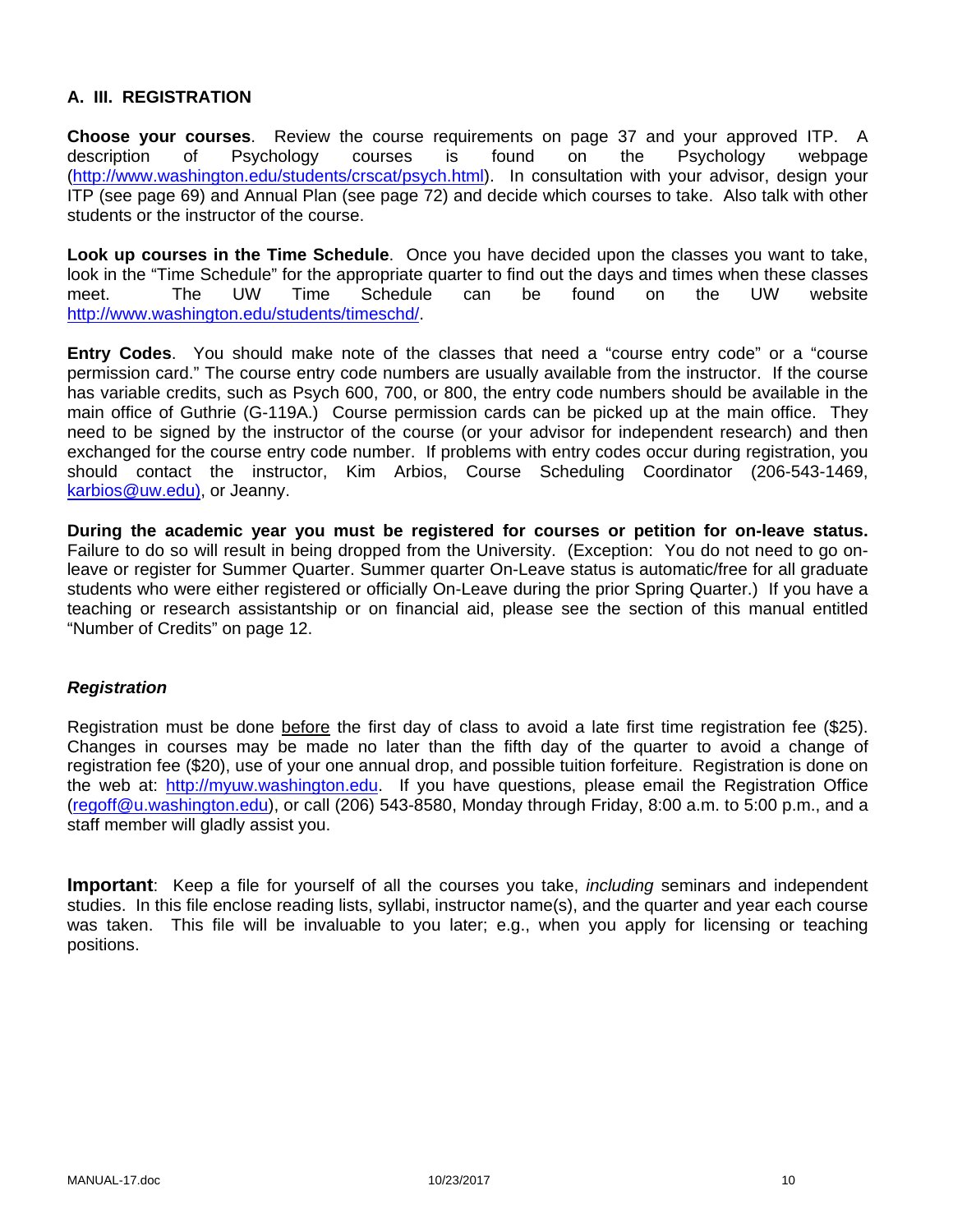### *10 Year Limit*

The count of years in the program begins during the Autumn Quarter following the student's admission. Quarters on-leave or assigned off campus count as if the student has been in residence, i.e., "the clock keeps ticking." Quarters in clinical internships also count in the determination of the student's number of years in the program. In the unlikely event it becomes necessary to complete your program in more than 10 years, this situation will be discussed by GTC and if approved, Jeanny will submit a petition to the Dean of the Graduate School for permission to extend the 10-year limit. A common goal is to finish the program in 5 to 7 years.

#### *Dropping and Adding Courses*

If you need to drop or add a course, be certain to do this within the first five days of the quarter to avoid a \$20 change of registration fee or possible tuition forfeiture. Once the change of registration fee is in effect, and you need to change your schedule, make all changes in ONE day, so you get charged once.

If you drop classes after the  $8<sup>th</sup>$  day of the quarter, you will be charged a \$20 (change of registration fee) and tuition forfeiture (next section).

#### *Tuition Forfeiture*

Tuition forfeitures are fees that are charged when you make changes to your schedule from the 8th through the 30th calendar day of the quarter that result in you dropping from one tuition rate to another, or withdrawing completely from your classes.

#### http://finance.uw.edu/sfs/tuition/forfeiture-refund

You should note, that you are permitted **only ONE** drop after the second week of the quarter (the "annual drop"), per academic year – choose wisely!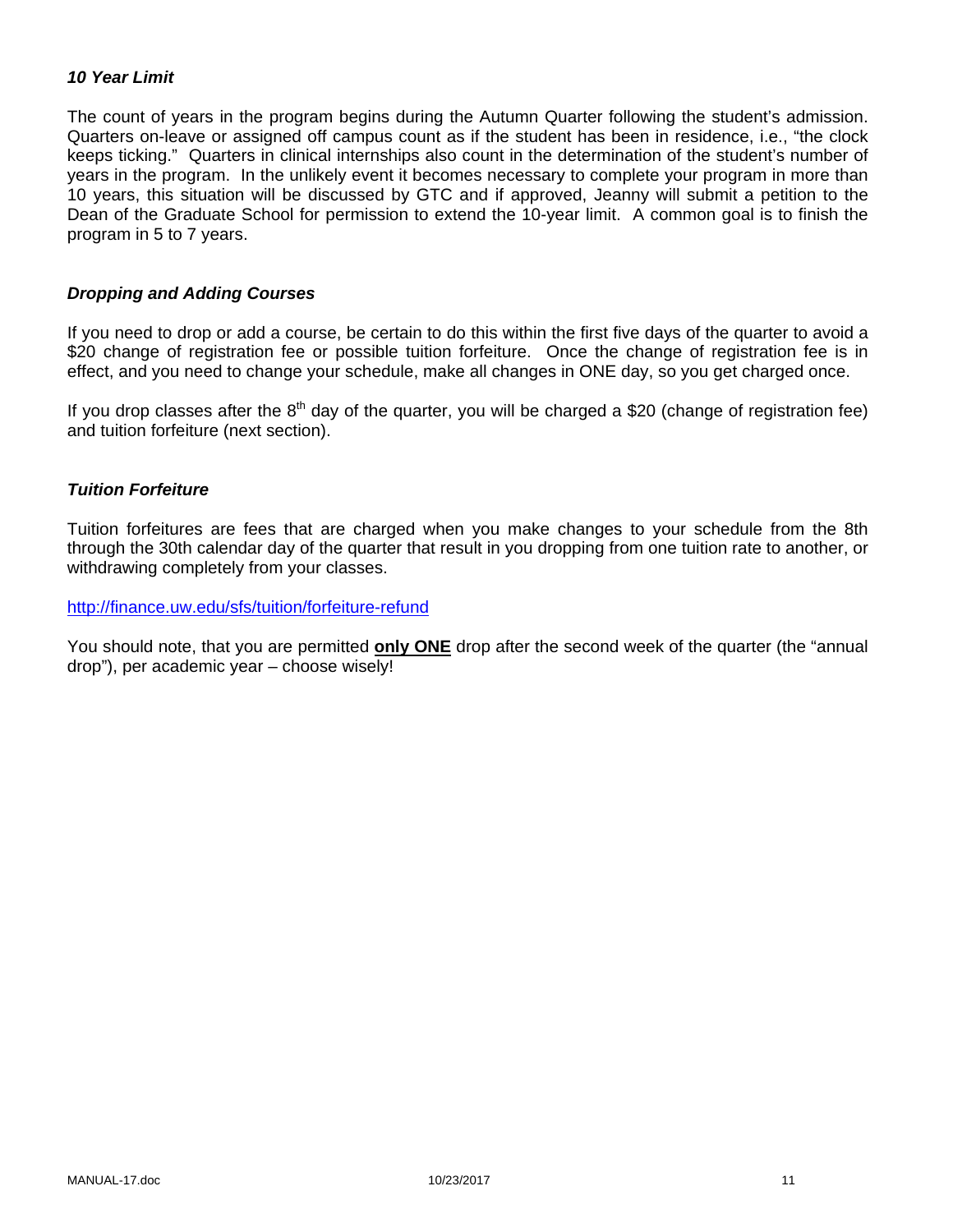#### *Number of Credits*

TAs and RAs must register for a minimum of 10 credit hours for each quarter of their appointment (2 credits for Summer Quarter). These credits can include credit for Psych 600 (Independent Study/Research), Psych 700 (Master's Thesis), or Psych 800 (Doctoral Dissertation) with the number of credit hours commensurate with your time commitment to your research and individual study (suggested guideline of 3hrs/wk = 1 credit). Since you are virtually always conducting a program of independent study and research, you will generally register for several credits in one or more of these courses each quarter.

The tuition charge is the same for 7-18 credit hours. You will be charged additional tuition for credits in excess of 18. A minimum of 9 credits in Psych 700 is needed for the Master's Degree (See page 24). A minimum of 27 credits over at least 3 quarters in Psych 800 is needed for the Doctoral Degree (See page 29). There is no maximum number of credits for these courses, which can be earned over multiple quarters, but students cannot register for more than 10 credits of Psych 800 per quarter.

| <b>REGISTRATION REQUIREMENTS</b>          | Academic Year | <b>Summer Quarter</b> |
|-------------------------------------------|---------------|-----------------------|
| <b>Full time Status</b>                   | $10 - 18$     | $10 - 18$             |
| <b>Minimum Credits Required</b>           | 2             | $0^*$                 |
| Minimum Credits to maintain TA/RA         | 10            |                       |
| Minimum Credits to maintain Financial Aid | $5-10$        | variable <sup>+</sup> |
|                                           |               |                       |

\*If registered during previous academic year (Autumn, Winter, Spring)

+ For Full time Financial Aid you likely need anywhere between 5-10 credits every quarter (including summer). Please check with Student Fiscal Services (sfshelp@uw.edu, 206-543-4694, or chat with them at: http://finance.uw.edu/sfs/home) for your particular situation.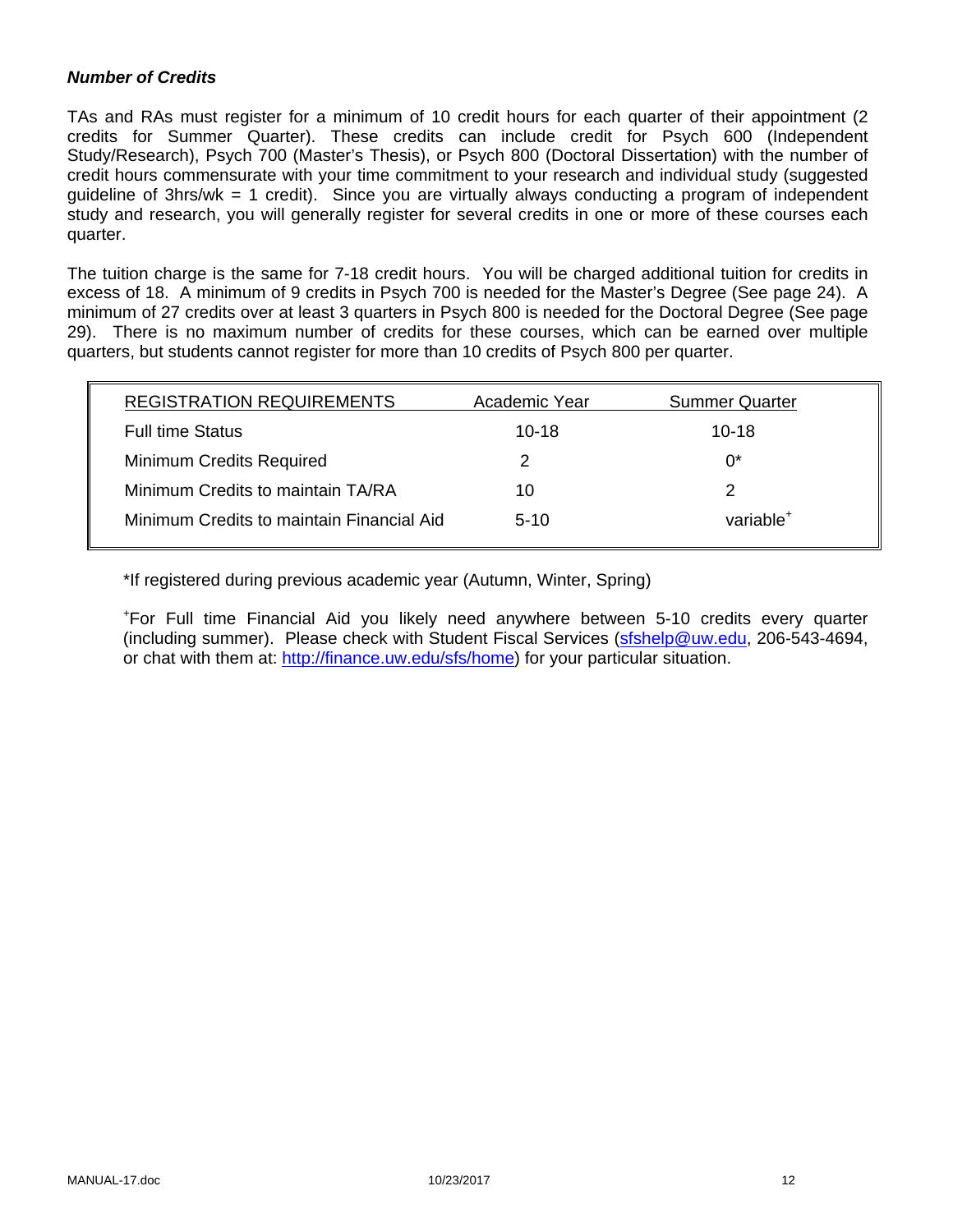## **A. IV. FIRST YEAR CHECKLIST**

- $\Box$  Attend the Psychology Orientation and the UW's Center for Teaching and Learning (CTL) TA/International TA/RA Conferences which occur the week before school starts
- $\Box$  Prior to the beginning of classes, meet with your advisor to go over course requirements, research plan, and TA/RA assignment
- Get Washington State driver's license (http://www.dol.wa.gov/)
- $\Box$  Complete payroll, insurance, and tax paperwork with our Payroll Coordinator, G-126, 206-543-3366, psypay@uw.edu
- $\Box$  Get e-mail account, office space, etc
- Acquire building keys in the Guthrie front office
- Pay student fees/tuition before the due date by the  $3<sup>rd</sup>$  Friday of the quarter
- $\Box$  Talk with more advanced students to get their tips on the program
- Complete your First Year Plan with your advisor (See First Year Planning Section, page 6 and page 66 for Template) Turn in the final version to your advisor by the end of the first week of classes
- Non-Clinical students: Complete your Individualized Training Plan with your advisors (See First Year Planning Section, page 6 and page 69 for Template). Submit your final version by November 1 to your area GTC Rep (See page 38).
- $\Box$  Register for classes before the first day of classes, including:  $\Box$  Orientation seminar, statistics sequence, Colloquium Series
- Keep a file for yourself of all the courses you take, *including* seminars and independent studies. In this file enclose reading lists, syllabi, instructor name(s), and the quarter and year each course was taken. This file will be invaluable to you later, e.g. when you apply for licensing or a teaching position.
- $\Box$  Prepare for the first/second year project
- $\Box$  Plan for summer funding
- Review this manual for information that might be helpful
- Get to know the cafes on and off campus
- $\Box$  If any concerns arise, don't be shy. Talk to your advisor, co-advisor, another student, the lead TA, the GPAC reps, the Graduate Program Advisor (Jeanny Mai), the Director of Graduate Training (Kristina Olson), or anyone else you think might be helpful.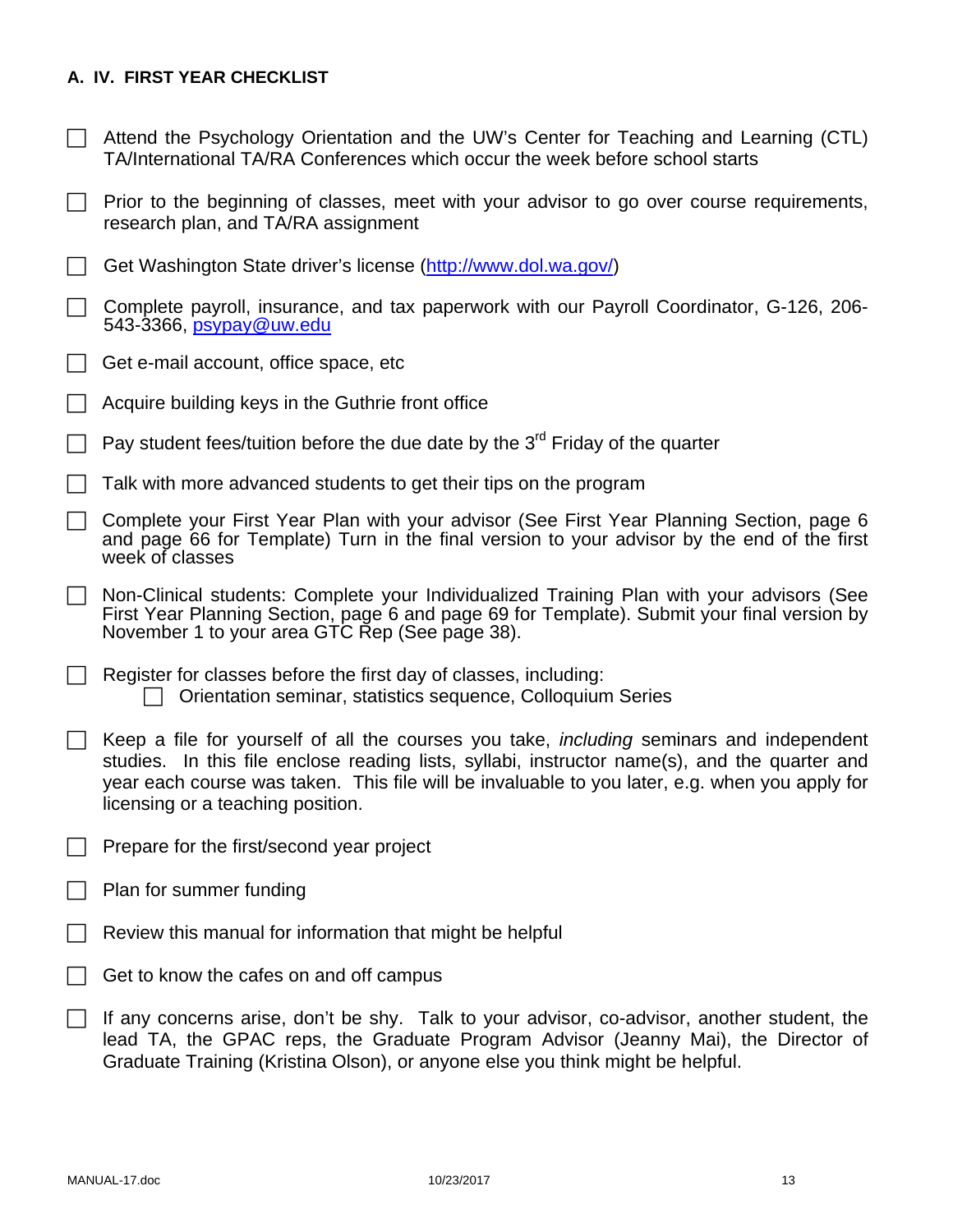## **B. PROGRESSING THROUGH THE PROGRAM**

#### **B. I. ANNUAL PLAN**

All graduate students and their advisors are expected to participate in an annual planning and evaluation process. In 1999, 2003, and 2015, the faculty approved changes in the course requirements for our graduate program. The Planning/Evaluation undergoes revision and improvement as needed.

*First Year Plan*. Each new graduate student should study the planning template (See page 66). He/she should meet with his/her advisor(s) prior to the beginning of Autumn Quarter, and begin developing a plan for the first year of study. After the meeting, the student should prepare a draft of his/her first year plan, including goals, coursework, research, etc., for the upcoming year. The student and the advisor(s) should complete and sign the first year plan by the end of the first week of classes, and forward it to the Graduate Program Advisor (GPA, Jeanny Mai). She will forward the plan to the Director of Graduate Training (GPC, Kristina Olson) for review from a Graduate Program perspective and thereafter place it in the student's file.

*Individualized Training Plan* (as of Autumn 2015). For non-clinical students, the ITP is due by November 1. This living document is created by student and advisors together and submitted to the area's GTC rep for evaluation and safe keeping. In the spring, as part of the annual evaluation process, students will update the plan with the courses they have completed the past year. Revisions to the initial course listings on the ITP can be made on the same form as needs, offerings, and goals may change. (See page 69)

*Annual Plan*. Annual plans are prepared in May of each year. Templates (See page 72) will be distributed via email as a reminder around April 1. The student and advisor should meet in early April or May, and the final version of the plan should be in the advisor's hands at the end of May. The student's co-advisor and/or committee should be involved as appropriate. The advisor will then draft a feedback/evaluation letter to the student, and forward both the plan and the draft evaluation letter to the Graduate Training Committee (GTC) Area Rep by mid-June.

*Evaluation/Feedback Letters.* Areas will meet and review the plans and letters at the end of Spring Quarter. Other Area faculty members will suggest additions or modifications to the letter. Letters should be signed by the advisor and the GTC Area Rep, and given to Jeanny for distribution. Students should receive their evaluation letters by about July 1.

Copies of the plans and letters will also be forwarded to Kristina Olson (GPC), who will review them from a Graduate Program perspective. Problem cases will be considered by the Graduate Training Committee (GTC) at its meeting early in Summer Quarter. If needed, an additional letter advising the student of official actions by the GTC or the Graduate School will be sent to the student from the GTC. After review by the GTC, the original evaluation will be given to the student, the plans and copies of the evaluation letters will be placed in the student's file.

Templates setting forth the topics that need to be covered for both the student plan and the faculty evaluation letter can be found at the back of this manual. Topics include items such as goals, accomplishments, progress, development of skills in teaching and research, coursework, service, presentations, awards, and preparation of a *curriculum vitae* (academic résumé). (See page 72)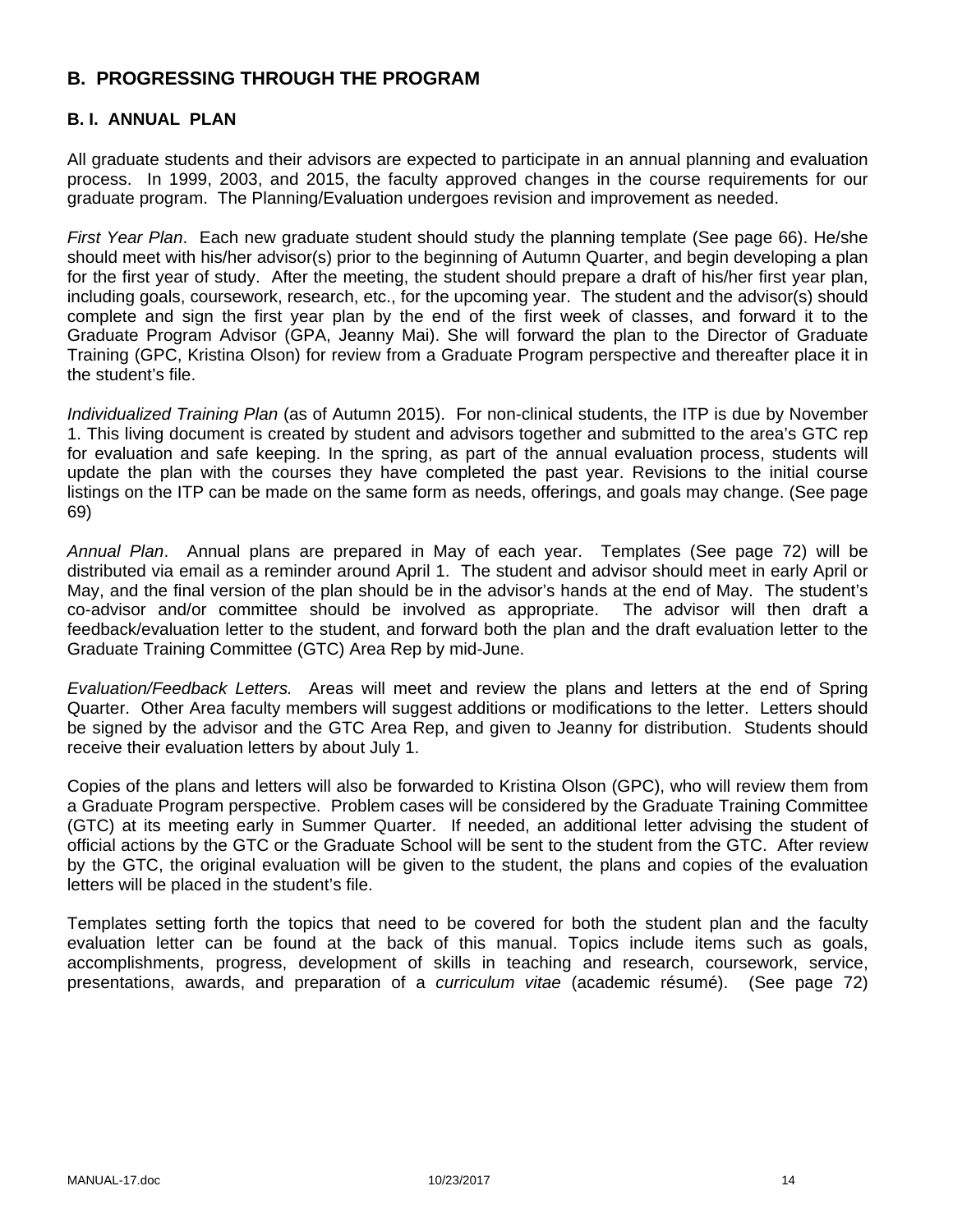## **B. II. CONDUCTING A RESEARCH PROJECT**

**1. General Considerations.** All students are expected to acquire research skills. All research must have a faculty sponsor, typically the student's advisor. A student's research experience begins in the first year of graduate school and should be an ongoing activity throughout his/her graduate career.

## **2. Acquisition of Research Participants (Subjects)**

*Animal Research* - The Office of Animal Welfare (OAW) is the key administrative unit responsible for implementing federal and non-federal requirements for use of vertebrate animals in research and teaching. http://depts.washington.edu/uwhsa/units/office-of-animal-welfare/ Please check with your faculty advisor before contacting OAW.

*Human Participants -* The Psychology Research Pool (PRP) is an administrative mechanism that (a) offers a convenient way for undergraduate students enrolled in psychology courses to gain experience with a broad range of psychological research, and (b) furnishes faculty and graduate students in the Psychology Department with participants for their research projects. The PRP is designed to ensure that consistent and proper procedures are followed by all researchers for the protection of the participants. It is also designed to make participation by the students as easy and educational as possible. Every research study in the PRP must be individually approved by a UW IRB Committee, or it must receive administrative approval for exempt status from the Human Subjects Division. Research sessions are conducted on a daily basis throughout the quarter, including summer quarter. Detailed information regarding the PRP is contained on the PRP homepage of the department website (http://www.psych.uw.edu/psych.php?p=326).

A faculty member (Andrea Stocco, PRP Coordinator) is responsible for the operation of the PRP. A psychology graduate student as Research Pool Manager is employed to conduct the day-to-day operations of the PRP. The PRP office is located in Guthrie Hall, room 232, email psypool@uw.edu, 206-543-9652.

*Infant and Child Participants* - Contact Ellen Levi at the Communication Studies Participant Pool, partpool@uw.edu or 206-616-9081. The CSPP is located in Guthrie Hall, room 218. You will need a faculty sponsor and human subjects approval for your research in order to use the participant pool. You should also talk to your advisor about funding. Check out their website: https://studies.uw.edu/information-researchers

**3. Research Space.** The Department Chair and Administrator coordinate space for animal research. Human subjects research is typically conducted in your advisor's lab space. Contact your advisor for further options.

A departmental lab for running human subjects utilizing computers is located in the Chemistry Library building, Room 210E. Fourteen PCs allow experimenters to run multiple subjects at one time. Some rules governing the use of the computer lab include:

- 1) The room is for use by faculty, graduate students, or personnel under their direct supervision.
- 2) The room must be scheduled online at least one week in advance via PsyCal, https://depts.washington.edu/psych/department/
- 3) If you will not be using the room after you have scheduled it, please cancel the reservation in PsyCal so it can be made available to others.
- 4) The room should be scheduled in 30-minute increments. Please keep scheduling requests to 2 hours per day per person, or 10 hours per week. We will always attempt to accommodate requests for more time. Schedule only the time you know you will use.
- 5) The room is available from 8:00 AM to 7:00 PM, Monday through Friday.
- 6) You must provide your own software and supplies.
- 7) When scheduling, please take into account set up and takedown time for your software. Also, please clean the room for the next person.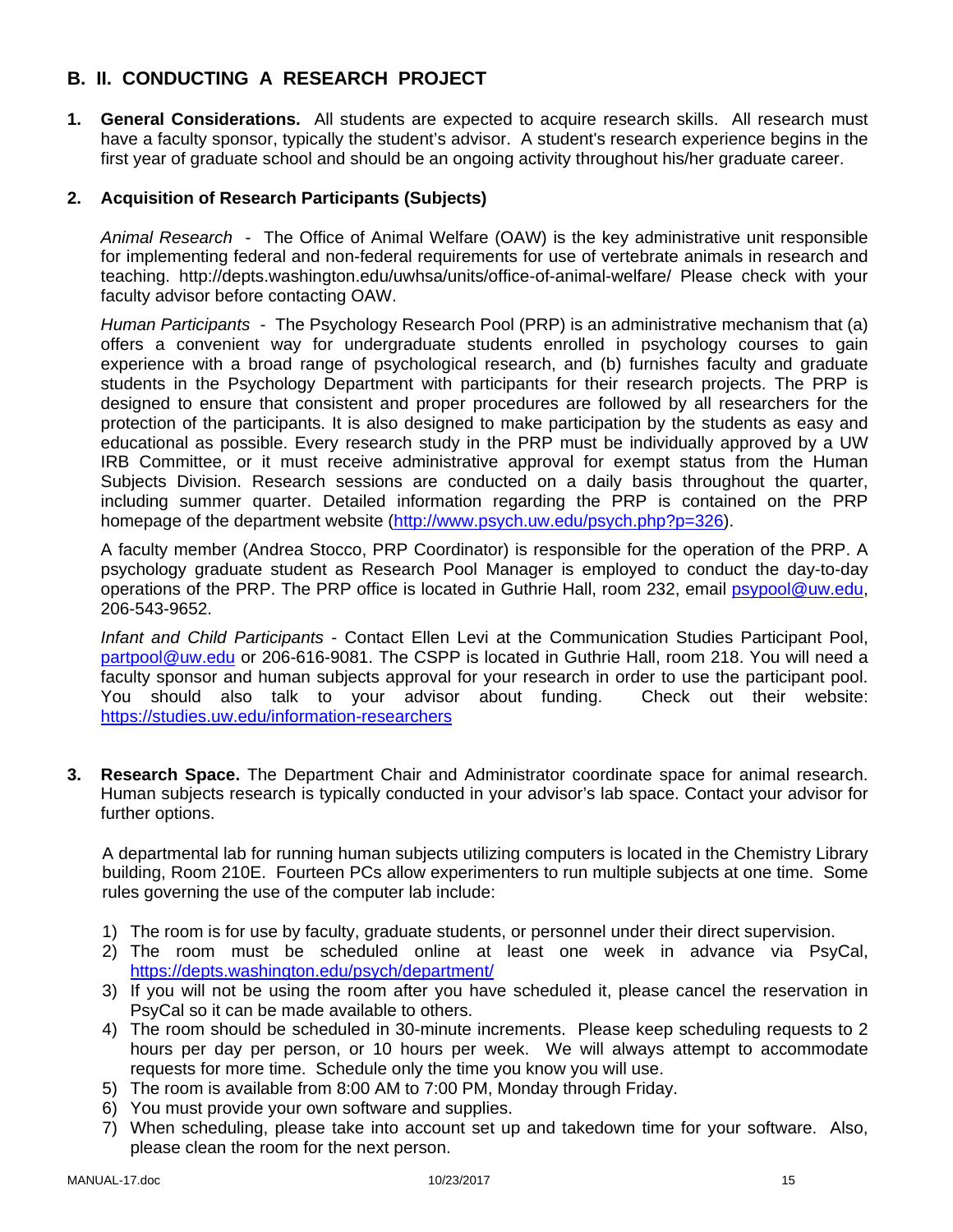- **4. Equipment.** Small research equipment and audio-visual aids are available by reservation in PsyCal as well. The department orders new equipment on an as-needed basis. See the Office Manager (G-119B) for current inventory and future needs. The Office of Technical Services aka "the Shop" (G-28) also has equipment that may be borrowed for experimental research. A faculty member must sponsor equipment requests.
- **5. Financial Support.** The department has limited funding for student research projects. You may apply for funds for equipment, supplies, subject payment, etc., for your dissertation. To be eligible, you must have reached Ph.C. status (i.e. passed general exam). The Bolles Dissertation Fellowship award can only be used to assist your research and cannot be spent on travel expenses. Bolles application forms are available from Jeanny Mai.

Department-supported student travel is available annually (as of 2017-2018 academic year) for a student who is presenting at a conference. For just the 2017-2018 fiscal year, the travel allocation has increased to \$500 domestic and can cover conference fees, ground transportation, and accommodations, in addition to airfare. Travel forms are available from Jeanny Mai.

The Department has a few awards that provide tuition waivers, stipend, and health insurance. Most of these awards can only be redeemed in Summer quarter and at 2cr (ALCOR and Psychology Department Scholars). The Hunt fellowship can be redeemed in either an academic (spring or autumn) or summer quarter. Please watch the listserv for the call for applications from Jeanny in the winter/spring quarters. Typically these awards will be awarded to students who are a little more advanced in the program, but not always.

If you are a research assistant on a grant, all grant-related work must be billed to the budget number on the grant. If your research is not funded by a faculty grant, you may write your own grant under sponsorship of a faculty member. For information on grants being offered, watch the Department Newsletter for agency requests for proposals, see Jeneil Lagasse, discuss the possibility with your advisor, or visit the Grants and Funding Information Service (GFIS) office located in Allen Library South, Ground Floor, Research Commons, Consultation Studio.

**Grants and Funding Information Service (GFIS)**, located in Suzzallo Library, assists UW graduate students in their search for information about financial opportunities available outside the University of Washington. See their website at http://www.lib.washington.edu/commons/services/gfis or email them at gfis@uw.edu or call at 206-685-1113.

#### **6. Computer Facilities**

#### **Psychology Department Resources**

Each graduate student has a faculty advisor and/or faculty person with whom he/she is doing research. The computer facilities of the faculty advisor/research colleague are generally shared with his/her graduate students.

#### **Intradepartmental Resources (Guthrie)**

The Office of Technical Services aka "the Shop" (G-28, 206-543-8281) is responsible for computer maintenance, equipment, and software advice. We support all computer models, but specialize in Dell. For statistical analysis, we support Systat and SPSS. We recommend SPSS because it is used in the required statistics course sequence.

**Chemistry Library 210E**– 14 Windows XP workstations in ChemLib's Research Lab. All of these computers are connected to the Internet and to the departmental network.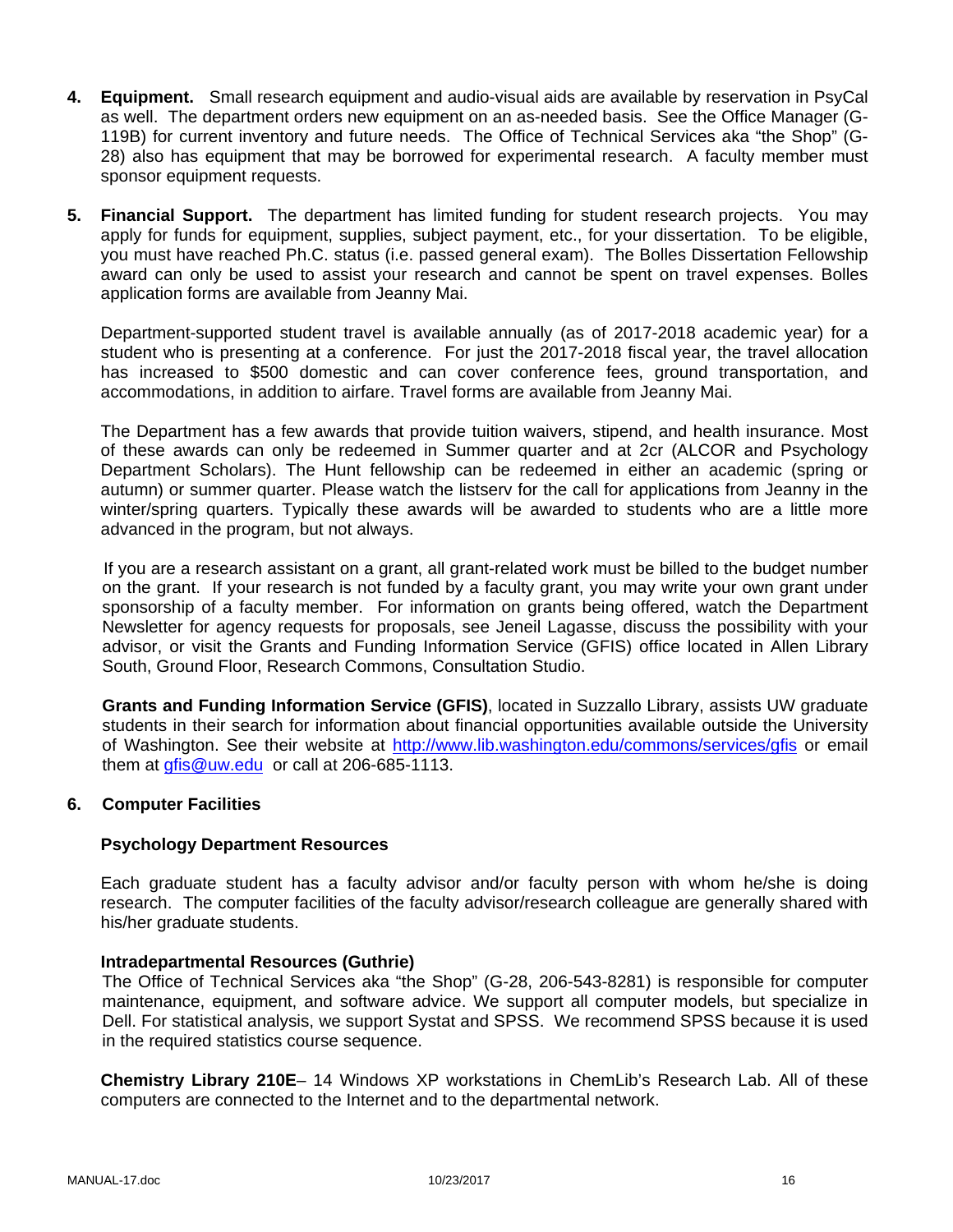#### **7. Extra-Departmental Resources**

#### **Center for Social Science Computation and Research (CSSCR)**

Savery Hall, Room 110 Phone: 206-543-8110

e-mail: CSSCR@uw.edu web: http://julius.csscr.washington.edu/

Students should familiarize themselves with this resource center. It is located in Savery Hall and exists to help social scientists with using computers in their research, particularly in the social sciences. The Center has a large number of terminals and printers, as well as microcomputer teaching classrooms. The Center offers basic courses free of charge in computing, e.g., SPSS X, MS Windows, etc. Consultants are available to assist you. Normally a Psychology graduate student serves as one of the consultants (Michael McDonald for 2017-2018). The Center also has a special facility for graduate students equipped with high-powered computers and statistical packages, such as SAS, M-Plus, etc. **The Psychology Department is part of this center. Please use it!**

**IT Connect (Canvas, Catalyst)**  UW Tower, C-3000, M-F 8a-8p Phone: 206-221-5000 e-mail: help@uw.edu web: http://itconnect.uw.edu/learn/tools/

**Center for Teaching and Learning (CTL)**  100 Gerberding Hall Phone: 206-543-6588<br>e-mail: theCTL@uw.edu

web: http://www.washington.edu/teaching/

**8. Undergraduate Research Assistants (499s**) The department requires undergraduate Psychology Majors to have some type of field or research experience. Undergraduate research assistants enroll in Psych 499 under the sponsorship of a faculty member. Often undergraduates help or work with graduate students. The Psychology Undergraduate Advising Office (G-114) manages the recruitment of undergraduate students for 499. Contact the Psychology Undergraduate Advising Office for further information or check the departmental website under undergraduate studies, Research opportunities: http://www.psych.uw.edu/psych.php?p=332

**Concluding Comments.** Conducting good research requires substantial planning and ongoing administration. Your advisor and those listed above are available to aid you in your research endeavors. Research skills will play an important part in your graduate career, so get started early, plan well, and don't hesitate to ask for help.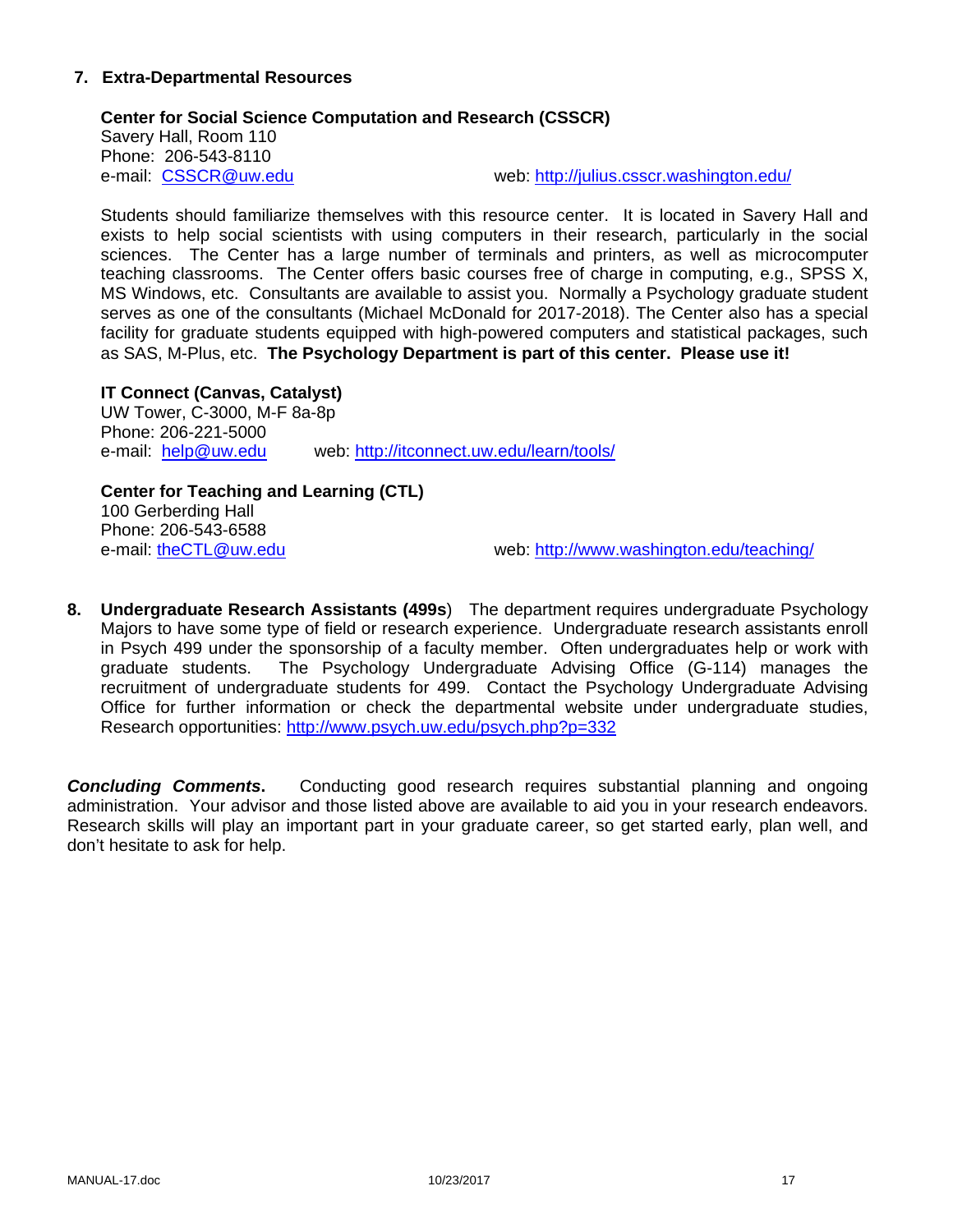## **B. III. TAKING COURSES**

1. *Philosophy.* The Graduate Program was revised in 1999, 2003, and 2015. The program features individualized programs centered around preparing you to meet your own self-defined goals. In keeping with this intention, **your individual coursework will be chosen carefully as part of the annual planning process**. You will need to invest some time in searching out the optimal set of courses to meet your goals to complete your Individualized Training Plan (ITP). Your advisor and advanced graduate students will be good sources of suggestions, especially for courses outside the Department.

Graduate School is not like undergraduate school in the sense that there is no set program to be completed. You should not be thinking "What do I need to do to pass this course?" but rather "What do I need to do to prepare myself in the best possible way for my career?"

2. *Required courses.* The Department and the Areas have adopted some minimal course requirements for graduate students (described in detail on page 37) In the non-clinical areas a minimum of about 10 courses is required (depending upon how you count). In the clinical areas a greater number of courses is required, and learning to do psychological testing and psychotherapy are additional objectives.

Most of your required coursework should be completed in your first two years of graduate study (three years for students in the clinical areas), before you take your General Exam. (See page 26)

- *3. Role of the Supervisory Committee.* Your Supervisory Committee will review your coursework in relation to your goals, and may also suggest or require additional coursework. This is one of the reasons that it is to your advantage to form your Supervisory Committee as early as feasible in your second year. (See page 21)
- *4. Seminars.* As you progress through graduate school, seminars requiring your active participation should replace lecture-type courses. At more advanced levels of graduate study, there is a temptation for students to narrow their focus to the topics studied in their advisors' labs. To counteract this tendency, we strongly urge advanced graduate students to continue to take a couple of advanced seminars each year in a broader range of topics. Seminars outside the Department will also be very valuable, but must be sleuthed out on your own.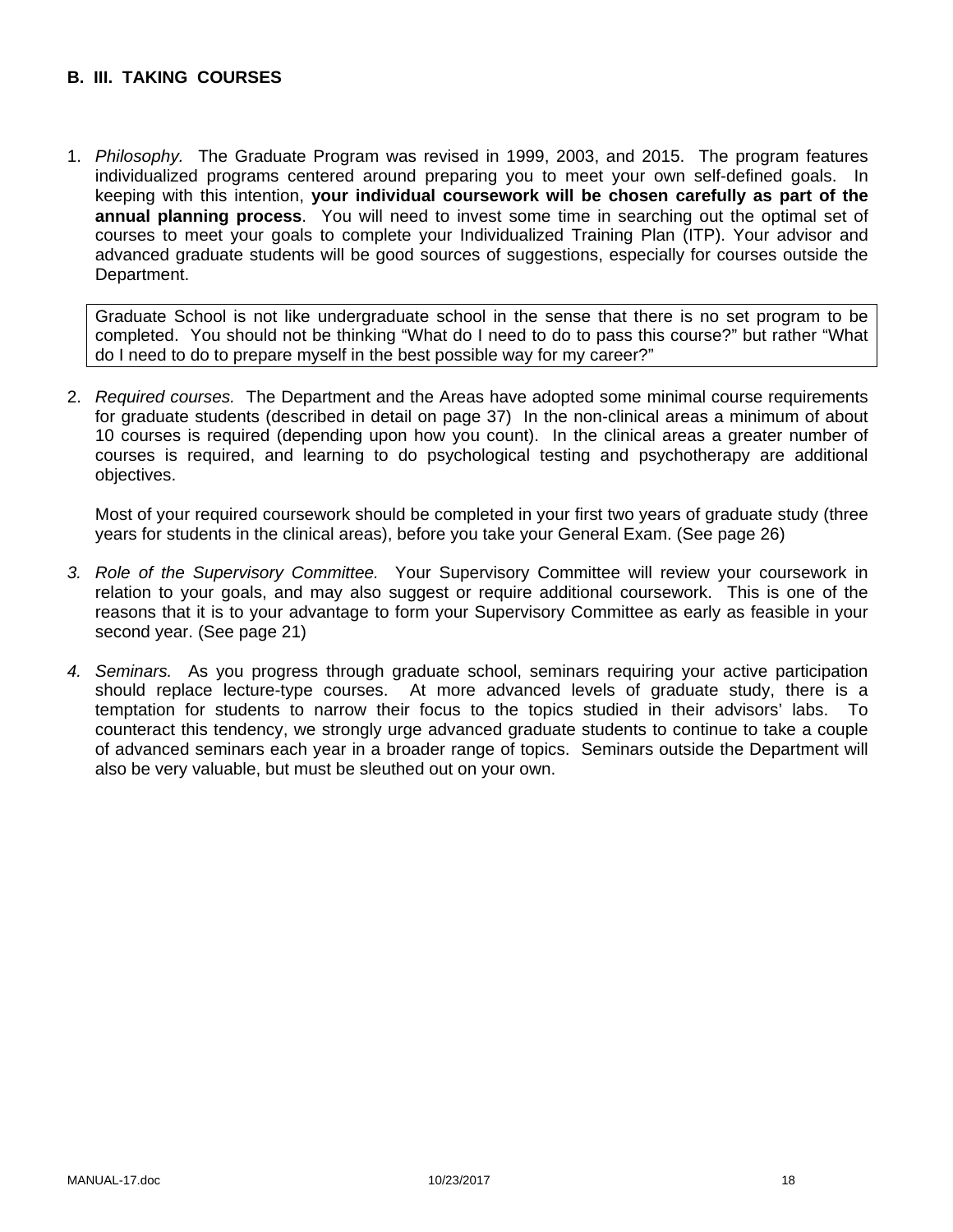## **B. IV. GRADING AND EVALUATIONS**

#### **Grades**

- 1. All courses fulfilling departmental requirements (400 & 500 level courses only) must be taken for a grade unless the course as a whole is offered on a Credit/No Credit basis. As stated by the Graduate School, a grade of 2.7 is the minimal satisfactory grade for a course to fulfill departmental requirements. In order to earn a graduate degree, you will need at least 18 graded credits (with grades above 2.7) and a minimum grade point average of 3.0.
- 2. Some courses will be offered as Credit/No Credit and designated as such in the Time Schedule. These courses cannot be counted toward the 18 graded credits required for the completion of a graduate degree.
- 3. You may opt to take courses other than those fulfilling departmental requirements on a Satisfactory/Not Satisfactory basis. You must make that designation when you register for the course. The instructor must give you a numerical grade (2.7 and higher for an S) that will be changed by the Registrar's Office for transcript purposes. Again, these credits will not be counted in the 18 graded credits required for graduation or your required courses.
- 5. Two sections of each independent study/research course (598, 600, 700 & 800) are offered; section "A" for graded credit, section "B" for Credit/No Credit. You should discuss which section to take with the person sponsoring your work. Grades in these courses are not considered in calculating your grade point average.

600 is for independent research, but per department recommendation, sign up for 700 instead 700 is for the Master's degree (9 credits required) – thesis required if you earn the MS 800 is for the Dissertation (27 credits required) and should be used as soon as your committee is formed and/or you have begun your own independent research

- 6. An "N" grade is given in independent study/research courses when a project continues over several quarters and will not be graded until its completion. You must maintain continuous registration in that course until a grade is given, and you must be consistent in registering for either the graded or the Credit/No Credit section. An "N" is considered a passing grade if you have financial aid.
- 7. An "X" grade appears on a student's transcript when the instructor has either not yet submitted a grade for a particular course or has marked the column "No Grade Now." X grades remain on a student's record until a grade is submitted. "X" grades do not affect the GPA, but "X" grades do affect student status and eligibility for some types of financial aid. As a result, please review your transcript each quarter to ensure you receive credit/grades for all your coursework.

#### **Evaluation Procedures**

- 1. Your most important evaluations will be provided by your advisor and in your annual evaluation/feedback letter.
- 2. If your quarterly or cumulative grade point average drops below 3.0, your name will appear on the "Low Scholarship List" sent by the Dean of the Graduate School to the Director of Graduate Training. The progress of those students will then be reviewed by the Graduate Training Committee at their next meeting (within the first two weeks of the same quarter), and one of the four possible actions listed next may be taken.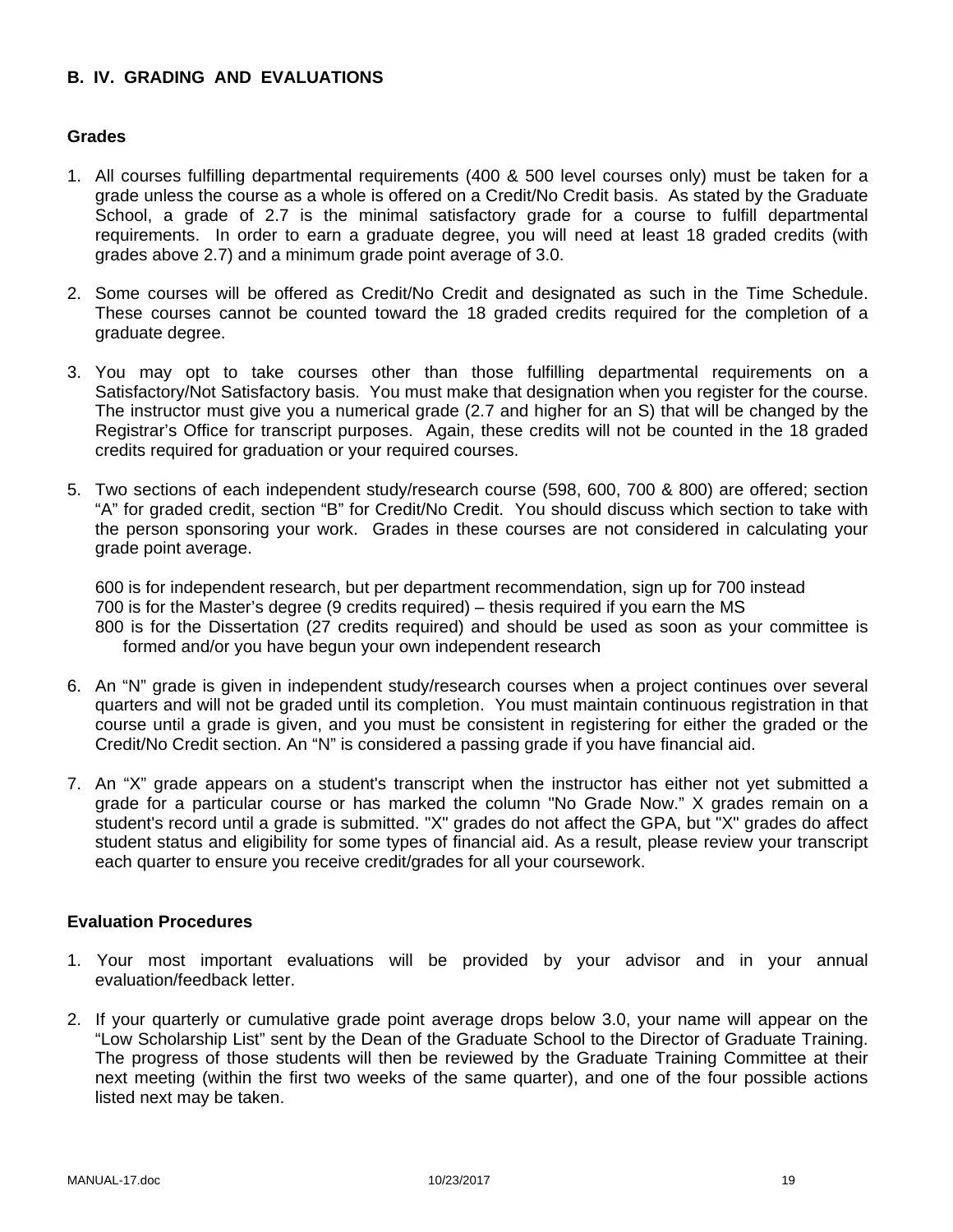- 3. In the unlikely event that your progress is less than satisfactory in any area of your program, you will receive feedback from the Director of Graduate Training, and in some cases, from the Dean of the Graduate School. There are four ways in which unsatisfactory progress can be communicated to a student. They are, in increasing order of seriousness:
	- a) an email warning from the Director of Graduate Training,
	- b) a written warning from the Director of Graduate Training ("Internal Watch list/Safety net"),
	- c) a change in the student's status to "Probation," or (external/Graduate School)
	- d) a change in the student's status to "Final Probation." (external/Graduate School)

Procedures a and b are essentially "internal" warnings within the department, whereas procedures c and d are actions taken by the Dean of the Graduate School.

"Probation" or "Final Probation" status results in a notation on your transcript and in a letter being sent to you by the Dean. Students in each of the "external" categories (3 and 4) will be informed in a letter from the Director of Graduate Training of the steps they must take to return their standing to that of a student in good standing. A student is not usually dropped from the University unless he/she has spent at least one quarter in the status of "Final Probation." Students on Probation or Final Probation status are less likely to receive assignments as teaching assistants (see "TA Assignment Procedures" on page 59).

- 4. At the request of any faculty member, Supervisory Committee, or individual student for him- or herself, the Graduate Training Committee will review the academic status of any graduate student and will make any appropriate recommendations.
- 5. You should receive your annual evaluation in mid-summer. Should you have questions about your evaluation, see your advisor or the Director of Graduate Training.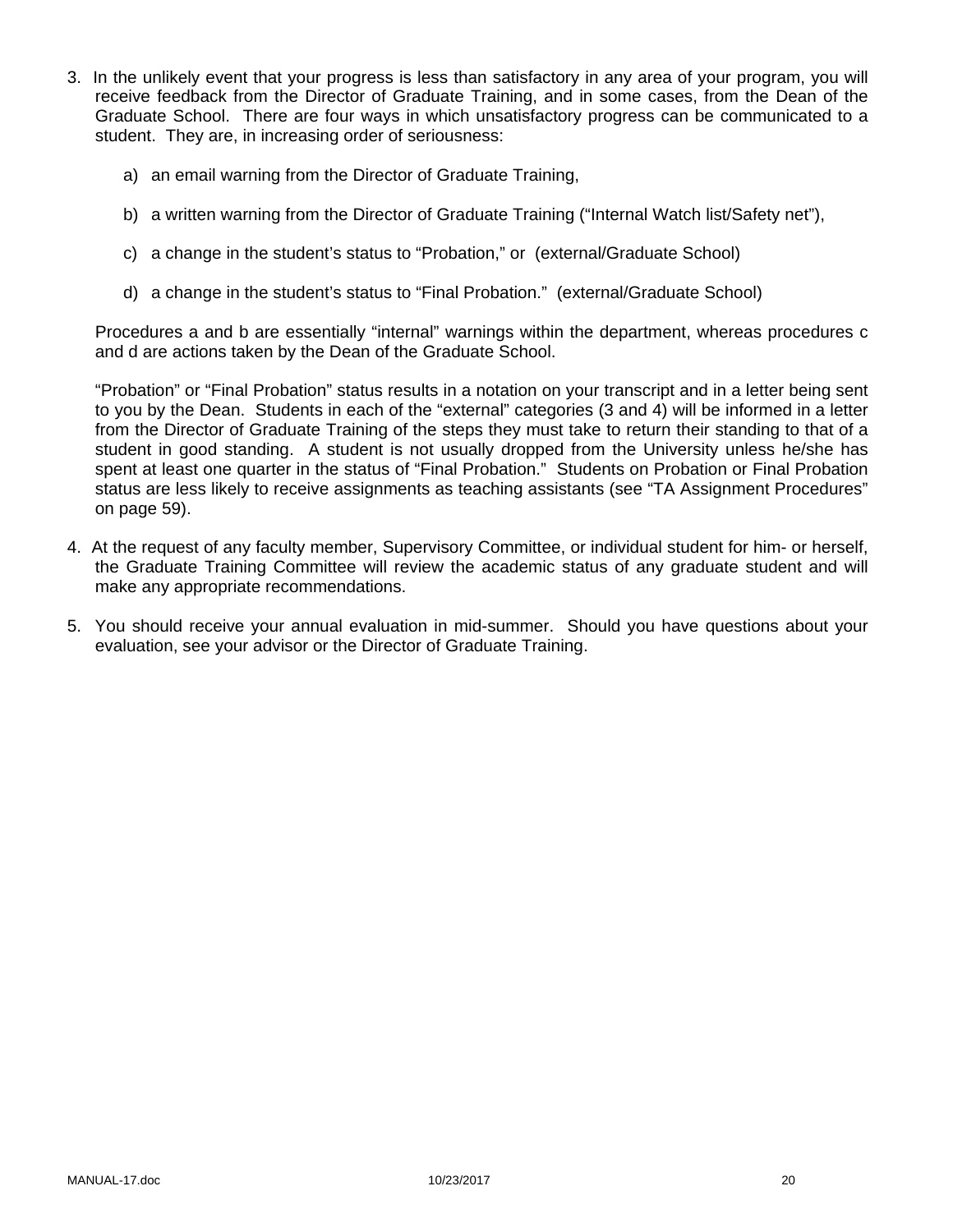## **B. V. SUPERVISORY COMMITTEE**

Your Supervisory Committee's roles are to guide you in the preparation of your graduate program, to conduct your General Examination, and to conduct your Final Examination.

- 1. *Composition of the Supervisory Committee*: You must set up a Supervisory Committee consisting of at least four and not more than seven members. This Committee must be officially formed at least four months prior to the time the request for the oral General Exam is presented to the Graduate School. It is advisable to have one or more members over the minimum number to assure a necessary quorum for meetings and examinations. The following are considerations for composition of the committee:
	- a) Members of the committee must be appointed Graduate Faculty. One or two members may be appointed who are not on the Graduate Faculty, if the majority of the members are Psychology Graduate Faculty members, and if a CV is provided to the Graduate Program Advisor for the non-Graduate Faculty member. Not every faculty member is a member of the Graduate Faculty, although most are. Some new assistant professors, lecturers, and research associates are not. If in doubt, ask the person you are considering having your committee, check with the Psychology Graduate Program Office, or call the Graduate School at 206-685- 2630. You may also check the following website: https://grad.uw.edu/for-faculty-andstaff/faculty-locator/
	- b) A majority of your members must be from your major area, e.g., Clinical, Behavioral Neuroscience, etc. Normally, at least three of your members are core faculty in the Psychology Department, but members of other departments are also eligible.
- 2. *When to Form Your Supervisory Committee*: Your supervisory committee should be formed by the end of Winter quarter of your 3rd/4th year of study. It is advisable to form this committee early so that your committee members can have a voice in the curriculum you follow in preparation for your General Examination (see "General Examination" section on page 26.)
- 3. *Procedures for the Formation of Your Supervisory Committee*:
	- a) Get the "Application for Ph.D. Supervisory Committee" from the Graduate Program Office, by emailing Jeanny (jeanny@uw.edu).
	- b) Discuss your committee with each potential member and get a signature on the form for each member who is willing to serve on the committee. An e-mail concurrence may be attached to the request form in lieu of a signature. Clinical students will also need the Director of Clinical Training (Currently Ronald Smith, resmith@uw.edu) to approve his/her committee before forwarding it onto Jeanny.
	- c) Return the completed form with signatures or emails to the Psychology Graduate Program Office. After the Graduate Program Advisors evaluates the representation on your proposed committee, an official request will be prepared and sent to the Graduate School. You will receive an email confirmation when this has been completed.
- 4. *Graduate School Representative (GSR)*: You are expected to find a Graduate School Representative who is from a field other than Psychology and who does not have any conflicts of interest with you or your Chair. Budgetary relationships, personal relationships, primary or joint appointments in common with primary or adjunct appointments or research and/or publication relationships between the GSR and either the student or the committee chair are examples of possible conflicts of interest. The GSR represents the broad concerns of the Graduate School. The role of the GSR includes monitoring the conduct of the student's exams, resolving conflicts, and facilitating communications between committee members and the student. The main function of the GSR is to ensure that the process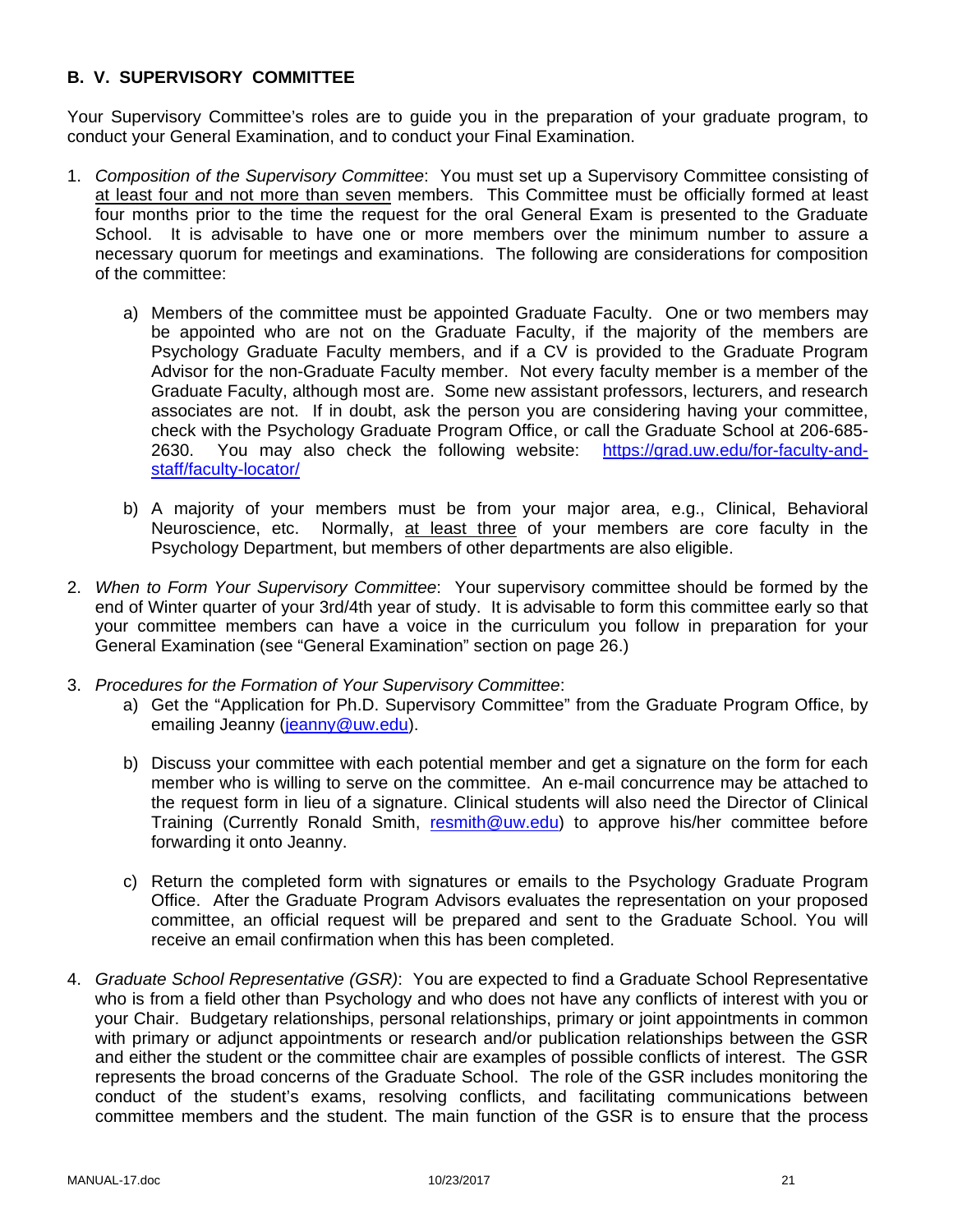allows for fairness to all parties. **The GSR is currently a voting committee member**. Please see page 23 for information on locating a GSR.

- 5. *Changing (Reconstituting) Your Committee*: Within reason, it is possible to change the members of your committee. For example, if your dissertation focus has changed, a different committee member may be more appropriate. The Graduate School will not honor requests to change the GSR if the reason for the change is a scheduling difficulty. If you and your advisor decide that a change is needed, follow the steps outlined below.
	- a) Email Jeanny and ask for a "Request for Supervisory Committee Reconstitution" form.
	- b) Indicate the changes to be made, and your reasons for making these changes.
	- c) Get the signatures of any members who are being added to, or removed from, the committee. An e-mail concurrence may be attached to the request form in lieu of a signature.
	- d) Return the completed form with signatures or emails to the Graduate Program Office. After Jeanny evaluates the change(s) proposed, an official request will be prepared and submitted to the Graduate School.
- 6. Meetings with your Supervisory Committee
	- a) As early in your second year as feasible, you should meet with your Supervisory Committee to plan the course work, reading, and other activity you will undertake in preparation for your General Examination (both written and oral), which is normally taken during the  $3<sup>rd</sup>$  year.
	- b) The committee (a minimum of 4—the chair, the GSR, and any two other members of your supervisory committee) will meet for the oral portion of your General Examination.
	- c) Normally, a meeting is held to approve your dissertation proposal. The GSR is not required at this meeting, only at the oral General Exam and at the oral defense of the Dissertation (Final Exam).
	- d) The committee (a minimum of 4—the chair, the GSR, and any two other members of your supervisory committee) will meet for your Final Examination, during which you will defend your dissertation.
	- e) Other meetings may be scheduled as you and the chair of your committee deem necessary.
	- f) The GSR does not need to be present at routine supervisory meetings (e.g., to plan a course of study). The GSR is required to be present at the oral General Exam and at the oral defense of the Dissertation (Final Exam) and sign the warrant along with the other members of the committee.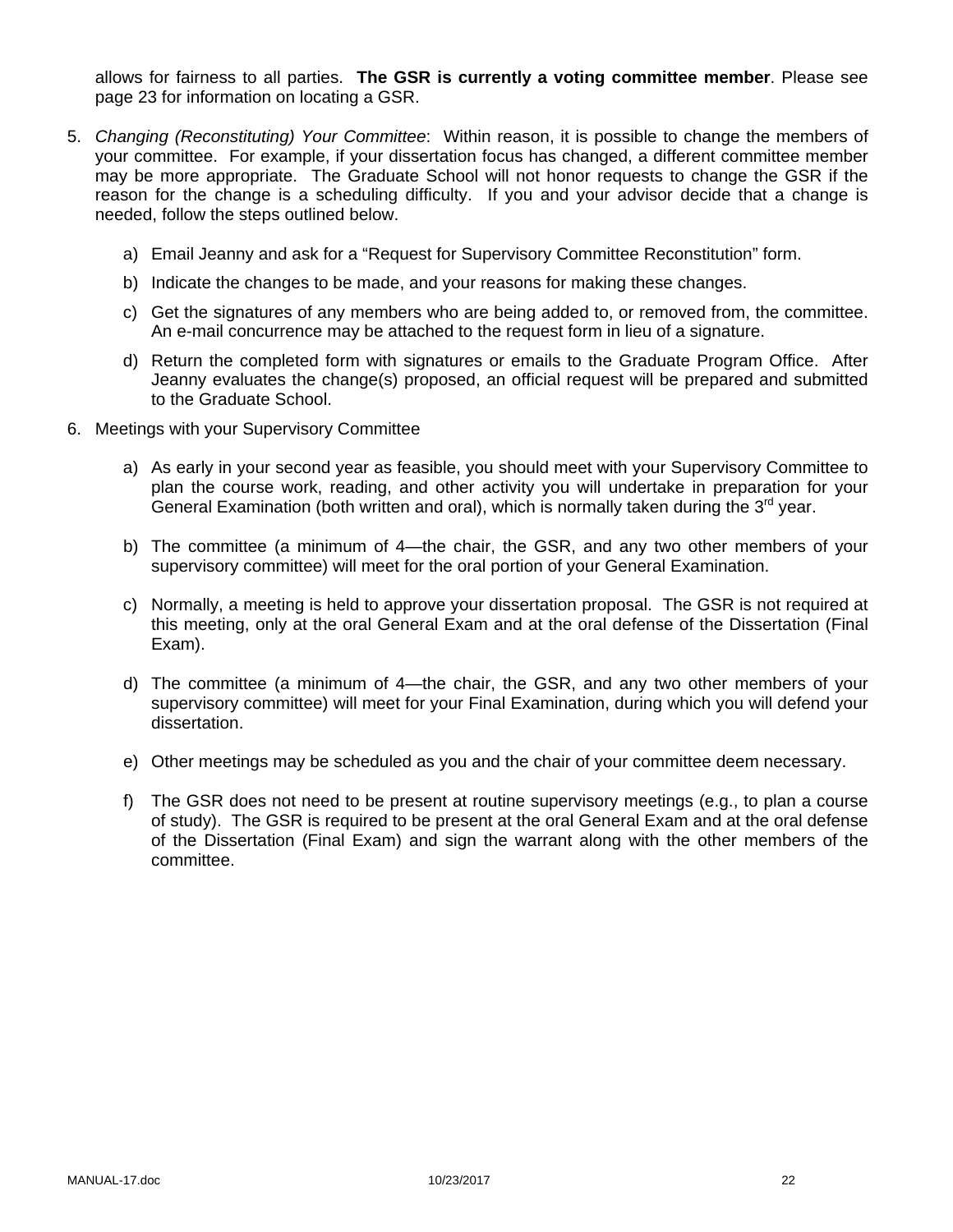## **Finding a GSR (Graduate School Representative)**

The GSR (Graduate School Representative) is a required member of your supervisory committee. This person has to be a member of the Graduate Faculty (not all faculty have this) and they must have an endorsement that allows them to chair a supervisory committee (not all Graduate Faculty members have this). This person should have some familiarity with the type of research that you intend to do (although this is not critical). They must be independent of your committee chair, e.g., they cannot have appointments in the same department as the committee chair and they can't be on the same grants. The role of the GSR is to assure that the committee holds the student to a high enough standard to maintain the reputation of the University and enforces rules and procedures in a way that is totally fair to the individual student.

The student is responsible for identifying a faculty member who is willing to serve as their GSR. This can be done in a number of ways. One way is to talk with your advisor and other Psychology Departmentbased committee members and/or to other faculty in your area seeking their suggestions for a good GSR. Talk to students, especially those who are finishing, about who they have as their GSR. Sometimes, though, the people known best in the department are not available for another committee appointment.

The Graduate Faculty Locator is another source of ideas about who to approach for your committee. The Graduate Faculty Locator is found at:

http://grad.uw.edu/for-faculty-and-staff/faculty-locator/

If you are looking for ideas of who you might ask, the "search by Research/Scholarly Interest" is the way to go. Type in various descriptors that reflect your research focus, e.g., "memory," nutrition," "adolescence." If no names come up try another topic area. All the people whose names come up in such a search are members of the Graduate Faculty, but not all have the chair endorsement needed to be a GSR. Only those whose names are followed by an asterisk (\*) can serve as your GSR. Once you have possible names, check out their department websites to see what you can learn about their research focus. If they look good, talk to your advisor and psychology committee members to see if they know the possible GSR. If all looks good, contact the prospect briefly explaining your research focus and asking if you can meet to discuss the possibility of them joining your committee as GSR.

#### **READING COMMITTEE**

The Reading Committee is a subset of your Supervisory Committee and must be appointed separately.

You should form your Reading Committee when you are close to defending your dissertation, at least one quarter prior to your defense. The purpose of this committee is to read the dissertation and agree that you are ready to defend it in an oral (Final) examination. Choose any three members of your supervisory committee (including the Graduate School Representative) who will agree to be on the committee. They will read the various drafts of your dissertation, make comments and suggestions for improvement, and sign the Doctoral Dissertation Supervisory Committee Approval Form (located on the Electronic Thesis/Dissertation page: https://grad.uw.edu/for-students-and-post-docs/thesisdissertation/finalsubmission-of-your-thesisdissertation/ ). Your entire supervisory committee must give approval to schedule the Final Examination and sign the exam warrant after your defense. See the section on Final Examination (page 29) for details on forming this committee.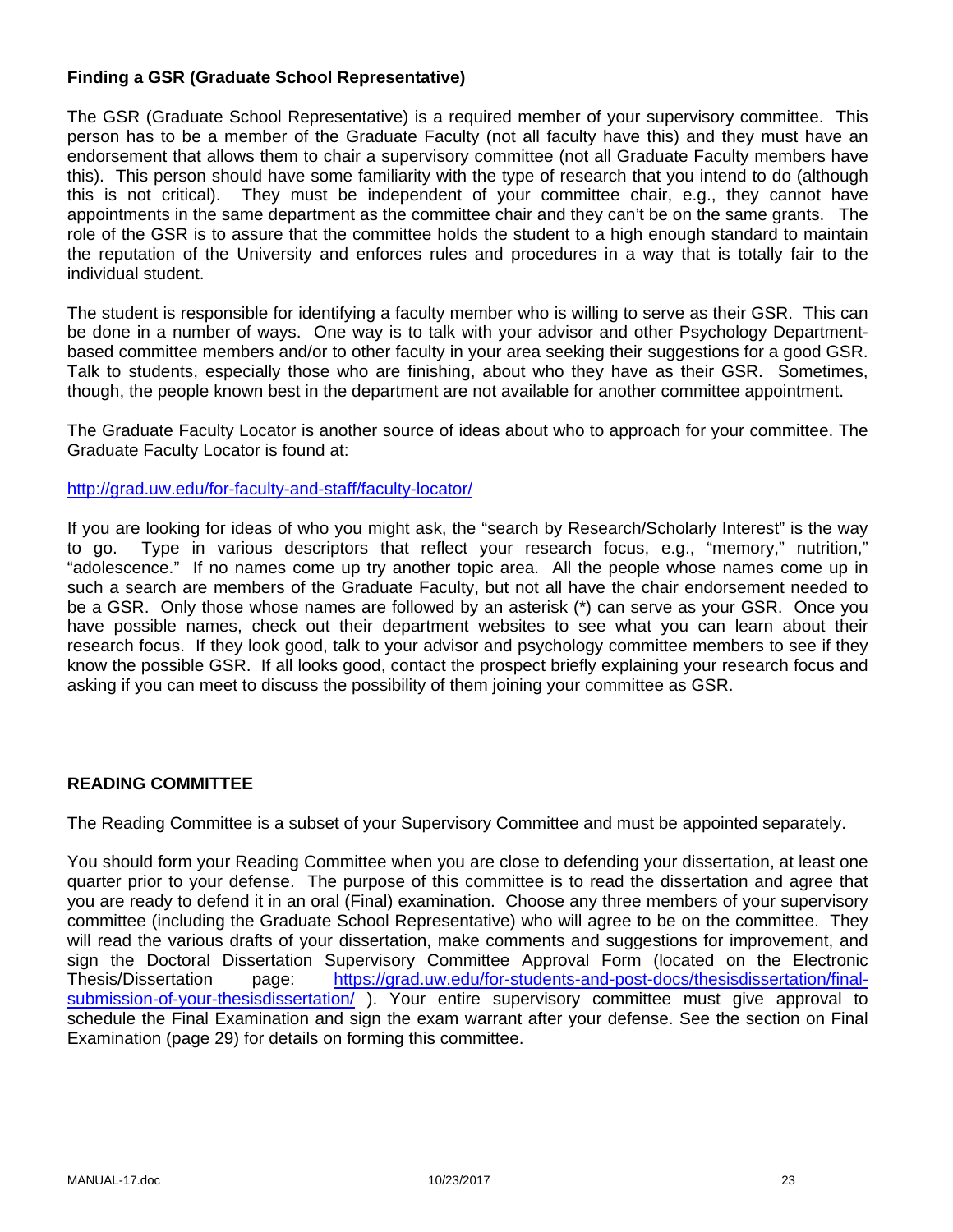### **B. VI. MASTER'S DEGREE**

The Psychology Department has an approved, *thesis only,* Master's Degree option that can be completed along the way toward the Ph.D. and is not a requirement of the Department (although some Areas may list this as an area requirement). You may, however, set a requirement to include a Master's degree in your Plan (see Annual Plan on page 14, or its template on page 72).

In the quarter in which you expect to complete a Master's degree, you must submit a Master's request to the Graduate School on-line at the following address: http://www.grad.washington.edu/mygrad/student.htm. You will be notified automatically if you meet the basic Graduate School requirements. If not, you will be notified of any contingencies to be met before a warrant may be issued or the degree is awarded. The warrant will be emailed to you by Jeanny. The Graduate School has its own form, which is the Master's Supervisory Committee Approval form (located on the Electronic Thesis/Dissertation (ETD) page: https://grad.uw.edu/for-students-and-post-<br>docs/thesisdissertation/final-submission-of-your-thesisdissertation/). Any two members of your docs/thesisdissertation/final-submission-of-your-thesisdissertation/). Any two members of your supervisory committee, or your advisor and one other Graduate Faculty member, are required to sign the warrant and the approval form for your Master's Degree. The signed warrant must be returned to the Graduate Program Advisor in Guthrie 127, while the approval form is uploaded to the Graduate School's Electronic Thesis/Dissertation page (https://grad.uw.edu/for-students-and-postdocs/thesisdissertation/final-submission-of-your-thesisdissertation/), both by the end of the quarter (Friday of Finals Week). Only ink signatures are accepted on either document.

Your Master's request is good for one quarter only. If you do not submit your thesis for the Master's degree by the last day of the approved quarter, you must notify the Graduate Program Advisor and reapply on-line during the next quarter.

*Requirements for the Master's Degree* http://grad.uw.edu/policies-procedures/masters-degreepolicies/masters-degree-requirements/

- 1. Total credits required for the degree program must be completed
	- All courses numbered 400-799 that are numerically graded 2.7 and above, or have a grade of Satisfactory or Credit ('S' or 'CR') count toward the 36 credit total. 499 courses are not counted in the 36 credit total.
	- Courses graded less than 2.7 do not count towards the 36 credit total.
	- At least 18 credits must be in courses numbered 500 and above.
	- 18 credits must be numerically graded in department approved 400-level courses accepted as part of the major and in 500-level courses. This excludes 499 and transfer credits.
	- No more than 6 graduate level quarter credits can be transferred from other academic institutions to count toward the 36 credit total.
	- No more than 12 UW Graduate Non-matriculated credits can be applied to the 36 credit total.
	- No more than 12 credits derived from any combination of UW Graduate Non-matriculated credits and transfer credits can be applied to the 36 credit total.
	- If a student repeats a non-repeatable class, only one set of credits counts toward the 36 credit total.
- 2. A minimum cumulative GPA (grade point average) of 3.00 is required for a graduate degree at the **University**
- 3. The Master's Degree Request must be filed according to posted quarterly dates and deadlines (http://grad.uw.edu/for-students-and-post-docs/dates-and-deadlines/).
- 4. Must complete all degree requirements within six years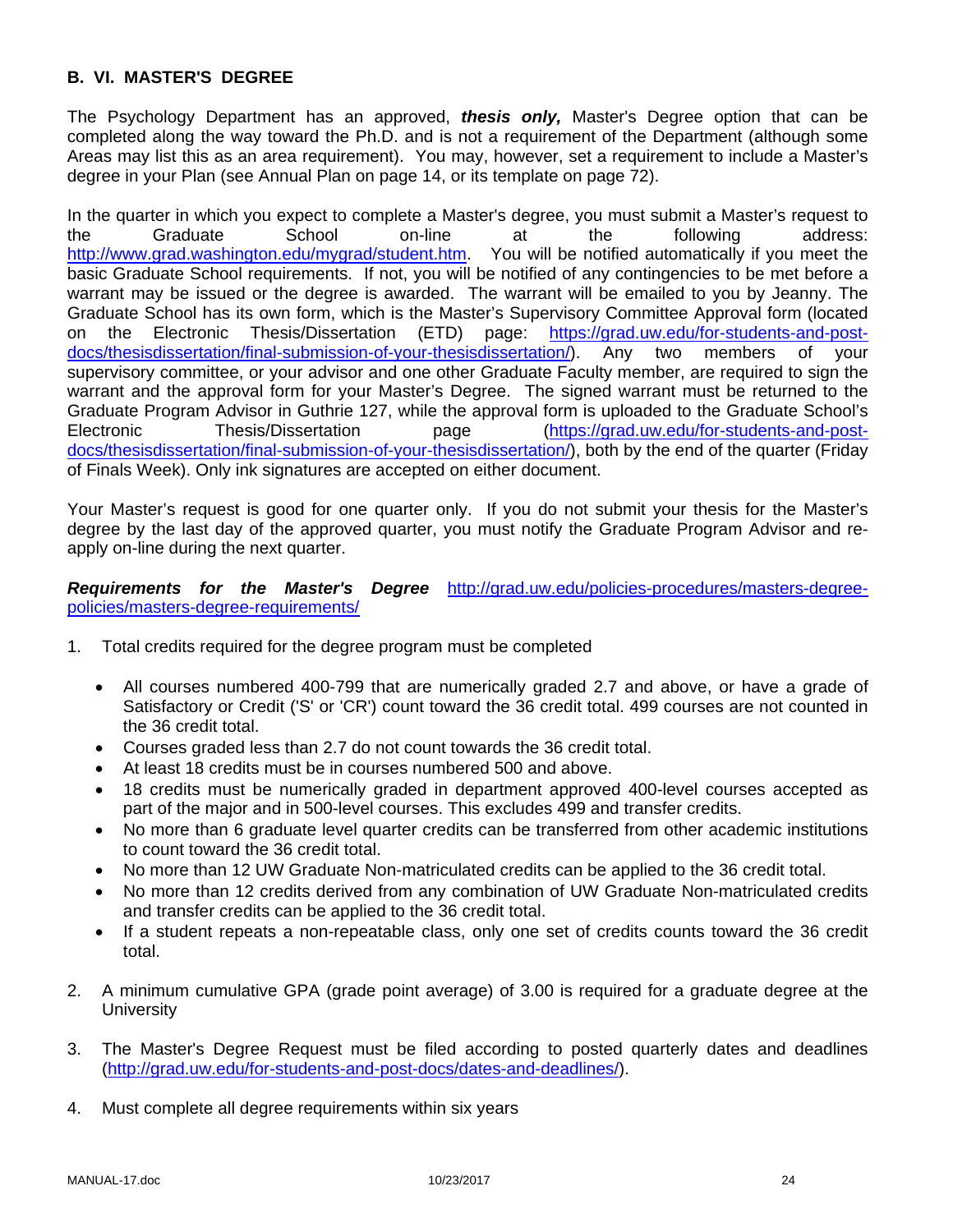- The timeframe/clock begins on the first day of the quarter that the Graduate Student uses a course to satisfy degree requirements when he/she is coded as either a Graduate Non-Matriculated student (Department Code with class 6) or as a Graduate Student (Department code with class 8) in the department to which he/she is admitted.
- UW Graduate Non-matriculated credits used towards the total credit total are counted in the six years.
- Quarters spent On-Leave and out of status are counted in the six years.
- 5. Must maintain registration through the end of the quarter in which the degree is conferred or, if eligible, pay the Graduate Registration Waiver Fee within 14 days following the last day of the quarter in which all degree requirements were met.
- 6. Thesis track students are required to complete a minimum of 9 thesis credits in their 36 credit total.
- 7. Thesis Track students are required to submit their acceptably formatted thesis online via the UW Electronic Thesis/Dissertation (ETD) (https://grad.uw.edu/for-students-and-postdocs/thesisdissertation/final-submission-of-your-thesisdissertation/) by 11:59 p.m. PST on the last day of the quarter (Friday of Finals Week).
- 8. Your signed warrant and signed Master's Supervisory Committee Approval Form (located on the Electronic Thesis/Dissertation page: https://grad.uw.edu/for-students-and-postdocs/thesisdissertation/final-submission-of-your-thesisdissertation/) must be submitted to Jeanny (signed warrant) and the Graduate School (upload signed approval form to ETD) by 4:30 p.m. PST on the last day of the quarter (Friday of Finals Week) in order for you to receive your degree within the same quarter. You are then eligible to participate in UW graduation ceremonies if you so desire. The Psychology Department does not hold a separate program for Master's recipients.
- 9. **There are no required fees**. You have the option to register your copyright via ProQuest for a fee. If you want to order bound (paper) copies of your document, you may do so through the UW Copy Centers or through ProQuest. Questions should be directed to the UW Copy Centers or to ProQuest at 1.800.521.0600, ext. 77020 – available 8:00 a.m. – 5:00 p.m. EST, Monday through Friday (excluding U.S. holidays).
- 10. If the thesis is submitted online after the quarter ends, you must register for the following quarter or utilize the Registration Fee Waiver option (pay \$250 instead of registering—this is usually the option for a student who is in his/her last quarter), which allows you up to 14 days after the last day of the quarter to submit your thesis (http://grad.uw.edu/policies-procedures/general-graduate-studentpolicies/graduate-registration-waiver-fee/) for an M.S. conferred the following quarter. Please talk with Jeanny before choosing this option. The Graduate School strictly enforces the deadline for dissertation submission and the enrollment requirement.
- 11. View complete Final Submission Instructions including Electronic Thesis/Dissertation (ETD) online: https://grad.uw.edu/for-students-and-post-docs/thesisdissertation/final-submission-of-yourthesisdissertation/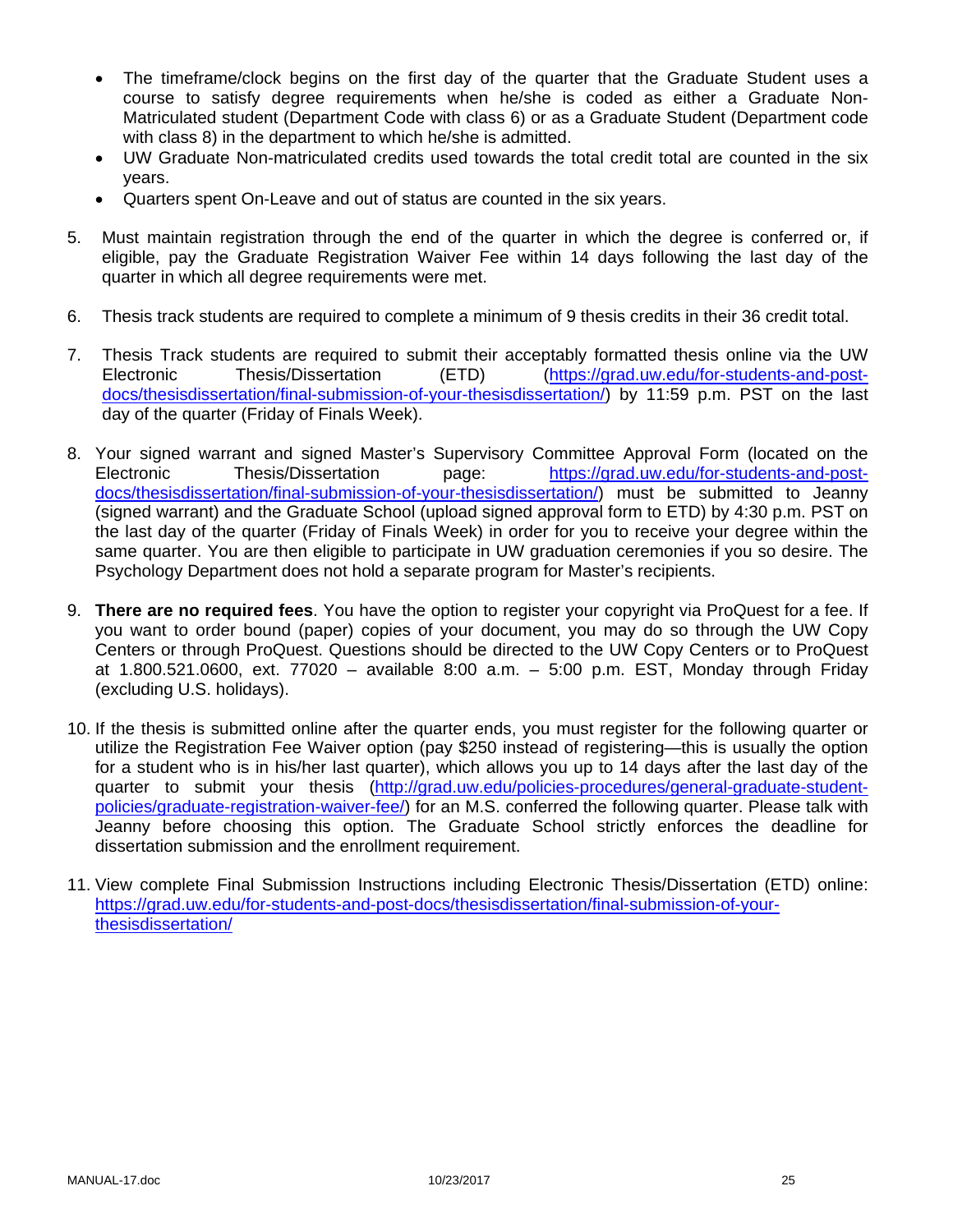## **B. VII. GENERAL EXAM**

- The General Exam is a requirement of the Graduate School. The General Catalog states that you should take your General Exam when your background of study and preparation is sufficient to justify undertaking the examination. Although there may be more than one part to the examination (See page 26), the only requirement from the Graduate School is an oral examination attended by at least four members of your committee, including the Chair and the GSR (See page 21). Your entire committee should be given the opportunity to participate in setting both the format and the content of your exam.
- 2. You must have completed two years of graduate study and be well along in your course requirements before you take the General Examination. The Graduate School requires that all coursework, including departmental requirements, be completed at this time. Exceptions may be granted with the signed approval of your advisor.
- 3. You must have formed a Supervisory Committee at least four months prior to taking your exam.
- 4. You must be registered at the UW for a minimum of 2 credits for the quarter in which you complete the General Examination.
- 5. You should plan to take the General Exam as early as feasible in the  $3<sup>rd</sup>$  year of study. Any student who has not passed the General Examination prior to the beginning of the fourth year of study may be recommended for Probation. If you have not passed the General Examination by the beginning of the third quarter of your fourth year, you may be recommended for Final Probation. (Exception: Students in the Clinical areas will have a nine-month extension of these deadlines.)
- 6. You must schedule the oral part of the examination. Arrange a date and time for the exam that is agreeable with all your committee members and schedule the room via PsyCal. Forward these confirmation emails to Jeanny. Submit your request online: http://grad.uw.edu/for-students-and-postdocs/mygrad-program/. She must have every committee member's acknowledgement that your exam is occurring before she will approve your general exam request. Please submit your request at least three weeks before your intended date. Email confirmations that do not state date/time/location will not be accepted. **Everyone on your committee must agree that you can schedule your exam, even if a member is not attending.**
- 7. The exam warrant is available via pdf which Jeanny will then email to you. On exam day, print and take it to your exam. The warrant is signed by all committee members present (minimum of four required) at the exam upon satisfactory completion and returned to the Psychology Graduate Program Office.
- 8. The Graduate Program Office will submit the outcome to the Graduate School. If this is filed by the last day of the quarter you will be designated as a doctoral Candidate (Ph.C.) for that quarter. Otherwise you become a Candidate at the end of the following quarter (that is, if you complete your exam during a school break, your Ph.C. will be awarded at the end of the following quarter). **You will be eligible for your Level 2 raise once the Graduate School awards your Ph.C. status.** Keep this in mind as you schedule and complete your exam.
- 9. If you do not pass, the exam must be rescheduled.
- 10. The General Examination and Final Examination may not be taken in the same quarter. You may take the General Examination one quarter and take the Final Exam the next.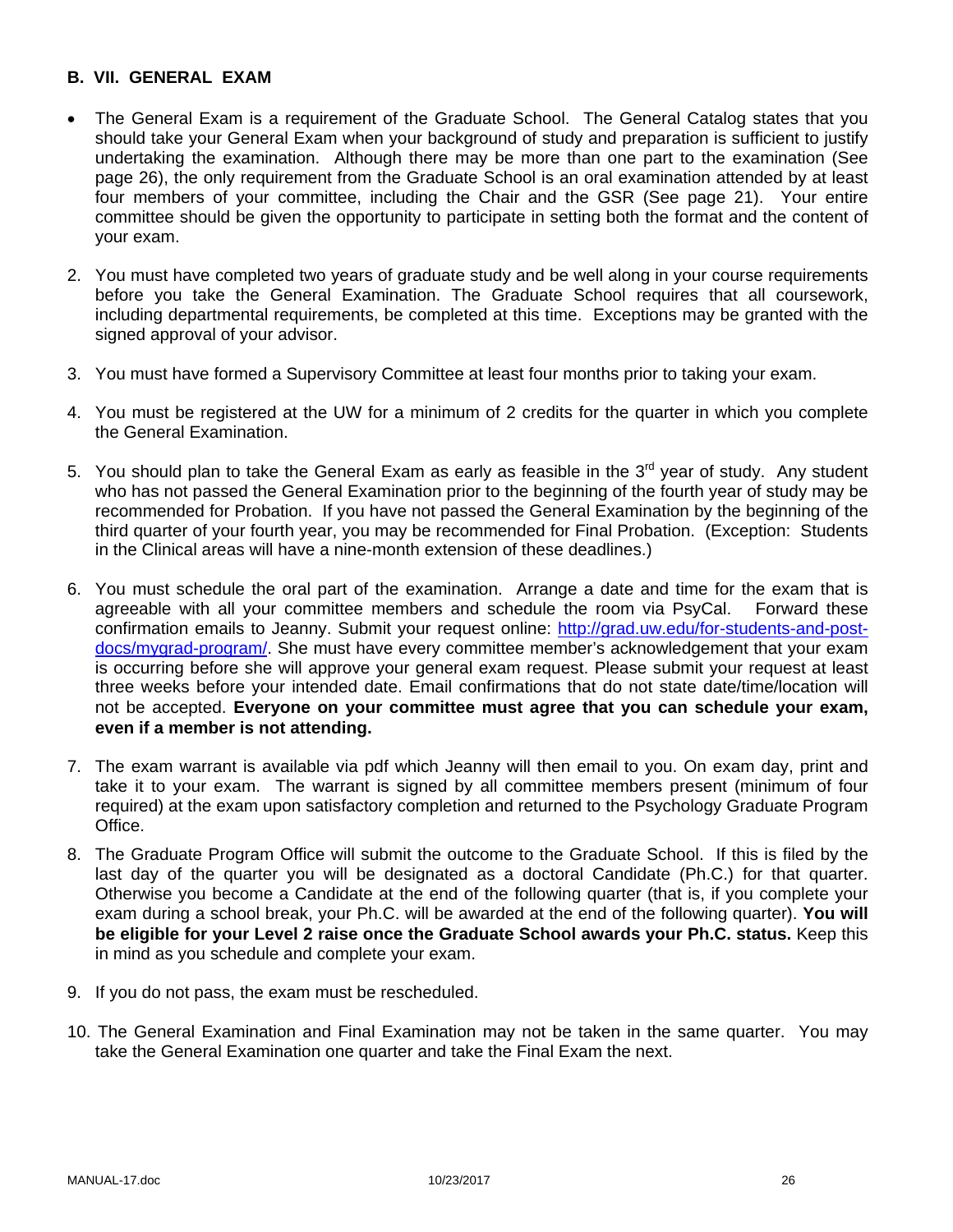## **Format of the General Examination (as of Spring 2016)**

There are three components of the Psychology Department General Exam. Two written requirements (a Depth Requirement, a Breadth Requirement) and an oral exam.

Depth Requirement

- Review Paper (typically at least 20 pages of review plus references, abstract, and title page)
- NRSA full application (not just 6 page research plan)
- Another major grant application (not an NSF grad fellowship)
- Written exam covering depth reading list that is completed over 3 day period (can be combined with breadth exam to become one larger exam over 5-7 day period)

Breadth Requirement

- Written exam covering breadth reading list that is completed over a 3 day period
- Can be combined with depth exam to become one larger exam over 5-7 day period

Oral Exam

- At least 2 weeks after Breadth and Depth Requirements are complete.
- In-person meeting in which committee asks questions covered by reading list, following up on written products produced by students for the Breadth and Depth requirements.

Students must pass each of the three components to move on to candidacy status and to receive Level 2 TA/RA Pay in subsequent quarters. Passing each component requires a majority of the committee to approve (e.g., 3 of 4 members inclusive of the GSR). If a component is not passed, the student must complete that component again. All three components should be complete by the first day of Fall Quarter of a student's fourth year, except by permission from the GTC, or the student will be placed on the departmental warning list.

Full Details:

- 1. In the student's second year s/he should form the Supervisory Committee and inform the Graduate Program Advisor.
- 2. No later than 3 quarters before the anticipated oral exam, the committee should meet with the student to determine the exam format and topics for reading list. The Graduate School Representative (GSR) should be notified of such a meeting but their attendance/participation is not required during these planning meetings (attendance by GSR is up to the GSR). The GSR should, however, know what the consensus of the exam format will be before the oral general exam (Suggested timing: Fall of 3rd year)
- 3. By start of the second quarter before the exam, the reading list must be finalized by the committee and student. The list should have 35-55 items on it, aiming for the lower end if more books or monographs are included and the longer end if the list is primarily journal articles. Half of the readings should be in the student's depth area (e.g., spatial reasoning) and half should be in the student's breadth area (e.g., cognitive psychology). (Suggested timing: first day of Winter Quarter of 3rd year)
- 4. Beginning at least 2 quarters before the oral exam, the student should be reading and beginning his/her paper or grant if those options are selected. Importantly, faculty may NOT provide any feedback on written products nor may they disclose or allude to the questions on the exam in advance of the exam. If paper/grant will be submitted to a journal or funding agency, faculty feedback on the written document must occur after the oral exam. (Suggested Timing: Winter and Spring quarters of 3rd year)
	- a. If a paper or grant proposal is selected for the depth requirement, the written exam should cover only the breadth-relevant material from the reading list. Students should have 3 days to complete the written exam in this case.
	- b. If an exam is selected for both the breadth and depth requirements, students can be provided as one comprehensive written exam, however, the committee must cover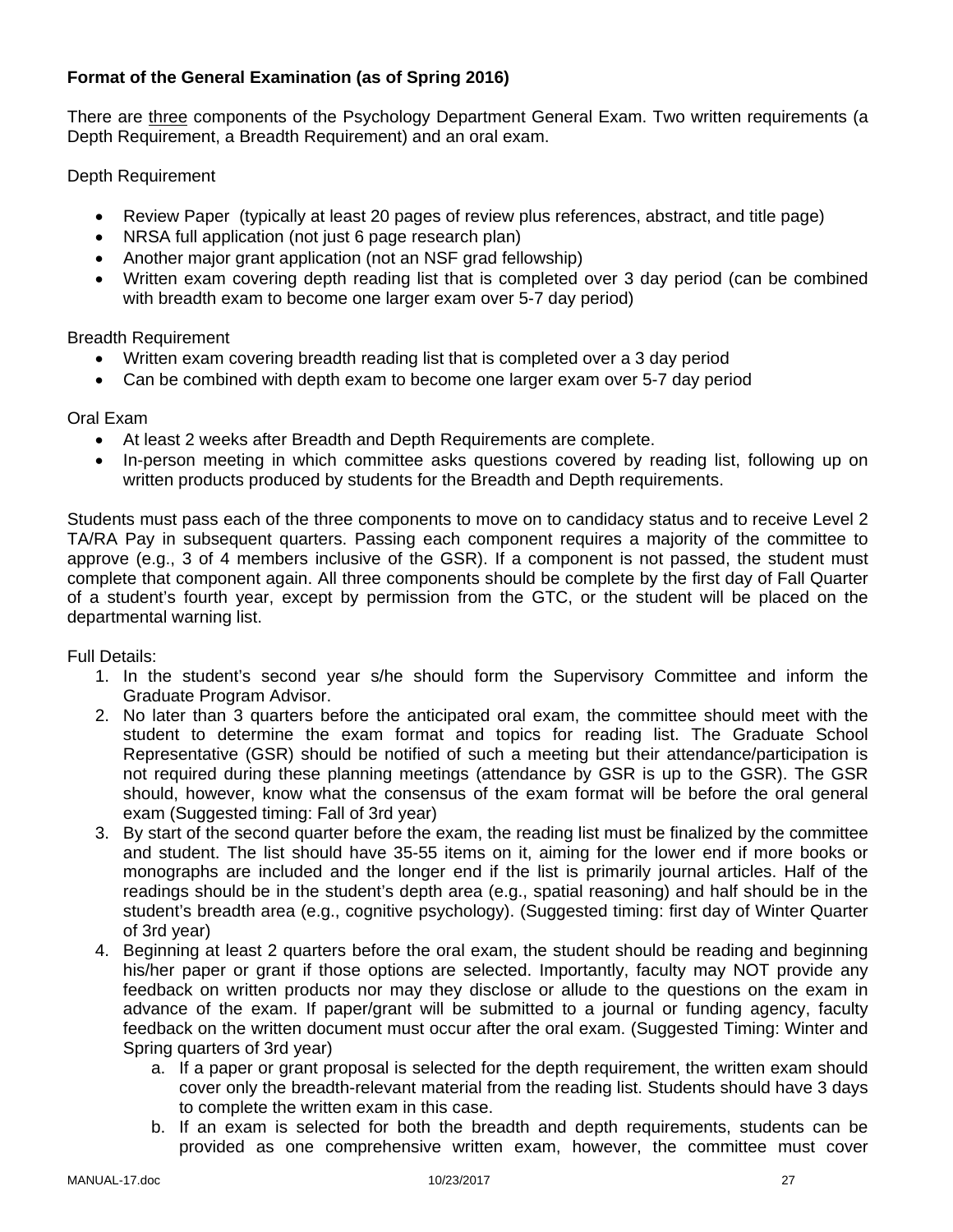questions for both sets of readings and the resulting exam is expected to be twice as comprehensive as an exam for a student who opted to complete a paper for the depth component. In line with the longer exam, the student should be given twice as long to complete the exam (i.e., 6 days). Alternatively, if the committee and student prefer, the two components can be given as two distinct exams, each covering only breadth or only depth and each for 3 days.

- c. This timeline assures that the committee has at least 2 weeks to review both the breadth and depth requirements and prepare for the oral exam.
- d. The GSR should receive the above items, as courtesy, however it is up to the individual GSR as to the extent of his/her participation. Some GSRs only participate by attending the oral general exam, while others may want to do more. The GSR is a voting member of the committee and should be kept updated on the general exam process as a whole. A group email with student and Supervisory Committee during this process will suffice.
- 5. The final requirement is the oral exam. This component is required by the Graduate School and must be scheduled with the Graduate Program Advisor at least three weeks in advance so that a General Examination warrant can be issued. At that meeting, the committee will ask questions that follow from the student's depth and breadth written products and/or exams. Following the questioning period, the warrant will be signed by all attending committee members and should be returned to the Graduate Program Advisor immediately. (Suggested timing: end of spring quarter of 3rd year).
- 6. This full process should be complete by the end of the summer after a student's 3rd year. Note that if a student completes the oral exam during the summer quarter, the student must be enrolled and tuition must be paid for summer quarter. If the oral exam is completed in the period between the end of the summer quarter and the start of the fall quarter, the student must be registered (and tuition paid) the following fall. If a student completes his/her oral exam during this "down period", the student will not have "candidate status" awarded until the last day of autumn quarter and will therefore not receive a Level 2 TA/RA rate until Winter quarter (students who complete oral exams in spring receive a pay raise and "candidate status" in summer, those who complete oral exams in summer quarter receive a pay raise and "candidate status" in the fall). If a student wants to complete the oral general exam after the first day of fall quarter of the student's 4th year, he/she must ask for an extension from the GTC.

**Clinical General Exam Requirements:** The Clinical and Child Clinical Areas have a fixed format and content for the general exam. Four things are required (taken from the current Clinic Training Manual):

In order to successfully pass generals four things are required:

1. A written publication-quality empirical article conducted after beginning graduate school at the University of Washington. The student should have played a key role, both conceptually and analytically, in preparing the study on which the article is based, and the student should be first or sole author. This study will usually be the student's second year project. However, in cases where the second year project is not publication-worthy, another piece of work can be used to meet this requirement. The requirement is that students will have to submit the article to a peer-reviewed journal for review.

2. A comprehensive written review of the literature on a topic of the student's choice, based on consultation with the student's advisor and committee. The form and nature of the review should be agreed upon before the student begins work so that shared expectations are clear. The general exam review paper would ideally be in the form of a Clinical Psychology Review or Psychological Bulletin article. The paper should be in the 30-50-page range and should include a thorough and critical review of the relevant literature. It should discuss important theoretical and methodological issues in the topic area and address future directions in which empirical and theoretical development should proceed. Expository methods could include qualitative analysis of the extant literature and/or, if desired, a meta-analysis of the body of relevant empirical results that also addresses the elements described above.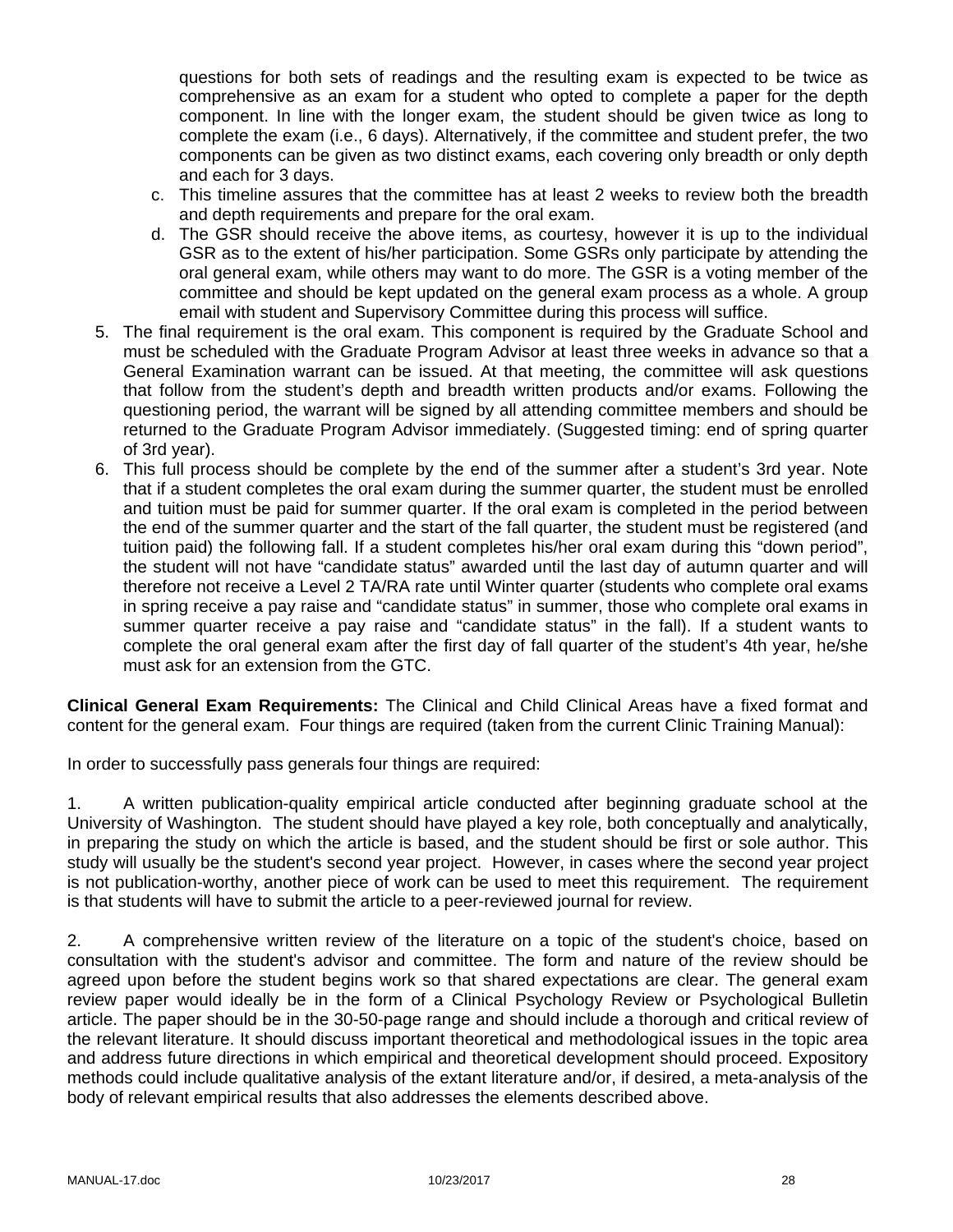3. A formal written research proposal that will be the basis for the doctoral dissertation. The proposal will typically be in the same area as the literature review paper, but it may also be in a different area, reflecting the student's current research interests. In the latter case, the dissertation research proposal should include a review of the relevant literature on the new topic. This review need not be as comprehensive as the literature review in (Requirement 2), but it needs to be at least at the level of a literature review for a major journal article or NRSA/NSF proposal and demonstrate that you know the background literature. A first draft of the proposal should be distributed to the committee at least three weeks prior to the examination date to ensure the opportunity to incorporate feedback into the final proposal.

4. An oral defense of the literature review paper (Requirement 2) and the dissertation research proposal (Requirement 3), planned in consultation with the chair and other members of the committee. This oral defense before the student's doctoral committee will include both a presentation by the student and a period of questioning from the committee.

**Protocol for papers to your committee:** Check with your committee members to see if they would like a hard copy of general exam materials and dissertations. Some may be satisfied with an electronic version, whereas others would rather not have to print large documents or would prefer a hard copy to write on. You should also submit a copy of your vita to your committee members.

## **B. VIII. DISSERTATION AND FINAL EXAMINATION**

The dissertation and defense of it, in the Final Examination, are the final requirements for the Doctoral Degree. You must have achieved Candidate status, i.e., passed your oral General Examination, at least one quarter prior to the Final Examination. The dissertation should demonstrate "original and independent investigation and achievement [and]... should reflect not only mastery of research techniques, but also ability to select an important problem for investigation."

1. You must complete a minimum of 27 credits of dissertation research (800) distributed over a minimum of three quarters. No more than 10 credits of 800 are allowed per quarter. At least one of these quarters should be after you have passed your General Examination. Your Final Exam cannot take place in the same quarter as your General Exam.

2. As you near completion of your dissertation, obtain the signatures/emails of three members of your Supervisory Committee whom you would like to be on your Reading Committee. Request the necessary form for establishing a reading committee from the Graduate Program Advisor (G-127) and return the completed form with approvals to her. An official request will be submitted to the Graduate School for approval. The Graduate School will then confirm the Reading Committee by sending an email. Please form your Reading Committee at least one quarter prior to your final examination (defense).

3. After a complete draft of your dissertation has been prepared and reviewed by your Supervisory Committee Chair, you should submit the complete draft to your Reading Committee Members. This is to occur no later than six weeks prior to the expected final examination (defense) date. It is reasonable to provide all other members with a copy at this time as well. Reading Committee members are expected to thoroughly read the dissertation and provide the student with clear feedback on the quality of the work within two weeks of receipt of the paper.

4. If all members of the Reading Committee agree that the dissertation is of sufficiently high quality to advance to the defense, the student will proceed to schedule the defense.

5. To schedule your Final Examination, arrange a day and time agreeable with your entire supervisory committee (not just the Reading committee, but everyone). A minimum of 4 members of your committee—one Graduate School Representative (GSR), one chair, and 2 members must be present at the examination. Forward these confirmation emails to Jeanny.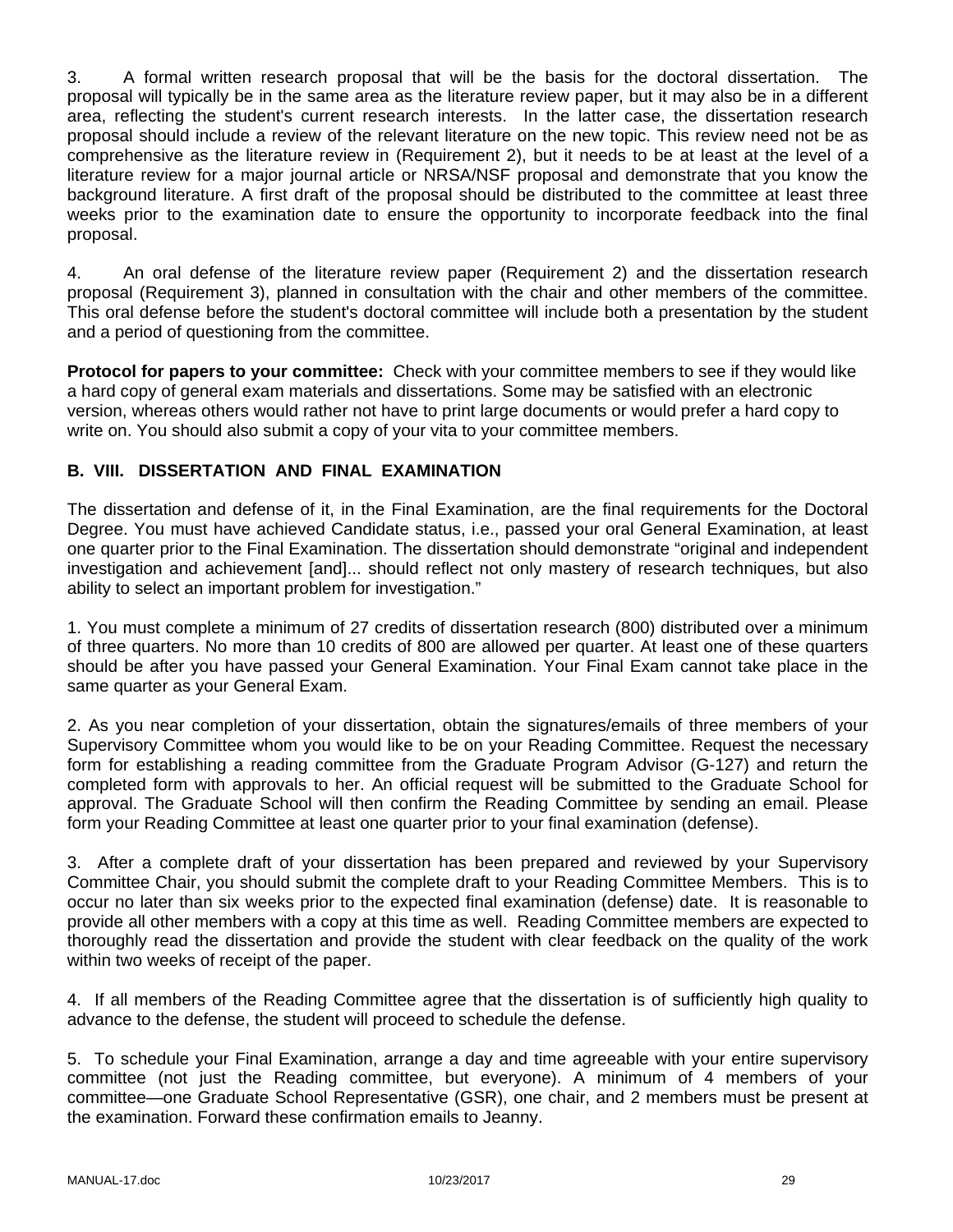6. Reserve either G57 or GA3 room 120 via PsyCal. If neither of these rooms is available, see Kim Arbios (G122) for assistance in locating and securing a room that can handle approximately 30 attendees for your defense. Information on day, time, student name, dissertation title, and a current photo, etc. will be provided to Jeanny Mai who will assure that advertising posters are created and posted and the information is provided to all faculty and students by email. The presentation will also appear on the department calendar.

7. Submit your request online: https://grad.uw.edu/for-students-and-post-docs/mygrad-program/. Jeanny must have every committee member's acknowledgement that your exam is occurring before she will approve your final exam request. Please submit your request at least three weeks before your intended date. (NOTE: This timeframe differs slightly for Spring quarter exams due to the Commencement Program's advance printing deadline.) Email confirmations that do not state date/time/location will not be accepted. Everyone on your supervisory (not just reading) committee must agree that you can schedule your exam, even if a member is not attending.

8. All dissertation presentations (the start of the defense) will be open to the public. All department faculty and graduate students will be encouraged to attend.

9. Dissertation presentations will be 40-45 minutes in length followed by a 5-10 minute period when questions from the public are invited. Presentations should be pitched to communicate with the general department (more like job talks) and not simply specialists in the field or committee members who have guided the research. Committee Members should limit questions at this time to points of clarification. In the odd case in which a member of public raises an inappropriate issue in this question period, it will be the responsibility of the committee chair to deflect such questions.

10. Faculty and students other than the supervisory committee and the candidate will leave after the public presentation. Traditional scrutiny of the candidate through questioning by the Supervisory Committee will take place during the hour following the presentation.

11. Candidates should be encouraged to refrain from bringing refreshments to their defense. The supervisory committee chair should provide a reception for successful candidates after the defense is completed. All department faculty and graduate students as well as friends and relatives of the candidate should be invited to these receptions. Faculty and graduate students should make it part of our department culture to attend as many of these defenses and reception as possible.

12. The exam warrant is available via pdf which Jeanny will then email to you. On exam day, print and take it to your exam. The warrant is signed by all committee members present (minimum of four required) at the exam upon satisfactory completion and returned to the Psychology Graduate Program Office. You should also bring 1 print-out of the "Doctoral Dissertation Supervisory Committee Approval Form" (located on the Electronic Thesis/Dissertation page: http://grad.uw.edu/for-students-and-postdocs/thesisdissertation/final-submission-of-your-thesisdissertation/) to get signed by your reading committee in original ink signatures as well.

You will then upload the signed approval form and the Survey of Earned Doctorates (https://sed.norc.org/survey) certificate of completion to ETD by 11:59 p.m. PST on the last day of the quarter (Friday of Finals Week). See below for Final Submission instructions.

13. Submit your dissertation online through the UW Electronic Thesis/Dissertation (ETD) Administrator Site (http://www.etdadmin.com/washington), by 11:59 p.m. PST on the last day of the quarter (the Friday of Finals Week) within the quarter that you defended or by the Friday of Finals Week in the quarter immediately following (See page 32 for the Department's Policy on Dissertation Submission).

You must be registered at least part-time for the quarter in which you defend and the quarter in which you submit your dissertation (if they are happening in separate quarters). If the dissertation is submitted online after the quarter ends, you must register for the following quarter or utilize the Registration Fee Waiver option, which allows you up to 14 days after the last day of the quarter, to submit your dissertation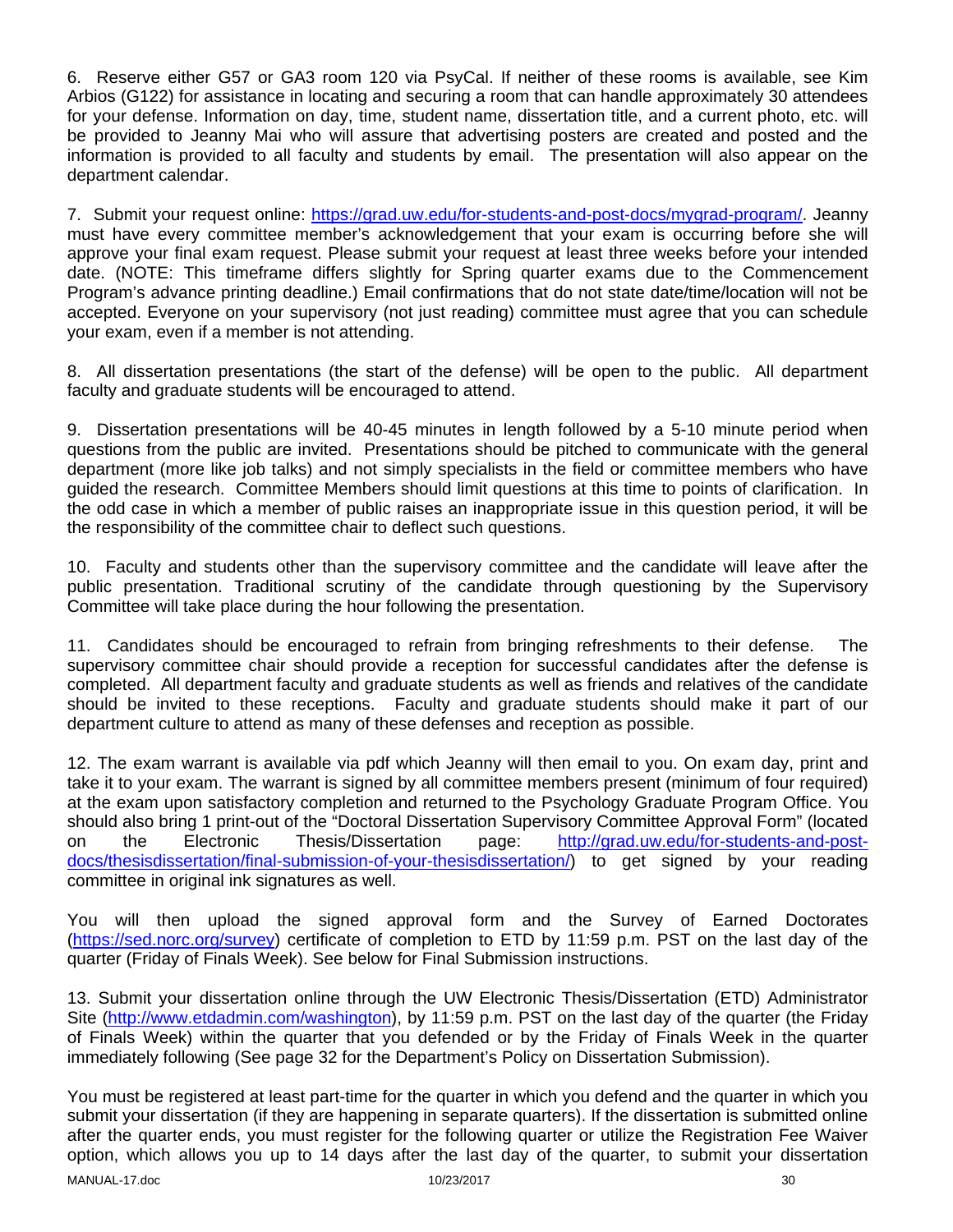(http://grad.uw.edu/policies-procedures/general-graduate-student-policies/graduate-registration-waiver-

fee/) for a Ph.D. conferred the following quarter. Please talk with Jeanny before choosing this option. The Graduate School strictly enforces the deadline for dissertation submission and the enrollment requirement.

## **Requirements for Doctoral Degree which must be met before a Final Examination will be scheduled**

https://grad.uw.edu/policies-procedures/doctoral-degree-policies/doctoral-degree-requirements/

- 1. Completion of a program of study and research as planned by the graduate program coordinator in the student's major department or college and the Supervisory Committee. At least 18 credits of course work at the 500 level and above must be completed prior to scheduling the General Examination.
- 2. Presentation of 90 credits, 60 of which must be taken at the University of Washington. With the approval of the degree-granting unit, an appropriate master's degree from an accredited institution may substitute for 30 credits of enrollment.
- 3. Numerical grades must be received in at least 18 quarter credits of course work taken at the UW prior to scheduling the General Examination. The Graduate School accepts numerical grades in department approved 400-level courses accepted as part of the major and in 500 level courses. This excludes 499 credits. A minimum cumulative GPA of 3.00 is required for a graduate degree at the University.
- 4. Creditable passage of the General Examination. Registration as a graduate student is required the quarter the exam is taken and candidacy is conferred.
- 5. Preparation of and acceptance by the Dean of the Graduate School of a dissertation that is a significant contribution to knowledge and clearly indicates training in research. Credit for the dissertation ordinarily should be at least one-third of the total credit. The Candidate must register for a minimum of 27 credits of dissertation over a period of at least three quarters. At least one quarter must come after the student passes the General Examination. With the exception of summer quarter, students are limited to a maximum of 10 credits per quarter of dissertation (800).
- 6. Creditable passage of a Final Examination, which is usually devoted to the defense of the dissertation and the field with which it is concerned. The General and Final Examinations cannot be scheduled during the same quarter. Registration as a graduate student is required the quarter the exam is taken and the degree is conferred.
- 7. Completion of all work for the doctoral degree within ten years. This includes quarters spent On-Leave or out of status as well as applicable work from the master's degree from the UW or a master's degree from another institution, if applied toward one year of resident study.
- 8. Registration maintained as a full- or part-time graduate student at the University for the quarter in which the degree is conferred (see detailed information under Final Quarter Registration). (Exception for Clinical Students only – see Final Exam before Internship, page 33)
- 9. A student must satisfy the requirements that are in force at the time the degree is to be awarded.

#### **Submission of Dissertation to the Graduate School after Defense**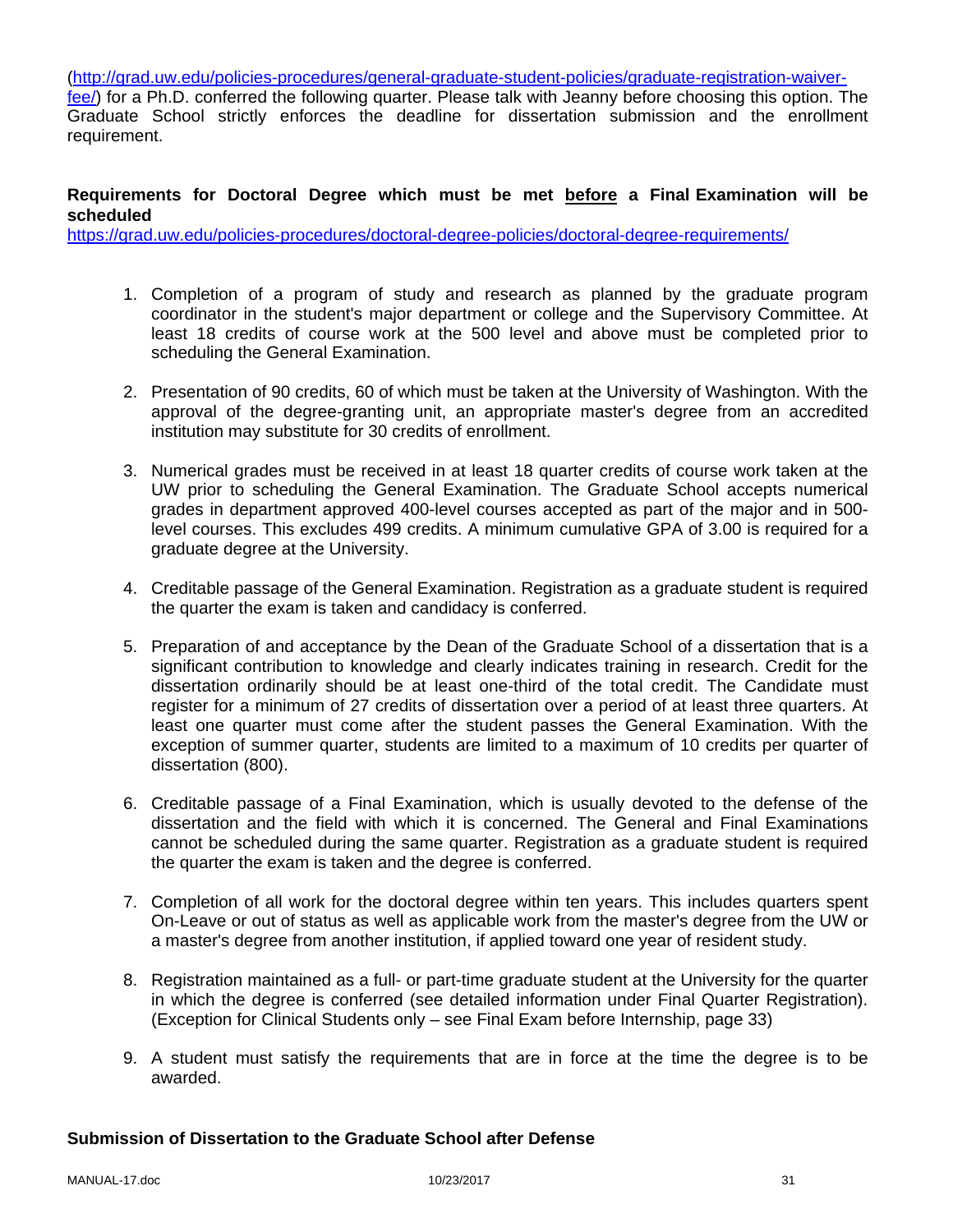In most cases, the student will submit their dissertation, Survey of Earned Doctorates (https://sed.norc.org/survey) certificate of completion, and signed "Doctoral Dissertation Supervisory Committee Approval Form" (located on the Electronic Thesis/Dissertation page: https://grad.uw.edu/forstudents-and-post-docs/thesisdissertation/final-submission-of-your-thesisdissertation/) to receive their Ph.D. in the same quarter. If that is not possible, the student must submit their dissertation, Survey of Earned Doctorates (https://sed.norc.org/survey) certificate of completion, and approval form to the Graduate School no later than the last day of the quarter following the quarter in which they defend.

Examples:

- Student's final examination is during Winter Quarter, the dissertation would be submitted to the Graduate School by the last day of Winter Quarter (Friday of Finals week) but no later than last day of Spring Quarter (Friday of Finals week) of the same academic year. The approval form and the Survey of Earned Doctorates (https://sed.norc.org/survey) certificate of completion is due by 11:59 p.m. PST on the last day of the quarter (Friday of Finals Week) for either Winter or Spring, depending on the student's timeline.
- Student's final examination is during Spring Quarter, the dissertation would be submitted to the Graduate School by the last day of Spring Quarter (Friday of Finals week) but no later than last day of Autumn Quarter (Friday of Finals week) of the same academic year. The approval form and the Survey of Earned Doctorates (https://sed.norc.org/survey) certificate of completion is due by 11:59 p.m. PST on the last day of the quarter (Friday of Finals Week) for either Spring or Autumn, depending on the student's timeline. Whether the submission will be in Summer or Autumn quarter will be determined in consultation with the Supervisory Committee.

Please Note: a student must be registered for the quarter in which they defend AND for the quarter in which they submit their dissertation and approval form/SED certificate to the Graduate School. The only exception is when the student opts to pay a late fee and submits their dissertation and approval form to the Graduate School within 14 days from the end of the quarter in which they successfully defended the dissertation. Otherwise, if registering for an additional full quarter, the student would need to know how to fund themselves if department funding (TA) is not available.

The date of degree award will be the quarter the dissertation and approval form/SED certificate is submitted to the Graduate School, not the quarter of the defense.

**Clinical Students:** The APA requires a PRE-DOCTORAL INTERNSHIP for a clinical degree. If your Ph.D. is conferred *prior* to completion of internship, that would violate APA regulations. When it comes time for licensing, you may find yourself ineligible. The next few sections are meant for you!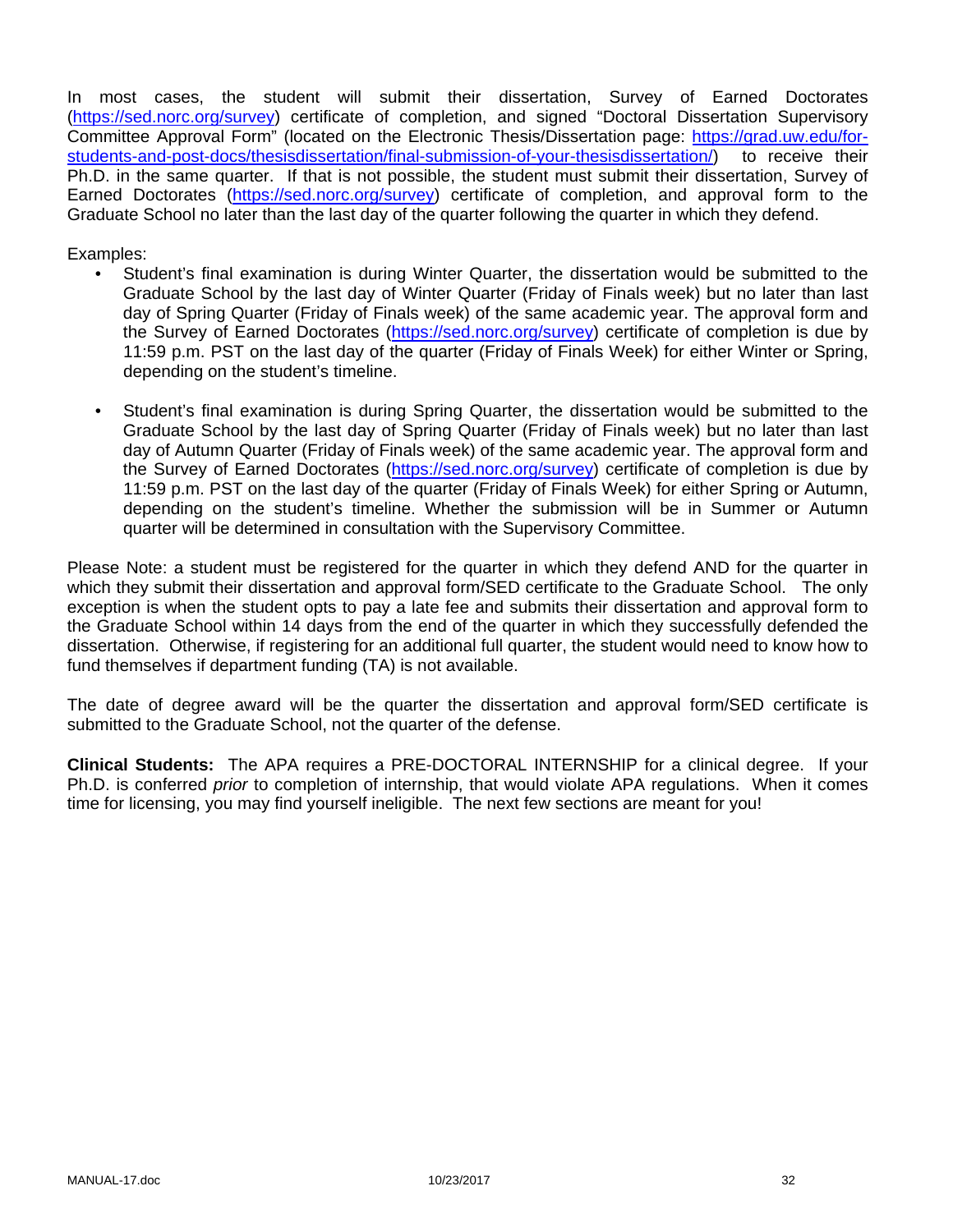#### **FINAL EXAM (Dissertation Defense) BEFORE OR DURING the beginning of INTERNSHIP OPTION**

If you take your final exam (defend your dissertation) before you go on internship or towards the beginning of internship (usually the first summer or sometimes the autumn quarter), you have only one choice for turning in the final draft and approval form to the Graduate School:

After your defense, please notify Jeanny to submit a Petition to the Dean to waive the registration requirement at the time of dissertation and approval form/SED certificate submission. Then you or Jeanny holds onto the signed approval form – until the final quarter of your internship, or the following quarter. Once your internship has been successfully completed, you should get a letter from your internship supervisor stating that this is the case and send copies to both the Clinical Director and the Graduate Program Advisor in the Psychology Department. You then upload your dissertation and submit the paperwork to the Graduate School to get your degree. (Or have that trusted friend submit the paperwork for you in your absence.) Registration is NOT necessary at the time of dissertation submission, provided that your petition has been approved.

## **FINAL EXAM (Dissertation Defense) AFTER INTERNSHIP OPTION**

If you **do not** take your final exam (defend your dissertation) before you go on internship, you must be registered for a minimum of two credits in the quarter in which you do defend. This requires enrollment for a minimum of two credits.

The cost will be around \$1609.00 (WA residents) or \$2755.00 (non-WA residents) for the minimum two credits. The Psychology Department is unable to provide tuition assistance.

#### **IMPORTANT**

The soonest you can receive your degree is when you complete your 12-mo internship commitment, your final defense, and dissertation submission process and where everything falls in the Academic Calendar. Then the degree is conferred at the END of the quarter. This becomes crucial when you have a job that begins in September and requires the Ph.D., but your degree is not effective until December! As soon as you have been placed, find out the END of your internship so you can start planning ahead.

#### **Spring Hooding and Commencement Ceremonies, Post-docs, and Jobs**

Students who are on internship often wish to participate in our spring Department Hooding Ceremony and the campus-wide June Commencement. Although, according to both APA and University regulations, you cannot formally receive your degree before the internship is completed and the dissertation is turned in to the Graduate School, you can participate in these spring activities if you obtain a letter from your internship director stating that you will successfully complete your internship on (date). It is necessary to turn in the paperwork by the end of spring quarter in order to participate in hooding and commencement activities. At commencement, you will receive an empty diploma cover, and the diploma itself will be conferred at the end of the quarter in which you complete all requirements. Thus, if your internship ends after the last day of Summer quarter, the degree will be formally conferred at the end of Fall quarter, but you can still participate in Spring hooding. Please note that because the internship is an integral part of the degree, clinical students are not allowed to participate in hooding or Commencement prior to beginning their internship even if they have already defended their dissertation.

A related issue occurs when a job or postdoctoral appointment requires that the degree be completed. In such instances, the letter from the internship director, plus one from the UW Director of Clinical Training stating that you will finish all degree requirements by the closing date of the internship, has been sufficient to start jobs and postdocs that begin before the next formal graduation date. This is another good reason to make every effort to defend your dissertation before the internship year ends (and, even better, before it begins).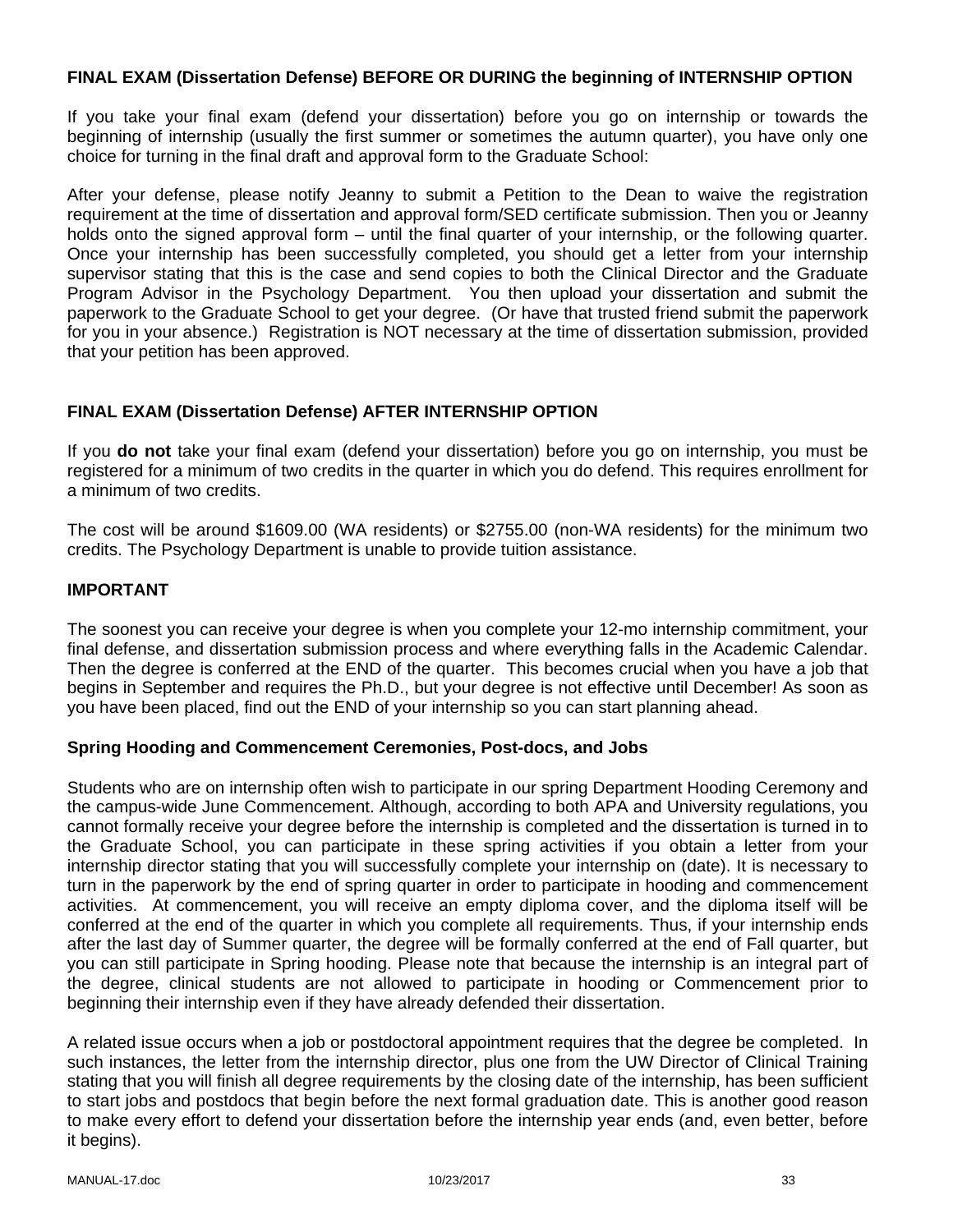In either of these instances, please provide three copies of the internship director's letter for (1) the Director of Clinical Training, (2) the Graduate Program Advisor, and (3) your advisor.

Beginning in 2012, a notation concerning where and when you completed your internship will be added to your final post-graduation transcript. This will be helpful when you apply for licensure. Please let the Director of Clinical Training know the specific date your internship will end.

These requirements and others, can be found at the Graduate School's Student Services website: http://grad.uw.edu/for-students-and-post-docs/

**Please remember that in most cases Departmental requirements take precedence over the minimal requirements listed by the Graduate School.**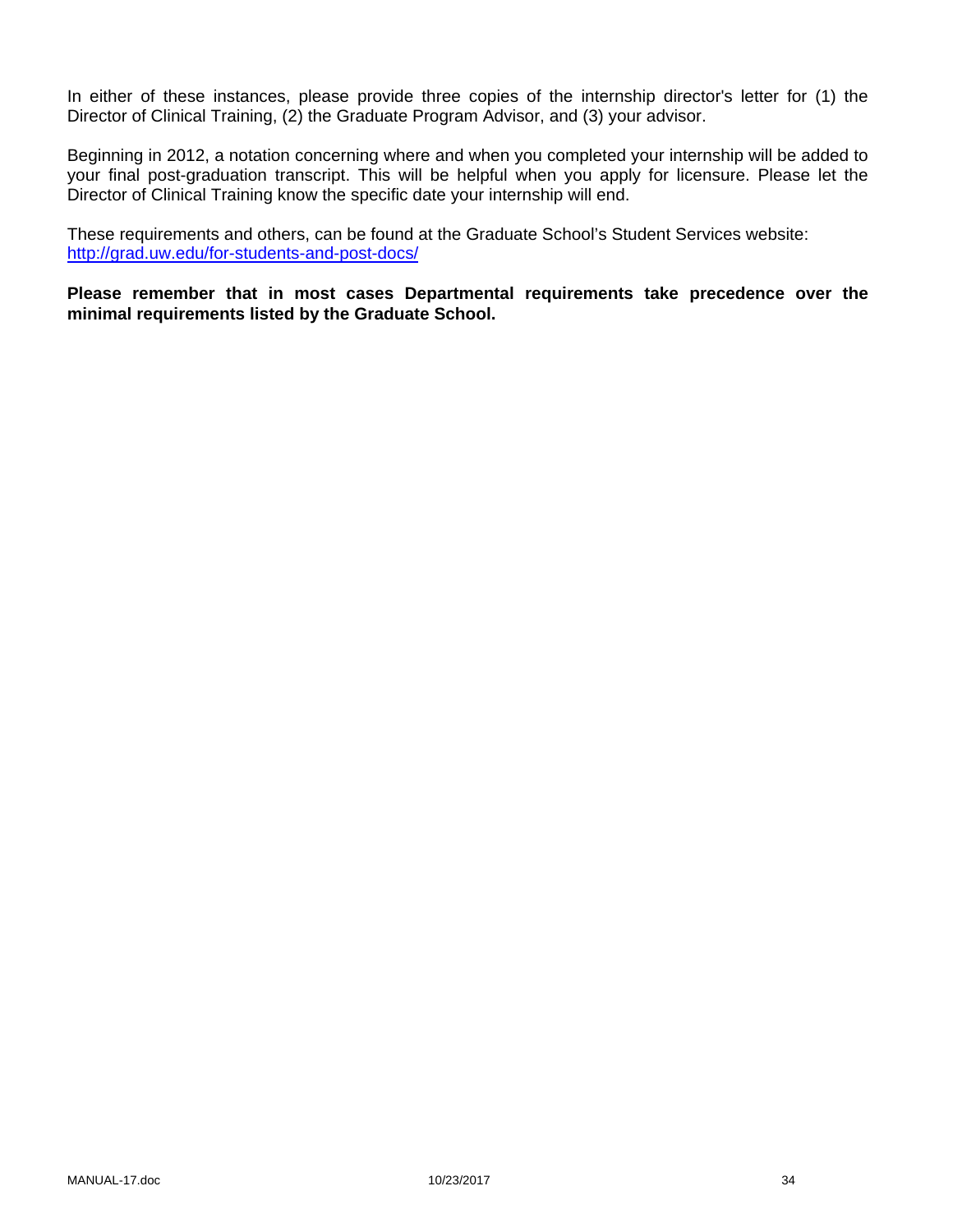## **B. IX. TEACHING AND RESEARCH EXPERIENCE**

Your graduate experience should involve training in research and in teaching. Adult and Child Clinical students also receive specific training in clinical methods and ethics. It is important to include all of these elements in your training program.

#### **Research Training:**

All students are expected to acquire research skills. Your advisor(s) will play a major role in guiding your research training. Talk with your advisor as soon as possible to develop a plan for your first year of research. Students (other than those in the clinical areas) must complete a research project and present at the departmental Research Festival at the end of their first year of study. Clinical students present their research at the Research Festival at the end of their second year in the program. All research conducted by graduate students must have a faculty sponsor, typically your advisor. Your research training should be an ongoing activity throughout your graduate career.

#### **Teaching Training:**

A teaching portfolio that reflects a variety of teaching experiences will be invaluable to those students aiming for positions at institutions that emphasize undergraduate teaching and/or research/teachingbased universities. Teaching skills are also beneficial for anyone who plans to present talks at research meetings and/or train graduate students in research. You should plan your teaching training in the same way you plan your research preparation.

Teaching experience is ideally gained by undertaking a progressive series of teaching experiences. The following graduated plan is the ideal:

- 1. TAing a course without sections, such as Psych 101.
- 2. TAing a course with section meetings for which the TA is responsible for facilitating discussions, planning and presenting some course material and/or conducting reviews of lecture material.
- 3. TAing a course in which the TA gives an extensive lecture to the entire class in addition to the usual responsibilities for section meetings.
- 4. TAing a course with multiple weekly section meetings developed and conducted by the TA, such as Psych 209.
- 5. TAing a lab course within your area of study. While many of these labs have predetermined syllabi, the TA has a great deal of freedom in determining how the material is presented and how student progress is assessed.
- 6. Serving as an independent course instructor. This role can be undertaken as instructor of a course regularly taught within the department or it may involve the development of an entirely new course. Such positions require that a student have successfully passed their General Exam and have previous training in teaching most often gained by classroom experience and in a course in pedagogy. (Such a course -- Psych 537: Teaching of Psychology -- is offered every other year by Michael Passer, typically in Spring Quarter. The Graduate School also offers GRDSCH 610: Teaching Mentorship)

Following this ideal plan is not always possible due to scheduling conflicts and funding uncertainties. But it is to your advantage to seek all types of teaching experiences especially those requiring greater involvement and independence.

**Teaching Portfolio:** You should keep careful records of all your teaching experiences noting the tasks you performed for each course. Syllabi for the courses and any course materials you develop (review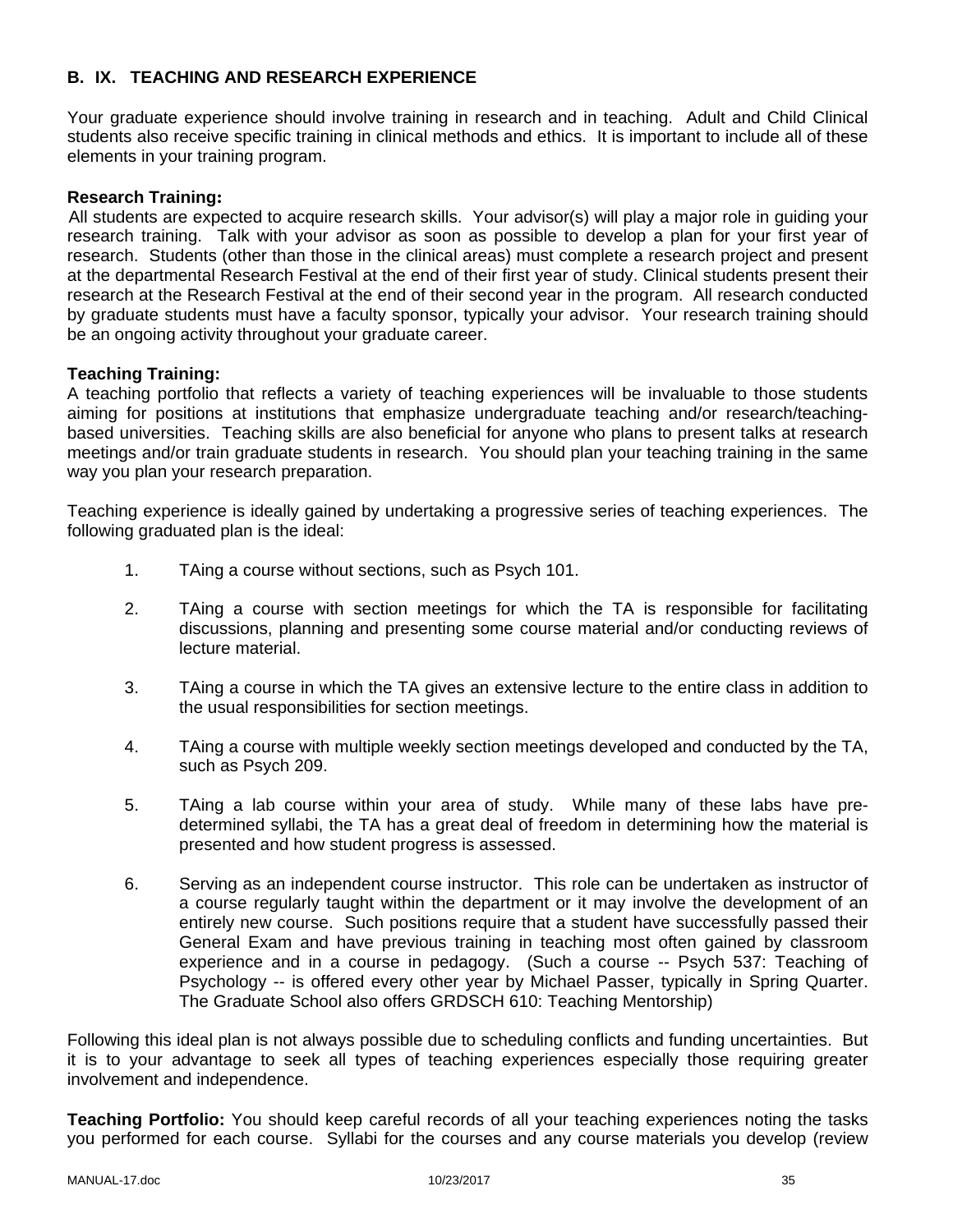sheets, exams, etc.) should be included in your portfolio. Student and instructor evaluations of your performance should be sought for each course and included in your portfolio.

While this may seem like busy work as you begin the process, the portfolio will serve you well as you apply for jobs and move up the academic ladder.

Syllabi and reading lists of courses you take but do not TA should be kept in a separate file. These will be useful if you are ever asked to develop a similar course. Clinical students will need such information if they apply for licensure.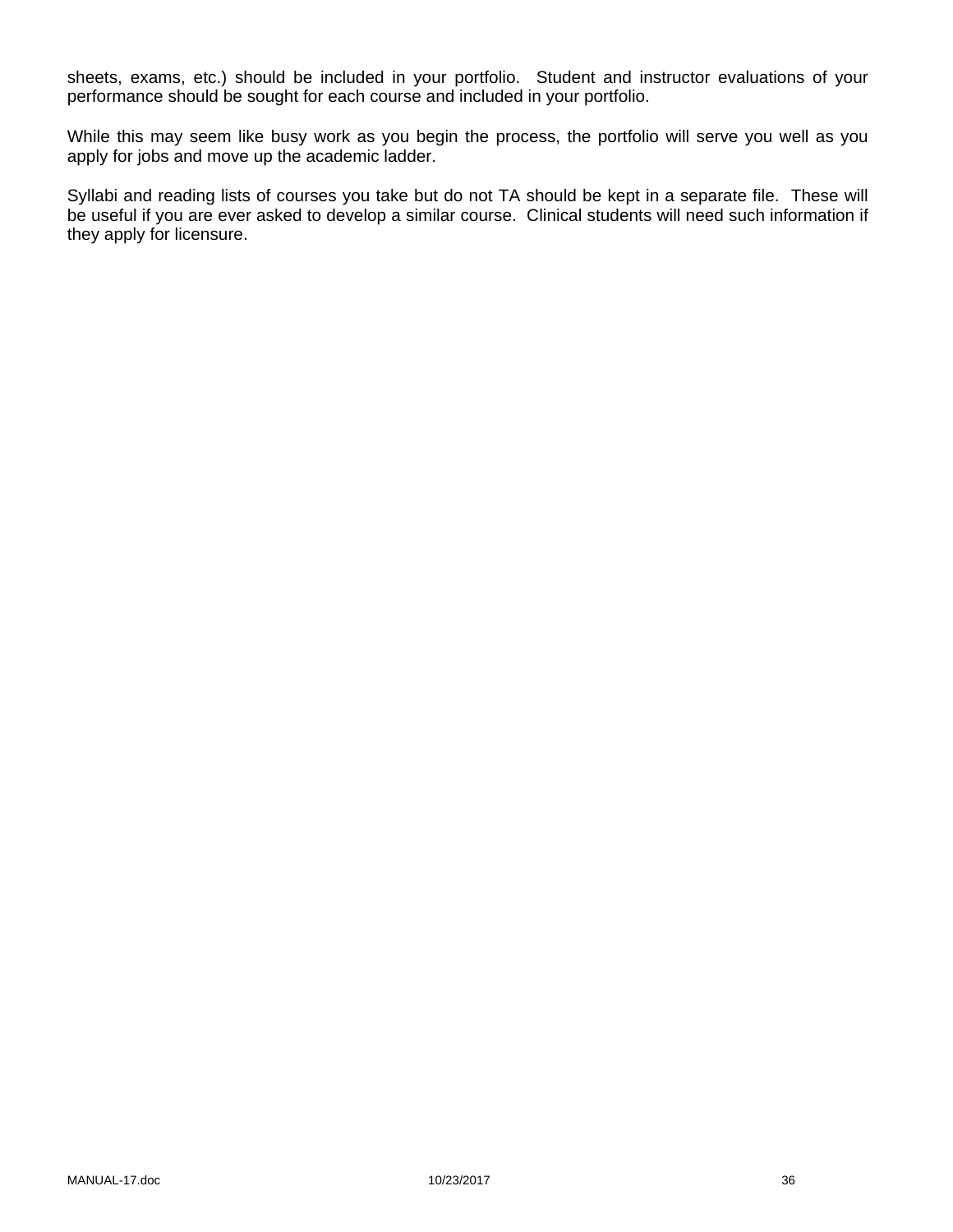# **C. AREAS OF STUDY AND AREA COURSE REQUIREMENTS**

# **C. I. DEPARTMENTAL REQUIREMENTS**

The Department of Psychology has course requirements for all graduate students. They are:

- **1.** *Orientation:* Psych 500A (1 credit) & *Psychology Proseminar:* Psych 500B (1 credit) First year students are required to take Psych 500A, Psychology Orientation. This course is held at the end of September, during the week prior to the official start of the academic year. All first year students are also required to register for Psych 500B, Proseminar in Psychology their first two academic quarters (autumn/winter) with the third quarter that spring as optional, however registering for Proseminar in the spring of the  $3<sup>rd</sup>$  year IS required. We recommend attendance to special sessions of the Proseminar as relevant thereafter. Sessions open to all students are advertised in advance.
- **2.** *Department Colloquium:* First-year students are required to register for and attend the Departmental Colloquium (Psych 550A) their first three quarters. Attendance at the colloquium is strongly recommended thereafter. In order to receive credit, students will need to complete a brief survey after the talk; forms will be provided at class.
- **3.** *Statistics and General Methodology: During the first year*, you must successfully complete (accomplished by achieving a grade of at least 2.7) or place out of (and replace with higher level courses) two basic statistics courses and two laboratories:

| Psych 522 | Laboratory in Statistical Computation I      |
|-----------|----------------------------------------------|
| Psych 523 | Laboratory in Statistical Computation II     |
| Psych 524 | Introduction to Statistics and Data Analysis |
| Psych 525 | Linear Models and Data Analysis              |

In addition, ALL students are required to take at least one additional course in quantitative methods (statistics, mathematics, or computational science) OR in a methodology directly relevant to their area of focus. Such courses are to be specified in each student's Individualized Training Plan (see page 69).

4. *Dissertation Credits*: Psych 800 – **27** Minimum.

# **C II. INDIVIDUALIZED TRAINING PLAN (as of Autumn 2015) (FOR ALL STUDENTS OTHER THAN THOSE IN ADULT OR CHILD CLINICAL AREAS)**

Students pursuing clinical training should see specific course requirements for Adult and Child Clinical Training on pages 39 to 42 of this manual.

All students outside of the clinical training programs are required to have an approved Individualized Training Plan (ITP). These plans are designed in consultation with the student's Primary and Secondary Advisors during the student's first quarter of study and reviewed and revised as necessary as part of the Annual Plan Process (see page 14). Individualized Training Plans are to be developed taking into account the student's previous training, their specific educational needs, and their career goals. The required minimal components of these plans are described below but individual student's plans will typically indicate requirements beyond the minimums. A student's ITP must be submitted to the Graduate Training Committee (GTC) no later than the last day of Autumn quarter of the first year of study. The GTC will review plans of first-year students during their regular Winter-quarter meeting. Plans should be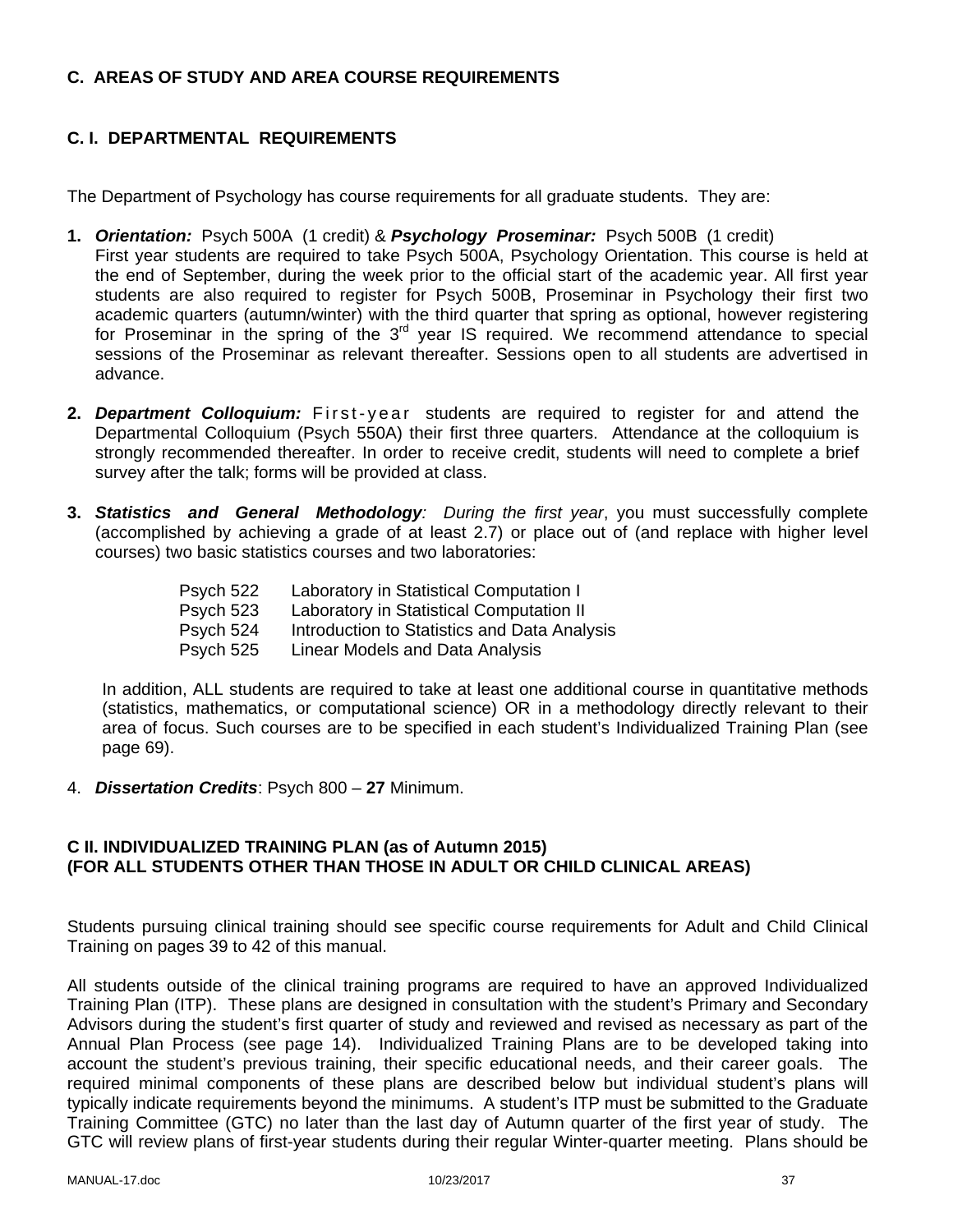reviewed annually by students and advisors/Supervisory Committee members as part of the Annual Plan Process. Any revisions to the ITP must be submitted to the Graduate Training Committee at the time the Annual Plan is submitted. Revised ITPs will be reviewed by GTC at their Summer-quarter meeting.

# *1. Minimal Individualized Training Plan Requirements:*

- I. One quantitative methods/statistics course beyond those indicated in #3 above OR one methodology course directly relevant to the student's research focus.
- II. Three 500-level Core Concepts Courses.
- III. Three advances or focused training courses that provide specialized training in a research focus.
- IV. Three quarters of seminars, brown bags or journal clubs. It is strongly recommended that plans require quarterly attendance at such meetings throughout the student's training.
- Courses required for an Individualized Training Plan may be taken outside the Department of Psychology but students are strongly urged to utilize department-based options when available.
- All course work in these areas should be taken for a numerical grade, unless the course itself is offered only on a credit/no credit (CR/NC) basis. **As stated by the Graduate School, at least half of your program must be in courses 500 or above.**

*2. Role of the Supervisory Committee in the Individualized Training Plan.* Although your original training plan is established at approved by your Primary and Secondary Advisors, the plans should be reviewed and evaluated by your Supervisory Committee once it is established. Your Supervisory Committee may recommend or require additional courses prior to completion of your General Examination.

# *Area Representatives - Graduate Training Committee 2017-2018*

|                                 | Area Rep (GTC)        | Area Coordinator (Head) |
|---------------------------------|-----------------------|-------------------------|
| <b>Animal Behavior</b>          | Renee Ha              | <b>Eliot Brenowitz</b>  |
| <b>Adult Clinical</b>           | <b>Bob Kohlenberg</b> | Jane Simoni             |
| <b>Behavioral Neuroscience</b>  | <b>Ellen Covey</b>    | <b>Ellen Covey</b>      |
| <b>Child Clinical</b>           | <b>Shannon Dorsey</b> | <b>Shannon Dorsey</b>   |
| <b>Cognition and Perception</b> | Susan Joslyn          | <b>Chantel Prat</b>     |
| Developmental                   | Betty Repacholi       | Betty Repacholi         |
| Social Psychology & Personality | Sapna Cheryan         | <b>Tony Greenwald</b>   |
| Quantitative                    | <b>Brian Flaherty</b> | <b>Brian Flaherty</b>   |

Graduate Student Representatives: Suzanne Lewis (2017-2019) & Ruiyu Zeng (2016-2018)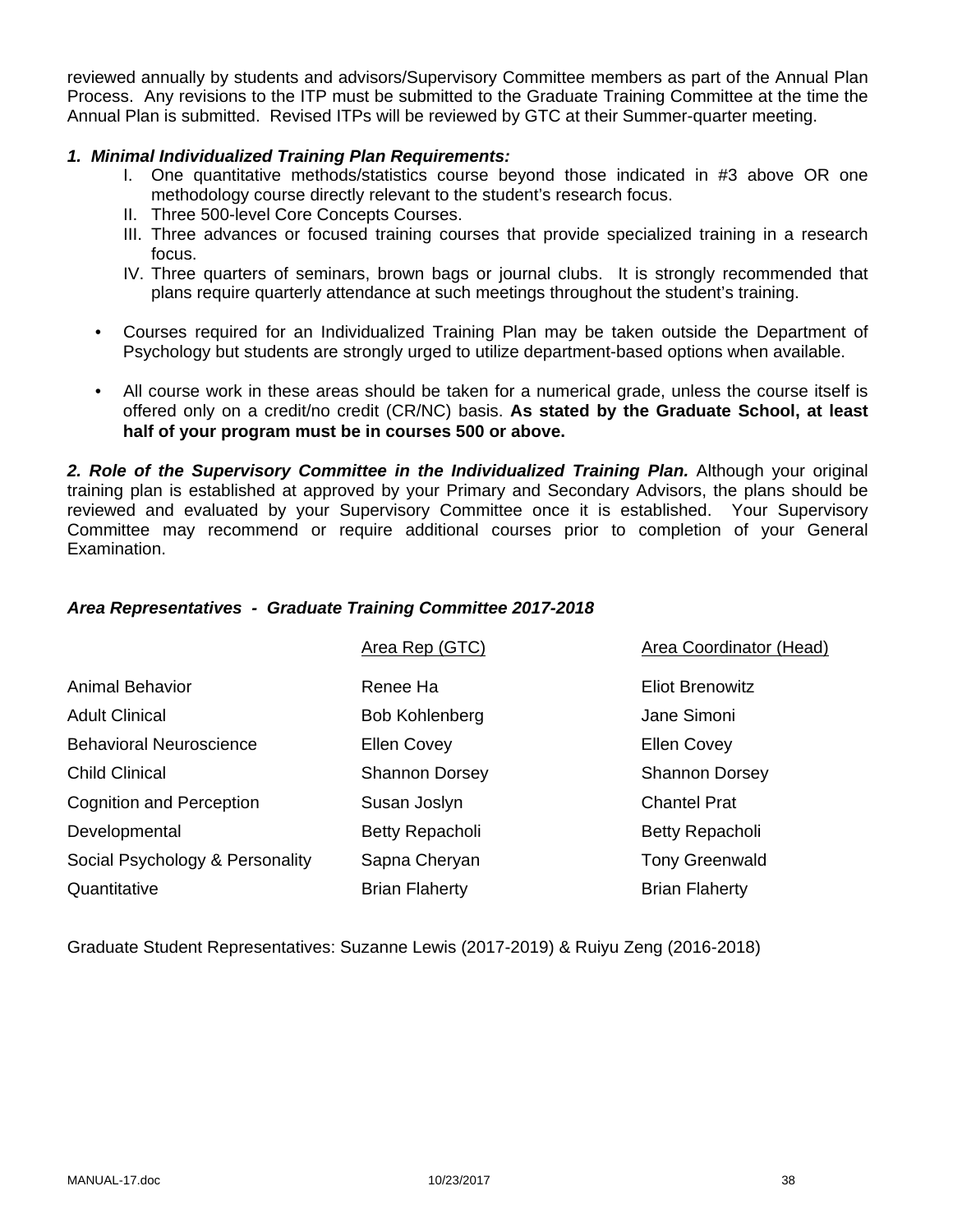# **C. III. ADULT AND CHILD CLINICAL AREA REQUIREMENTS**

#### Taken from the current Clinic Training Manual. Please view the Clinic Training Manual for more details.

#### Quick Listing of All Required Courses for Clinical Psychology

| PSYCH 500 A<br>PSYCH 500 B | 1 credit                                             | <b>Psychology Orientation</b><br>Proseminar                                                                                             | (register 1st quarter only)                                                |  |  |  |
|----------------------------|------------------------------------------------------|-----------------------------------------------------------------------------------------------------------------------------------------|----------------------------------------------------------------------------|--|--|--|
| PSYCH 550 A                | Total of 3 credits<br>Total of 3 credits             | Psychology Colloguium                                                                                                                   | (register AWS qtrs during 1st year)<br>(register AWS gtrs during 1st year) |  |  |  |
| PSYCLN 501                 | Total of 2 credits                                   | <b>Issues in Clinical Psychology</b>                                                                                                    | (register A&W gtrs during 1st year)                                        |  |  |  |
| <b>PSYCH 524</b>           | 4 credits                                            | Intro to Stats. & Data Analysis                                                                                                         | (must register also for lab: Psych 522)                                    |  |  |  |
| <b>PSYCH 522</b>           | 2 credits                                            | Lab. in Statistical Computation I                                                                                                       | (required for those taking Psych 524)                                      |  |  |  |
| <b>PSYCH 525</b>           | 4 credits                                            | Linear Models & Data Analysis                                                                                                           | (must register also for lab: Psych 523)                                    |  |  |  |
| <b>PSYCH 523</b>           | 2 credits                                            | Lab. in Statistical Computation II                                                                                                      | (required for those taking Psych 525)                                      |  |  |  |
| PSYCLN 510                 | 4 credits                                            | Research Methods in Clinical and Community Psychology                                                                                   |                                                                            |  |  |  |
| PSYCLN 517                 | 5 credits                                            | Core Concepts in Systems of Psychotherapy                                                                                               |                                                                            |  |  |  |
| <b>PSYCH 560</b>           | 2-30 credits total                                   | Research Strategies (lab-based research seminar; sign up whenever offered by<br>your advisor and you are participating in lab meetings) |                                                                            |  |  |  |
| PSYCLN 560                 | 3 credits                                            | <b>Minority Mental Health</b>                                                                                                           |                                                                            |  |  |  |
| PSYCLN 524                 | 3 credits                                            | <b>Clinical Personality Assessment</b>                                                                                                  |                                                                            |  |  |  |
| PSYCLN 581                 | 2 credits                                            | Clinical Methods: Interview                                                                                                             |                                                                            |  |  |  |
| PSYCLN 582                 | 2 credits                                            | Clinical Methods: Ethics                                                                                                                |                                                                            |  |  |  |
| PSYCLN 583                 | Total of 8 credits                                   | <b>Clinical Supervision</b>                                                                                                             | (2nd year students must register for AWSS)                                 |  |  |  |
| PSYCLN 580A<br>PSYCLN 580B | Var. credit (1-6 cr/qtr)<br>Var. credit (1-6 cr/qtr) | Clinical Practica/Colloquium**<br>Clinical Practica/Colloquium <sup>**</sup>                                                            | (A - 2nd yr students – Coll. attend. reg'd)<br>(B - 3rd yr and above)      |  |  |  |

**Note. Please see appendix (pages 83-84) for the previous PSYCH numbers of the PSYCLN courses. Courses taken before Winter quarter, 2018 will appear with the PSYCH prefix on your transcript and departmental records.** 

\*\*Required for all students seeing clients in the clinic.

#### *APA-Required Breadth Requirements*

As an APA-accredited program, we adhere to mandated requirements for demonstrated breadth of knowledge (discipline-specific knowledge or DSK) outside of the clinical specialty. **Specifically, students must complete coursework in the following discipline-specific areas: (1) biological aspects of behavior; (2) cognitive aspects of behavior; (3) social aspects of behavior; (4) human development; (5) affective aspects of behavior; and (6) history and systems of psychology, plus an advanced integrative course that combines two or more DSK areas. In some cases, an integrative course can satisfy two or more DSK areas if all components are assessed separately.** Courses offered within the clinical area do not satisfy these requirements. For example, a course in child psychopathology will not satisfy the developmental DSK requirement, nor will a course in cognitive therapy satisfy the cognitive requirement. These DSK requirements can be satisfied with a major out-of-area course These DSK requirements can be satisfied with a major out-of-area course (i.e., a Core Concepts in ...or Advances in ...course; e.g., (3), social aspects of behavior, could be satisfied with PSYCH 510, Core Concepts in Social Psychology **OR** by completing the PSYCLN 578 independent studies readings course in social psychology. The independent studies readings course (PSYCLN 574, 575, 576, 577, 578) are being developed for the DSK areas. Also required for students entering the program in 2017 is an advanced integrative course that combines two or more DSK areas (e.g cognitive neuroscience or biological bases of development). In some instances, such a course could satisfy two DSK areas if both are assessed independently. The History and Systems requirement is satisfied by directed readings in Psych. 591/PSYCLN 501.

Highly specific courses (e.g., courses in psychopharmacology or fMRI techniques for "biological bases") do not meet the APA "broad and general" DSK course requirement. Likewise, Psych 550-level seminars do not satisfy this requirement. Non-clinical courses in other departments may sometimes satisfy a DSK requirement. If in doubt, consult with the Director of Clinical Training.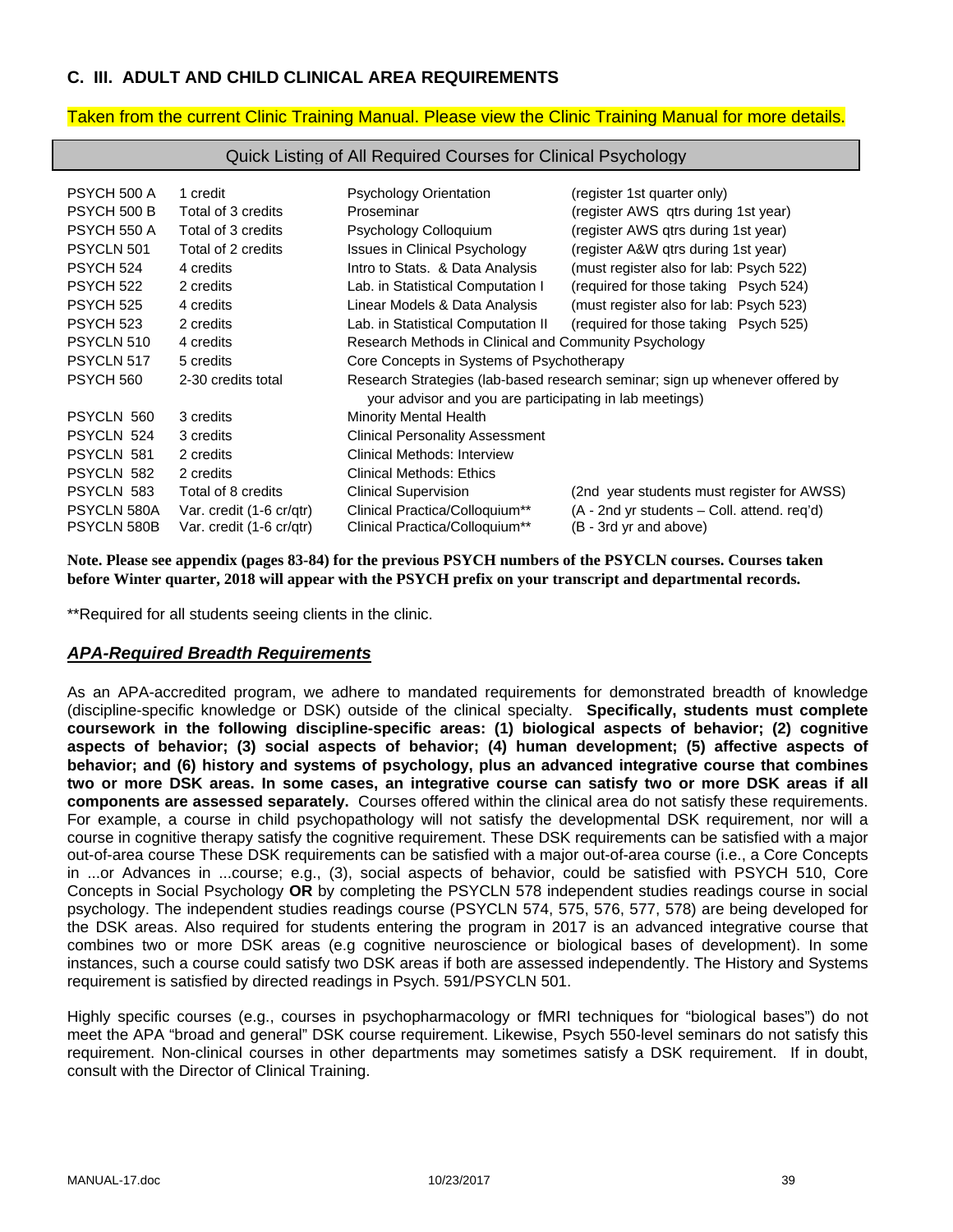# *Additional Requirements for General ("Adult") Track Students*

| plus                 |           |                              |
|----------------------|-----------|------------------------------|
| PSYCLN 530 5 credits |           | <b>Behavior Disorders</b>    |
| PSYCLN 542 5 credits |           | <b>Behavior Change</b>       |
| PSYCH 511            | 3 credits | Core Concepts in Personality |

#### One course each in *Biological, Social, Cognitive, Developmental*, and *Affective Bases of Behavior*, (see APA DSK requirements above) and *one advanced integrative course that combines any two DSK (or more) areas* (e.g., Core Concepts in Cognitive Neuroscience, or Core Concepts in Biological Basis of Development Development). The History and Systems requirement is satisfied by directed readings in Psych. 591/PSYCLN 501.

One of the following courses Note: Cannot be used as an out-of-area (developmental) DSK course; see below) PSYCLN 531 Child Psychopathology or PSYCLN 541 Child Treatment

**Two** courses in Assessment (but all three of the courses listed below are recommended for coverage of personality, cognitive, and behavioral assessment):

PSYCLN 524 Clinical Personality Assessment (required)

**and** a choice of:

PSYCLN 521, Assessment of Intelligence (w/ 590 practicum), PSYCLN 522, Psychological Assessment of Children, or PSYCLN 523, Approaches to Psychological Assessment

Please note that training in cognitive assessment is required as a basis for neuropsychological assessment training, certain outside practica, and internship assignments. Ideally, students in our program will have training in personality, cognitive, and behavioral assessment.

# *Additional Requirements for Child Track Students*

| PSYCLN 573        | 6 total   | Seminar in Child Clinical Psychology (required AWS gtrs for 1st & 2nd year) |
|-------------------|-----------|-----------------------------------------------------------------------------|
| PSYCLN 531        | 5 credits | Developmental Psychopathology                                               |
| <b>PSYCLN 541</b> | 4 credits | Approaches to Child Treatment                                               |
| PSYCLN 521        | 5 credits | Assessment of Intelligence (must register for PSYCLN 525 also)              |
| PSYCLN 525        | 2 credits | Practicum in Psych. Assessment                                              |
| PSYCLN 522        | 5 credits | Psychological Assessment of Children (with PSYCLN 525)                      |

#### *plus……*

At least one treatment seminar. One additional quantitative methods course.

#### *Practicum Requirements*

Practicum placements may occur either within the department (internal practica taught by clinical faculty) or outside the department (external practica). In addition to internal (PSYCLN) practica, at least one external practicum is required for students in the adult track (must register for PSYCLN 585 credit). Two practica, ideally one assessment-based and one treatment-based, (either internal or external are required for child track students. See Appendix C for complete registration information.

# *Out-of-Area Requirements*

The Director of Clinical Training has no official say over what is required or offered in other areas in the Psychology Department. In general, courses used to fulfill within-area requirements may not also be used to fulfill out-of-area requirements. In addition, non-clinical courses taken at previous institutions toward another degree (e.g., a master's degree) may not be used toward fulfilling course requirements for the Ph.D. at the University of Washington unless approved by the head of the area in question based on the syllabus from the course in question.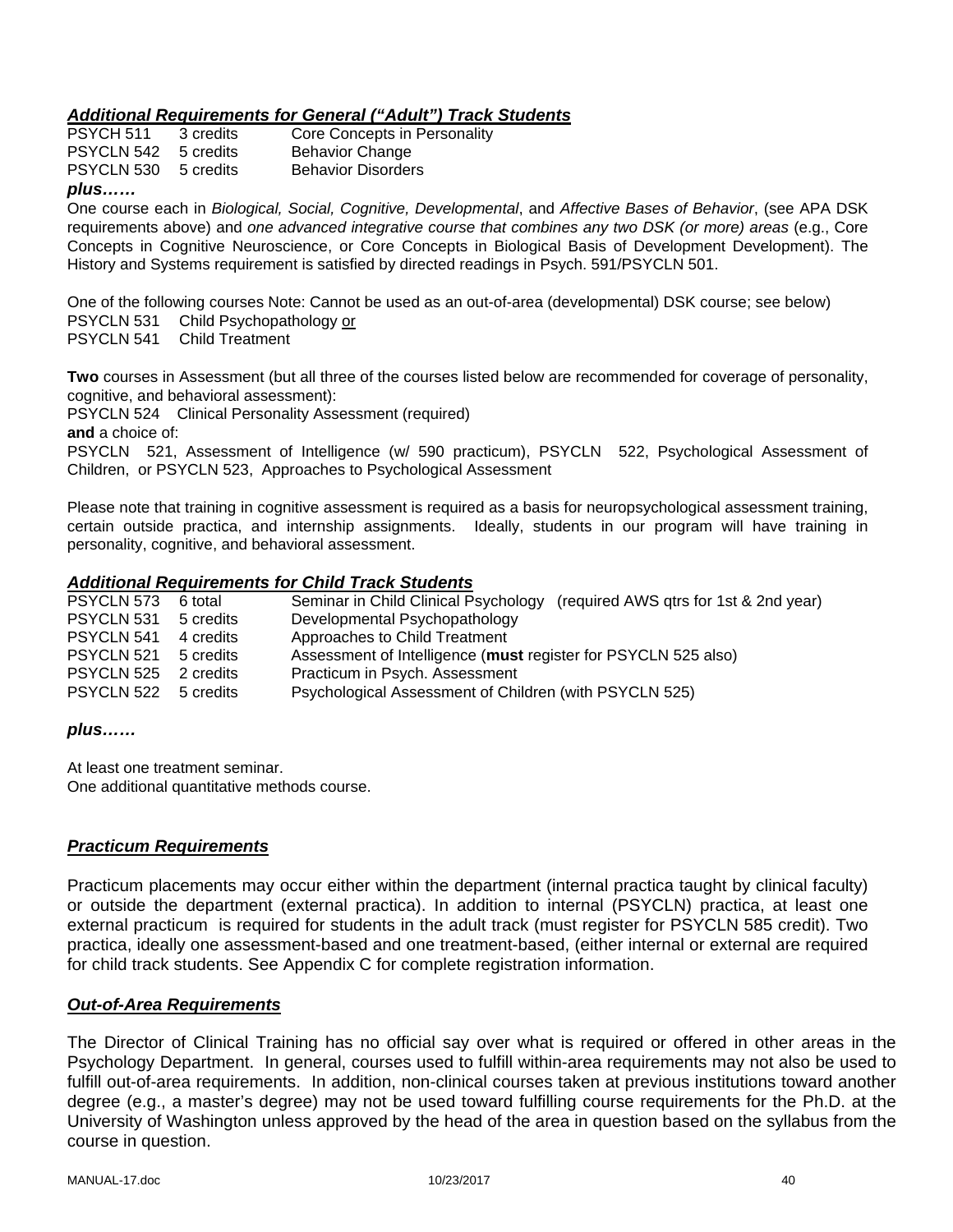*For Adult clinical students,* six or more courses must be taken from curriculum offerings outside the clinical area. Five of these courses must meet the APA curriculum guidelines for "discipline-specific knowledge." Therefore, students must complete one "broad and general" course each covering biological, cognitive, affective, developmental, diversity/individual differences, and social aspects of behavior, plus at least one course in psychological measurement (see next section). The balance of the six-or-more courses is to be determined by mutual agreement between the student and co-advisors or supervisory committee. These courses should be selected with an eye toward developing cohesive themes of subspecialty expertise pertinent to the student's future research and clinical endeavors.

# **Domain-Specific and Profession-Wide Competency and Curricular Elements**

According to current regulations of the APA Commission on Accreditation, students in accredited programs must develop and demonstrate doctoral-level competency in the following domains of knowledge and behavior:

#### **Discipline-Specific Knowledge**

- 1. History and systems of psychology
- 2. Affective aspects of behavior
- 3. Biological aspects of behavior
- 4. Cognitive aspects of behavior
- 5. Developmental aspects of behavior
- 6. Social aspects of behavior
- 7. Advanced integrative knowledge combining the above areas

# **Profession-Wide Competencies**

- 8. Research methodology
- 9. Techniques of data analysis
- 10. Theories and techniques of assessment and diagnosis
- 11. Theories and methods of intervention
- 12. Professional values, attitudes, and behaviors
- 13. Communication and interpersonal skills
- 14. Ethical and legal standards
- 15. Theories and methods of supervision
- 16. Theories and methods of consultation and interprofessional collaboration
- 17. Individual and cultural diversity (e.g., personality, ethnic, cultural, gender-related, etc.) relevant to all of the areas above

As a program, we are expected to provide coursework and other modes of training in all of the above areas, and to foster "attitudes essential to lifelong learning, scholarly inquiry, and professional problem solving." (Colloquia and seminars are one vehicle for the latter.)

**Licensure considerations**. State licensing boards expect your transcript to reflect formal coursework in all of the above areas. Our clinical curriculum covers all of the topics relevant to the clinical and professional domains. Areas (1) through (9) are the "Discipline –Specific Knowledge" areas that are satisfied by coursework in other areas of the department (History and Systems being covered in Psych 591/ PSYCLN 501) and should be taken very seriously if you expect to get licensed in some states. As noted elsewhere, graduate "Core Concepts" and comprehensive "Advances in…" courses offered by other areas of the department will pass muster, as will the PSYCLN independent studies DSK courses, but highly specific courses (e.g., courses in psychopharmacology or fMRI techniques for "biological bases") do not meet either APA or most licensing board requirements. Licensure applicants in some states have been asked to provide copies of the course syllabi in areas where there are questions, so by all means save hard and/or electronic copies of every course syllabus you ever receive, even in your clinical courses. One issue we sometimes have to deal with is designated "semester hour" requirements in certain states, which can cause problems because of our quarter system. You'll need to demonstrate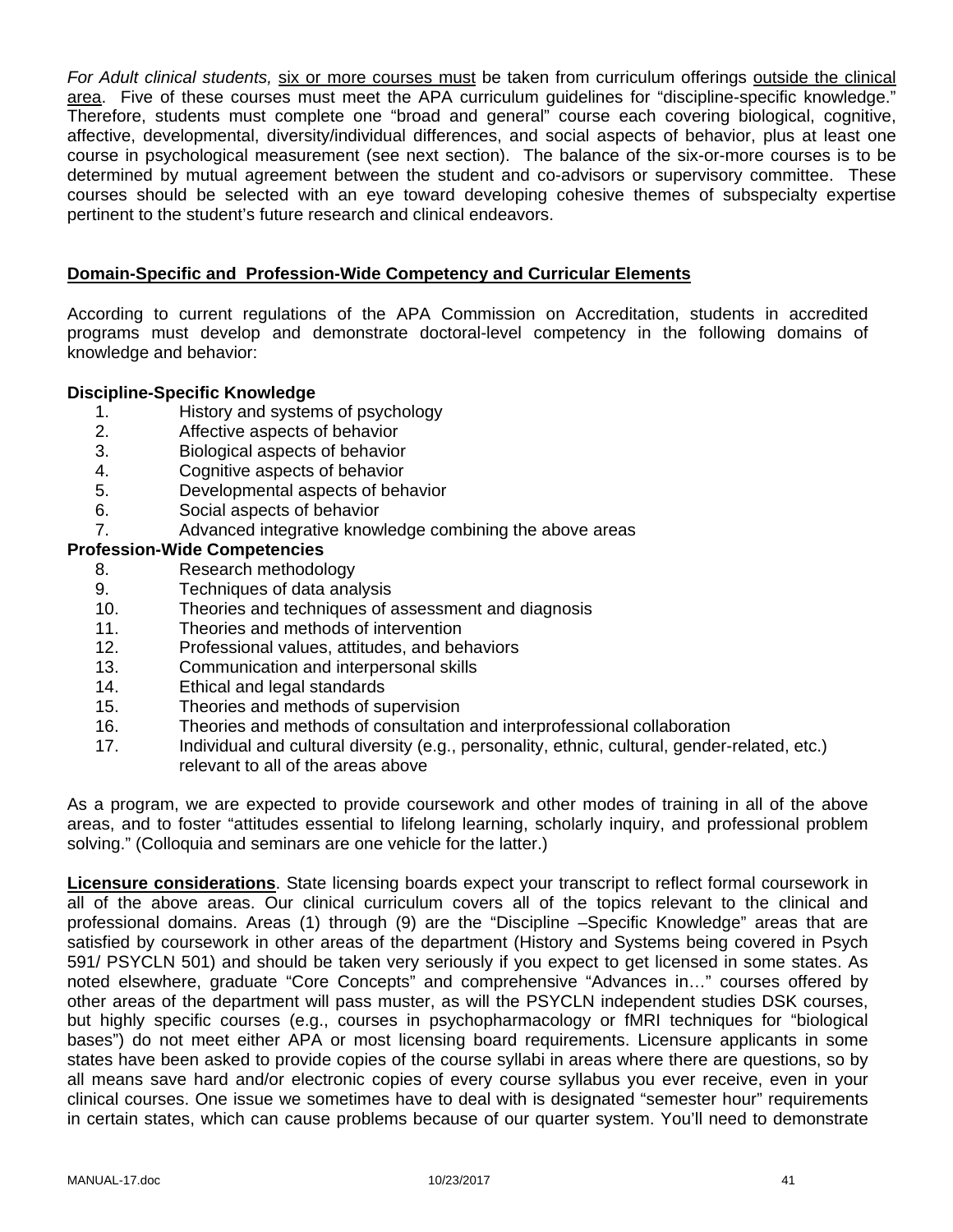that your course is as comprehensive as a semester course (they are, of course, and in a shorter time span, which is why you're always feeling overwhelmed), and you'll need your syllabus for this as well.

Finally, in addition to keeping an electronic or hard copy of every course syllabus syllabus as you go through the program, it is strongly recommended that when you graduate you deposit all relevant materials (syllabi, transcript, etc.) with the Association of State and Provincial Licensing Board's Credentials Bank. For a modest fee, this will keep everything you need for licensure in any state or province available to be forwarded to the particular licensing board. The web address is http://www.asppb.net/?page=TheBank.

# **Other Requirements:**

Psych 800 – **27** Minimum Required Credits in Dissertation Research

A one-year APA-accredited predoctoral internship or its equivalent. An unaccredited internship (rarely requested and definitely not recommended) must be approved by the clinical area faculty.

**Note**: A masters thesis is not required, but virtually all students submit the required write-up of the second-year research project and submit it to the Graduate School to satisfy this requirement for the masters degree. We strongly recommend this course of action so that, in the event that unexpected events should prevent you from completing the doctoral program, you will have the masters degree. The masters is also desirable for some sources of employment outside the department even while you're working toward the doctorate.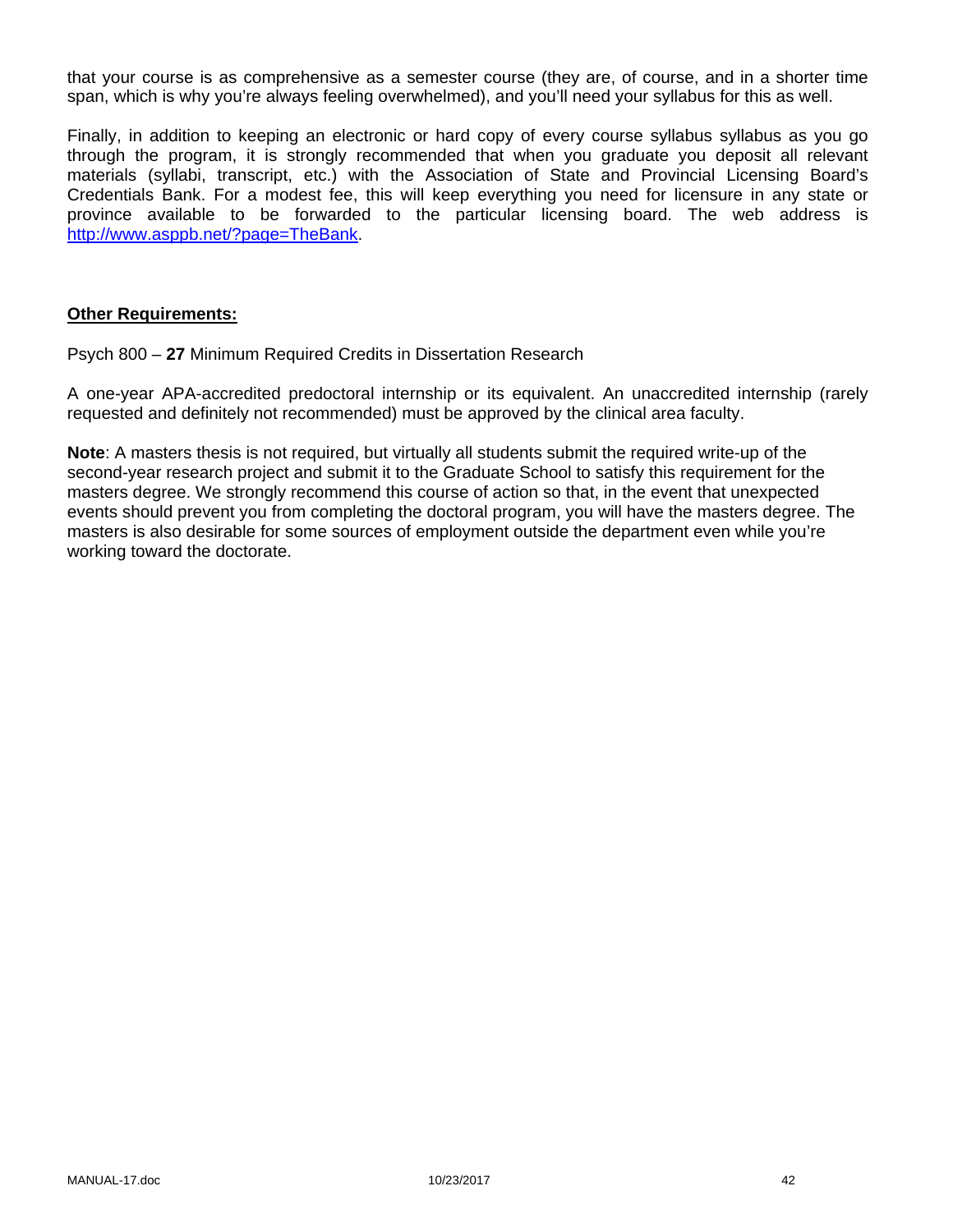# **C. IV. OTHER SPECIALTY PROGRAMS**

In some cases, concentrations of work have been developed outside of the Department's Area structure. Two current specialty programs are listed below. Consult the advisor if you are interested in these programs.

# **Quantitative Minor (coordinated by Brian Flaherty)**

Obtaining the quantitative minor denotes that a graduate student has fulfilled statistical, mathematical, computational, and/or other research methods training beyond basic department and area requirements. The following steps are required to obtain the minor.

- 1. Complete PSYCH 524 and 525 (or equivalent), passing with at least a 3.5 GPA
- 2. Formulate a plan of study with advisor(s)
- 3. Obtain final approval of plan
- 4. Complete plan and final documentation

Specifics about the plan of study, course requirements, and optional paper follow.

#### **Plan of study**

Before taking courses for the minor, formulate a plan of study. Your plan should be tailored to your research interests, as well as meet the requirements for the minor (see below). The plan should explain how your proposed coursework and any independent work advances your research interests.

Discuss this plan with your advisor and your area's quantitative point person. Once it is agreed upon by the student, advisor and area's quantitative point person, the plan must be submitted to a core quantitative faculty member for final approval. Upon final approval, the plan should be filed with the Department's Graduate Program Advisor (Lists of core quantitative and area quantitative point people are at the bottom.)

NOTE: Generally, the plan of study should be completed and approved prior to taking any courses toward the minor.

#### **Course requirements**

Coursework for the quantitative minor is in addition to Psych 524 & 525 (and their associated labs, 522 & 523) or equivalent courses required of all students. In order to be admitted to the Quantitative minor, 524 and 525 must each be passed with a grade of 3.5 or higher.

Four additional quantitative courses (for a minimum of 12 credits) are required for the minor. To count toward the minor, a course must be rigorous and include assessment of student learning. The student must attain a basic level of competence in the technique(s) presented. Merely knowing how to run software for the method is not enough. For this reason, CR/NC courses, labs, software classes, and workshops typically will not count toward the minor.

Most graduate students will have no trouble choosing their additional coursework from among regularly offered courses, in Psychology, CSSS or elsewhere on campus. Other students may wish or need to go farther afield. The quantitative faculty will endeavor to keep an up-to-date list of courses that count toward the minor on the web but students may petition inclusion of a specific course. Do this by providing a syllabus, any additional information necessary to assess if the course meets the rigor and student assessment criteria, and a brief rationale for the inclusion of the course. Petitions for course substitution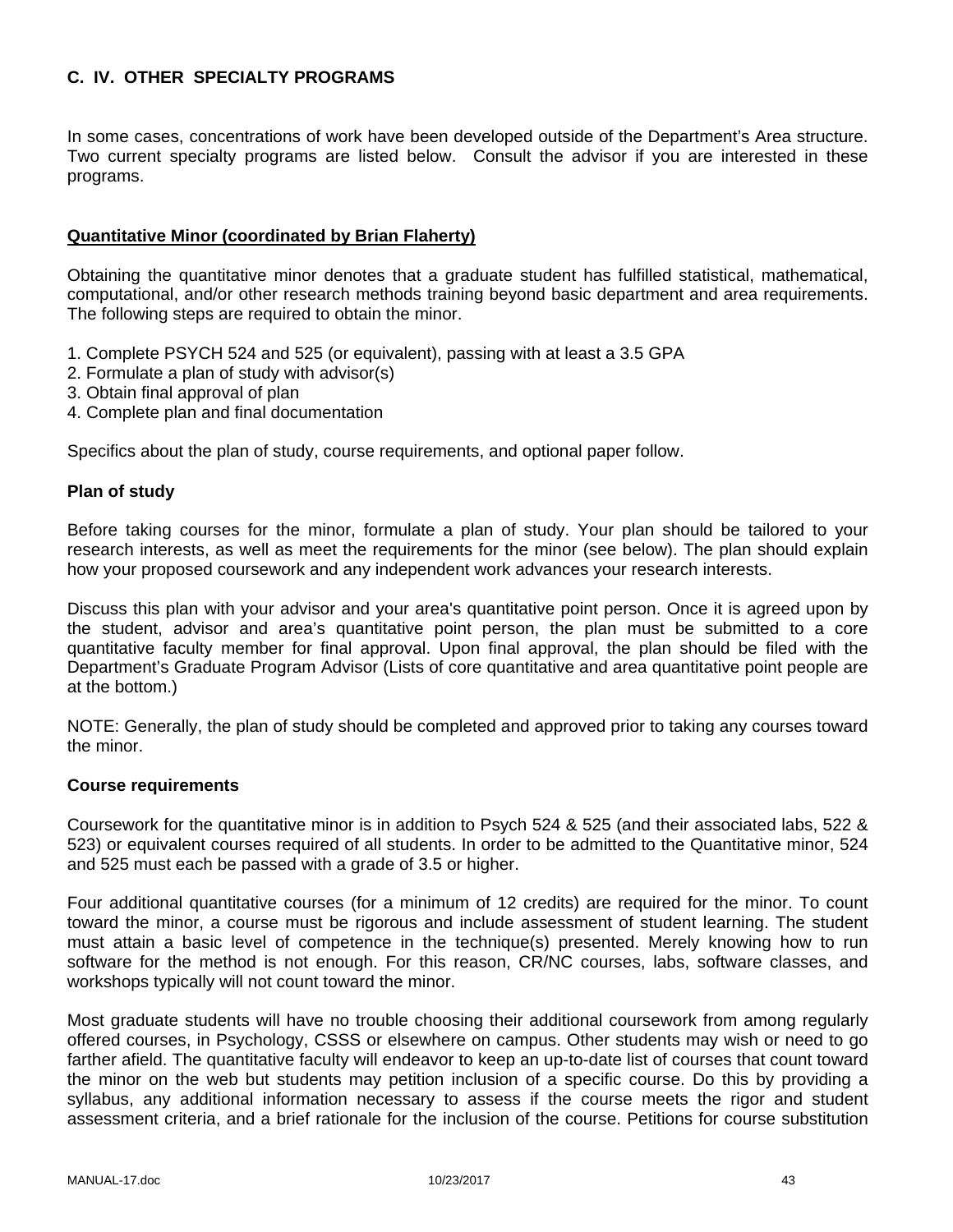should be submitted to the core quantitative faculty, who will determine whether the course is acceptable for inclusion in the minor.

All four additional quantitative classes must be passed with a minimum grade of 3.3.

# **Optional paper**

In place of one of the four additional courses, a student can choose to write a quantitative research paper or substantive research paper employing sophisticated quantitative techniques. Pedagogically, the goal of the paper is for the student to demonstrate competence in one or more quantitative methods they have learned. This paper will be read and evaluated by two quantitative faculty. Once approved, the paper should be submitted for a conference presentation and/or publication. When a student opts to write such a paper, the minimum number of additional course credits (over and above Psych 522, 523, 524, and 525) required for the minor is reduced to nine.

#### **Final documentation**

Once completed, record your work for the minor on the "Documentation of Completion of the Quantitative Minor" form available from the Graduate Program Advisor and on the webpage describing the Quantitative minor (link below).

This information and the minor application can be found here: http://www.psych.uw.edu/psych.php?p=224

The current list of courses automatically applicable to the minor is here: http://www.psych.uw.edu/psych.php?p=505

"Documentation of Completion of the Quantitative Minor" form: https://depts.washington.edu/psych/files/areas/quant\_minor/form.pdf

Core Quantitative faculty are: Boynton, Flaherty, King, Little, Miyamoto, Shoda.

Area Quantitative point people: Animal Behavior – TBA Behavioral Neuroscience – David Gire Cognitive/Perception – Geoff Boynton Adult Clinical – Lori Zoellner Child Clinical – Kevin King Social – Yuichi Shoda, Tony Greenwald Developmental – Jessica Sommerville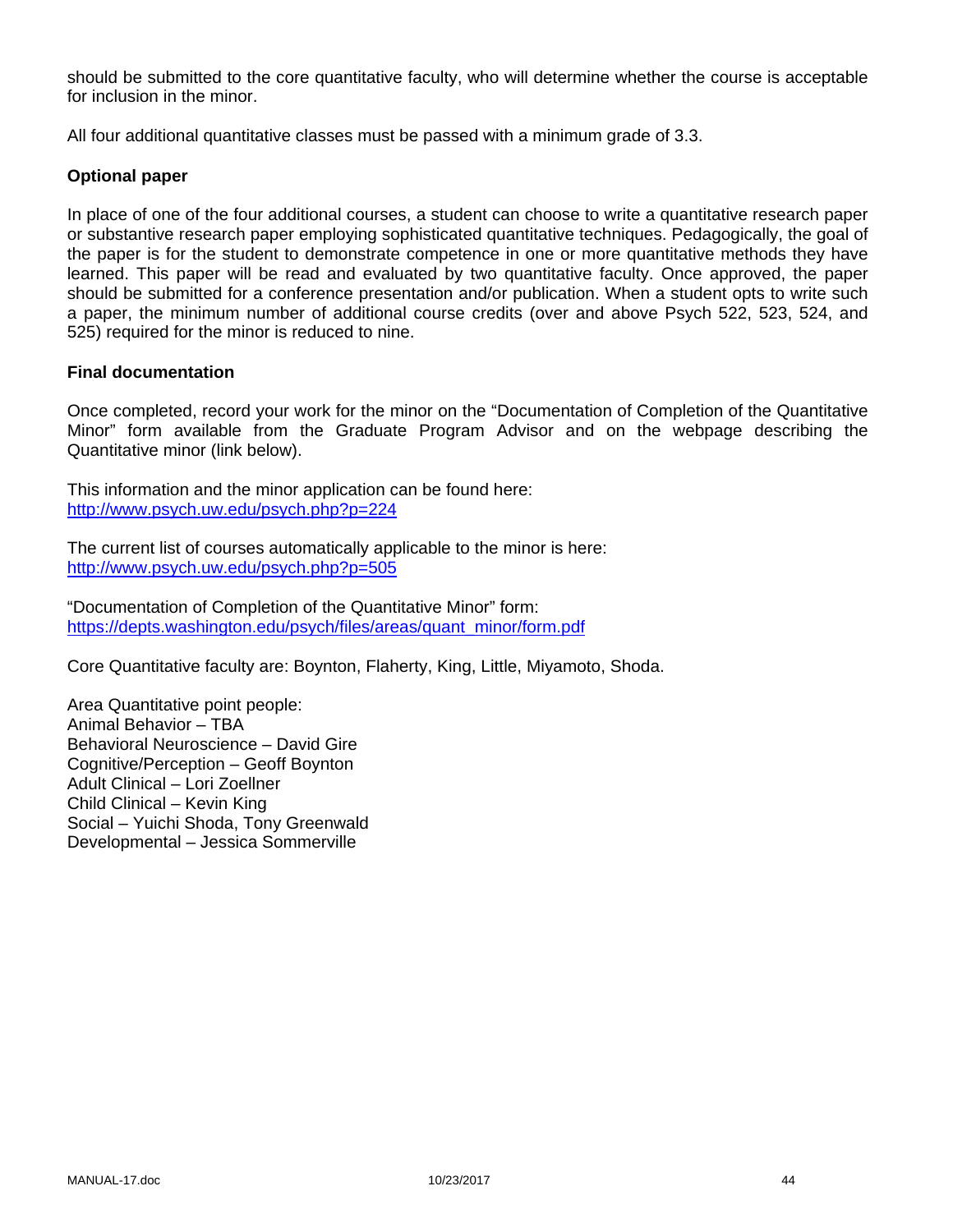# **Diversity Science Specialization**

A comprehensive understanding of human behavior requires examination of the meaningful differences between and among people across the diversity of human experience. These differences are often rooted in current and historical experiences of oppression and prejudice that have disproportionately devalued people of different identities including, but not exclusive to, races, cultures, ethnicities, sexual orientations, genders, gender-identifications, abilities, and socioeconomic statuses. The goal of the Diversity Science Specialization is to inform our understanding of human behavior and develop competency in the following areas:

- 1. The unique and intersecting psychologies and perspectives of underrepresented groups.
- 2. Psychological processes that contribute to the development of identity and bias.
- 3. Exploring, identifying, and questioning biases within our own research and the field at large.
- 4. The development of psychological services and empirical investigations that are applicable to and implementable in marginalized communities.

Students who complete the requirements for this specialization are expected to understand the above four competencies and apply them to their field of study.

#### **Requirements**

- 1. Successful completion of at least three courses which focus on the relationship between marginalized populations and some aspect(s) of psychology.
	- a. At least two of these courses must be offered through the psychology department. Courses must be at the 400 or 500 level or above. A representative list of department courses which meet the Diversity Science Specialization requirements are posted on this website, and faculty will consider whether any additional courses meet the requirements on a case-by-case basis.
	- b. One of the required courses may be taken outside the Psychology Department. This course can be selected from a pre-approved list (see 'Courses' link below) or the student may seek the approval of the Diversity Science Specialization committee to use an unlisted course to fulfill this requirement.
	- c. All students working towards the Diversity Science Specialization must enroll in at least one quarter of the Diversity Science Brown Bag (Psych 557), usually offered during winter term.
- 2. After the completion of required coursework, the student will prepare a capstone paper or presentation demonstrating their expertise and understanding of at least one of the four core competencies of the Diversity Science Specialization. This paper may take one of three forms:
	- a. A critical review of research relevant to one or more of the four core competencies in their area of scholarly interest OR
	- b. A research proposal or empirical paper reporting an original study on a topic relevant to one of the four core competencies of the specialization OR
	- c. A prospectus for a course focusing on a topic related to one or more of the core competencies that the student might teach during their career.

The paper will be reviewed and approved by 2 members of the Diversity Science Specialization faculty and 2 student members of the Diversity Steering Committee.

#### **Extra Courses required for the specialization certificate**

https://depts.washington.edu/psych/files/diversity/DiversityScienceCertificate.pdf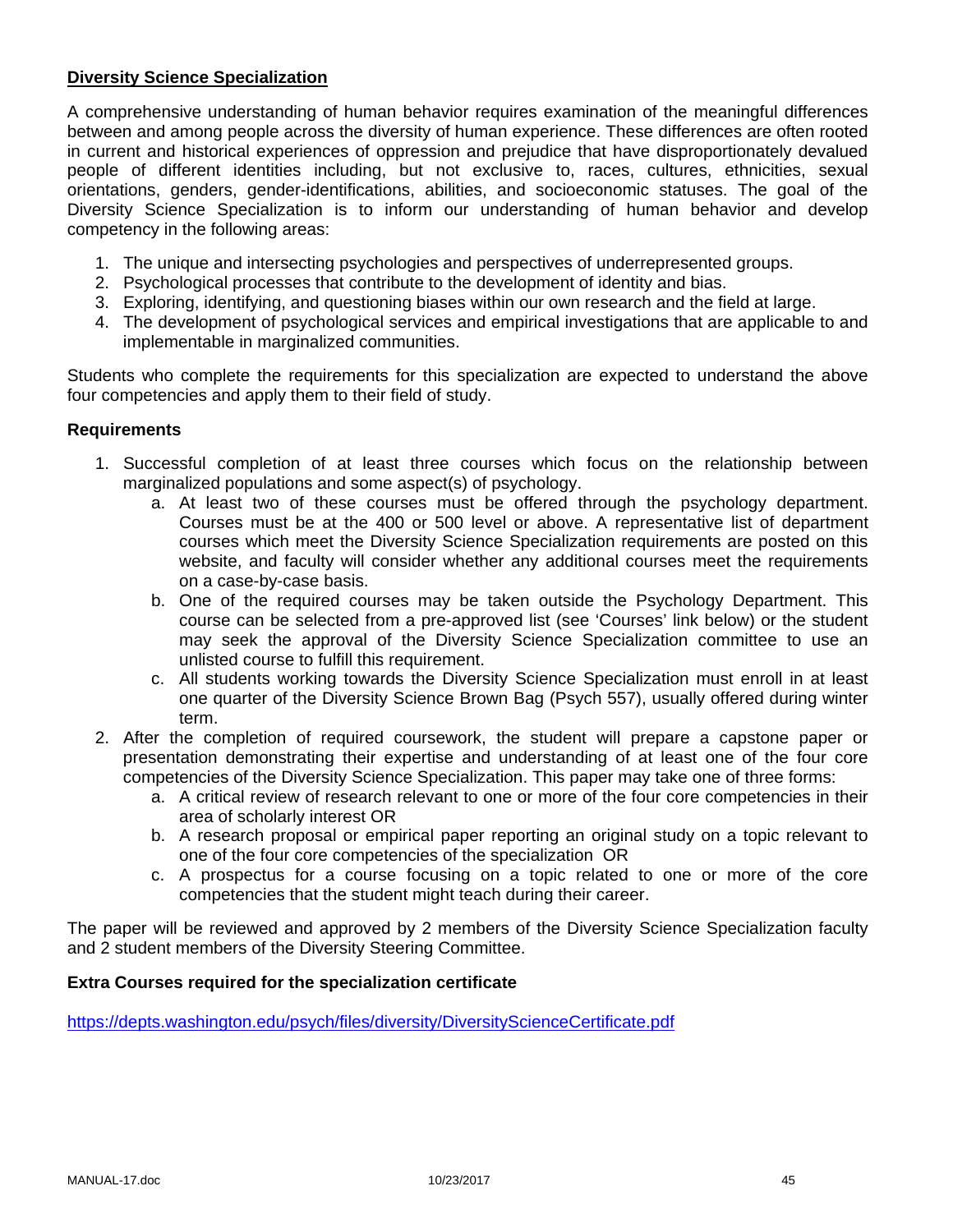# **Application**

Once you have completed the requirements and wish to apply for the Diversity Science Specialization, please take the following steps:

1. Complete the form "Documentation of Completion of the Diversity Science Specialization" https://depts.washington.edu/psych/files/diversity/DiversitySpecialization.pdf

2. Finalize your capstone paper if it is not already complete.

3. Write a brief cover letter in email form to the DSC co-chairs (currently Frances Aunon and Adriana Germano) that explains your rationale for why your capstone paper fulfills the goals of the diversity science specialization (above). Attach the "Documentation…." form (Step 1) and your capstone paper (Step 2).

4. The DSC co-chairs will assign and forward your application to 2 DSC faculty members and 2 DSC student members. (If there is any reason that you would not want your application reviewed by a specific faculty or student member, please let the co-chairs know in a separate email.) The appointed review committee will email among themselves approve or make recommendations as to how to improve your capstone paper.

5. You will receive the review committee's decision in an email. If the committee approved your capstone paper and coursework, Jeanny Mai will also be CC'ed on the email. Because Jeanny will have your entire application as well as the email endorsement of the DSC review committee, she will be able to grant you the Diversity Science Specialization at the end of the quarter in which you receive your decision. It is your responsibility to follow up with Jeanny if you do not hear from her after you receive your decision.

If you are interested in completing the Diversity Science Specialization, or have any questions, contact: psychdsc@u.washington.edu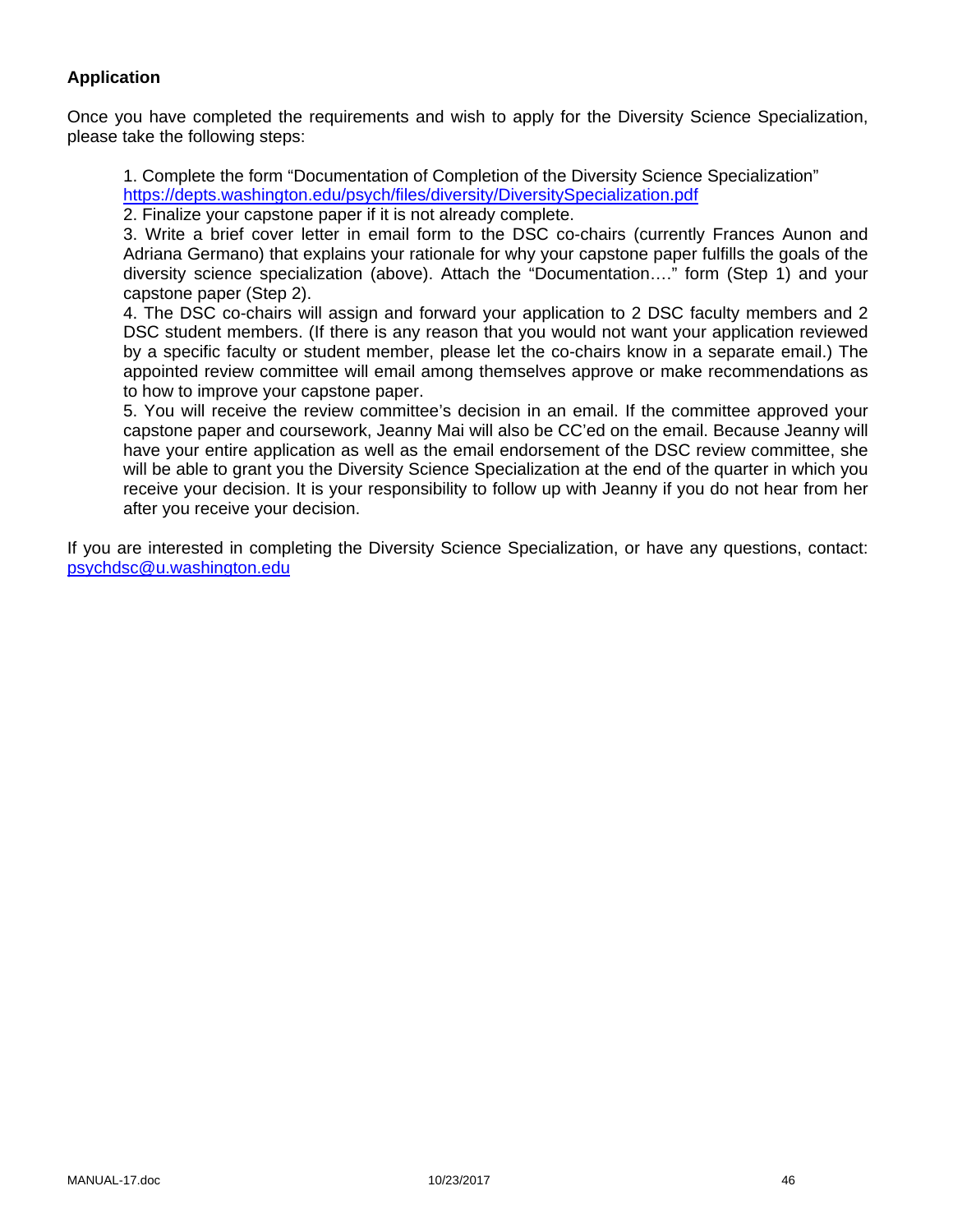# **D. POLICIES AND PROCEDURES**

# **D. I. WHOM TO SEE FOR WHAT YOU NEED**

During your graduate career you will often have the need to draw upon the services and facilities offered by the Psychology Department. The faculty and other graduate students usually help you discover the ins and outs of locating these potential services. The following list of the staff and their responsibilities is included to give you an idea of whom to talk to as your needs as a graduate student change and develop.

# **Cheryl R. Kaiser**, Chair (G-121, 685-9660)

e-mail: ckaiser@uw.edu

- **For problems not solvable, or solved by anyone else.**
- ◆ Schedule an appointment through Joanne Edwards (G-121, 5-8035, joannee@uw.edu)

# **Joanne Edwards**, Assistant to the Chair (G-121, 685-8035)

e-mail: joannee@uw.edu

(if Joanne is on vacation, see Michele Jacobs)

- Schedules appointments for the Chair (Sheri Mizumori)
- Consults on University and Departmental policies regarding faculty
- Coordinates faculty searches
- Handles all aspects of new faculty/post doc/clinical/visiting faculty appointments, from advertising, visa requests (if necessary), compilation of required documents, to processing the payroll actions
- Coordinates faculty reappointment, promotion and tenure reviews
- Coordinates faculty merit reviews
- Coordinates faculty professional, sick leave and family leave
- Receives and distributes Human Subjects Applications to the appropriate departmental committee
- Bearer of a wealth of information on all aspects of the department

**Kristina Olson**, Associate Chair & Director of Graduate Training, Graduate Program Coordinator (GPC) (G-217, 616-1371) Please see page 7.

e-mail: krolson@uw.edu

**Jeanny Mai**, Graduate Program Advisor, GPA (G-127, 543-9329) Please see page 8.

e-mail: jeanny@uw.edu

(if Jeanny is on vacation, see Michele Jacobs or Kristina Olson)

# **Michele Jacobs**, Administrator (G-119, 685-2027)

e-mail: mjacobs@uw.edu

 (If Michele is on vacation, see Jeneil Lagasse for admin assistance and William Kaplan for facilities assistance)

- ◆ Liaison with Human Resources Office
- Coordinates new permanent staff hires/reclassifications/layoff
- Handles staff personnel issues/policy questions
- Supervises payroll functions, academic support staff, and computer support staff
- Assists faculty with cost share questions regarding faculty effort
- ◆ Approves TRANSPASU forms
- Faculty Effort coordinator—Cost share and effort report access
- Manages renovation/remodel projects for Guthrie Hall, Guthrie Annexes and other Psychology space
- Schedules major maintenance or repairs needed in Guthrie Hall, Guthrie Annexes and other Psychology space
- Security problems in Guthrie Hall, Guthrie Annexes and other Psychology space
- Oversees space allocations (academic, research, and operations) in Psychology assigned space
- ◆ Handles requests for phone install and repair
- Questions regarding Records Retention schedules (document retention/archiving)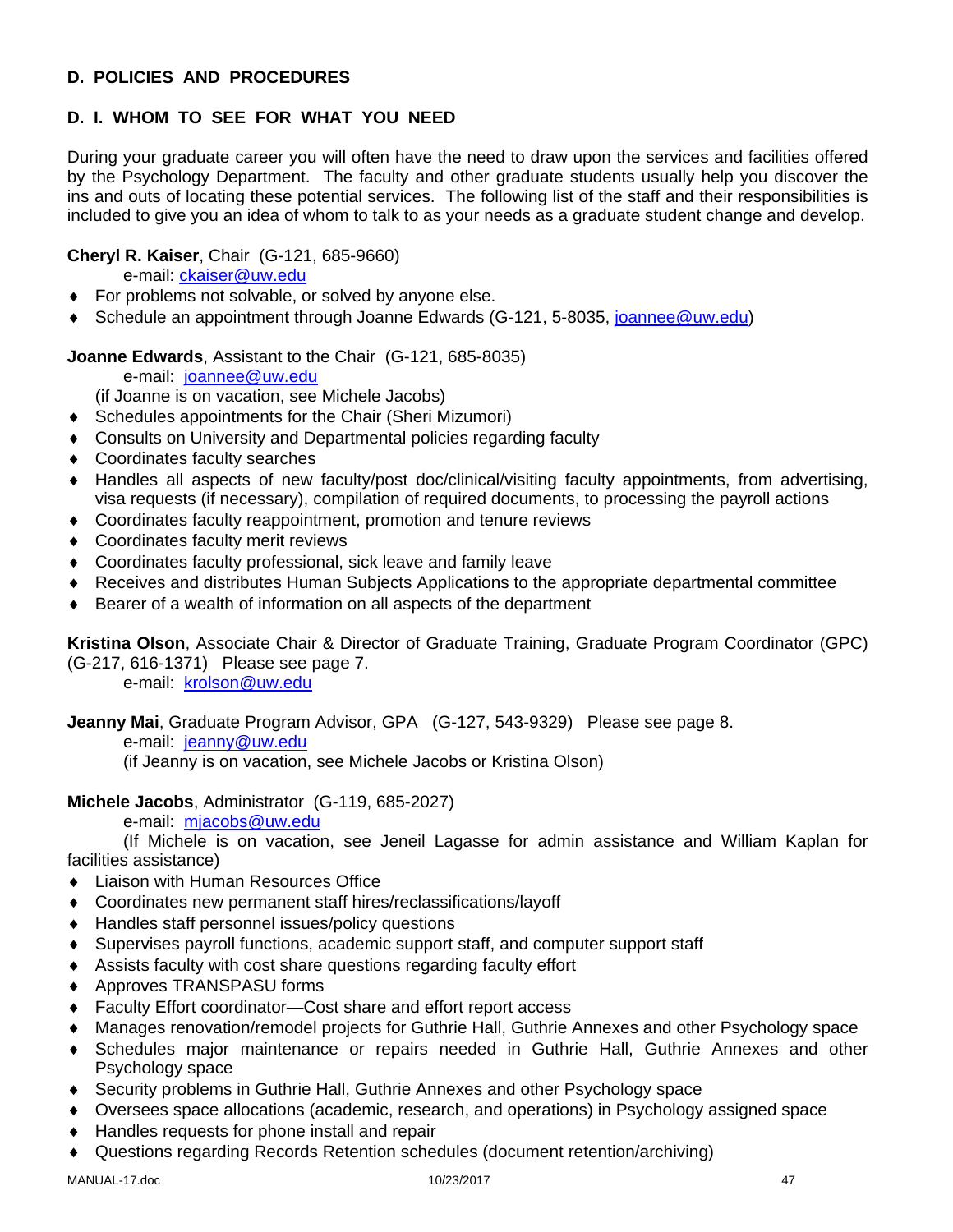**Jeneil Lagasse**, Associate Administrator (G-129, 543-8879)

e-mail: jeneil@uw.edu

 (If Jeneil is on vacation, see Yuri Clancy for grant assistance and Michele Jacobs for admin assistance)

- Advises faculty/staff on current UW and State administrative and fiscal policies and procedures
- Fiscal oversight of department, state and RCR budgets. Provides projections for departmental budget and expenditures on state and RCR budgets.
- ◆ Prepares and maintains faculty release/recapture plan
- Handles policy questions for externally and UW funded research grants and contracts, fiscal reporting and expenditures
- Approves grant proposals/RRF applications
- Loads monthly expenditure data from UW financial system into department's database. Creates PDF files of budget reports used for printing and distribution to PIs. Distributes quarterly budget reports for grants/gifts/departmental funding.
- Authorizes access to UW Administrative Systems and systems requiring Astra authorization (Financial Desktop, eProcurement, Equipment Insurance)
- Processes travel requests for faculty from department funding sources
- Assists with personal services contracts and large purchase orders (equipment)
- Supervises department grant management and grant fiscal staff
- ◆ Reviews and authorizes CTA expenditures
- Reviews and authorizes Procard new and renewal applications; and temporary limit increases
- Provides quarterly Grad Operating Fee instructions to Grad Program Advisor for NRSA students
- Authorizes SAGE and eRA Commons access for faculty and grant proposal preparers
- Assistant to the Administrator: handles immediate administrative problems in her absence

**Yuri Clancy**, Grants Administrator, Budget Fiscal Analyst Lead (G-134, 543-6121),

e-mail: clancy@uw.edu, psygrant@uw.edu

(if Yuri is on vacation, see Vicki Paulus)

- Maintains information for preparation of grant proposals re: fringe benefits, indirect costs, proposal application materials
- Assists grad students on NRSA/external fellowship funding requests
- Coordinates receipt of grants, advance budget requests, no-cost extensions, closeouts
- Works with OSP, GCA and external sponsors to facilitate post award grant management
- Administers outgoing subcontracts on Psychology grants
- Issues personal services contracts and large purchase orders (equipment)
- General compliance questions or problems related to grants/external funding
- Answers questions about allowability of purchases on grant budgets
- Post-Award management: Monitors externally funded budgets for compliance, allowability, and discrepancies; assists PI with projecting expenditures to prevent deficit spending
- Oversees budget reconciliation and corrections to fiscal transactions on externally funded grants
- Assists faculty with annual grant progress reports—NIH/eSNAP
- Checks budgets/formatting/submission requirements on all outgoing non-competing and foundation proposals, maintains files on proposals submitted
- ◆ Monitors psygrant@uw.edu email account
- Answers questions about how labs should use their petty cash accounts, performs annual revolving fund verifications

**Vicki Paulus**, Budget Fiscal Analyst (G-134, 616-4574)

e-mail: vpaulus@uw.edu

(if Vicki is on vacation, see Yuri Clancy)

 Checks budgets/formatting/submission requirements on all outgoing new and competing proposals, maintains files on proposals submitted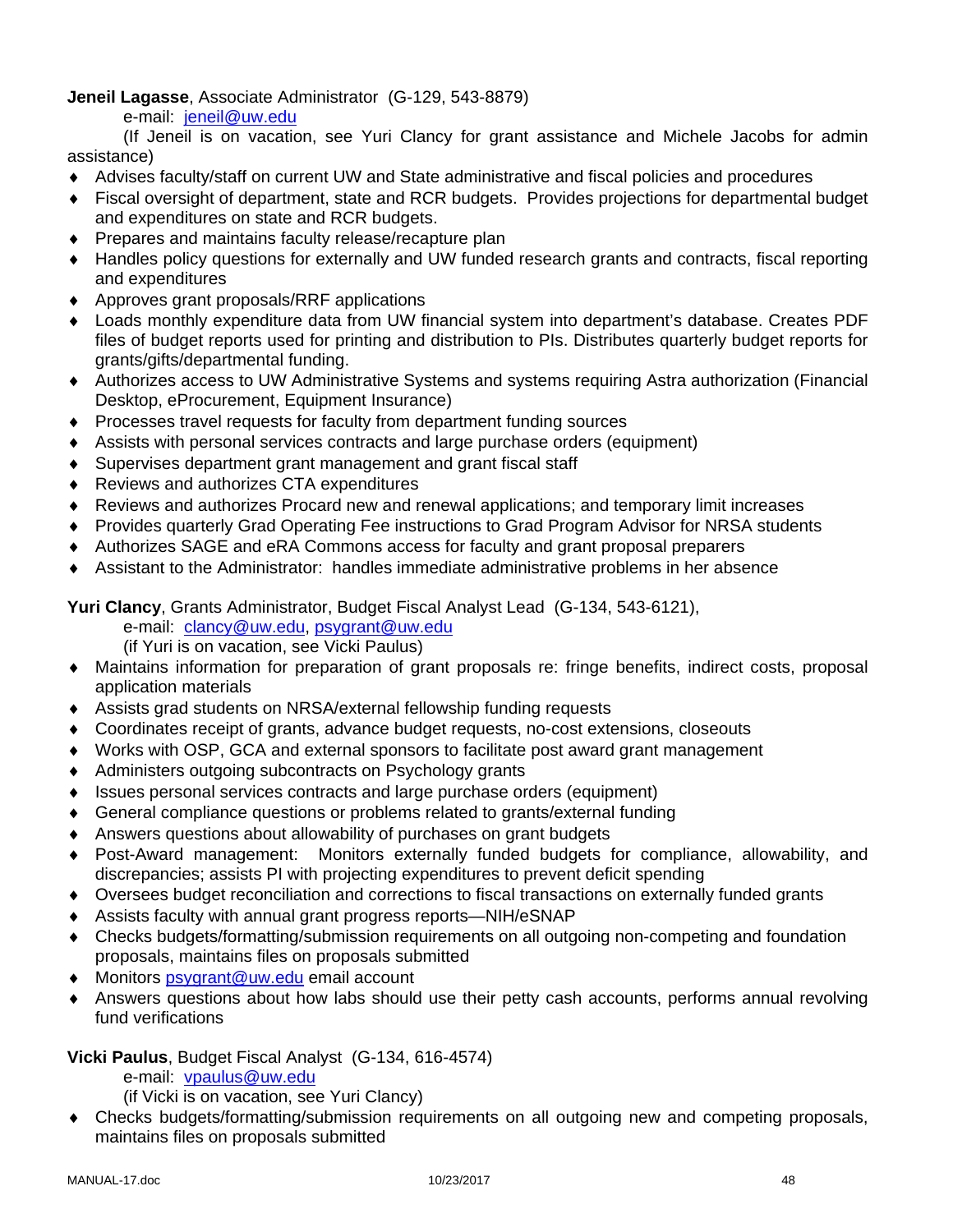- Helps develop detail budgets for PIs and new investigators for grant submissions
- ◆ Monitors psygrant@uw.edu email account
- Assists faculty with annual grant progress reports—NIH/eSNAP
- Monitors subcontract invoices, works with PI on review and approval
- Post-Award management: meet with PIs to review current budget status and future projections discussions
- Petty Cash Custodian: handles Petty Cash reimbursements: advises whether purchases may be reimbursed under Petty Cash.
- ◆ Backup for purchase order requests/procard purchases for labs
- ◆ Backup reviewer for procard transactions
- Backup Travel reservations for guests, grad students and faculty who don't have a Travel Visa Card
- Reconcile monthly transactions on main department budgets (RCR, State), reviews/corrects state and RCR project code reporting. Assist with preparing budget reports.

**Margaret Cheng**, Fiscal Specialist (G-130, 616-5275)

e-mail: marcheng@uw.edu

(if Margaret is on vacation, see Vicki Paulus or Jeneil Lagasse)

- Monitors/reconciles internally funded (RRF, ADAI, Bridge funds) budgets, Fellowship Awards, Endowment accounts and departmental gift accounts
- Monitors/reconciles Bolles Fellowship award expenses
- ◆ Reconciles externally funded budgets
- ◆ Reconciles state and RCR project code reporting
- Travel reservations for guests, grad students and faculty who don't have a Travel Visa Card, reconciles department CTA account
- MyGrad coordinator for grad travel requests
- ◆ Prepares travel reimbursement paperwork
- ◆ Questions on travel covered by grants
- Questions concerning purchasing supplies/equipment for grant use
- Handles purchase order requests/procard purchases for grants, internal, fellowship, gift and state funds
- Reconciles Procard accounts for all department Procard holders
- Orders supplies for department and office supply orders for research labs
- Maintains detailed budget files on expenditures
- Petty Cash Custodian: handles Petty Cash reimbursements: advises whether purchases may be reimbursed under Petty Cash.
- Oversees cash deposits and coordination with Bank Reconciliation

# **Melissa Harrell**, Payroll Coordinator (G-126, 543-3366)

e-mail: psypay@uw.edu

(if Melissa is on vacation, see Michele Jacobs)

- Processes payroll appointments and payroll changes for new and existing employees and maintains a complete file of departmental employment and service records
- Provides orientation to new employees regarding departmental processes and policies, benefits, and union membership
- Processes corrections to payroll errors (OSETs), overpayments, retroactive payments
- Enters and coordinates temporary hourly hires in Workday
- Provides training as needed on the UW HR/Payroll system Workday for employees, supervisors and approvers
- Answers time and absence questions for affected employees
- Coordinates background checks for student hourly and volunteers
- Distributes and monitors return of Grant and Contract Certification Reports (GCCRs)
- Answers questions concerning payroll checks
- Requests emergency payroll checks and manages annual distribution of W-2s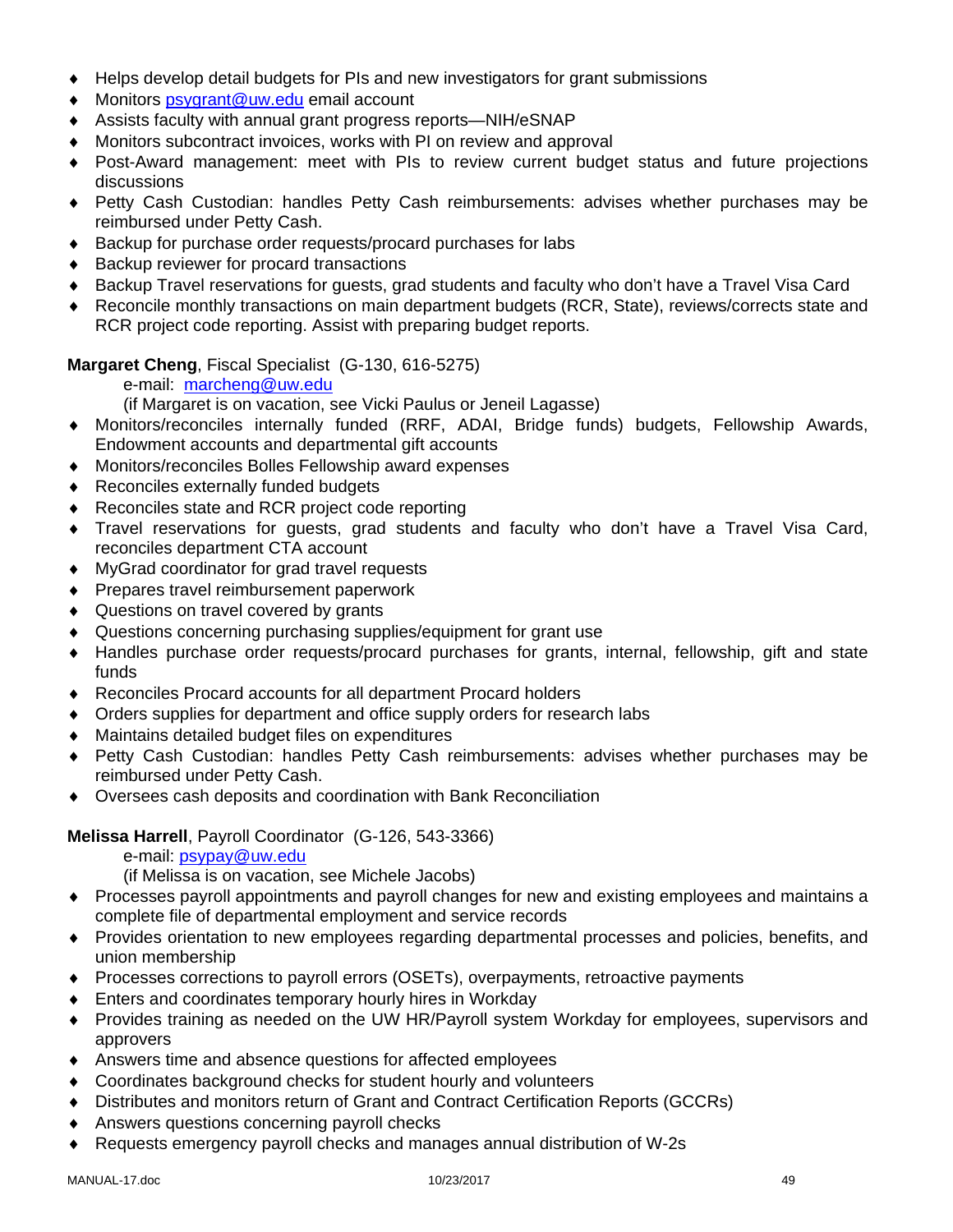# **William Kaplan,** Office Manager, (G-119B, main office, 543-2640)

e-mail: wkaplan@uw.edu

(if William is on vacation, see Michele Jacobs)

- Provides keys and access codes to rooms/secure areas in Guthrie Hall and other Psychology buildings
- Submits requests for maintenance or repairs needed in Guthrie Hall, and other Psychology space
- ◆ Security problems in Guthrie Hall and other Psychology space
- Issues Building Use Permits for after-hours use of buildings (for grads, hourly and volunteers)
- Copy System Administrator: issues copy accounts and updates copy user numbers for access to departmental copy machines
- Equipment check out (laptops, cameras, projectors, etc)—see PsyCal to reserve equipment
- Mailboxes and questions concerning mail delivery to Guthrie
- Exam and other class material processing for TAs and lecturers
- ◆ Office machine servicing (Xerox, Fax)
- $\bullet$  Problems with the copy machines
- Coordinates shredding services for confidential documents per retention schedules
- Overnight express mail service questions
- Course entry codes for independent study (496,498,499,596,598,599,600,700,800)
- ◆ Issues Parking Validation Coupons for department guests
- ◆ Issues UWATS codes for departmental budgets
- Maintains bulletin boards in Guthrie lobby and in hallway outside Guthrie 121

**Jenny Whelan**, Advancement & Outreach Coordinator (G-138, 616-5274)

e-mail: jennywh@uw.edu

- (If Jenny is on vacation, see Dana Arnim or Michele Jacobs)
- Oversees alumni and donor relations, gift stewardship, annual giving campaign and department fundraising activities
- Coordinates alumni and donor engagement events
- Liaison between department and UW/College advancement staff
- Point of contact for all development related business. Coordinate monetary and in-kind donations to the department. Receives/receipts monetary and in-kind donations to the department. (Not grants.)
- ◆ Prepares thank you letters to donors on behalf of Chair
- Prepares informational materials to support gift requests and outreach events
- Works with UW Office of News to garner media coverage for department
- Psychology Colloquium Series lectures: scheduling, publicity. Talk to her if you want to bring a speaker to campus.

**Dana Arnim**, Program Coordinator, Advancement & Outreach (G-136, 616-5275)

e-mail: darnim@uw.edu

(If Dana is on vacation see Jenny Whelan or Jeneil Lagasse)

- Coordinates annual Edwards Lecture Series
- Processes honorarium payments and travel expenses for guest speakers/lecturers
- Confirms hotel, plane and ground transportation arrangements with Department's guest speakers and **lecturers**
- Secures rooms for speaker visits including lecturer room, seminar, and graduate student lunch
- Purchases food for graduate student lunches and refreshments for seminars/lectures
- Advice or help with catering, room reservations, transportation, etc.
- Updates department website, Facebook page and other social media with information on lecturers or other advancement related announcements

**Kim Arbios,** Course Scheduling Coordinator (G-137, 543-1469)

e-mail: karbios@uw.edu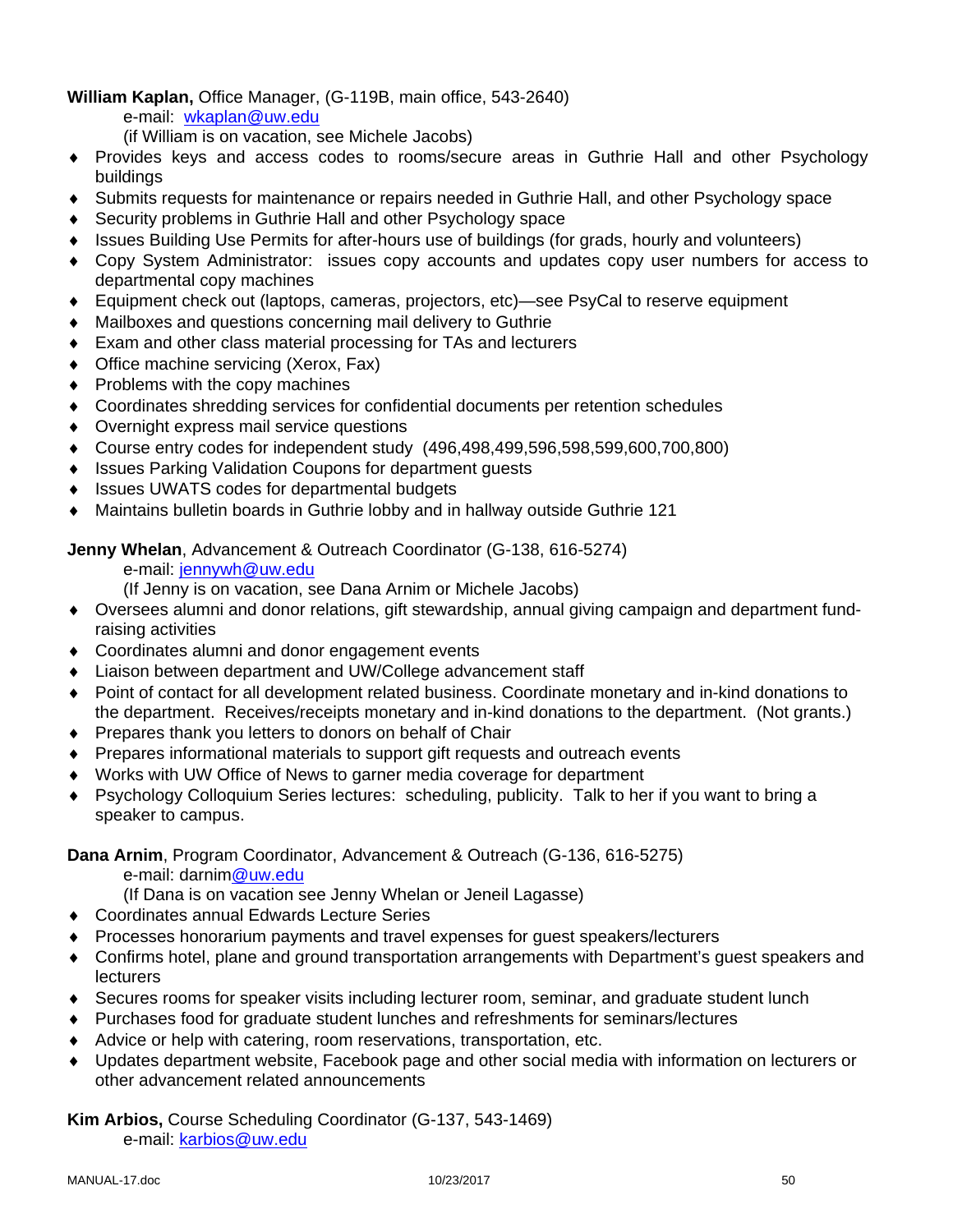(if Kim is on vacation, see Carrie Perrin)

- Time Schedule coordinator—UW and Department
- Compiles faculty teaching load document
- Creates and updates department quarterly time schedule
- ◆ Reserves rooms for classes and review sessions
- ◆ Orders textbook desk copies
- Assists with change of grades or removal of incompletes
- ◆ Publishes office hours
- ◆ Edits course descriptions
- Distributes course entry codes to instructors
- Assists graduate instructors
- ◆ Prepares and submits new course and course change applications
- $\bullet$  Edit and publish in-house weekly e-newsletter. Send items to psynews@u.washington.edu

# **Undergraduate Advising Office,** psyadv@uw.edu, (G-119A, 543-2698)

- ◆ Carrie Perrin, Director, cyoung@uw.edu
- ◆ Vicky Hansen, Academic Advisor, hansenv@uw.edu
- ◆ Cy Delgado, Academic Advisor, delgadoc@uw.edu

# **Advising Office staff work with undergraduate students in a variety of ways, including:**

- Academic planning for current and prospective psychology majors
- Assistance and referral for students experiencing academic and other challenges
- ◆ Graduate school and career planning
- Connecting students with resources to complement their academic programs (undergraduate research, community based fieldwork, study abroad, departmental honors program, peer tutoring and student leadership)

# **Technical Support Services Staff** (G-28, Basement, 543-8281)

# **Doug Kalk,** Senior Computer Specialist (G-28, 543-8281)

e-mail: dougkalk@uw.edu

- ◆ Computer hardware and software support
- ◆ Consults on computer/printer purchases
- ◆ Sets up new computers/printers
- Troubleshoots computer/printer problems
- ◆ Repairs computers/printers or sends out for repair
- Maintains department admin servers
- Maintains lab servers
- ◆ Hardware/software integration
- ◆ Software license/media purchases

# **Rich Ball,** Senior Computer Specialist (G-28, 543-8281)

e-mail: richb@uw.edu

- ◆ Computer hardware and software support
- ◆ Sets up new computers/printers
- Troubleshoots computer/printer problems
- ◆ Repairs computers/printers or sends out for repair
- Large package receiving and delivery (not express)
- ◆ Questions concerning A/V and other equipment owned by the department
- Coordinates surplus equipment and furniture storage and pickup
- ◆ Departmental equipment inventory management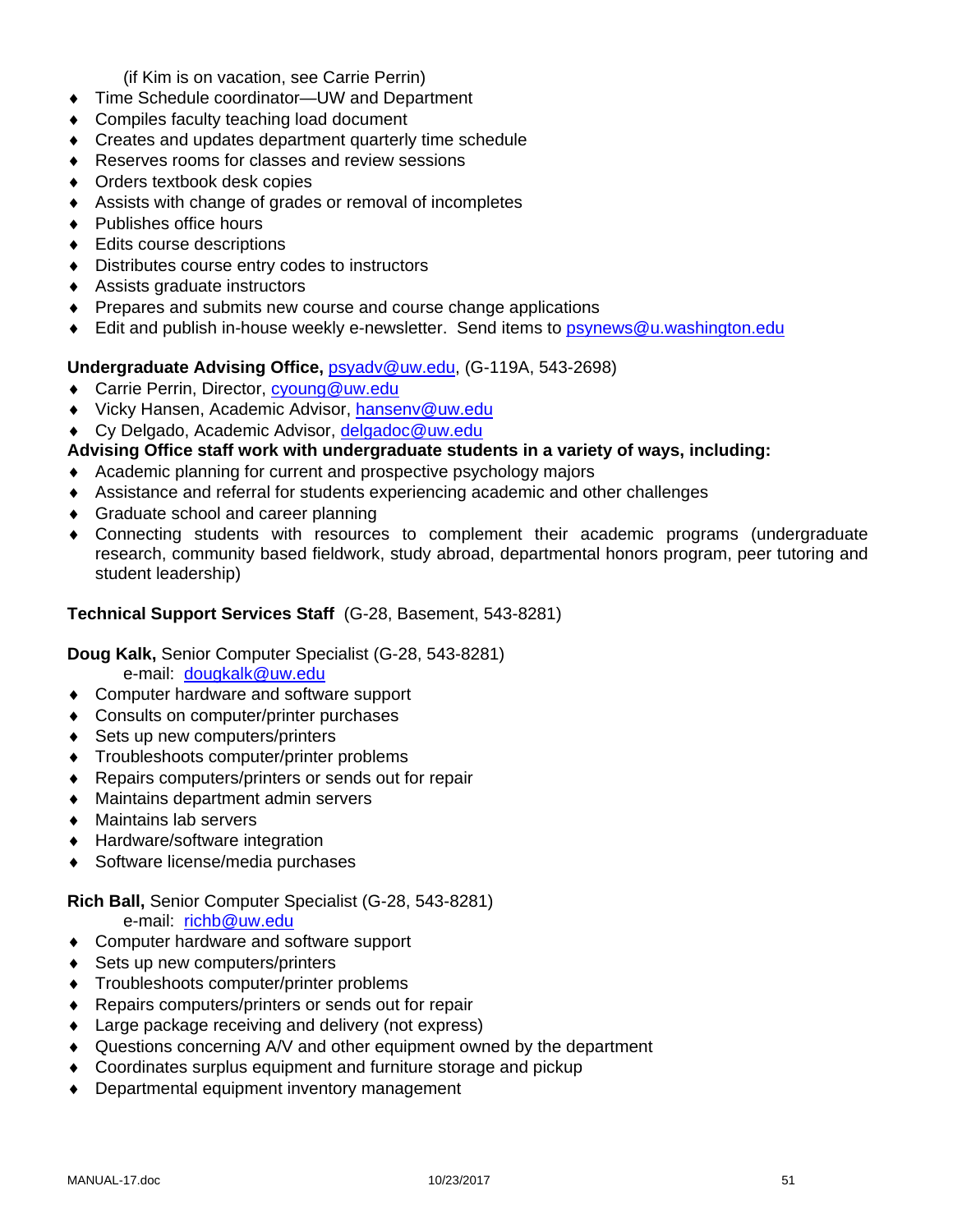**Shawn Heide**, IT Architect & Systems Manager (G-122, 685-2079)

e-mail: medialab@uw.edu

- (if Shawn is on vacation, see Doug Kalk or Rich Ball)
- Manages department-wide IT system, including psych intranet, administrative functions and web services
- Departmental/Clinical Database/Server Administrator
- Supports departmental laptops & other presentation equipment in checkout pool
- Provides instruction in presentation, multimedia, and web editing software
- System administrator and consultant for Presentation & Lecture Lab (Rm 57) and seminar rooms (Guthrie 053, 211 & 315)
- Equipment set up/consultation for weekly department lectures
- Assists with first year presentations
- Departmental consultant for web-related issues
- Departmental Webmaster

# **Clinic Support**

Note: The Clinic will be moving to 3917 University Way NE in Winter 2018

# **Amanda Patrick,** Clinic Manager (GA1-107, 543-6511)

 e-mail: apatrick@uw.edu (if Amanda is on vacation, see Sean Hudspeth)

- Oversees day-to-day operation and administration of the Clinic
- Assists the Clinic Director with policy development
- Implements and enforces Clinic policies (including HIPAA compliance)
- Consults with students, faculty and staff on clinic policy, and UW rules and regulations
- Hires, trains and supervises the front desk staff and the Clinic Program Coordinator
- Oversees the accounts receivable function in the Clinic, monitors the budget, and prepares financial reports
- Serves as financial manager for the specialty clinics within the Clinic
- Oversees quarterly client file audit
- Building Coordinator and after-hours access for Guthrie Annex 1

# **Sean Hudspeth,** Clinic Program Coordinator (GA1-121, 543-6511)

 e-mail: seanxiao@uw.edu (if Sean is on vacation, see Amanda Patrick)

- Assists in the Clinic's day-to-day administrative operations
- ◆ Consults with students on Clinic policy and practices
- Handles administrative aspect of appointment, promotion, and reappointment of clinical supervisors
- Coordinates admission process for Child Clinical graduate program applicants
- Maintains outside practicum information and clinical supervisor information
- First-line of contact for problems with Clinic A/V equipment or new assessment system
- Prepares monthly insurance billing for specialty clinics
- Manages the inventory of client testing materials
- Coordinates reservations of Clinic conference room (GA1-120)
- $\triangleleft$  Clinic purchasing

# **See Staff Support Services Organized by Function in Appendix IV, Page 78.**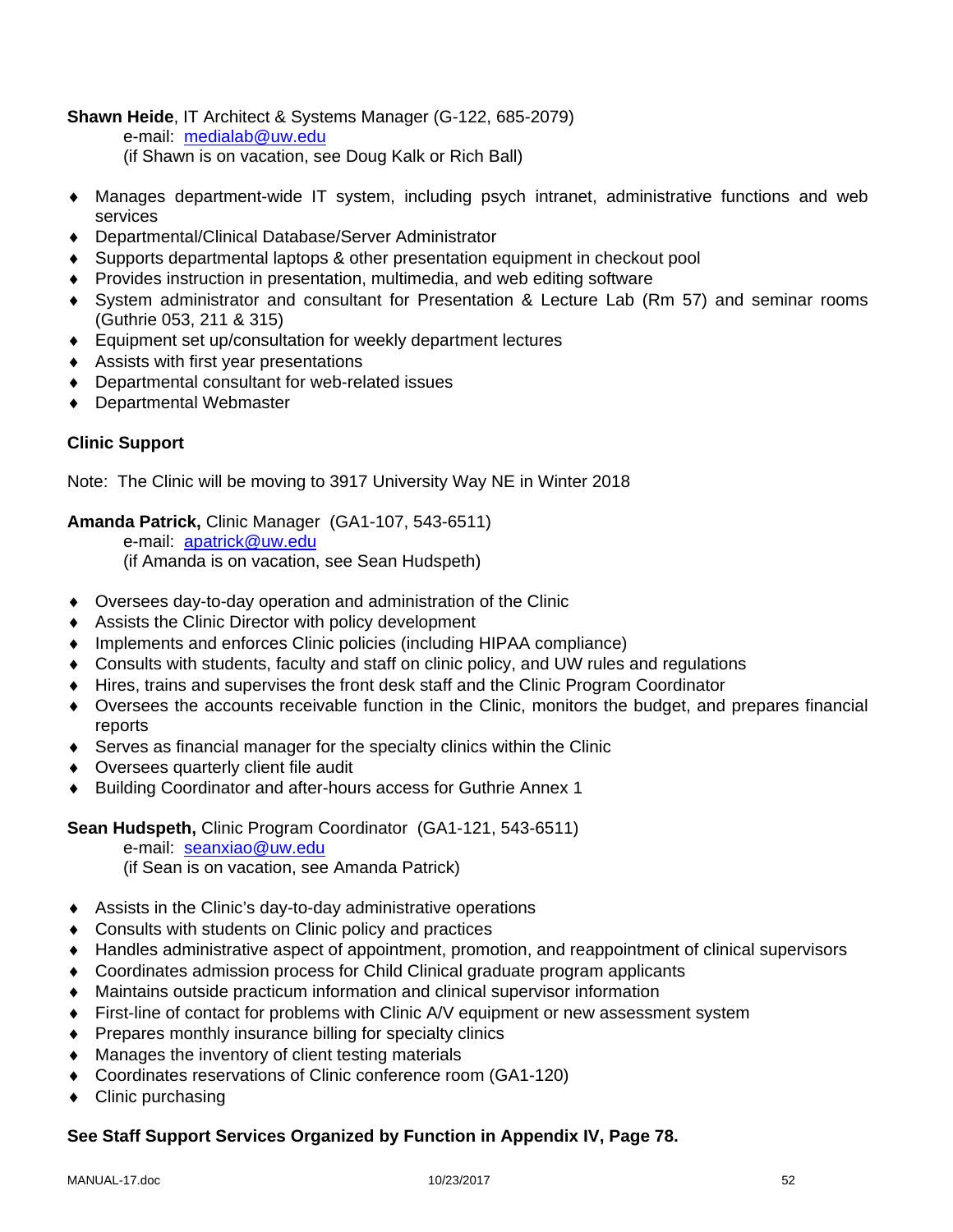# **Ombudspersons:** Corey Fagan

# **Graduate Training Committee:**

Susan Joslyn (Cognition & Perception) Sapna Cheryan (Social & Personality)

Kristina Olson (Chair)<br>
Betty Repacholi (Developmental) Setty Repacholi (Developmental) Setty Repacholi (Developmental) Jeanny Mai (Graduate Program Advisor) Renee Ha (Animal Behavior)<br>
Bob Kohlenberg (Adult Clinical)<br>
Shannon Dorsey (Child Clinical)<br>
Shannon Dorsey (Child Clinical) Shannon Dorsey (Child Clinical)<br>Brian Flaherty (Quantitative)

Student Representatives: Suzanne Lewis (2017-2019) & Ruiyu Zeng (2016-2018)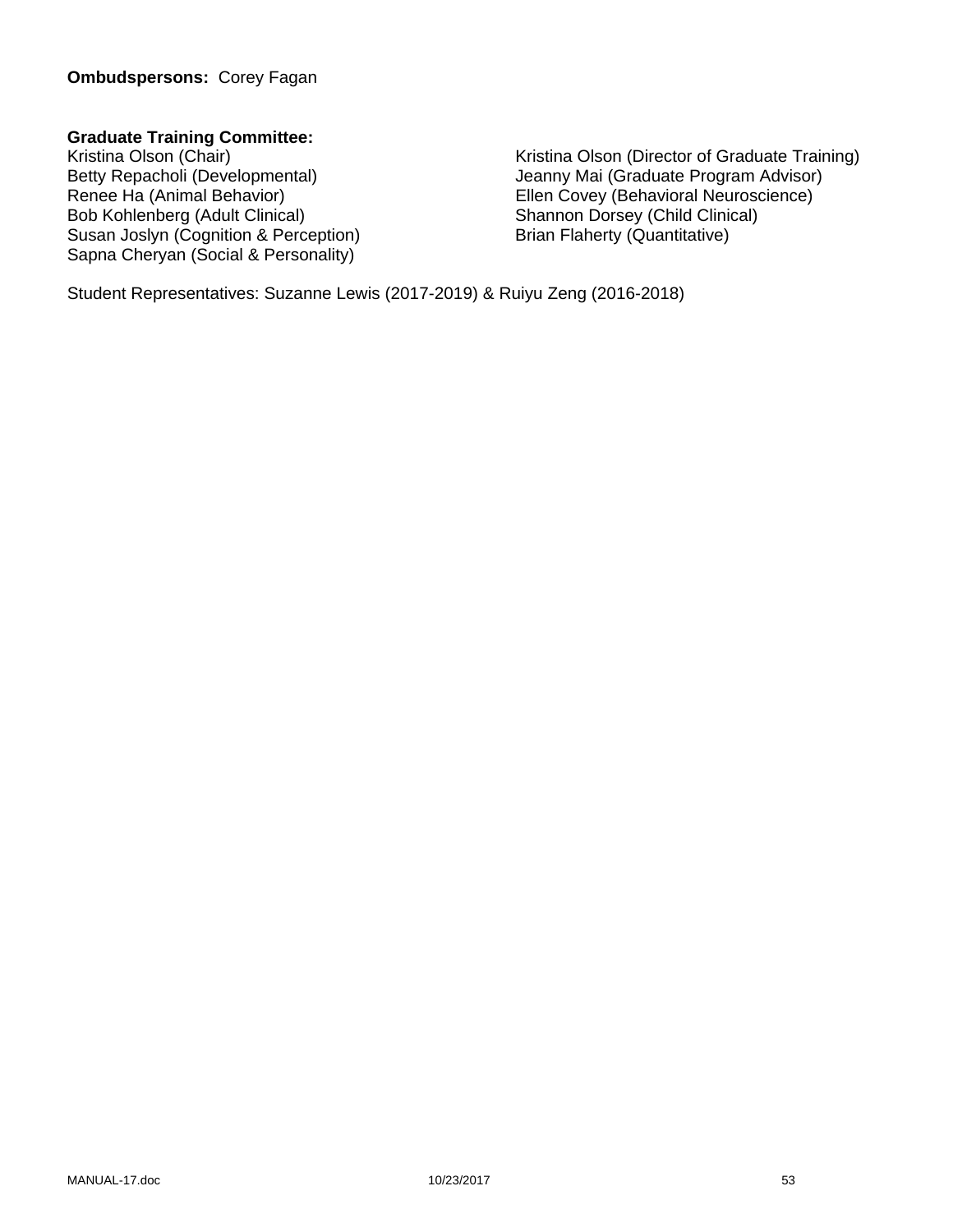# **D. II. DIVERSITY STEERING COMMITTEE**

#### **Diversity Steering Committee**

The Diversity Steering Committee is an umbrella organization of graduate students and faculty members that oversees events and diversity-related initiatives within the psychology department. For 2017-2018, faculty and graduate co-chairs are Dr. Bill George, Frances Aunon and Adriana Germano.

We consider human diversity as referring to groups of people who experience themselves as differing on one or more of a variety of dimensions including, but not limited to, race, culture, ethnicity, age, gender, sexual orientation, economic class, and disability status.

Our overall goal is to encourage and foster the growth and maintenance of a diverse academic community by: 1) encouraging and supporting research on diversity related topics; 2) encouraging the development of diversity related curriculum at both the undergraduate and graduate levels; 3) overseeing the graduate-level Diversity Science Specialization; 4) addressing the issues and concerns of students and faculty within the department on issues of enrollment, retention, and curriculum, as well as larger societal concerns.

We hold quarterly meetings and maintain a listserv. Anyone is welcome to attend meetings and joint the listserv; please email psychdsc@u.washington.edu for more information.

Recent Diversity Steering Committee Initiatives:

- Diversity Science Specialization
- Teaching Curriculum Resources
	- o Diversity RA
	- o Diversity Learning goals
	- o Diversity Training for Faculty
- Psych 250 TA (Racism and Minority Groups) duties/support
- High School Visits (Essence of Success)
- Inclusion of Diversity section in the UW Psychology Senior Exit survey

Interested in becoming a member? Committee meets twice a quarter. Committee sign-ups happen at the end of the year (you will receive a flier in your mailbox).

If you are interested in talking about diversity-related issues involving the Psychology Department, you may contact: Contact: psychdsc@uw.edu

Join their listserv at: https://mailman1.uw.edu/mailman/listinfo/psychdiversity

#### **Minority Student Representation**

We currently have 34 graduate students from diverse ethnic backgrounds representing 32% of the graduate student population in the Department. Minority students are found in almost all major areas of the department, although they are most numerous in clinical, child clinical, social, and cognitive psychology.

#### **Minority Faculty Representation**

Ana Mari Cauce, Ph.D. John Miyamoto, Ph.D. Sapna Cheryan, Ph.D. Sheri Mizumori, Ph.D. Stephanie Fryberg, Ph.D. Yuichi Shoda, Ph.D. William H. George, Ph.D. Joseph Sisneros, Ph.D. Jeansok Kim, Ph.D.

Jaime Diaz, Ph.D. Jaime F. Olavarria, M.D., Ph.D. (emeritus)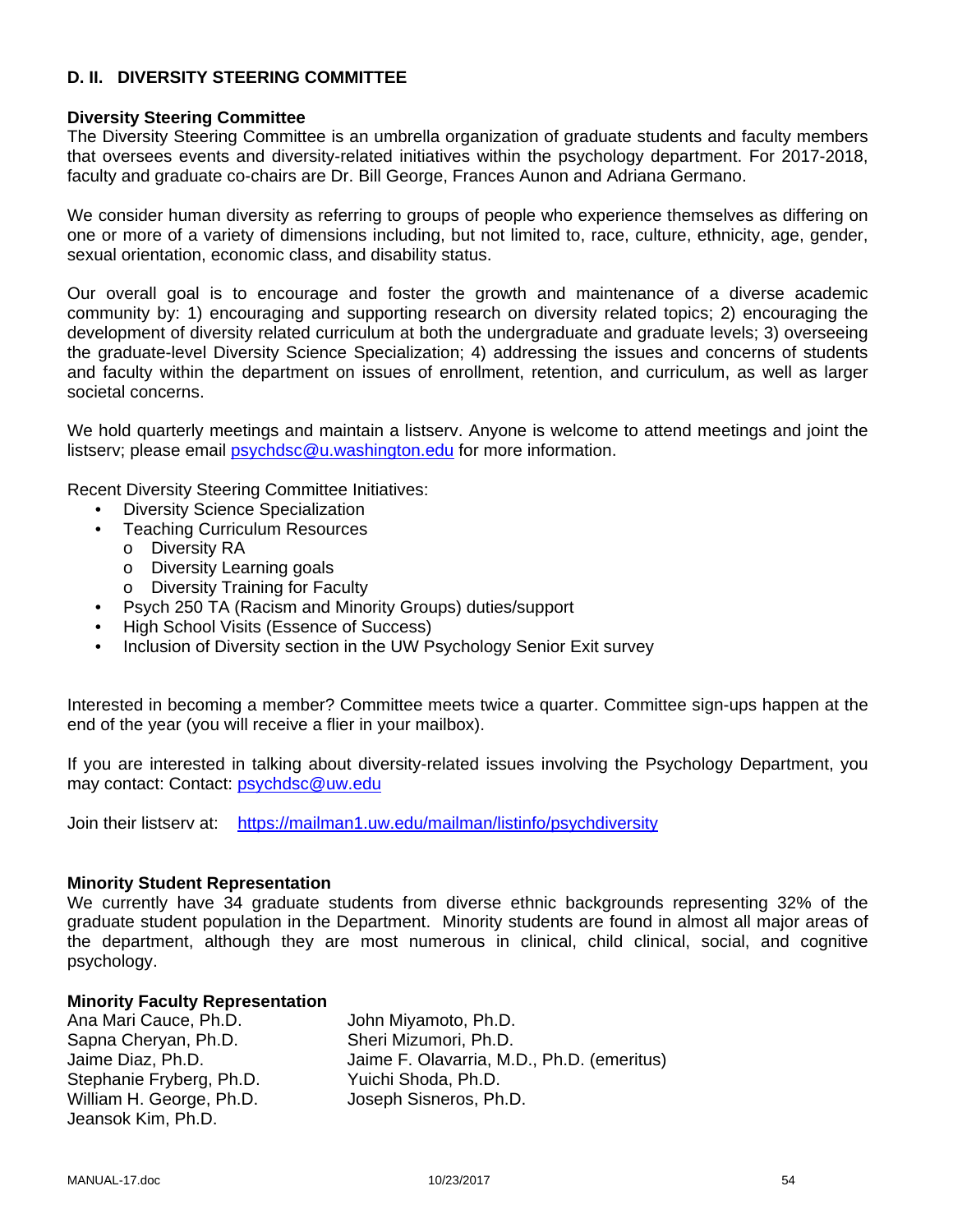# **D. III. CHANGING AREAS**

Occasionally, after some time in our graduate program, a student decides that he or she wishes to transfer to another Area or program within the Department of Psychology. Transfers into the Clinical Area are discouraged and virtually impossible. In any case, such a transfer requires an application process and is subject to the following conditions:

- 1. The student finds a new faculty advisor within the Area or program to which he or she wishes to transfer. This faculty member must be willing to serve as the student's advisor and to supervise the student's research in the new Area or program.
- 2. If the student requesting the transfer was admitted to the department with a promise of financial support and is within the first four years of graduate training, *the Area to which the student is transferring* assumes responsibility for providing TA or RA support through the remainder of the student's first four years in the Department. However, it is assumed that the transfer is in the student's best interest, and the Department as a whole can be asked to assist in solving a support problem if it arises.
- 3. The faculty of the Area or program into which the student wishes to transfer approve the transfer. Requests for such transfers will be considered by the faculty of an Area or program. Financial support for the transferring student becomes part of the admissions plan for the Area.

 A student who wishes to make such a transfer should begin conversations with the Graduate Program Coordinator (Kristina Olson) as early as possible.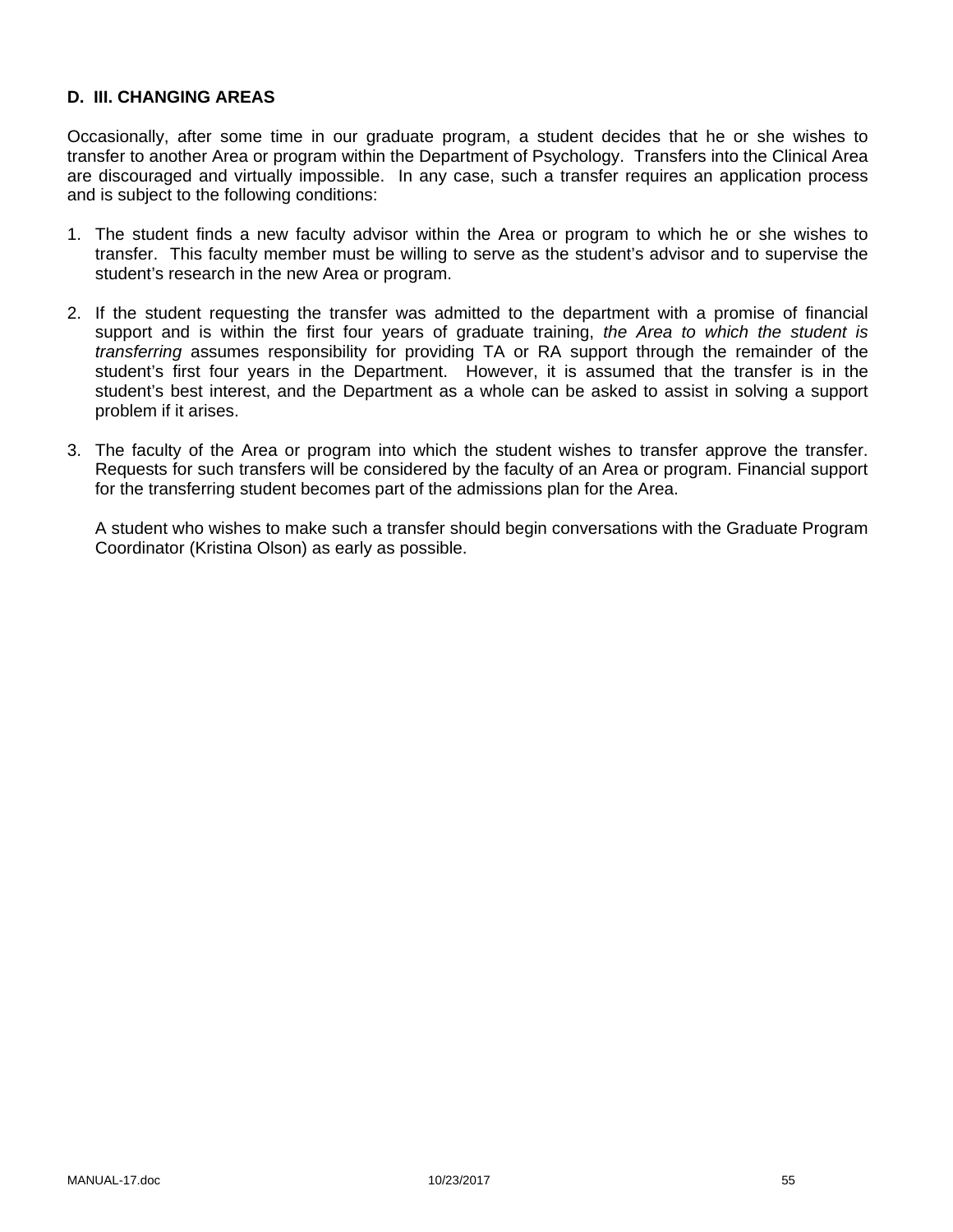# **D. IV. ON-LEAVE STATUS**

**Each quarter (except summer) you must either register for classes or petition for on-leave status.** The on-leave petition is found on the website below ("Graduate School On-Leave Information"). Provide your letter (see section below "Psychology Department On-Leave Policy") to Jeanny as part of the departmental procedures for going on-leave. Then, you can submit your on-leave request online and pay a \$25 per quarter fee. The on-leave request window is only good for one quarter a time. Please submit no later than by the 5th calendar day of the quarter in which you begin your leave period. If you have already registered for that quarter, you must officially drop all classes *before* the first day of school in order to receive the on-leave status. See http://www.washington.edu/students/reg/calendar.html for more details or call 206-543-4000.

International students, please check with your ISS advisor for advice on going on-leave: https://iss.washington.edu/procedures/leave-of-absence/

#### *Graduate School On-Leave Information*

http://grad.uw.edu/policies-procedures/general-graduate-student-policies/graduate-on-leave-status/

#### *Psychology Department On-Leave Policy*

- 1 year of leave (4 quarters) will be granted automatically, provided the student is in good standing, the student's primary and secondary advisors and the Director of Graduate Training agrees, and subject to departmental and university restrictions. A letter signed by the student and both primary and secondary supervisors stating the reason for leave and the expected date of return should be given to the GTC representative before the beginning of leave. If the student is not in good standing, arrangements for leave must be made in the same way as for extensions of leave beyond 1 year.
- Extensions of leave beyond 1 year will require the following on an annual basis (this process should be initiated 10 weeks before the administrative deadline for the initiation of the desired leave extension (the beginning of the final quarter of the current leave).
	- o A meeting with the student's primary and secondary advisors and the current area GTC representative.
- Requests for on-leave extension must be made by the student in a letter written to the area GTC Representative, explaining why an extension to the 1 year limit should be granted and including a proposed date of return.
	- o Valid reasons for extended leave would include such factors as temporary medical, personal, financial or family commitments/difficulties that impede performance of typical graduate training responsibilities OR internship/teaching/temporary work opportunities that would significantly further the student's academic training and professional career. In some cases appropriate documentation may be requested of the student by their supervisor, the GTC representative or the Director of Graduate training.
	- o Evidence of a serious intention on the part of the student to finish their PhD including a proposed date of return and a timeline for completion of the remaining training milestones.
- The GTC rep or the student's primary advisor will circulate this letter and an email to all area faculty and to the Director of Graduate Training recommending whether or not leave should be extended. If any member of the area disagrees with this recommendation then the matter will be put to an area vote. If the Director of Graduate Training disagrees with the recommendation then leave will not be granted.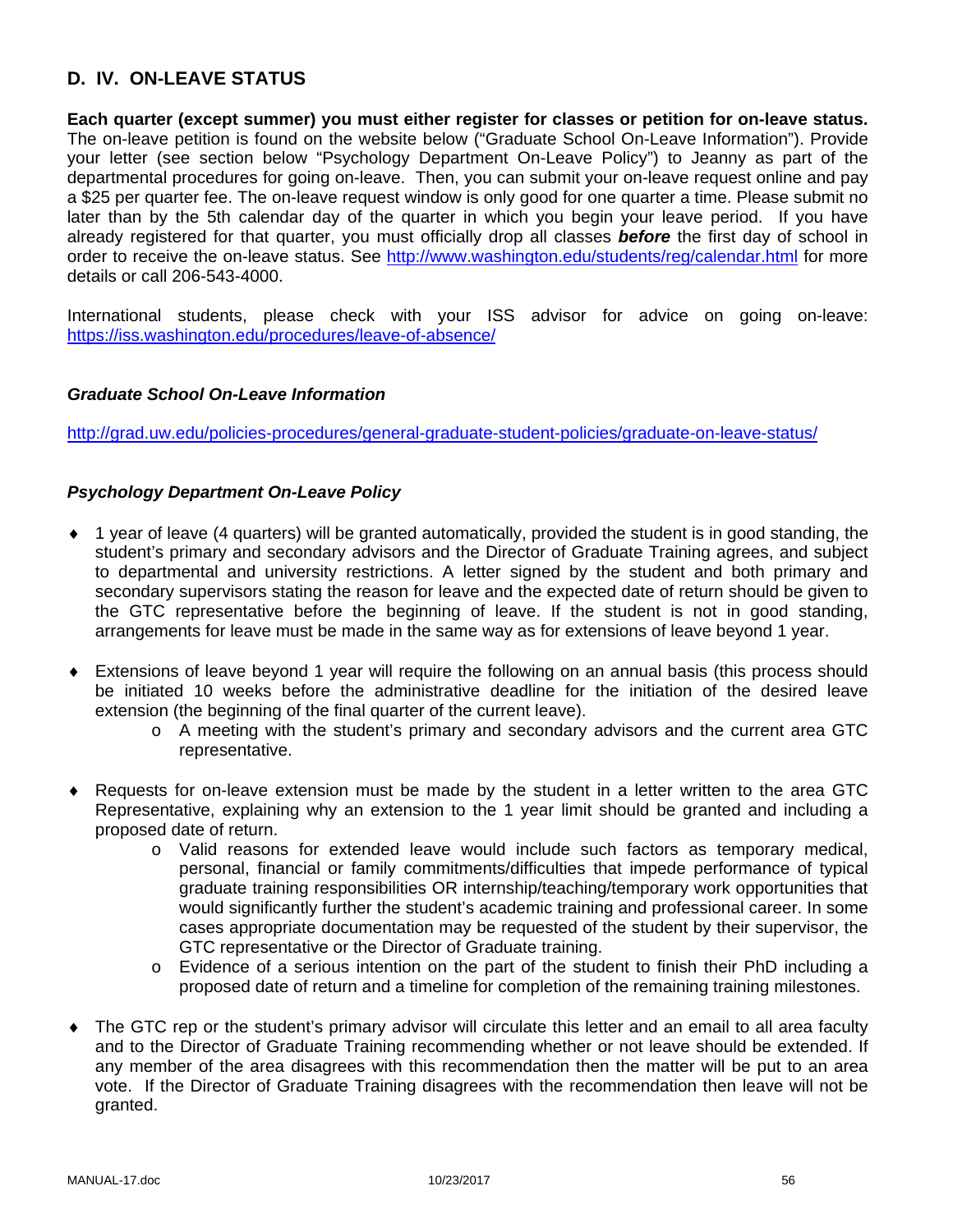Extensions of leave will not be granted to students who have begun other careers and are unlikely to return to the program.

Please see page 82 for the Template for On-Leave status request letter.

#### *Procedure for re-enrollment*

UPON EXPIRATION OF YOUR LEAVE period, you may either petition to extend your leave or, if you wish to enroll, simply register for courses before the beginning of the quarter in which you wish to return.

# YOU MUST EITHER BE **REGISTERED** OR **OFFICIALLY ON-LEAVE** EACH ACADEMIC QUARTER.

Failure to register or extend your leave of absence will result in dropping you from University enrollment. You must then re-apply to the Graduate School and submit a \$250 reinstatement fee before the application deadline. Moreover, readmission is not automatic, but must be approved.

If you were registered or officially on-leave during the 3 previous academic quarters, then you need not register or go on-leave for summer quarter. (If you were on-leave the previous summer and all 3 academic quarters as well, then you DO need to extend your on-leave status.) However, it is recommended that you notify Jeanny of your plans.

# **D. V. GRIEVANCE PROCEDURE**

The Psychology Department is committed to supporting graduate students and working to resolve any problems and/or conflicts that may arise. Students are encouraged to address situations proactively. It is recommended that you attempt to resolve any problems or conflicts informally. At this level, the subject remains confidential.

Depending upon the nature of your concern, the appropriate avenue for addressing the situation may vary. Within the department it may be best to confer with your advisor(s) first. If this is not appropriate, or you do not reach a satisfactory resolution, see your Area Representative, your Area Coordinator (Area Head) or the Graduate Training Coordinator, and finally, the Department Chair. At any time, you may also contact the Departmental Ombudsperson for advice. Corey Fagan is the appointed Ombudsperson for 2016-2017.

If necessary, however, a formal complaint may be made in writing. Once a statement is put in writing it becomes part of the record and at that point is available to anyone with an interest in the subject, including those involved in the situation. This can be done either within or outside the department.

If you fail to resolve the difficulties within the department, there are avenues available to you outside the department as well; for example, the Ombudsman (http://www.washington.edu/ombud/, 206-543-6028).

There is also a detailed grievance procedure in your union contract (http://hr.uw.edu/labor/unions/uaw/contract). Please consult with your local representative if the measures above do not result in satisfaction.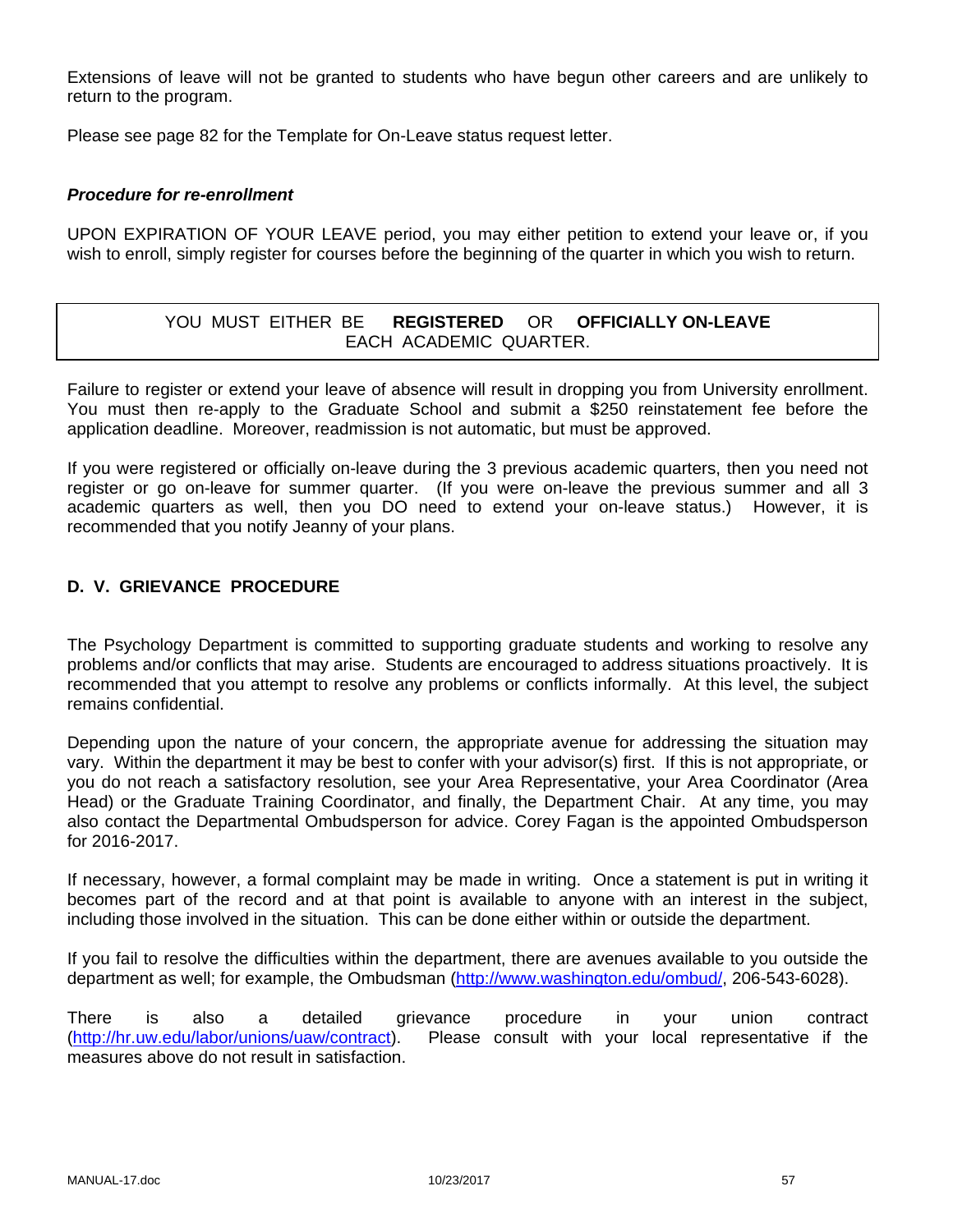# **D. VI. UNIVERSITY POLICY REGARDING SCHOLARLY INTEGRITY**

Because of the importance of issues of scholarly or scientific misconduct to the operations of the University and because significant expertise is required to address such issues, the University has established an Office of Scholarly Integrity (OSI) under the Vice Provost (http://ap.washington.edu/ormp/, 206-543-3643). This Office assumes primary responsibility for investigating and resolving allegations of scientific and scholarly misconduct by its faculty, staff, and students. Please refer to Executive Order #61 (https://www.washington.edu/admin/rules/policies/PO/EO61.html) and your union contract for further information.

Inappropriate activities include:

Intentional misrepresentation of credentials Falsification of data Plagiarism Abuse of confidentiality Deliberate violation of regulations applicable to research Other practices that seriously deviate from those commonly accepted by the scientific community in proposing, carrying out, or reporting results

# **D. VII. Mentoring Resources for Graduate Students**

Mentoring focuses on the human relationships, commitments, and resources that help graduate students find success and fulfillment in their academic and professional pursuits. The following websites lists numerous resources for both students and faculty.

Mentoring Resources for Graduate Students and Faculty http://grad.uw.edu/for-students-and-post-docs/core-programs/mentoring/

Center for Teaching & Learning, Services for Departments and Programs http://www.washington.edu/teaching/about-the-ctl/ctl-services/services-for-departments-and-programs/

Center for Evaluation & Research for STEM Equity (CERSE) http://depts.washington.edu/cerse/

Students are also encouraged to meet with the Director of Graduate Training, or the Chair as appropriate, to discuss mentoring as needed.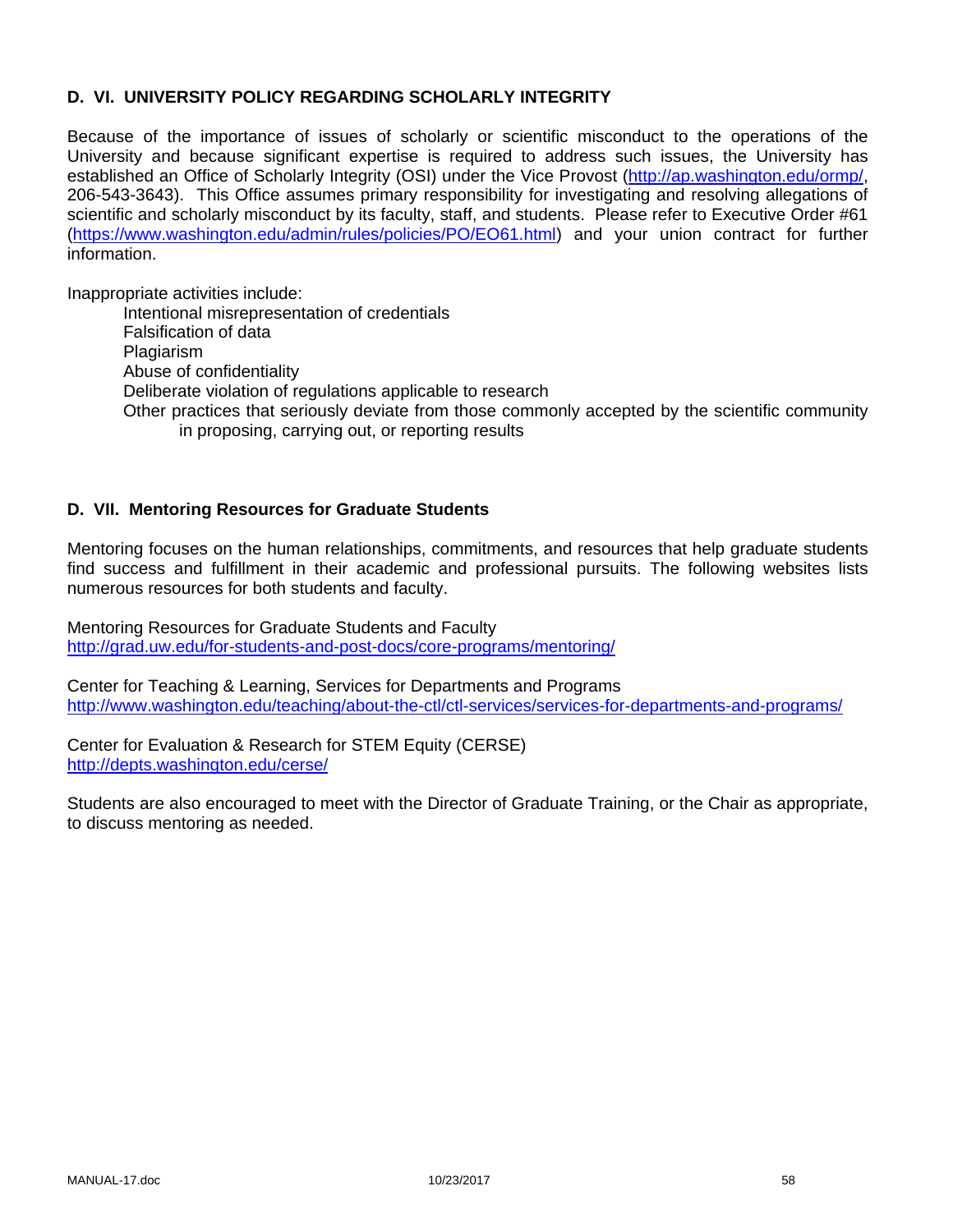# **E. FUNDING AND MONEY MATTERS**

# **E. I. TA and RA Policy**

# **TA Assignment Procedures**

Many of these procedures are now governed by the union contract between the UW and the graduate students' representative UAW. For details see: http://hr.uw.edu/labor/unions/uaw/contract

- 1. In the fall of each year, the Psychology Department surveys the courses to be taught in the following year and the grants pending and makes an estimate of the number of TA and RA slots likely to be available. This estimate is used, in conjunction with commitments already made to continuing students, in deciding how many new graduate students will be accepted for the following year. Definite offers of support are not made to new students until the funds for each position are assured.
- 2. Each quarter, all current graduate students and faculty are asked to state preferences for funding and assistance for the following quarter via Catalyst survey. Preferences for Autumn Quarter are collected during Summer Quarter. New first year students serving as TAs are automatically assigned a course.
- 3. Make sure to submit the TA request Catalyst survey by the deadline listed when the quarterly request email is sent.
- 4. Based on stated preferences, and funding priorities (see Priorities, page 60), formal appointment offers are made for both TA and RA positions just prior to the beginning of the quarter for which they are effective. It is not possible to make these any further in advance primarily due to the uncertainty of course registration and research funds.
- 5. *Students on Probation.* If a student is on External Probation or Final Probation status with the Graduate School, he or she cannot be a candidate for a TA Fellow or Lead TA position. If a student is on internal warn status, he or she can only be appointed to the Lead TA or TA Fellow positions after consultation with, and approval of, the student's advisor(s) and the Director of Graduate Training. After each meeting of the Graduate Training Committee (GTC), the faculty member in charge of recruiting and assigning the Lead TA and TA Fellow positions will be informed about students who are currently not in good standing (or are in questionable standing) in our program.

**SUMMER QUARTER WARNING**: The promise of support given to incoming students is for the regular academic year. Summer Quarter operates on a separate budget and is outside of this promise. Therefore, most students have to look elsewhere for summer support. It follows that the TA priority system, being based on the promise of a support letter, does NOT apply to Summer Quarter. The most important criteria in selecting for summer TAs are competence, instructor preference, and student preference.

There are only one-fourth as many Teaching Assistantships available during Summer Quarter as there are during each of the three quarters of the academic year. This does not include several courses taught entirely by senior graduate students. Hence, we can NOT give TAs to all those graduate students who request them for Summer Quarter. You should consult your advisor and the faculty member who heads your area for other possible sources of Summer Quarter financial support.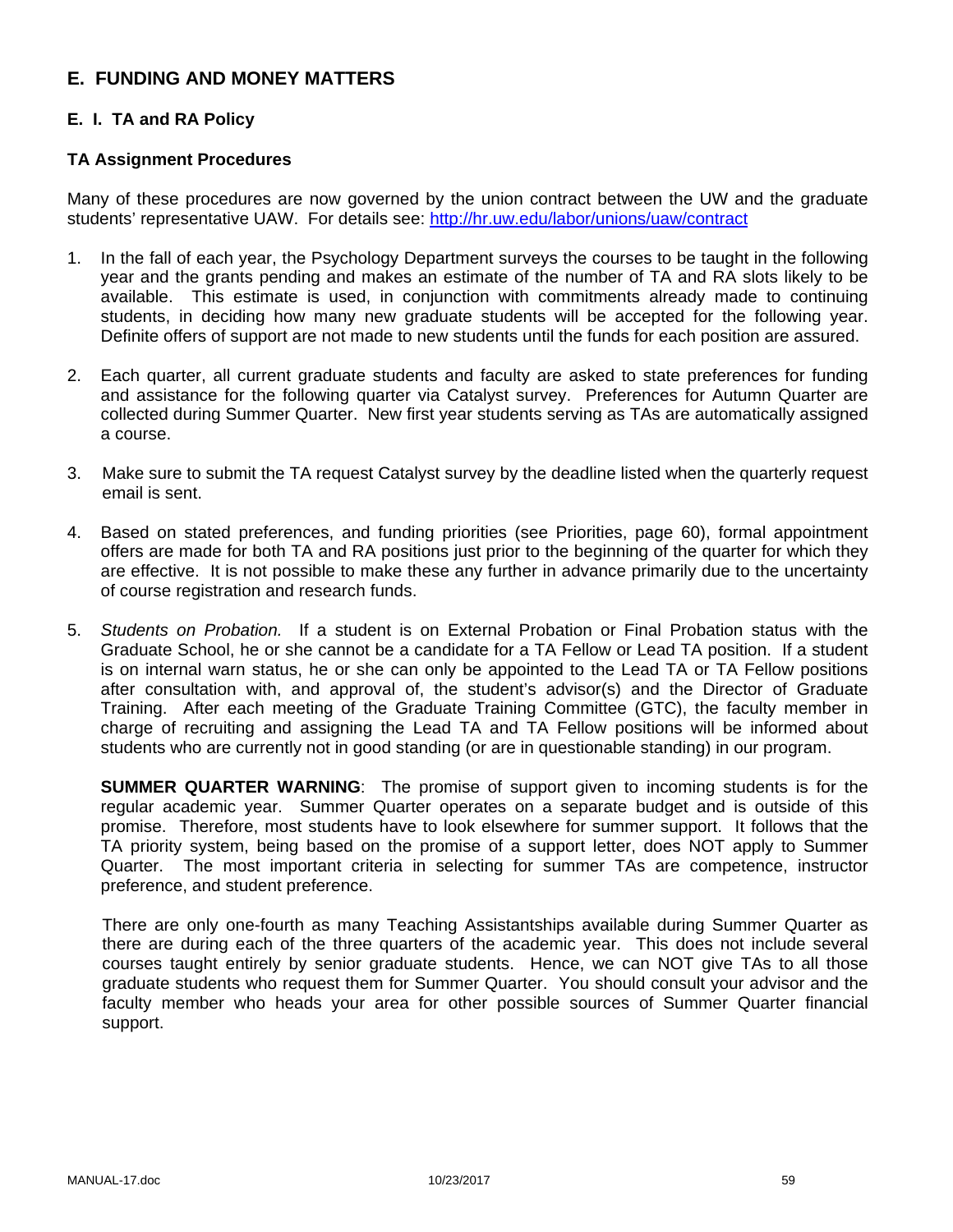Graduate students who rely on TAs should, from the beginning of the year, work on alternative sources of summer support. If, for example, you are offered a Research Assistantship that supports you in some but not all of the four quarters, if possible, try to arrange for the RAship during summer quarter as one of those quarters. (See also, Summer Quarter Warning, page 59 and Summer Employment, page 65)

# **TA Assignment Priorities**

Teaching Assistantship assignments are made near the end of the quarter prior to the actual appointment. This process requires students to complete a Catalyst survey on which they specify their requests for TA positions for the following quarter. TAs are then assigned courses by the Director of Graduate Training in collaboration with the Graduate Program Advisor, according to the following criteria: a) the student's qualifications to teach the course, b) the student's priority ranking (see below), c) the preferences of the instructor (from among qualified potential TAs) and of the graduate students (from among available courses), and d) the student's demonstrated teaching ability. The overriding consideration in assigning TAs is the quality and enhancement of instruction.

The following priority system is applied in the TA assignment process:

- Priority I First-year students who were given an explicit promise of support during that year as an inducement to enter the program. These students are top priority for TAs only in the Autumn, Winter, and Spring Quarters of their first year. In Summer Quarter, they are on a par with students in Priority II and III. Only Priority I students are guaranteed a TAship during the academic year.
- Priority II Second-, Third-, and Fourth-year students who were admitted with explicit promises of support or, who were later placed at this priority level by the faculty in their area or program, and who are not on Probation or Final Probation with the Graduate School.

In some cases, Priority III students may be given preference over Priority II students in making TA assignments, e.g., courses requiring special knowledge or skills such as statistics or clinical seminars.

Priority III Students beyond their 4th year of study, and students on Probation or Final Probation.

*An internal action, i.e., department watch or warn status, does not affect a student's priority level.* 

As far as possible, student and instructor requests for positions will be matched within the guidelines shown above. Instructors and students are given up to six choices of requests for appointments. If the first choice request is not possible, attempt is made to provide the second or third choice. As instructors are held responsible for the conduct of courses, every effort is made to provide them with the personnel they request. Any student who is assigned to a class that he or she did not request can contact the Director of Graduate Training to discuss the assignment or request a review of the assignment.

*TA Evaluations and Priorities for Future TA Assignments*: As the assignment of TAs is primarily to provide undergraduate teaching services, formal evaluation of students in terms of their competence as TAs will be considered in the making of future assignments. All TAs teaching quiz sections **must** be evaluated by the students in their classes. In addition, instructors will be requested to evaluate their TAs each quarter. Evaluations, along with formal letters of appointment for each TA, will be placed in a separate folder for each student and will be made available for review upon request.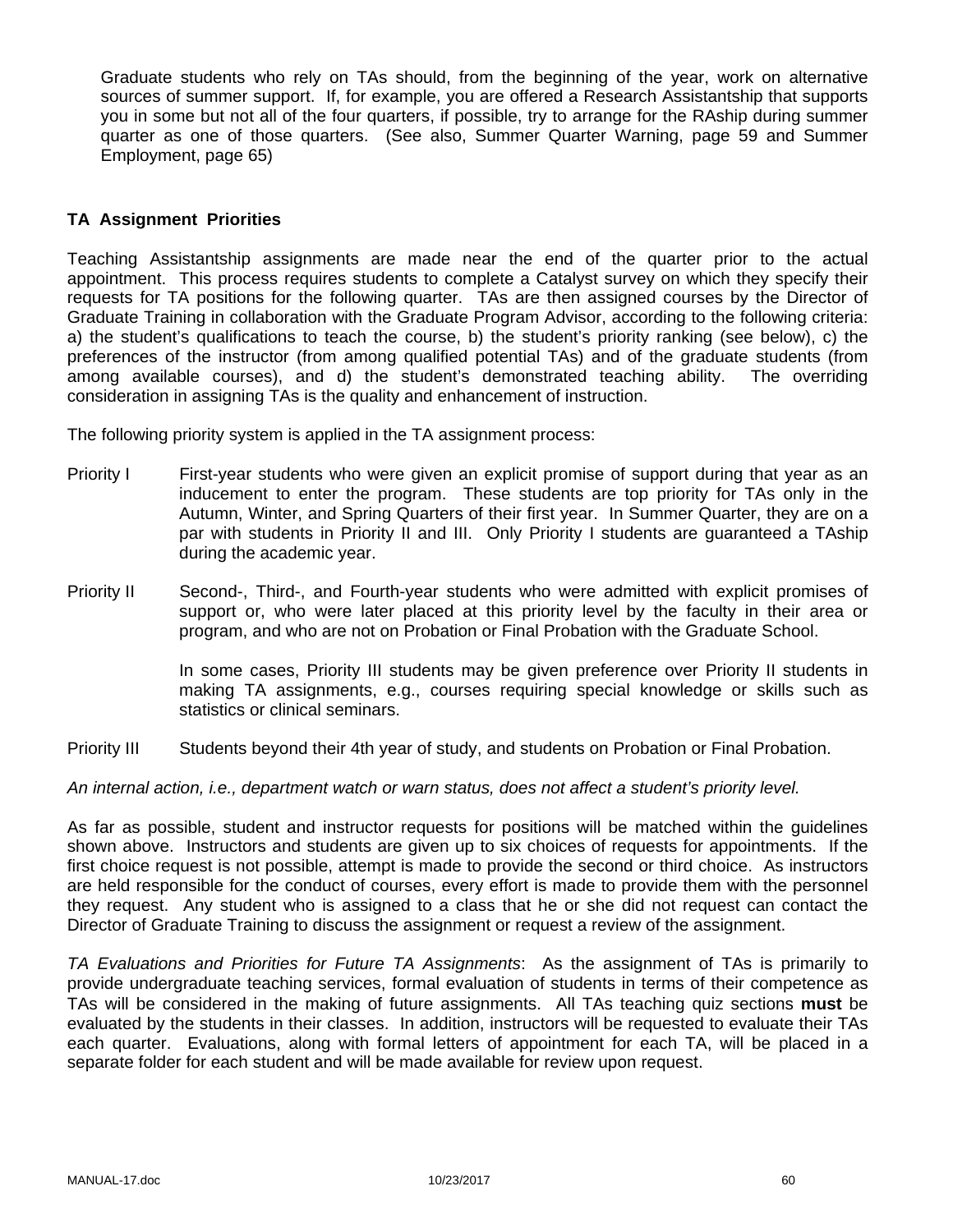# **Teaching Experience Requirement**

Since the Psychology Department has required that students obtain teaching experience if they wish to receive recommendations for teaching jobs, students requesting TA positions who have not previously held such a position will have some priority over students who have been teaching regularly. This, of course, will be weighed with other factors, including the needs of the course in question.

Teaching appointments are of two general kinds: assistant to the instructor of the course in large classes or laboratories; or instructor of the course. In the former case, we restrict the level to the payroll rate determined by the student's progress in the program (look for salary levels under Appointment Ranks section, page 62). In the latter instance, we appoint the graduate student at the Pre-doctoral Instructor salary level regardless of program status. For budgetary reasons, we are limited to a very small number of such positions to cover both kinds of appointments.

#### **Research Assistantships**

If a student is requested by the Principal Investigator (PI) and wishes to accept the appointment, that student will be awarded the RA position. This is done because PIs are responsible for the conduct of the research

The RAs' responsibilities are to the PI and the respective research project providing the salary (which may or may not coincide with the student's own personal research interests). **These appointments should never be confused with fellowships which allow the student research freedom**.

#### **Fellowships and Traineeships**

Graduate students are encouraged to apply for any other advertised fellowship or traineeships for which they are eligible. Watch the Departmental newsletter, or your e-mail, for announcements of awards, internships, etc., being offered by other agencies. See information on-line at: http://www.lib.washington.edu/commons/services/gfis/

In many instances, only part of the student's tuition and fees are paid by the fellowship or training grant. *Questions concerning payment of tuition should be clarified before the onset of the appointment.*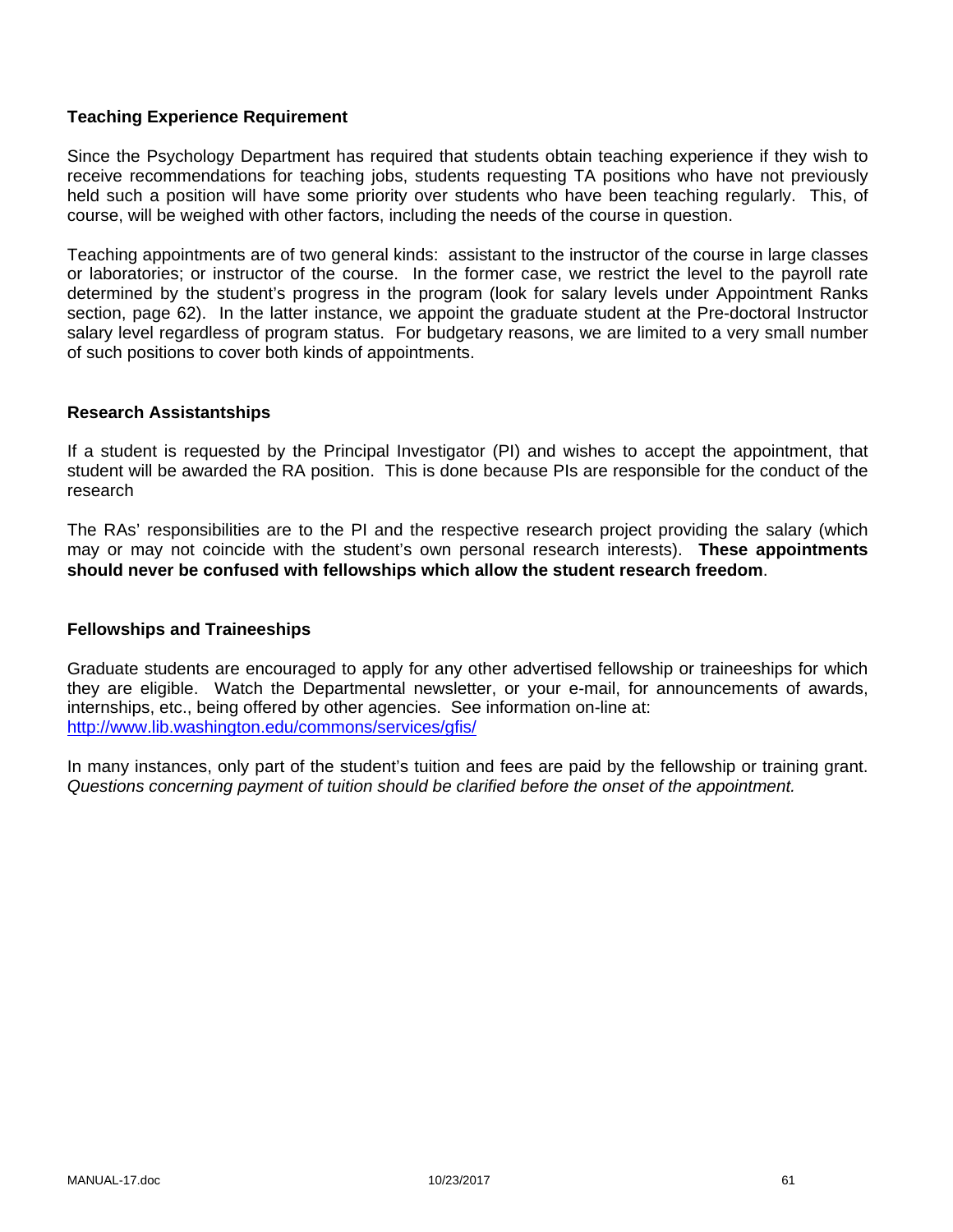# **E. II. Payroll Procedures**

# **Payroll**

Assignments to TA positions are made on a quarterly basis only. After the TA or RA assignment has been made and the level established, payroll entries are submitted by the Payroll Coordinator (G-126). Students for whom this is a new appointment must complete and sign the Employee Person Data / Campus Contact Data Form, a W-4 form, INS form I-9 (Employment Eligibility Verification), and a direct deposit authorization.

**Income Tax Information.** You will receive a W-2 form (statement of income and taxes withheld) in January following the calendar year worked. Your W-2 will be mailed to your permanent address. **Please be sure to keep your mailing information current in Workday.**

#### **Paydays and Paychecks**

Paychecks for salaried, monthly, and hourly appointees (TAs, RAs, Fellows, Trainees) are issued on the  $10<sup>th</sup>$  and 25<sup>th</sup> of each month. Time sheets for hourly employees are to be submitted on the 1<sup>st</sup> and 16<sup>th</sup> days of the month, with payday following on the  $25<sup>th</sup>$  and the following on the 10<sup>th</sup> of the next month. Earnings information is available on payday via Workday.

Each employee has a "home department" where the individual's composite pay, money from all sources and issued each payroll resides. Sometimes things go awry and expected paychecks are missing or incorrect. Any question concerning your paycheck should be directed to the Payroll Coordinator, (G-126). Emergency checks can be arranged, and in most cases take a couple days.

#### **Appointment Ranks**

The University has two main types of pay scales for TAs and RAs. They can be found in the general catalog under the graduate school appointment section or see: https://grad.uw.edu/graduate-studentfunding/funding-information-for-departments/administering-assistantships/tara-salaries/ for a list of monthly salaries. Below is a summary of our most common appointment ranks.

| TAs                                                  | <b>RAs</b>                                    | <b>Status</b>                                                 |
|------------------------------------------------------|-----------------------------------------------|---------------------------------------------------------------|
| <b>Predoctoral Teaching</b><br>Associate I (PDTAI)   | Predoctoral Research<br>Associate I (PDRAI)   | 1 <sup>st</sup> year and up, until you pass generals          |
| <b>Predoctoral Teaching</b><br>Associate II (PDTAII) | Predoctoral Research<br>Associate II (PDRAII) | Ph.C. (Candidate) Status Awarded<br>i.e., General Exam Passed |
| Predoctoral Instructor                               | Researcher                                    | Primary course instructor                                     |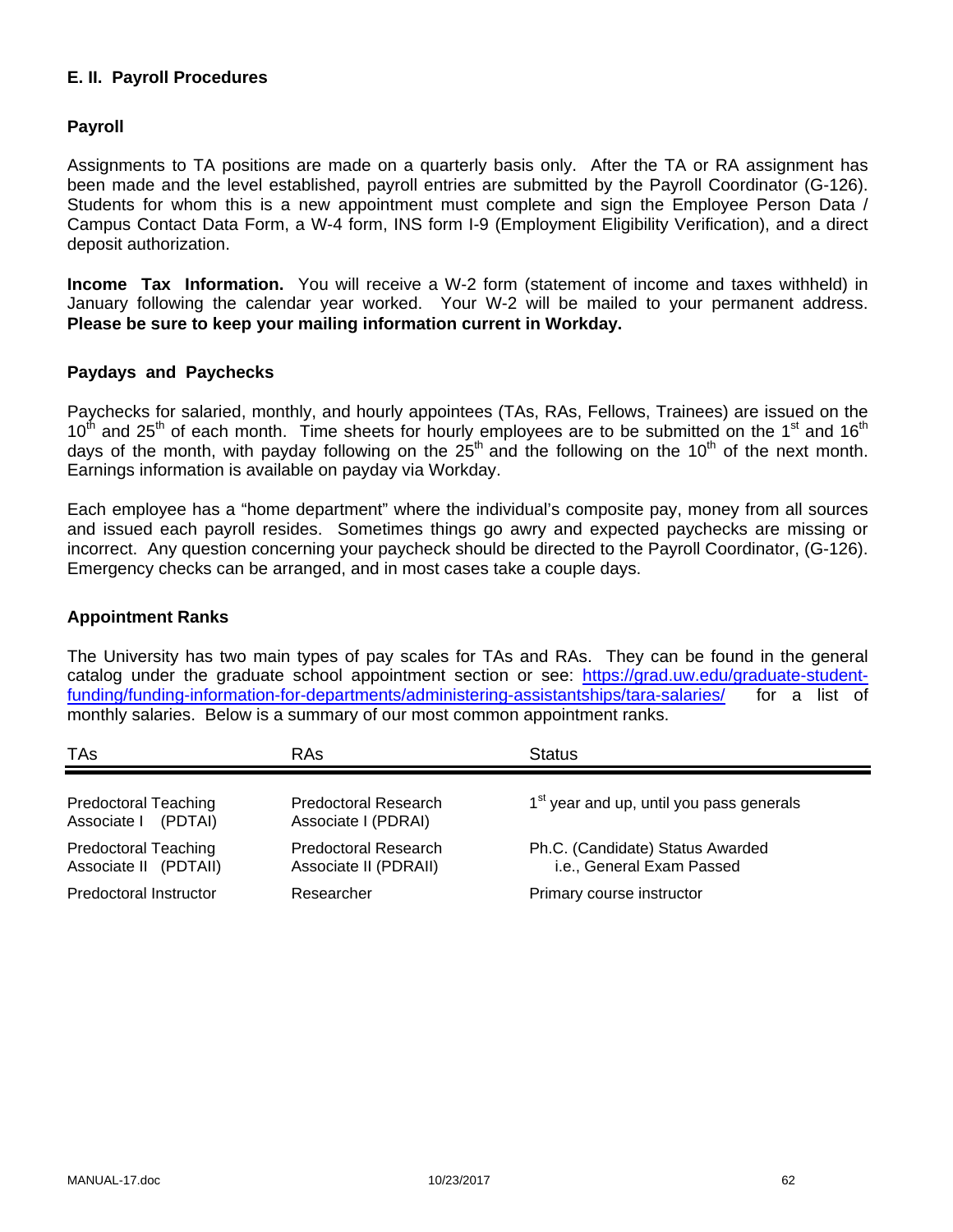The Psychology Department petitioned and received permission to pay our students at a higher level than the base UW rate. This is called the variable rate scale and can be found at: https://grad.uw.edu/graduate-student-funding/funding-information-for-departments/administeringassistantships/tara-salaries/. As a result, we now have only two (higher) pay levels. The first level will be paid to all students until such time as they pass their general exam. The second level will be paid to all students who have successfully passed the general exam to attain Ph.C. status. To clarify, the second level grade will begin the quarter the Ph.C. status is awarded by the Graduate School. If you complete your generals during a school break, your Ph.C. will be conferred at the end of the following quarter (that is, your raise won't go into effect for a full quarter). Please keep the quarterly deadlines in mind as you schedule your generals.

Your salary level as an RA is determined by your graduate student classification (see appointment ranks above).

The funding level at which you are hired at the beginning of the quarter is in effect for the entire quarter of your appointment. If you become eligible for the second pay level during the quarter, you will not be promoted to the higher salary until your Ph.C. status is awarded AND you hold a TA/RA appointment.

# **Standard Deductions from TA/RA Paychecks**

- 1. Federal Withholding Tax on salary
- 2. "Medical Aid" (state accident/health insurance termed "Workingman's Compensation" to provide for on-the-job injuries.) This deduction is quite small so it is the least painful of these deductions. In cases of injury during the period of your service appointment, contact the Administrator (G-119), who has the appropriate claim forms.
- 3. Union Dues: All TA/RAs are obligated to pay union dues. These are automatically deducted for employees upon written authorization by the individual employee. Recognized payroll deduction authorization cards may be submitted to the Employer's Payroll Office. Importantly, students who are being paid hourly rates rather than TA/RA appointments may be eligible to stop making dues payments, but it is the sole responsibility of the employee to file a written notice with the Employer's Payroll Office and also to file written notice with the Union (Washington Federation of State Employees, 1212 Jefferson Street, Suite 300, Olympia, Washington 98501) thirty (30) calendar days prior to the effective day of the month following the 30-day period above. See the union contract for more details.

# **Standard Appointment Periods**

1. Teaching assistantships, as stated earlier, are made on a quarterly basis only, and have UW prescribed payroll dates which do not coincide with the actual instructional period of the quarter. These payroll periods are as follows:

| Sept. 16 - Dec. 15 (3 months)                      |
|----------------------------------------------------|
| Dec. 16 - Mar. 15 (3 months)                       |
| Mar. $16$ - June $15$ (3 months)                   |
| June 16 - Aug. 15 (TAs) or June 16 - Sept 15 (RAs) |
|                                                    |

The TA's responsibility is to the course and the instructor to whom he/she is assigned for the entire quarter which the above appointment periods represent, not to exceed 220 hours during the pay period hours and excluding the one week of vacation per payroll period as authorized in the union contract. There is now a provision for vacation which should generally be taken during quarter breaks. This does not carry over into future years.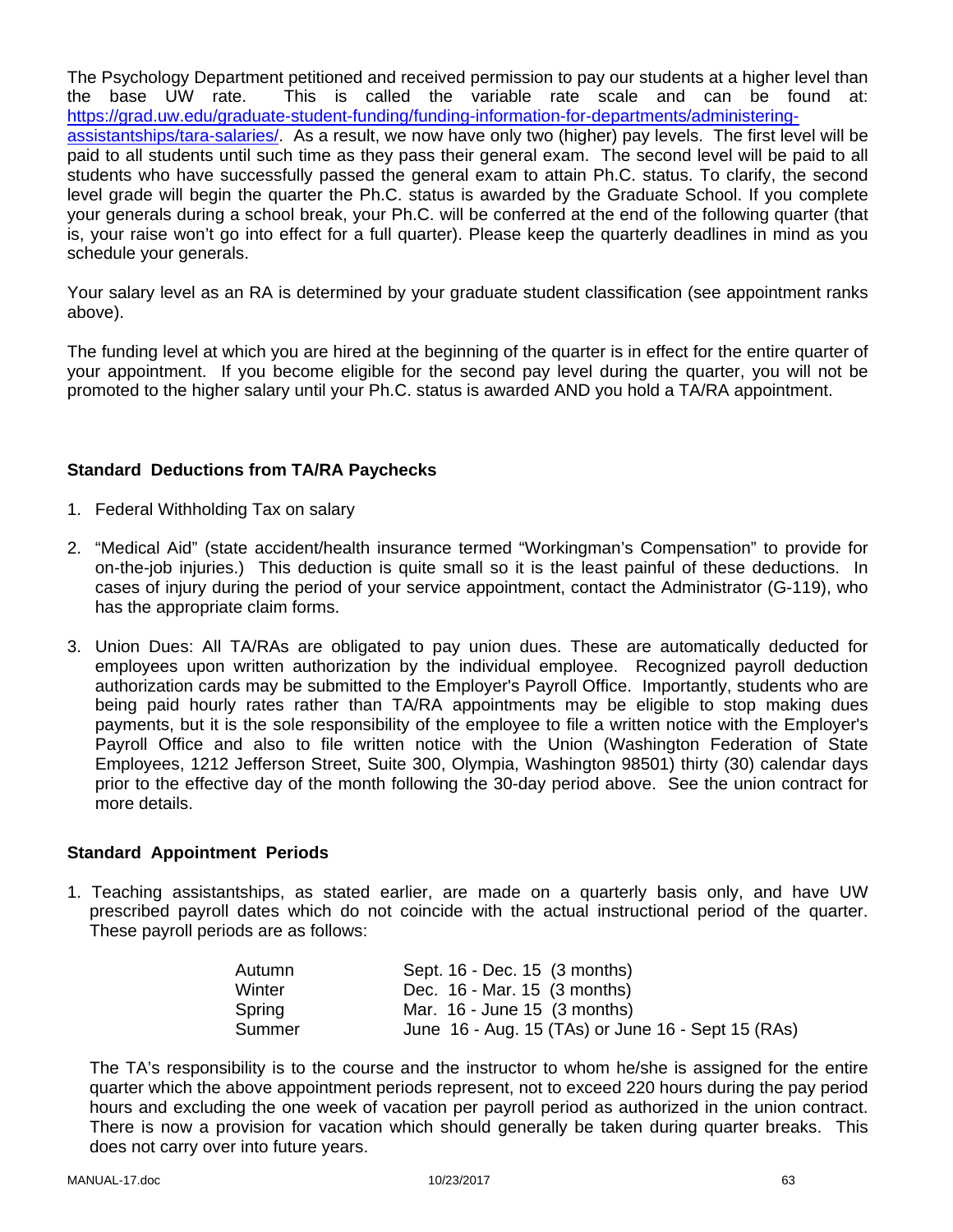2. Research assistantships can be for any period, but usually follow the quarterly dates as in the TA appointments. The standard practice is to make RA appointments for full or half months, although there is no regulation prohibiting the appointment for irregular periods, in which cases payment is computed on a daily basis from the monthly rate. However, the RA, unlike the TA, is expected to be on duty during the actual period of the appointment, not to exceed 220 hours and excluding the one week of vacation per payroll period as authorized in the union contract.

For further information please consult your union contract at http://hr.uw.edu/labor/unions/uaw/contract

*Qualifying for a Tuition Waiver*: During Autumn, Winter, and Spring Quarters (the academic year) both RAs and TAs must be employed full time (20 hours per week) and be on the active payroll for at least five of the six pay periods in order to qualify for a tuition waiver. You must also be registered for a minimum of 10 credits per quarter to qualify – see below.

# **E. III. TUITION AND RESIDENCY**

#### **Tuition**

Full-time graduate tier 1 tuition effective 2016-2017 is as follows: resident - \$5424/quarter or non-resident - \$9440/quarter. http://opb.washington.edu/content/quarterly-tuition-and-fees

#### **Residency**

If you are currently a non-resident who expects to be eligible for resident status after living here for at least one year, *please apply for residency during Spring Quarter of your first year*. This is essential for students appointed as teaching or research assistants during their graduate training.

To obtain resident status, you must submit a formal application. This process takes time and should be started early. The application is available on-line at https://registrar.washington.edu/students/residency/ Many criteria must be met (such as registering to vote, obtaining a Washington State driver's license and registering your car.) A list of all the documents needed is available at: the following website: https://registrar.washington.edu/students/residency/application-process/. Residence applications and further information are also available at the Residence Classification Office, 264 Schmitz Hall (phone: 206-543-5932).

Due to restrictions in granting of residency to out of state "students" by the State of Washington, please pay careful attention to the distinction between stating that you reside in Washington solely for school versus with the intent to live in Washington for other purposes. https://registrar.washington.edu/students/residency/residency-requirements/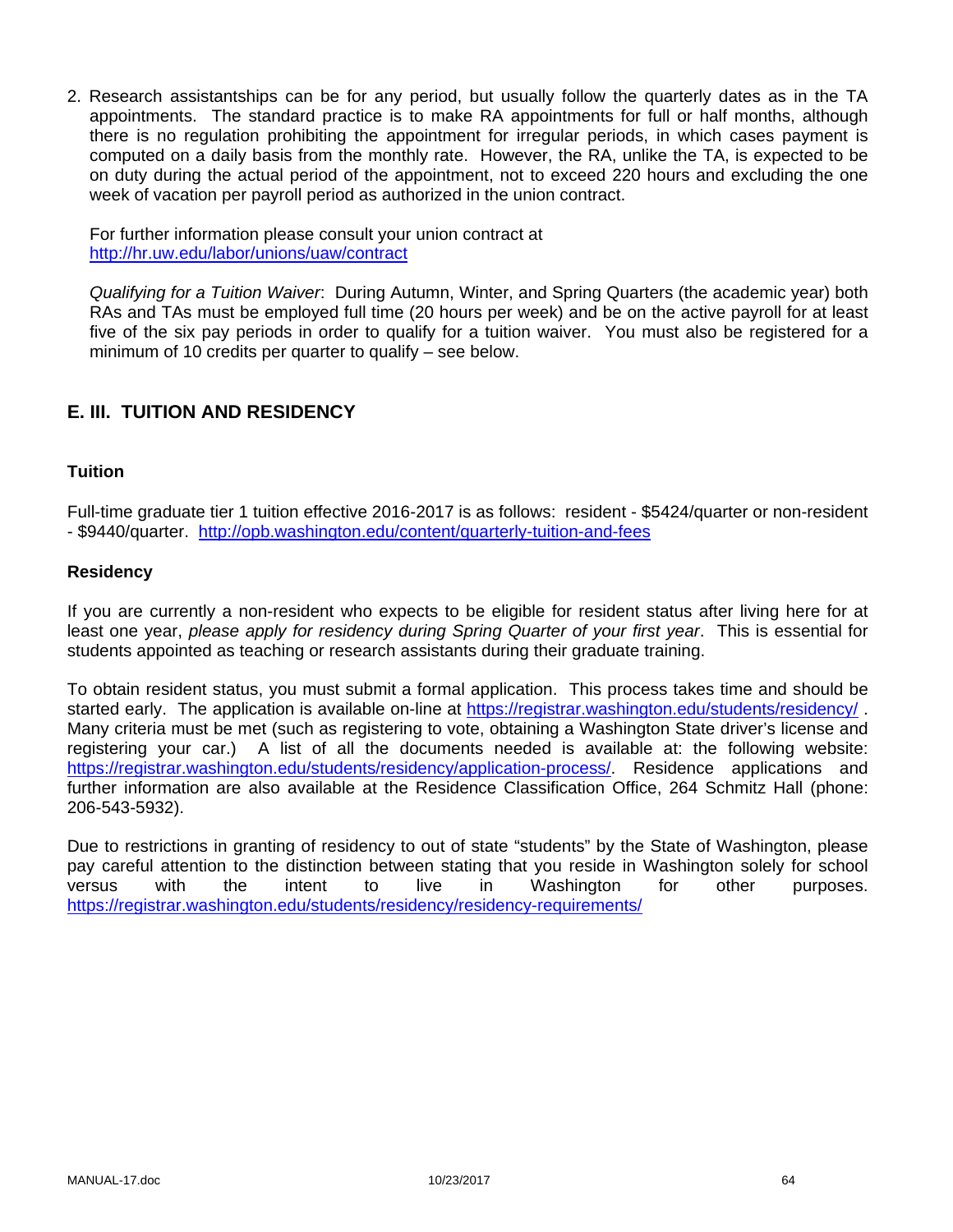#### **Payment of Tuition and Fees**

One of the eligibility requirements for holding TA/RA positions is full-time registration of a minimum of 10 graduate credits per quarter. Exception: For Summer Quarter only, the minimum is 2 graduate credits. See: Registration Requirements chart on page 12. If you have a student loan you may be required to register for the full 10 credits during the Summer Quarter as well. If you are unsure, please check with Student Fiscal Services in Schmitz 129 and speak with a counselor. http://f2.washington.edu/fm/sfs/

Most of the tuition and fees will be automatically paid for any TA or RA who is appointed to a 50% or greater position (i.e., 20 hours or more per week). However, you will receive a bill for certain fees that must be paid by Friday of the third week of the quarter. Failure to pay these fees by the deadline will result in an additional "late payment fee" being assessed to your account. See the Academic Calendar or the General Catalog for deadlines and rates. http://www.washington.edu/students/reg/calendar.html

# **EVEN IF YOUR TUITION BILL IS INCORRECT, BE SURE TO PAY THE REQUIRED STUDENT FEES PRIOR TO THE DUE DATE.**

# **E. IV. SUMMER EMPLOYMENT AND SUPPLEMENTAL INCOME**

# **Summer Employment**

The number of summer TA positions available is nearly one fourth of those available during the academic year. It is, therefore, important for graduate students to plan ahead for alternative funding in the form of RA, fellowship, or traineeship appointments, and even to prepare small research grant applications to such on-campus facilities as the Alcohol and Drug Abuse Institute, etc., by contacting their faculty advisors, training grant directors, and, in the case of grant applications, Yuri Clancy, the Grants Administrator. (See page 16, for more information on funding opportunities.)

#### **Appointments in Excess of 50%**

All graduate student service appointments are normally limited to 20 hours per week (50% time). This includes hourly supplementation and other forms of University employment when performed in addition to a regular graduate student service appointment.

It is likely that a student will be supported over 50% at a point while in the program. Going over 50% requires checking with the student's advisors to ensure that the extra workload won't negatively impact the student's own research, progress in the program, and/or the student's first employment position.

Due to immigration rules and regulations, international students must submit a CPT (Curricular Practical Training request: https://iss.washington.edu/cpt-instructions/ if they wish to be employed above 50%. It is very important to not begin work on the supplemental position until a new I-20 is issued. International students, please visit the International Student Services website above and consult with your ISS advisor and Jeanny should you wish to accept additional, on-campus employment over 50%.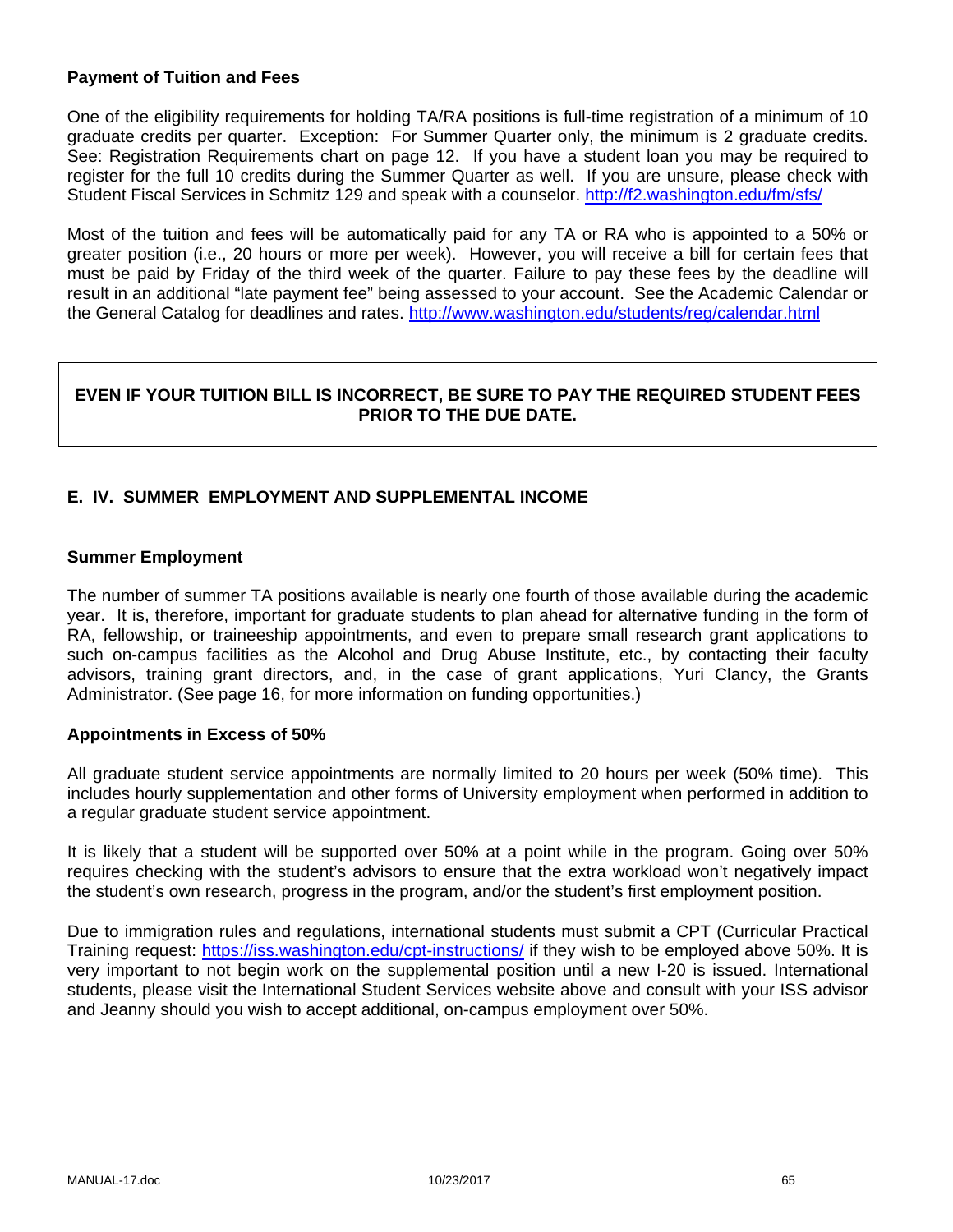# **Template for First Year Planning Meeting**

The purpose of this template is to help new graduate students and their advisors prepare for a discussion of the student's plans for the first year. Be sure to schedule the meeting as soon as possible. Use this template to provoke your thinking, and jot down notes before the meeting. This is also the time to check in with your co-advisor and get his/her thoughts on your plan. A good time to do this is after talking with your advisor but before finalizing the written version of the plan. The final written version is due on Friday of the first week of classes.

# **Template for signatures:**

| [Type your name under this line] |  |
|----------------------------------|--|

\_\_\_\_\_\_\_\_\_\_\_\_\_\_\_\_\_\_\_\_\_\_\_\_\_\_\_\_\_\_\_\_\_\_\_, Advisor [Type your advisor's name under this line]

\_\_\_\_\_\_\_\_\_\_\_\_\_\_\_\_\_\_\_\_\_\_\_\_\_\_\_\_\_\_\_\_\_\_\_, Co-Advisor

[Type your co-advisor's name under this line]

#### **1. Long-term goals**

- a. Where do your interests lie within Psychology? (Be as specific as you can.)
- b. What are your goals for the coming 10 year period (e.g., after graduate school, do you want to teach? Do research? Work in industry? Postdoc? Other? Undecided, keep XX range of options open?)
- c. What new skills/knowledge are most needed to take you toward your goals. Which of them can you acquire this year, and how?

#### **2. Plans for the coming year**

- a. Research
	- I. Research projects to be initiated?
	- II. Any writing to be done?
	- III. Research presentations planned (e.g., Journal clubs? Research Festival?)
	- IV. Clinical students: What is a realistic research plan, given your heavy course load?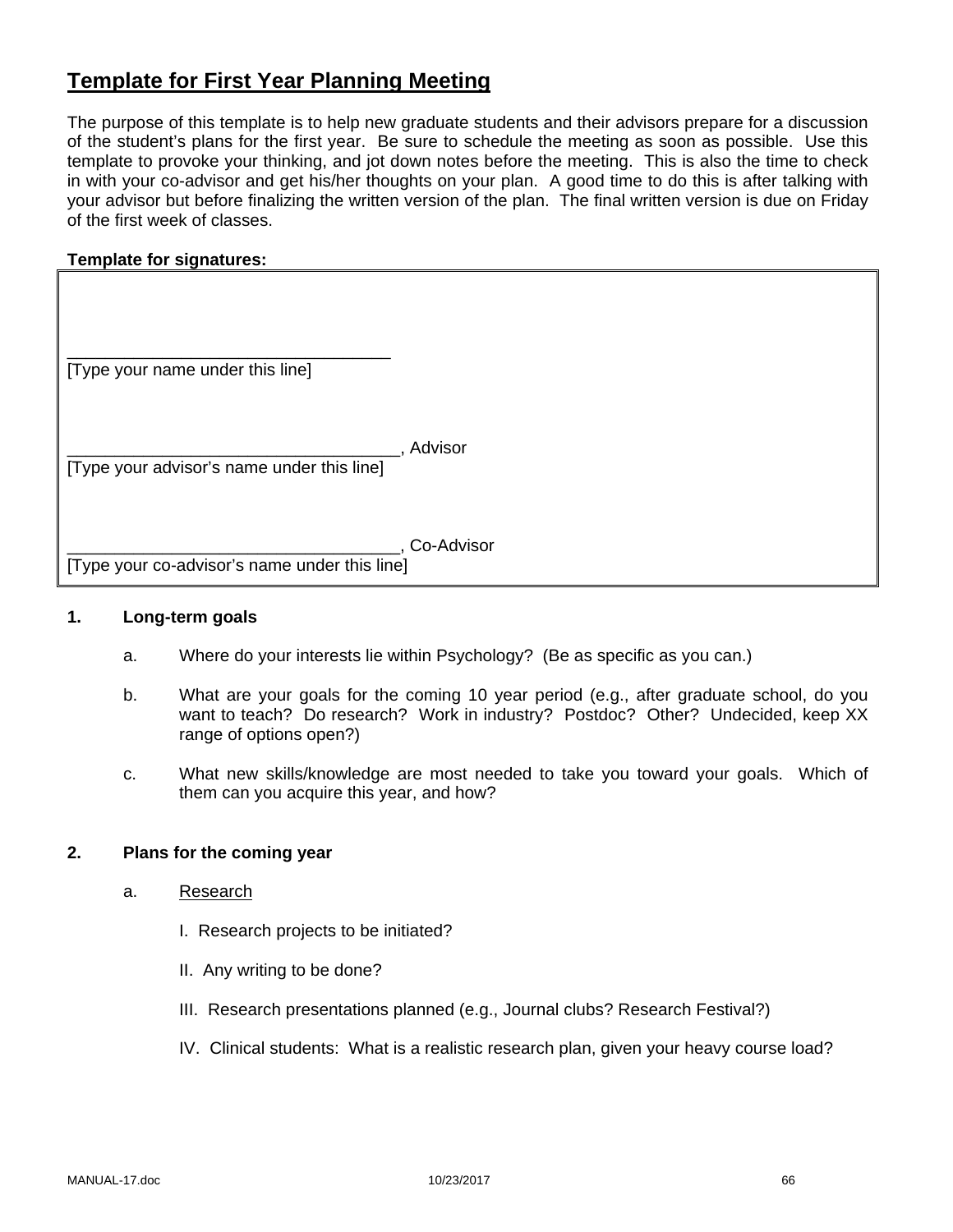# b. Coursework (Check the time schedule for conflicts)

- I. Required courses to be taken
- II. Other courses/seminars to be taken
- c. Development of teaching skills
	- I. Courses you hope to TA
	- II. Other teaching practice (e.g., Journal club presentations? Other?)
- d. Attendance at professional meetings? \$\$\$?
- e. Apply for outside funding (grants, fellowships)

# **3. Advisor and co-advisor**

- a. Given your goals, are you in the right research group with the right advisor?
- b. If you need to change, how and when could it be done gracefully?
- c. What about your co-advisor? Any change needed?
- d. Will any faculty sabbaticals/leaves interfere with your plans?

# **4. Mentoring**

Mentoring is a critical part of a successful graduate career. This list is meant to be a starting point for a discussion with your mentor.

"Mentors are advisers, people with career experience willing to share their knowledge; supporters, people who give emotional and moral encouragement; tutors, people who give specific feedback on one's performance; masters, in the sense of employers to whom one is apprenticed; sponsors, sources of information about and aid in obtaining opportunities; models, of identity, of the kind of person one should be to be an academic." --Morris Zelditch

Over the next quarter I feel the things that would most help me make good progress are in order of importance, where 1 is most important, 10 least (you also can put N/A or list specifics after each item):

- Regular face-to-face meetings
- \_\_\_ Feedback on written work
- **\_\_\_** Feedback on research
- \_\_\_ Discussion of papers/potential research topics
- **\_\_\_** Help with talk preparation
- Career guidance (e.g. networking)
- \_\_\_ Application help (e.g. ref letters, comments on applications)
- \_\_\_ Positive encouragement
- \_\_\_ Mutually setting goals/expectations/timelines
- \_\_\_ Guidance on work/life balance
- \_\_\_ Other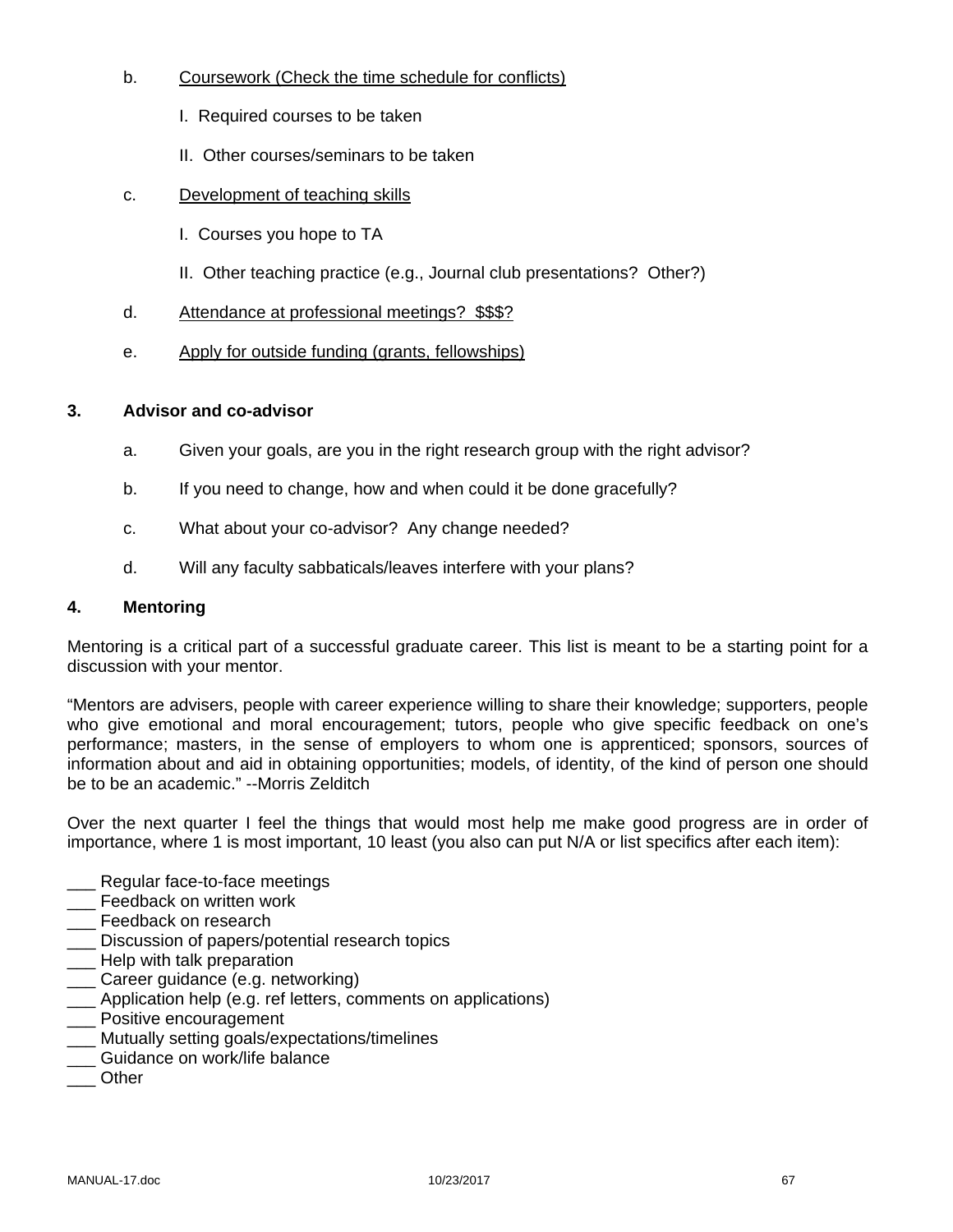# **5. Writing up your first year plan**

After you have talked to you advisor, check in with your co-advisor for additional suggestions. Then draft a first year plan (say, 1-2 pages in length). Include spaces for three signatures (yours, your advisor's, and your co-advisor's), as shown below. Give the draft to your advisor for comments. When the plan is finished, get the three signatures. Make four copies: for yourself, your advisor, your co-advisor, and the Graduate Training Committee (give this one to Jeanny Mai). Kristina Olson, the Director of Graduate Training, will review the plans for the Graduate Training Committee. Finished plans are due by Friday of the first week of classes (earlier is better).

\* \* \* \* \* \* \* \* \* \* \* \* \* \* \* \* \* \* \* \*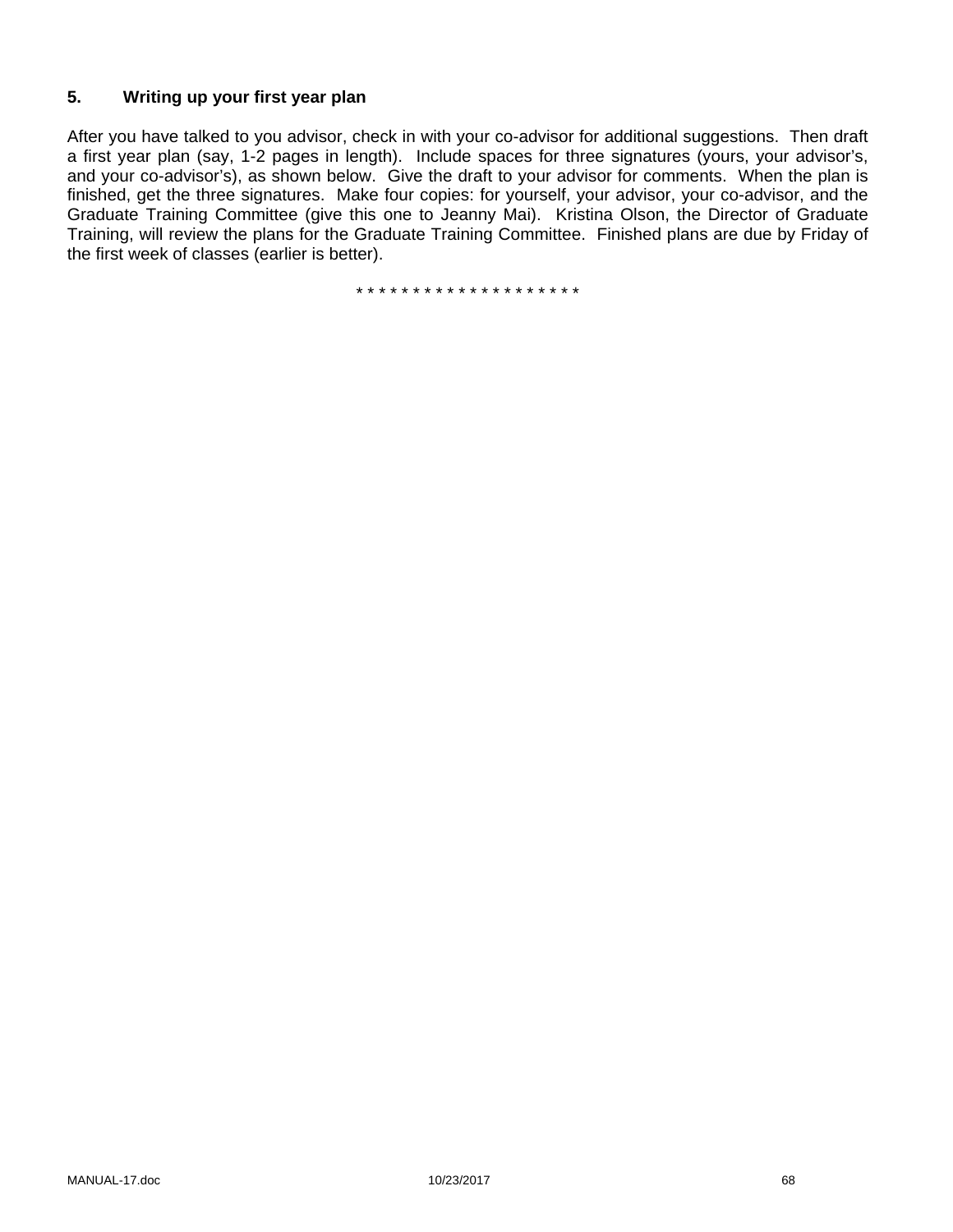#### **INDIVIDUALIZED TRAINING PLAN Department of Psychology Name:** Name: **University of Washington**

#### Major Area(s):

Below, please provide a written description of the goals of your training program. Please include a discussion of your major focus (your area(s) of depth), and the areas where you hope to gain breadth that will allow you to be a well-rounded psychology graduate student. Further, please explain how this plan is related to your longer-term and career goals (as they stand currently).

This template summarizes the minimum course requirements for all graduate students outside the areas of clinical and child clinical. Plans may (and often will) require coursework beyond the minimum. **A planned course of study, should be established by the student and her/his primary and secondary advisors by November 1 of the student's first quarter. Please complete only the white columns below (gray columns will be completed in future quarters after classes have been taken).** Plans will be reviewed and approved by the Graduate Training Committee, and feedback given to the student, by the end of fall quarter.

**An updated copy of this form will be used as part of the Annual Plan submitted at the end of each academic year (**with gray columns updated as appropriate**).** 

As a reminder, students are expected to take courses within their area of specialty but also outside it (to achieve depth and breadth in coursework) and to complete all substantive coursework required for the degree prior to completion of the General Examination.

| Course # | Course<br>Name | Quarter<br>Proposed | Quarter<br>Taken | Instructor | <b>Credits</b> | Grade |
|----------|----------------|---------------------|------------------|------------|----------------|-------|
| 500A     | Orientation    |                     |                  |            |                |       |
| 500B     | Prosem         |                     |                  |            |                |       |
| 500A     | Prosem         |                     |                  |            |                |       |
| 500A     | Prosem         |                     |                  |            |                |       |
| 550A     | Colloquium     |                     |                  |            |                |       |
| 550A     | Colloquium     |                     |                  |            |                |       |
| 550A     | Colloquium     |                     |                  |            |                |       |

Departmental requirements (All Required):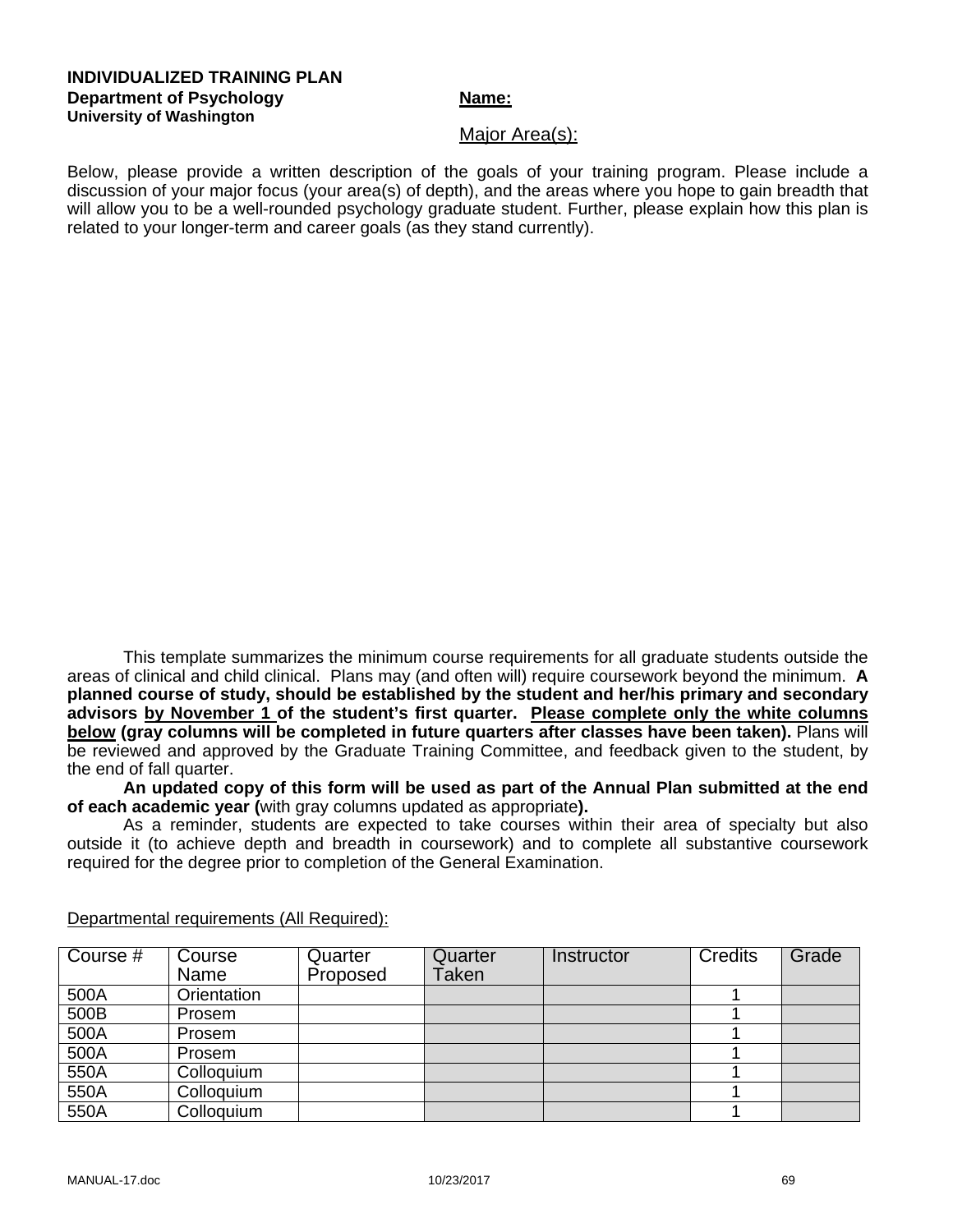Statistics/Methodology requirements (At least one statistics or methodology course in addition to those listed here is required. More may be required. If a student took the exam and passed out of one or more courses, add an asterisk next to the typical course number and list the replacement course under "actual course".)

| Course<br># | Proposed<br>Course                                 | Actual<br>Course** | Quarter<br>Proposed | Quarter<br><b>Taken</b> | Instructor | <b>Credits</b> | Grade |
|-------------|----------------------------------------------------|--------------------|---------------------|-------------------------|------------|----------------|-------|
| 522         | Lab in Stat<br>Comp I                              |                    |                     |                         |            | $\overline{2}$ |       |
| 524         | Intro to Stat<br>and<br>Data<br>Analysis           |                    |                     |                         |            | 4              |       |
| 523         | Lab in Stat<br>Comp <sub>II</sub>                  |                    |                     |                         |            | $\overline{2}$ |       |
| 525         | Linear<br><b>Models</b><br>and<br>Data<br>Analysis |                    |                     |                         |            | $\overline{4}$ |       |
|             |                                                    |                    |                     |                         |            |                |       |
|             |                                                    |                    |                     |                         |            |                |       |

\*\* The actual course column (and other grayed columns) should be completed once a course is completed. This allows students, advisors and the GTC to clearly see what a student has and has not yet taken. Importantly, the actual course column should match the proposed course column in nearly all cases. In rare cases where a student's plan changes or a course is no longer available, the student must receive written approval from his/her advising team to make the substitution, and must include that written approval with his/her annual plan (that includes an updated copy of this form). The GTC reserves the right to withhold approval of the new course if it is deemed an inadequate substitution. If time allows, students should seek approval in advance from the GTC for a substitution, by submitting the request to the GTC, along with approval from the advising team, and a stated explanation for the substitution.

# Core Concepts Courses (3 required):

| Course  <br># | Proposed<br>Course | Actual<br>Course** | Quarter<br>Proposed | Quarter<br>Taken | <b>Instructor</b> | <b>Credits</b> | Grade |
|---------------|--------------------|--------------------|---------------------|------------------|-------------------|----------------|-------|
|               |                    |                    |                     |                  |                   |                |       |
|               |                    |                    |                     |                  |                   |                |       |
|               |                    |                    |                     |                  |                   |                |       |
|               |                    |                    |                     |                  |                   |                |       |
|               |                    |                    |                     |                  |                   |                |       |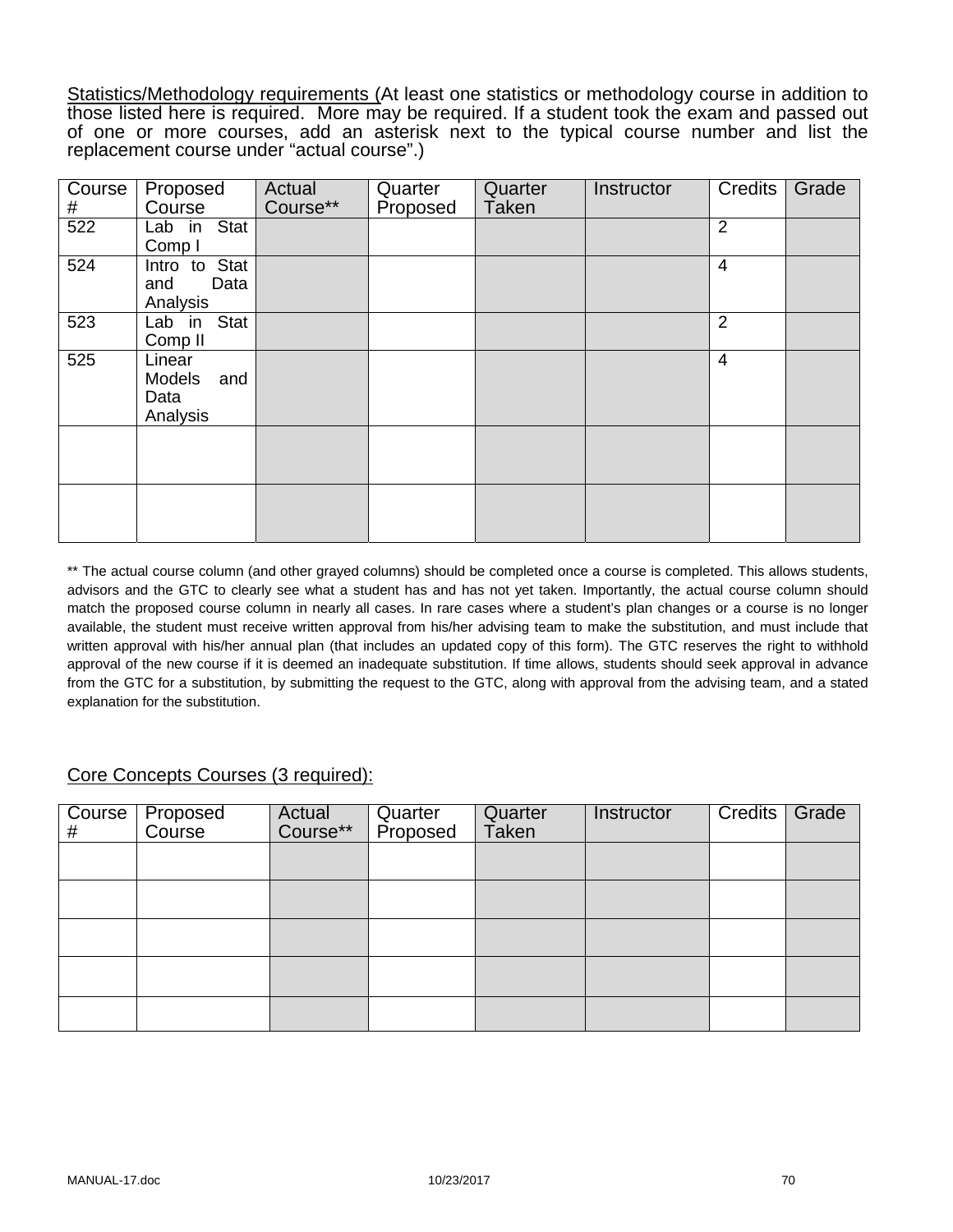# Advances or Focused Training Courses (minimum 3 required)

| # | Course Proposed<br>Course | Actual<br>Course** | Quarter<br>Proposed | Quarter<br>Taken | Instructor | Credits | Grade |
|---|---------------------------|--------------------|---------------------|------------------|------------|---------|-------|
|   |                           |                    |                     |                  |            |         |       |
|   |                           |                    |                     |                  |            |         |       |
|   |                           |                    |                     |                  |            |         |       |
|   |                           |                    |                     |                  |            |         |       |
|   |                           |                    |                     |                  |            |         |       |

# Seminars/Brown bags/Journal Clubs (3 required, though regular attendance throughout graduate training is highly recommended):

| $\overline{C}$ ourse<br># | Proposed<br>Course | Actual<br>Course** | Quarter<br>Proposed | Quarter<br>Taken | Instructor | Credits | Grade |
|---------------------------|--------------------|--------------------|---------------------|------------------|------------|---------|-------|
|                           |                    |                    |                     |                  |            |         |       |
|                           |                    |                    |                     |                  |            |         |       |
|                           |                    |                    |                     |                  |            |         |       |
|                           |                    |                    |                     |                  |            |         |       |
|                           |                    |                    |                     |                  |            |         |       |

Other courses (as deemed necessary by advising team):

| <b>Course</b><br># | Proposed<br>Course | Actual<br>Course** | Quarter<br>Proposed | Quarter<br>Taken | Instructor | Credits | Grade |
|--------------------|--------------------|--------------------|---------------------|------------------|------------|---------|-------|
|                    |                    |                    |                     |                  |            |         |       |
|                    |                    |                    |                     |                  |            |         |       |
|                    |                    |                    |                     |                  |            |         |       |
|                    |                    |                    |                     |                  |            |         |       |
|                    |                    |                    |                     |                  |            |         |       |

Approval (Sign and Date)

 $\overline{\phantom{a}}$  , and the contribution of the contribution of the contribution of the contribution of the contribution of the contribution of the contribution of the contribution of the contribution of the contribution of the Student **Primary Advisor** 

\_\_\_\_\_\_\_\_\_\_\_\_\_\_\_\_\_\_\_\_\_\_\_\_\_\_\_\_\_\_\_\_\_\_\_ \_\_\_\_\_\_\_\_\_\_\_\_\_\_\_\_\_\_\_\_\_\_\_\_\_\_\_\_\_\_\_\_

Secondary Advisor **GTC** Representative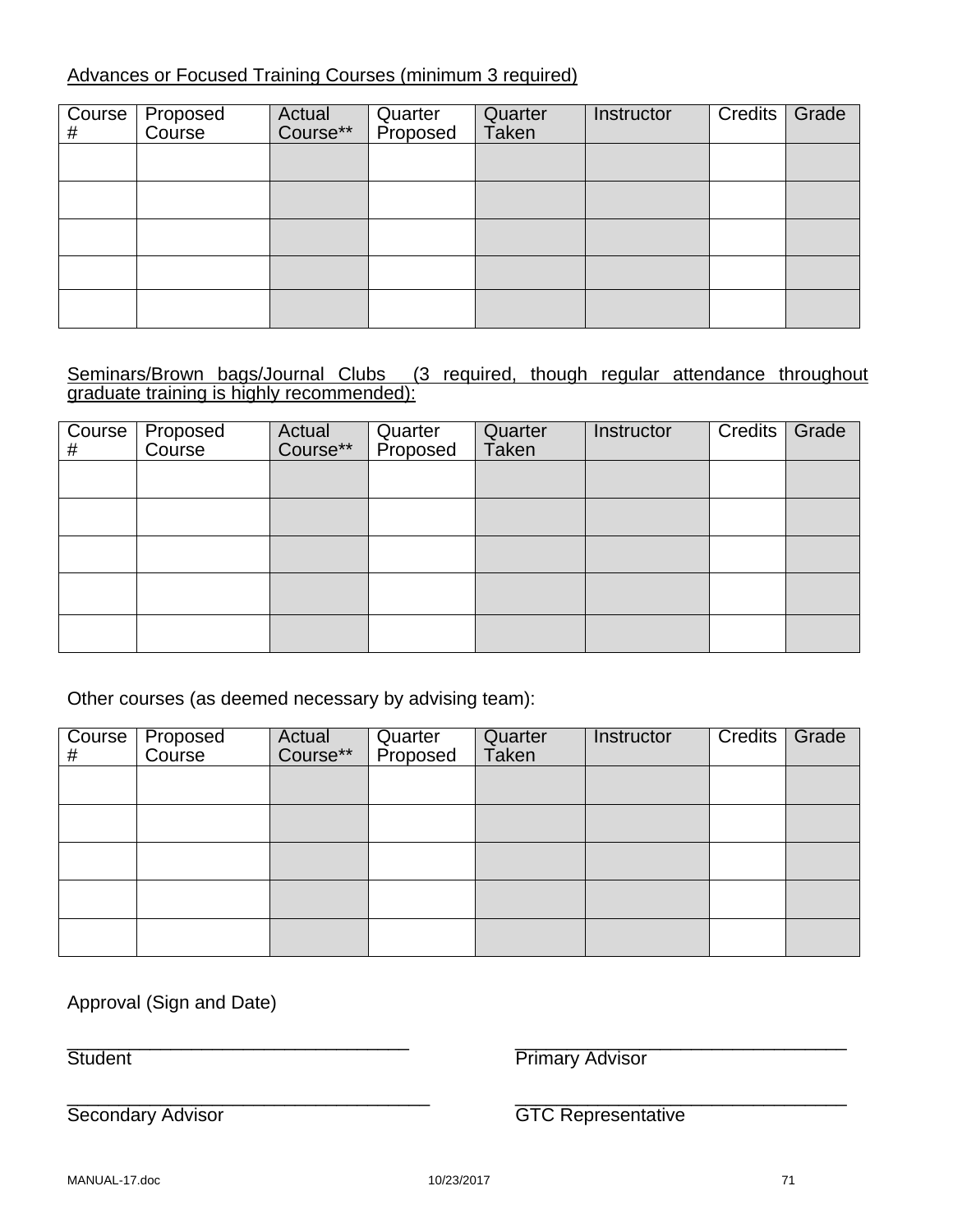# Template for annual planning/evaluation meeting

The purpose of this template is to help graduate students and advisors prepare for their annual planning/evaluation meeting. We suggest that the student use this template to jot down notes before the meeting. Not all parts of the template will be relevant for all students -- just use the parts that are relevant for you.

### **1. Template for signatures**

| Annual Plan                 |                  | Deadline: May 29 to Advisor |
|-----------------------------|------------------|-----------------------------|
| Student Name typed here:    | (signature here) | Date:                       |
| Advisor Name typed here:    | (signature here) | Date:                       |
| Co-Advisor Name typed here: | (signature here) | Date:                       |

### **2. Long-term goals**

- A. Describe your goals for the coming 5-10 year period (e.g., Do you want to teach? What range of courses? Do research in academia? In another setting? A postdoc? On what topics? Work in industry? Other? Want to keep a range of options open?)
- B. What new skills/accomplishments/knowledge are most needed to take you toward your goals (e.g., writing, speaking, critiquing the literature)? What will you be doing to improve these skills?
- C. Prepare an updated CV (curriculum vitae). Include courses taken, courses TA'd or taught, service, awards, publications, etc. Advanced students might also develop a statement of research and teaching interests.

#### **3. Accomplishments during the past year - (***Comparison to last year's Plan can be very instructive!***)**

#### A. Research

 Conferences attended Research projects planned/underway/completed Writing underway/completed/submitted/accepted for publication Applications for funding prepared and/or submitted Research presentations (e.g., Research Festival; journal clubs; colloquia; national meetings)

- B. Coursework Required courses taken Other courses/seminars taken
- C. Development of teaching skills Courses TA'd Courses taught Other teaching practice (e.g. journal club presentations, guest lectures, etc.)
- D. Development of writing skills

 What writing resources have you used? (e.g. writing clubs, Psychology Librarian, faculty writing office hours, etc.)

- E. Development of clinical skills (clinical students only) Clinical practicum training
- F. Milestones met 1st or 2nd year project completed Dissertation proposal accepted? Required coursework completed Dissertation completed? General exam scheduled/taken **Communists** Other?

Committee formed Quant minor or Diversity Science specialization?

- G. Departmental, University, Community, or National service
- H. Awards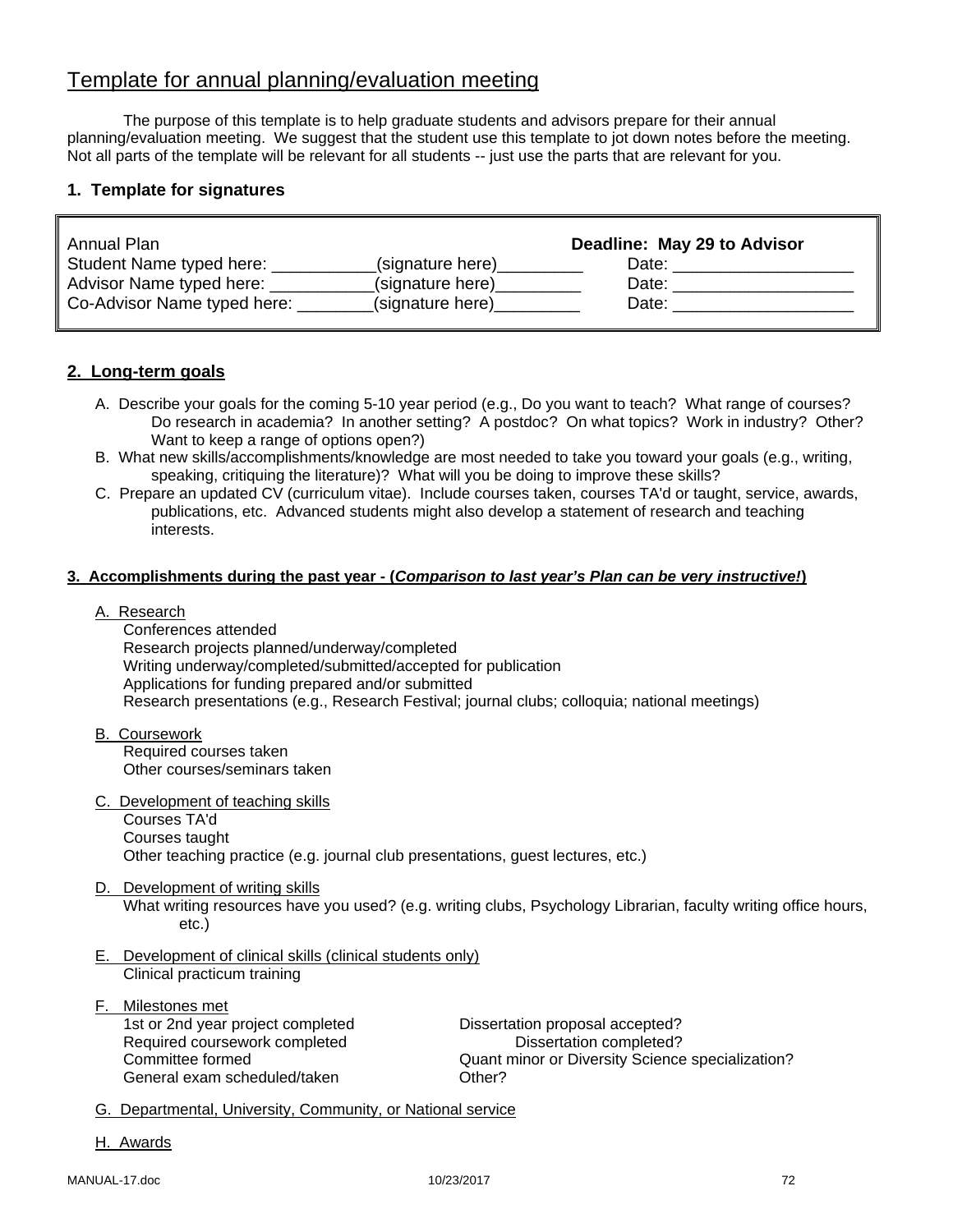#### **4. Plans for the coming year**

- A. Research Research projects to be initiated/completed Writing to be initiated/completed Research presentations planned (e.g., colloquia; invited presentations; talks at meetings)
- B. Coursework

 Required courses to be taken Other courses/seminars to be taken How will these courses help you achieve your long-term goals?

- C. Development of teaching skills Courses you hope to TA Courses you hope to teach Other teaching practice (e.g. journal club presentations, guest lectures, etc.)
- D. Development of writing skills What writing resources do you plan to use? (e.g. writing clubs, Psychology Librarian, faculty writing office hours, etc.)
- E. Development of clinical skills (clinical students only) Clinical practicum training
- F. Milestones to be met Complete required coursework Schedule/take Generals Form committee **Develop dissertation proposal** Begin reading for Generals **Complete** dissertation

- G. Application(s) for outside funding?
- H. Planning for life after Ph.D

 Are you looking for a post doc? Employment in academic setting? Employment outside of the academy? What steps will you take toward finding the right position for you?

I. Departmental, University or National service (optional, but start thinking about this)

#### **5. Advisor/co-advisor/committee**

Given your goals, are you in the right research group with the right advisor?

If you need to change, how and when could it be done gracefully?

Given your advancing knowledge and skills, are you ready to move up to higher level responsibilities (e.g., more involvement in planning research projects; high-level data management and interpretation; writing)?

(Before you have a Committee) What about your co-advisor? Any change needed?

Plan to have your committee formed by the end of your second year in the program, or shortly thereafter.

(When you have a Committee): Is your Committee still functional given your goals? Any changes needed?

Will any faculty sabbaticals/leaves interfere with your time plan?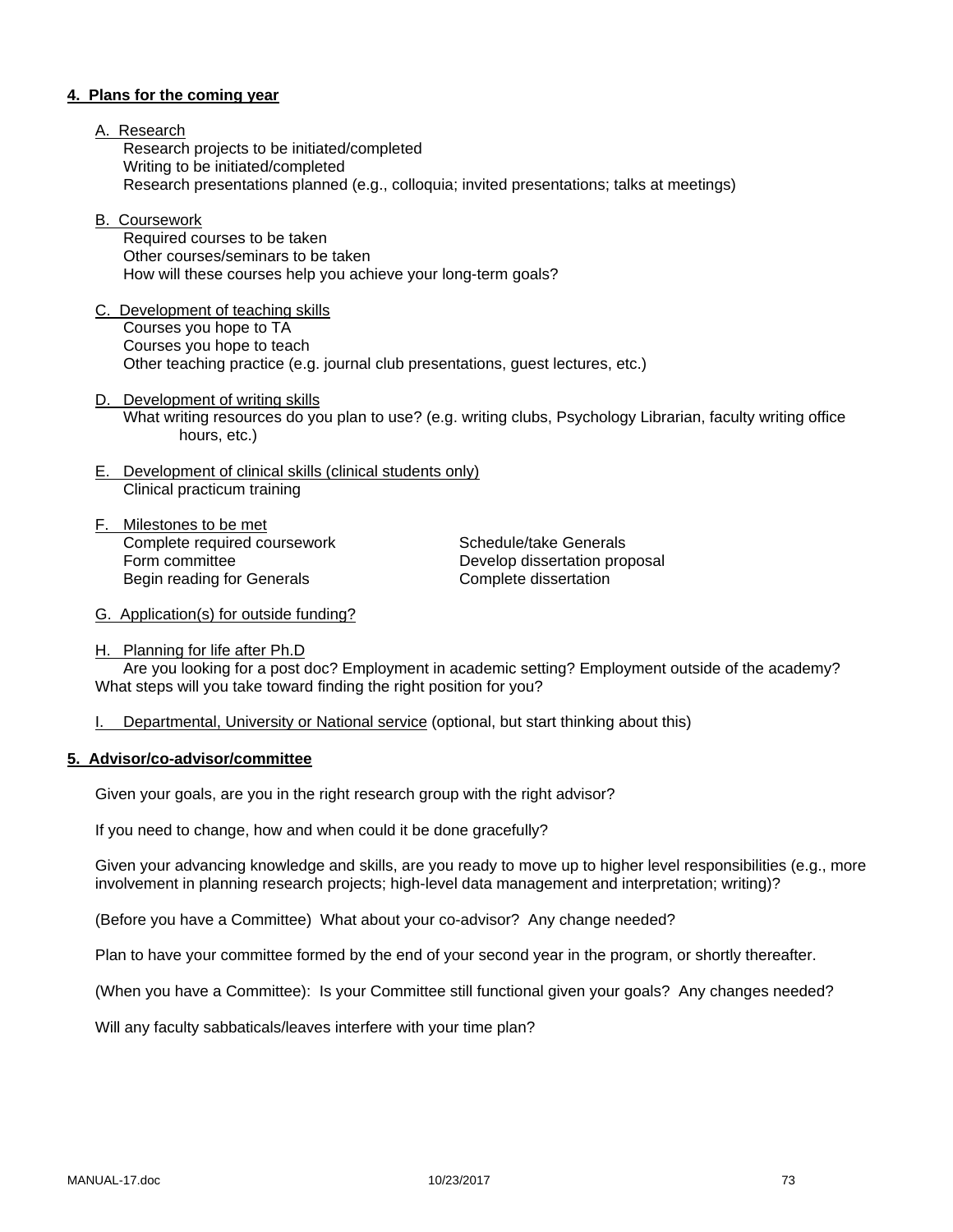### **6. Mentoring**

Mentoring is a critical part of a successful graduate career. This list is meant to be a starting point for a discussion with your mentor.

"Mentors are advisers, people with career experience willing to share their knowledge; supporters, people who give emotional and moral encouragement; tutors, people who give specific feedback on one's performance; masters, in the sense of employers to whom one is apprenticed; sponsors, sources of information about and aid in obtaining opportunities; models, of identity, of the kind of person one should be to be an academic." --Morris **Zelditch** 

Over the next quarter I feel the things that would most help me make good progress are ranked in order of importance, where 1 is most important, 10 least (you also can put N/A or list specifics after each item) Please use each number once:

| Career guidance (e.g. networking) example and the contract of the contract of the contract of the contract of the contract of the contract of the contract of the contract of the contract of the contract of the contract of |
|-------------------------------------------------------------------------------------------------------------------------------------------------------------------------------------------------------------------------------|
| ____ Application help (e.g. ref letters, comments on applications) _________________________________                                                                                                                          |
|                                                                                                                                                                                                                               |
|                                                                                                                                                                                                                               |
|                                                                                                                                                                                                                               |
|                                                                                                                                                                                                                               |
|                                                                                                                                                                                                                               |

#### **7. Stats for Department Fact Sheet (new for 2013)**

The fact sheet has information on our department and is available on our website/handed out at department events. Each year we update the graduate student honors section. It would be really helpful to provide the following information:

For the past year May 201X-April 201X, I have (please list accomplishments):

 \_\_\_ Professional honors or awards received (example: Conference recognition, one-time monetary award (dissertation or research), national or campus award).

\_\_\_ Book chapters or journal articles published

\_\_\_ Presentations at national meeting

Fellowships received (example: NSF, NRSA, GOMAP)

\_\_\_ Research grants or other funding (e.g., ADAI, RRF, foundation award, training grant)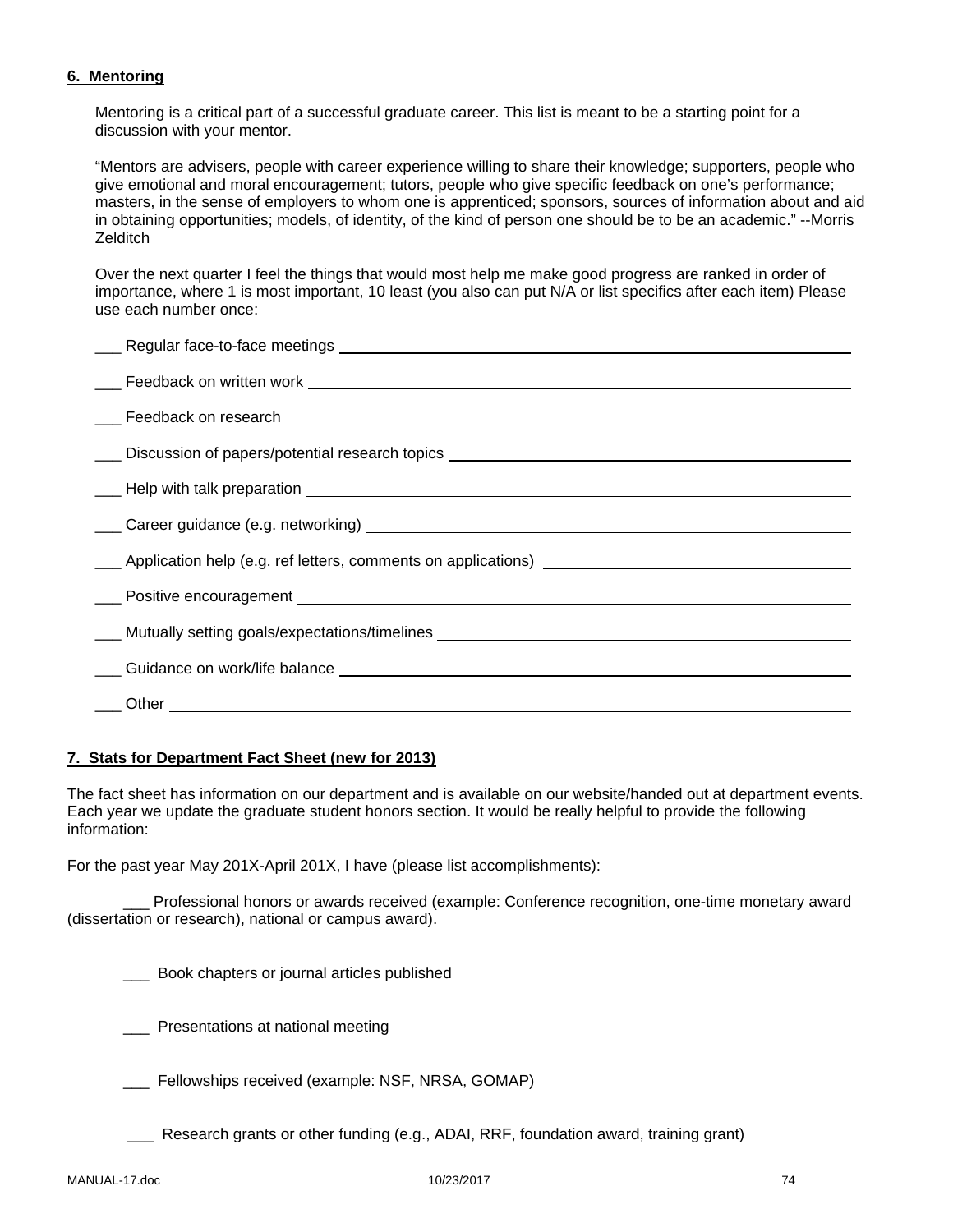### **8. Writing up the annual plan**

*After consultation with your advisor and co-advisor, you should write up your annual plan. You should review it*  with your advisor and co-advisor, and come to agreement on a final draft. The final draft should be signed by all *three of you. It needs to go forward with your advisor's draft of your feedback/evaluation letter, in time to be reviewed by the Area in early June. So please get it to your Advisor by approximately May 27th* 

Summary:

Deadline – May 27, 20xx – Annual Plan to Advisor Signatures required on Annual Plan – THREE – (Student, Advisor, Co-Advisor)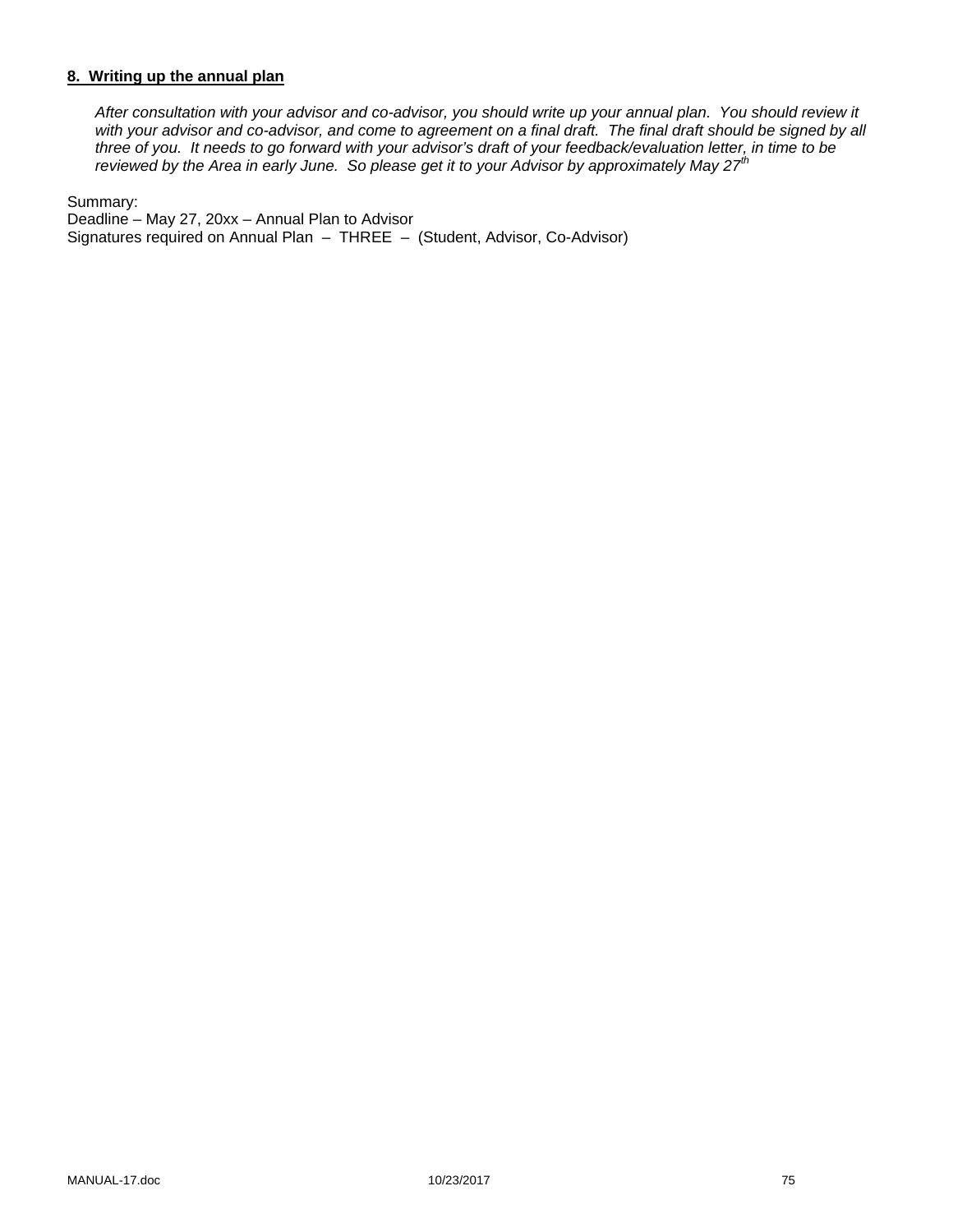## **Simplified template for faculty feedback/evaluation letter**

The old template for annual evaluation letters was too long and confusing. What follows is a much simpler template. Letters should include about 3‐5 paragraphs depending on the student.

**Paragraph 1:** This is where you tell them that this is their annual evaluation letter. You can note whose opinion(s) the letter reflects. Typically areas meet to discuss all students so letters will reflect the opinions of the faculty in the area rather than that of an individual faculty member even though most of the letter content will be from you as the primary advisor. This paragraph should make it clear that you know what year the student is in and their overall status in the program (making excellent progress, making adequate progress, making slow or inadequate progress).

**Paragraph 2:** This should address things the student did well over the past year---in the classroom, in the lab, in teaching, or in service. It is a sad state if the student did nothing good for a whole year and it is important to acknowledge their good work. (For a student who is about to or has defended or has been on internship, this may be the whole letter: "Good job. Good luck!")

**Paragraph 3:** Concerns over things that did not go as well as expected last year and the steps needed to correct or overcome. (This may not be relevant to some students.)

**Paragraph 4:** Goals for next year – finish certain courses, complete a specific research project, meet the next program milestone. These can be very typical expectations, encouragement to just keep going as they have been, or serious nudges with serious concerns (e.g., consider if this is the right lab for you/the right career for you or become more active in the lab).

**Paragraph 5:** Close – summary of successes and concerns. "We look forward to your meeting our expectations next year/keep up the good work."

Letters should be signed by Primary Advisor/Committee Chair and Area's GTC Rep. It's really nice if the Secondary Advisor signs if the student is pre‐committee. **Letters should be provided as hard‐copy with original, ink** signatures unless a signer is not in residence. Letters mark the end of the year; not the start of the next. So plan **to have your letters completed and submitted before you begin your summer activities.**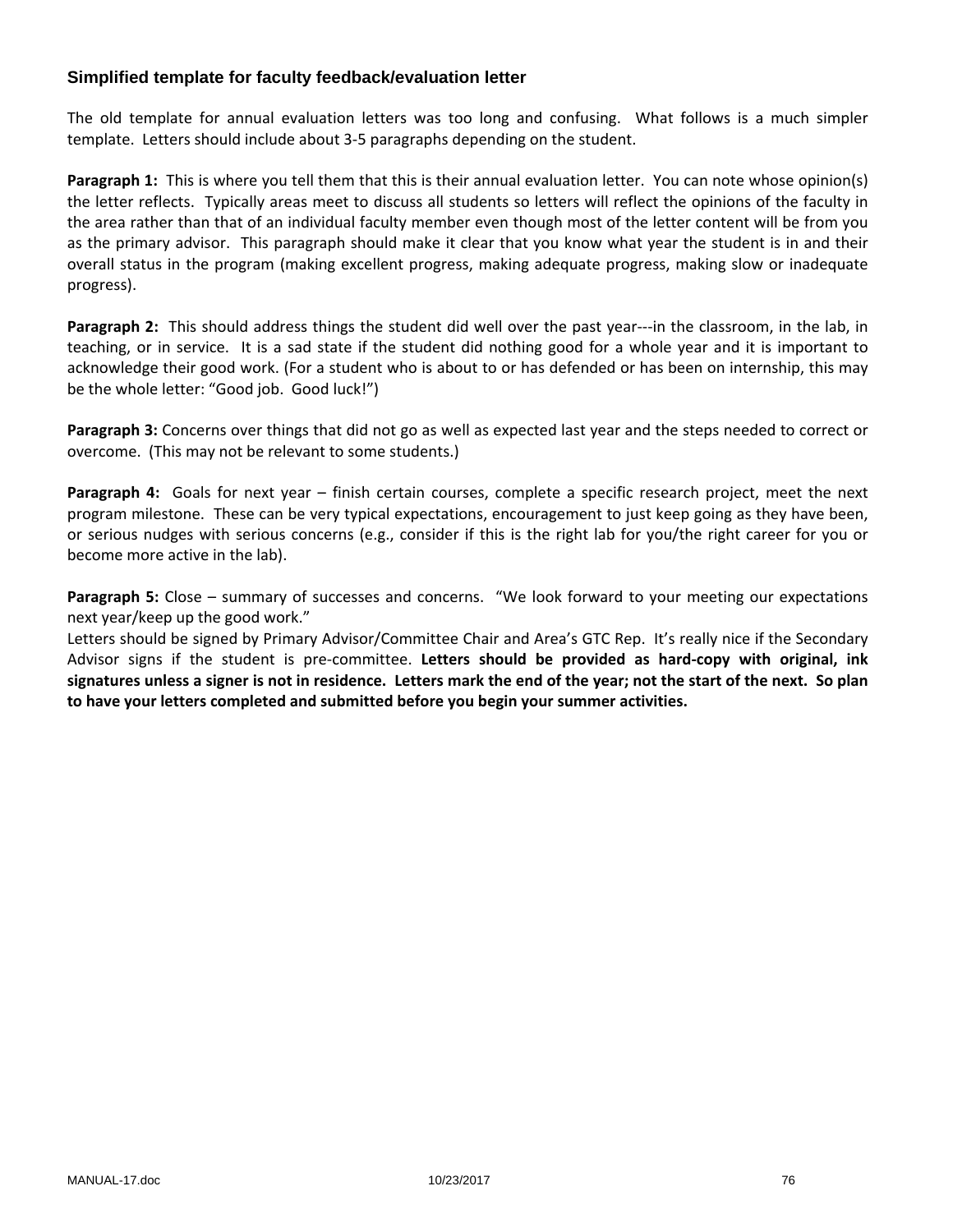

Date

Dear "Student":

The faculty in "our" area met recently to review the progress of all graduate students. We are pleased/most pleased/concerned/unhappy with your performance as a nth year graduate student in our program.

We were (very) pleased that – (possible things – you did well in courses/you were really active in the lab/you started/completed a research project/you submitted a grant/you did a great job TAing XXX – whatever said student did well). (If the student is finishing up in Spring or Summer, you can just say: We are pleased that you have completed your dissertation and are scheduled to defend in XXX. We wish you all the best as you start your internship/move on to a post doc/move into your position at XXX.)

We were concerned that (possible things – your research progress was very slow/you have incompletes in some courses/you still haven't completed the paper on your first year project). (A student may not have anything to mention here so you can skip this.)

Over the next academic year, we expect you to (complete a project/take an additional course/submit a grant/finish a manuscript/write your thesis or dissertation/apply for internship/)…..

Again, congratulations on your accomplishments during the 20XX‐20XX academic year. We look forward to your continued/improved performance over the next year.

<u> 1989 - Johann Stein, fransk politiker (d. 1989)</u>

<u> 1989 - John Stein, Amerikaansk politiker († 1989)</u>

Sincerely,

Your Primary Advisor or Committee Chair

GTC Rep from our area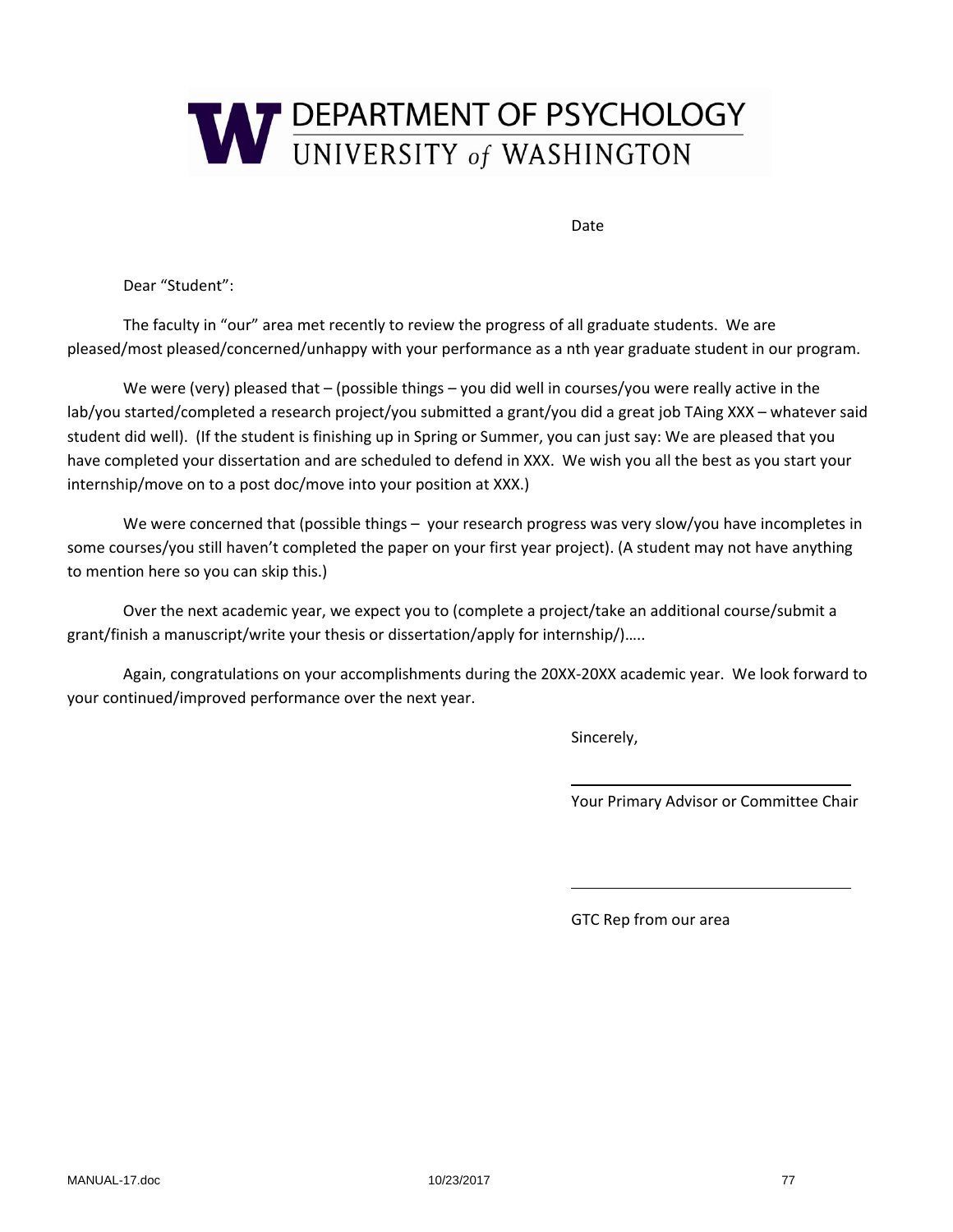# **Staff Support Services by Function**

| <b>AAALAC</b> rules/regulations              | Michele Jacobs                          |
|----------------------------------------------|-----------------------------------------|
| Academic policies-Graduate                   | Jeanny Mai                              |
| Academic policies-Undergraduate              | <b>Carrie Perrin</b>                    |
| <b>Admissions-Graduate</b>                   | Jeanny Mai                              |
| Admissions-Undergraduate                     | <b>Vicky Hansen</b>                     |
| Advancement                                  | Jenny Whelan                            |
| Advising-Graduate                            | Jeanny Mai                              |
| Advising-Undergraduate                       | Carrie Perrin, Cy Delgado, Vicky Hansen |
| Animal care issues                           | Michele Jacobs                          |
| Autoclave maintenance                        | Michele Jacobs                          |
| <b>Budget report distribution</b>            | Jeneil Lagasse                          |
| <b>Budgets-grant proposals</b>               | Yuri Clancy/Vicki Paulus                |
| <b>Budgets-Sponsored research accounting</b> | Yuri Clancy/Vicki Paulus                |
| Budgets-UW internal accounting<br>(RRF/ADAI) | Yuri Clancy/Vicki Paulus                |
| Building coordinator-All Psych (not          | Michele Jacobs                          |
| GA1, GA2, CHL)                               |                                         |
| <b>Building coordinator-Chem Library</b>     | Michele Jacobs                          |
| <b>Building coordinator-GA1</b>              | <b>Amanda Patrick</b>                   |
| <b>Building coordinator-GA2</b>              | Kim Lee (kctlee@uw.edu)                 |
| <b>Building Use Permits</b>                  | William Kaplan                          |
| <b>Bulletin board posting</b>                | William Kaplan                          |
| Cagewasher maintenance                       | Michele Jacobs                          |
| Chair's calendar/appointments                | Joanne Edwards                          |
| Classroom computer maintenance               | Doug Kalk                               |
| <b>Classroom reservations</b>                | <b>Kim Arbios</b>                       |
| Clinic conference room reservation           | Sean Hudspeth                           |
| Clinic financial reports                     | <b>Amanda Patrick</b>                   |
| Clinic insurance billing                     | <b>Amanda Patrick</b>                   |
| <b>Clinic operations</b>                     | <b>Amanda Patrick</b>                   |
| Clinic server maintenance                    | <b>Shawn Heide</b>                      |
| <b>Clinical internships</b>                  | Sean Hudspeth                           |
| Colloquia coordination                       | Dana Arnim                              |
| <b>Combined Fund drive</b>                   | Jenny Whelan                            |
| Computer networking                          | Doug Kalk, Rich Ball                    |
| Computer/printer purchasing                  | Doug Kalk                               |
| Computer/printer repair                      | Doug Kalk, Rich Ball                    |
| Computer/printer set up                      | Doug Kalk, Rich Ball                    |
| Computer/printer specifications              | Doug Kalk                               |
| Computer/printer troubleshooting             | Doug Kalk, Rich Ball                    |
| Copier troubleshooting                       | William Kaplan                          |
| Copy codes                                   | William Kaplan                          |
| Copying exams/syllabi                        | William Kaplan                          |
| Cost share coordinator (grants)              | Michele Jacobs                          |
| Course descriptions                          | <b>Kim Arbios</b>                       |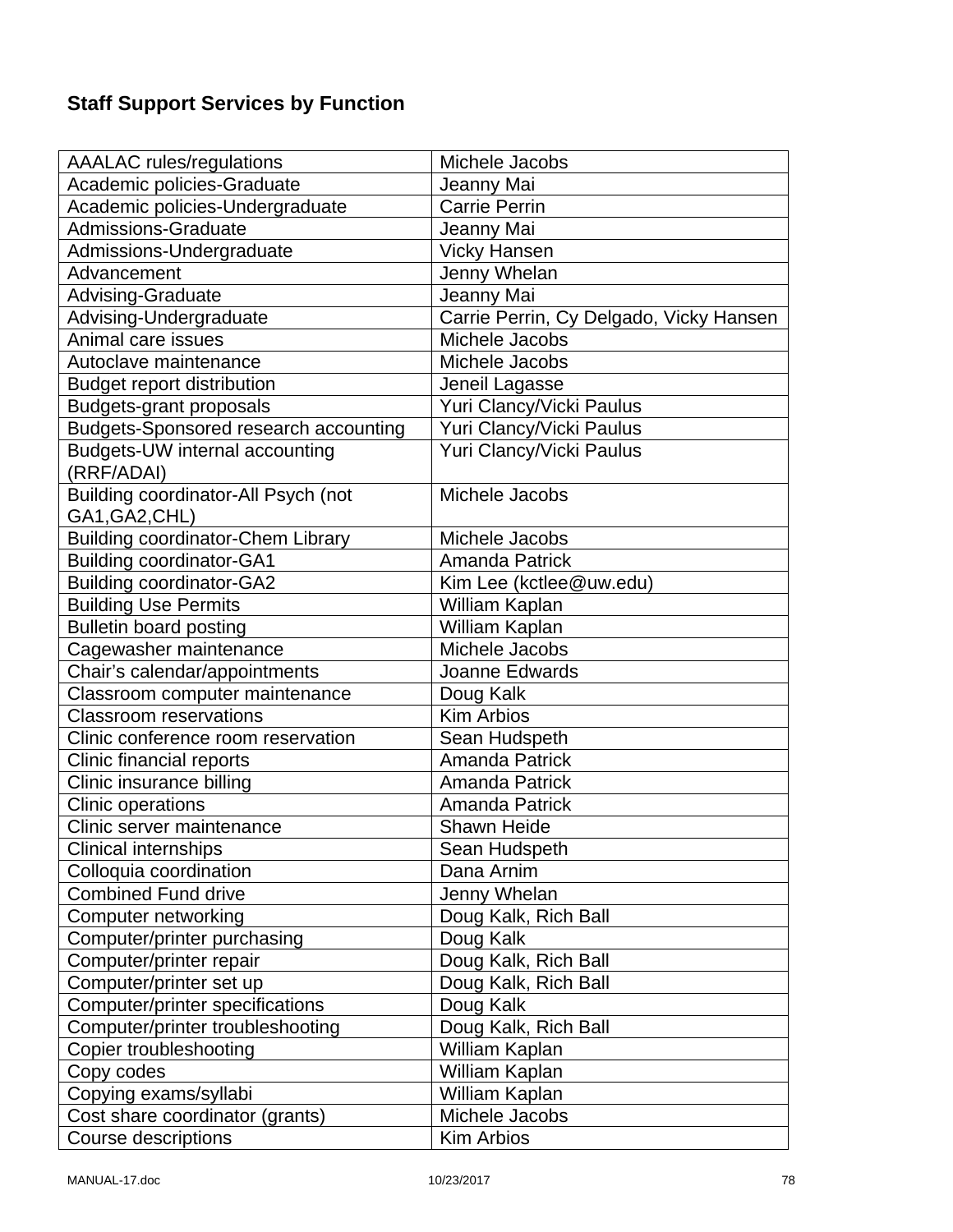| Course entry codes (100-500 level)                | <b>Kim Arbios</b>                    |
|---------------------------------------------------|--------------------------------------|
| Course entry codes (600, 700, 800)                | William Kaplan                       |
| Department and lab servers                        | Doug Kalk                            |
| Department Honors program                         | Carrie Perrin, Vicky Hansen          |
| Department website                                | <b>Shawn Heide</b>                   |
| Desk copies                                       | <b>Kim Arbios</b>                    |
| Donation processing                               | Jenny Whelan                         |
| Donor relations                                   | <b>Jenny Whelan</b>                  |
| <b>Edwards Lecture coordinator</b>                | Dana Arnim                           |
| E-newsletter-weekly                               | <b>Kim Arbios</b>                    |
| <b>Equipment inventory</b>                        | <b>Rich Ball</b>                     |
| eRA Commons access                                | Jeneil Lagasse/Yuri Clancy           |
| Express mail receiving                            | William Kaplan                       |
| Express mail shipping                             | William Kaplan                       |
| Faculty appointments                              | Joanne Edwards                       |
| Faculty effort reporting                          | Michele Jacobs                       |
| <b>Faculty leave</b>                              | Joanne Edwards                       |
| Faculty merit review                              | Joanne Edwards                       |
| <b>Faculty policies</b>                           | Joanne Edwards                       |
| Faculty promotion/tenure                          | Joanne Edwards                       |
| <b>Faculty searches</b>                           | Joanne Edwards                       |
| Fax machine                                       | William Kaplan                       |
| <b>Fiscal policies</b>                            | Jeneil Lagasse                       |
| General/Final Exams-graduate                      | Jeanny Mai                           |
| <b>Gift Processing</b>                            | Jenny Whelan                         |
| Grade submission/changes                          | <b>Kim Arbios</b>                    |
| Graduate Program                                  | Jeanny Mai                           |
| Graduate student academic records                 | Jeanny Mai                           |
| <b>Grant &amp; Contract Certification Reports</b> | <b>Melissa Harrell</b>               |
| Grant proposal preparation-all sponsors           | Yuri Clancy/Vicki Paulus             |
| Grants-advance budget requests                    | Yuri Clancy/Vicki Paulus             |
| Grants-allowability of costs                      | Yuri Clancy/Vicki Paulus             |
| Grants-closeouts                                  | Yuri Clancy/Vicki Paulus             |
| Grants-create sub budget                          | Yuri Clancy/Vicki Paulus             |
| Grants-establishing                               | Yuri Clancy/Vicki Paulus             |
| Grants-no-cost extensions                         | Yuri Clancy/Vicki Paulus             |
| Grants-outgoing subcontracts                      | Yuri Clancy/Vicki Paulus             |
| Grants-pre & post award issues                    | Yuri Clancy/Vicki Paulus             |
| Grants-progress reports                           | Yuri Clancy/Vicki Paulus             |
| HIPAA compliance-clinic                           | <b>Amanda Patrick</b>                |
| Human subject application processing              | Joanne Edwards                       |
| <b>IACUC</b> rules/regulations                    | Michele Jacobs                       |
| International UWATS code-admin                    | William Kaplan                       |
| International UWATS code-grants                   | <b>Yuri Clancy</b>                   |
|                                                   |                                      |
| Keys/codes for rooms/buildings                    | William Kaplan<br><b>Shawn Heide</b> |
| Laptops & presentation equip-<br>maintenance      |                                      |
| Laptops & presentation equipment-                 | William Kaplan                       |
| checkout                                          |                                      |
|                                                   |                                      |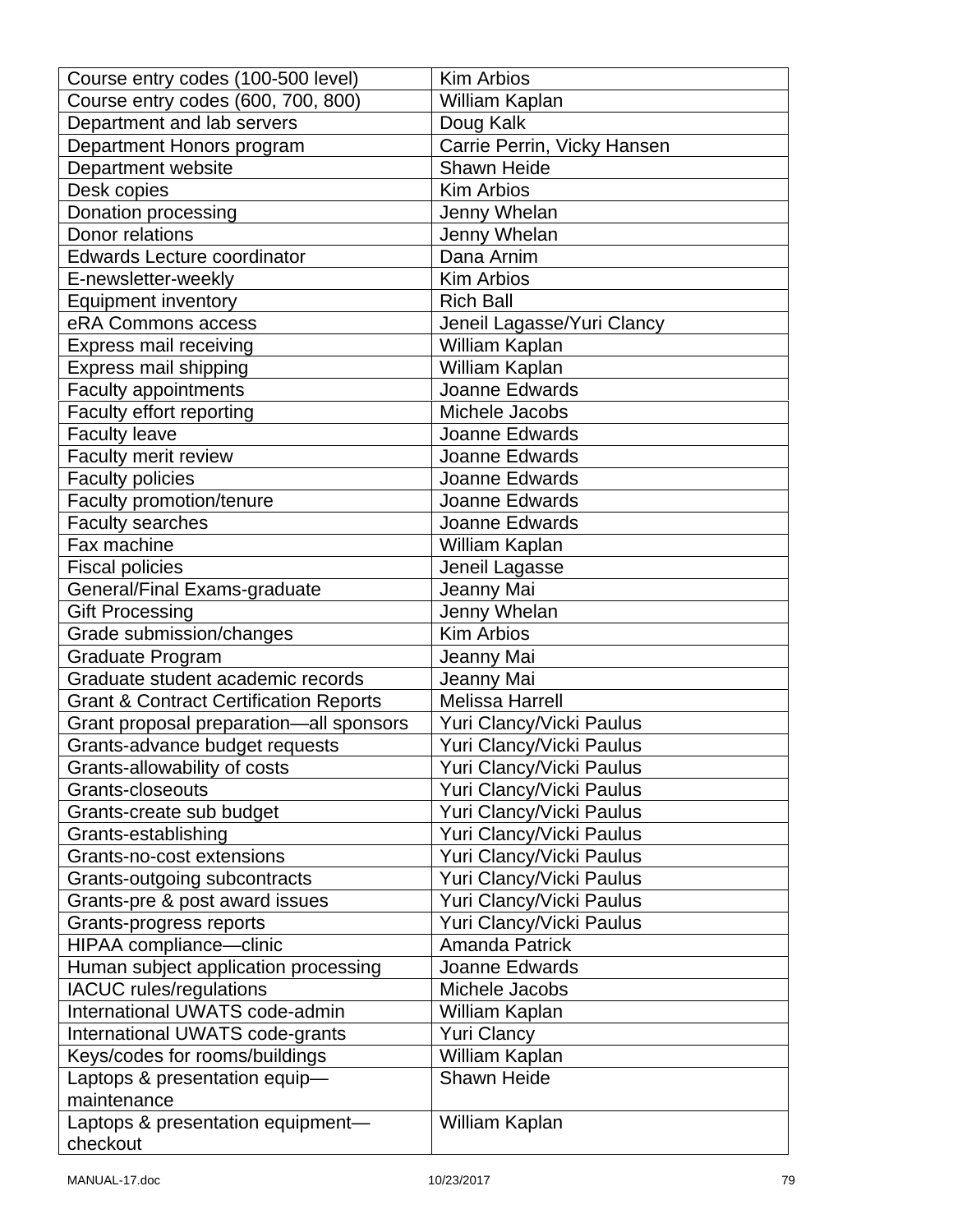| Mailboxes/US mail                           | William Kaplan                 |
|---------------------------------------------|--------------------------------|
| Maintenance/repairs for facilities          | William Kaplan/ Michele Jacobs |
| Multimedia instruction                      | <b>Shawn Heide</b>             |
| Office assignments-temp faculty/visitors    | Michele Jacobs                 |
| Office hours publication                    | <b>Kim Arbios</b>              |
| Parking validation coupons                  | William Kaplan                 |
| Payroll appointment changes/corrections     | <b>Melissa Harrell</b>         |
| Payroll checks/advices                      | <b>Melissa Harrell</b>         |
| Personnel issues/policies                   | Michele Jacobs                 |
| Petty cash reimbursements                   | <b>Margaret Cheng</b>          |
| Petty Cash revolving funds                  | Margaret Cheng                 |
| Procard applications & limit increases      | Jeneil Lagasse                 |
| Procard purchase reconciliation             | <b>Margaret Cheng</b>          |
| Professional staff merit review             | Michele Jacobs                 |
| Psych 497-fieldwork                         | Cy Delgado                     |
| Psych 499-research                          | <b>Carrie Perrin</b>           |
| Records retention                           | <b>Vicki Paulus</b>            |
| Remodeling projects                         | Michele Jacobs                 |
| Research funding requests-grads             | Jeanny Mai                     |
| Safety-building                             | Michele Jacobs/William Kaplan  |
| <b>SAGE access</b>                          | Jeneil Lagasse                 |
| Senior exit survey                          | <b>Carrie Perrin</b>           |
| Shipping/receiving (freight companies)      | <b>Rich Ball</b>               |
| <b>Shredding services</b>                   | William Kaplan                 |
| Software licenses/media                     | Doug Kalk                      |
| Space allocation                            | Michele Jacobs                 |
| Staff hires (permanent)                     | Michele Jacobs                 |
| Staff hires (temporary hourly)              | <b>Melissa Harrell</b>         |
| State budgets                               | Jeneil Lagasse                 |
| Supervisory committee formation             | Jeanny Mai                     |
| Supply orders-departmental                  | <b>Margaret Cheng</b>          |
| Supply orders-grant office supplies         | <b>Margaret Cheng</b>          |
| Surplus equipment/furniture                 | <b>Rich Ball</b>               |
| TA assignments                              | Jeanny Mai                     |
| Telephone lines and equipment               | Michele Jacobs                 |
| Textbook ordering questions                 | <b>Kim Arbios</b>              |
| Time reporting questions                    | <b>Melissa Harrell</b>         |
| Time schedule                               | Kim Arbios                     |
| <b>Travel reimbursements</b>                | <b>Margaret Cheng</b>          |
| Travel requests-faculty                     | Jeneil Lagasse                 |
| Travel requests-graduate students           | Jeanny Mai                     |
| <b>Undergraduate Advising</b>               | <b>Carrie Perrin</b>           |
| <b>Undergraduate Graduation Celebration</b> | <b>Carrie Perrin</b>           |
| Undergraduate student academic records      | <b>Carrie Perrin</b>           |
| Undergraduate workshops-career              | Cy Delgado, Vicky Hansen       |
| Undergraduate workshops-grad school         | Cy Delgado, Vicky Hansen       |
| <b>UWATS</b> codes (international)-admin    | William Kaplan                 |
| UWATS codes (international)-grant           | <b>Yuri Clancy</b>             |
| Visiting faculty appointments               | Joanne Edwards                 |
|                                             |                                |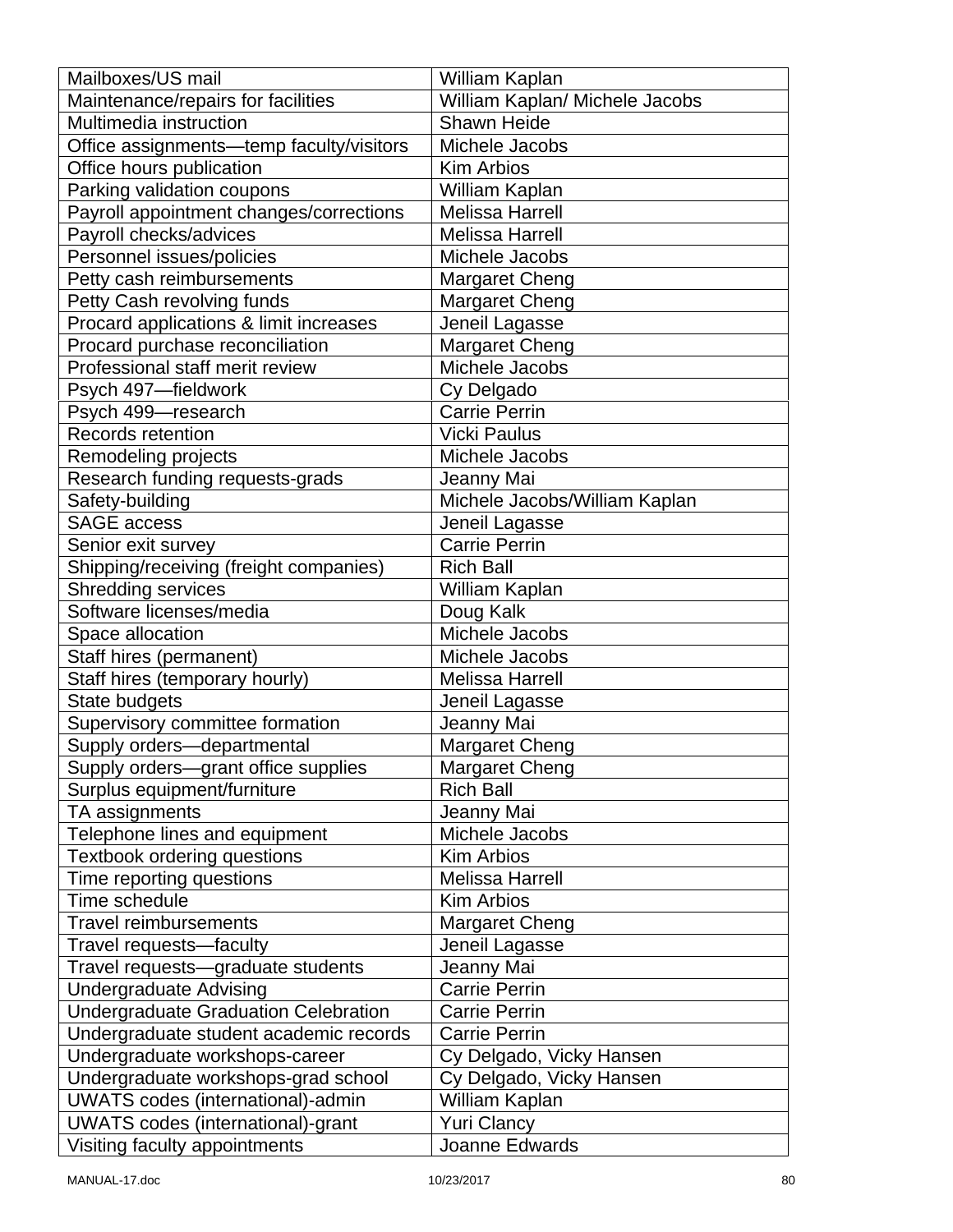| Visiting lecturers offer-Edwards/Loucks | Dana Arnim         |
|-----------------------------------------|--------------------|
| Visiting lecturers travel               | Dana Arnim         |
| Web related issues                      | <b>Shawn Heide</b> |
| Web server maintenance                  | Shawn Heide        |
| Workday questions                       | Melissa Harrell    |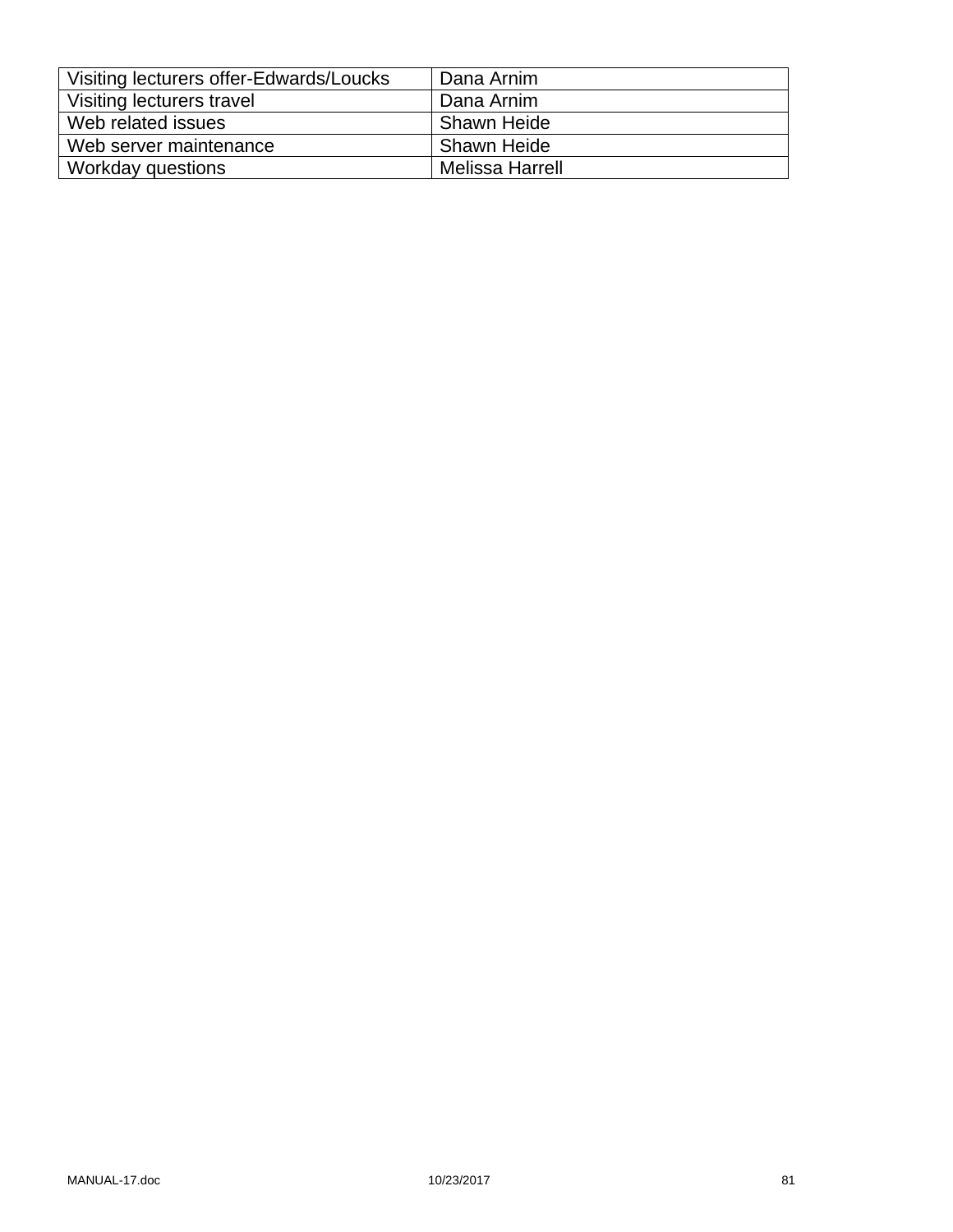# **Template for On-Leave status request letter**

# UNIVERSITY OF WASHINGTON

DEPARTMENT OF PSYCHOLOGY

DATE

Dear INSERT NAME OF GTC REP,

In compliance with the On-Leave Policy for the Psychology Graduate Program, please accept this letter as acknowledgement that I will be going on leave for XXXXXX quarter(s), Autumn 20XX through Summer 20XX, due to REASON.

My primary and secondary advisors have signed below as confirmation that I am in good standing and eligible for on-leave.

The Primary and Secondary advisors of STUDENT NAME approve his/her request for on-leave status:

\_\_\_\_\_\_\_\_\_\_\_\_\_\_\_\_\_\_\_\_\_\_\_\_\_\_\_\_\_\_\_\_ \_\_\_\_\_\_\_\_\_\_\_\_\_\_\_\_\_\_\_\_\_\_\_\_\_\_\_\_\_\_\_\_\_\_\_\_

PRIMARY NAME HERE SECONDARY NAME HERE

Sincerely,

YOUR NAME AREA Graduate Student Psychology EMAIL or PHONE

NAME OF AREA GTC Rep

\_\_\_\_\_\_\_\_\_\_\_\_\_\_\_\_\_\_\_\_\_\_\_\_\_\_\_\_\_\_\_\_\_\_

Area GTC Rep:

Please sign upon receipt and return to Jeanny in the Grad Program Office. Thank you.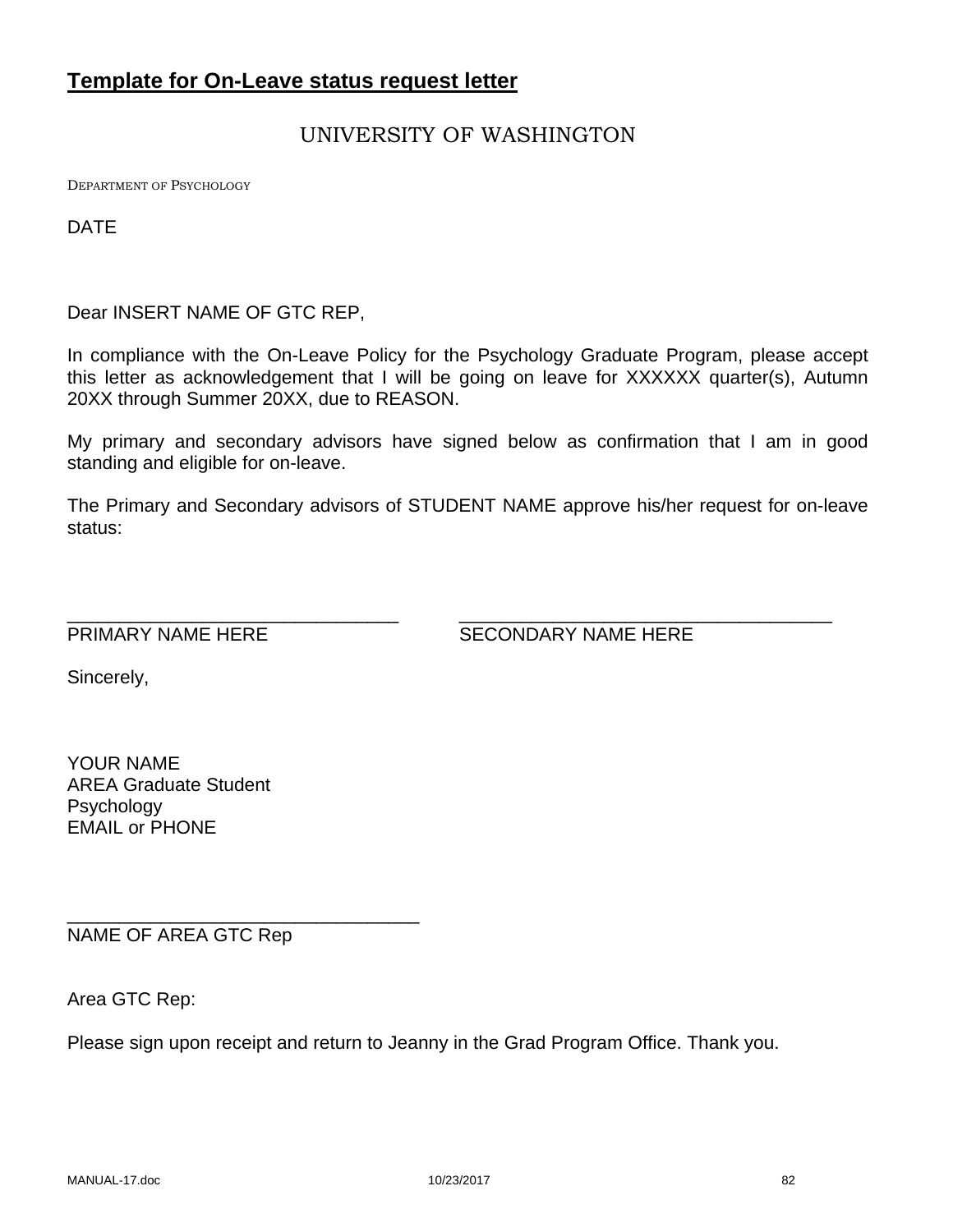# **Clinical Psychology Curriculum Concordance Table**

This table lists the courses and practica in our program's curriculum. Effective Winter 2018 quarter, the prefix for clinical courses will change from PSYCH to PSYCLN.

| <b>Current PSYCH</b> |                                                         | <b>PSYCLN</b> |
|----------------------|---------------------------------------------------------|---------------|
| Number (Fall, 2017)  |                                                         | Number        |
|                      |                                                         |               |
| Other departmental   |                                                         | Winter,       |
| courses remain PSYCH |                                                         | 2018          |
|                      |                                                         | forward       |
| Orientation/Overview |                                                         |               |
|                      |                                                         |               |
| 591                  | Issues in Clinical Psychology                           | 501           |
| 570                  | Child Clinical Psychology (not currently taught)        | 502           |
|                      |                                                         |               |
| Research             |                                                         |               |
|                      |                                                         |               |
| 531                  | Clinical and Community Psychology Research Methods      | 510           |
| 532                  | Single Subject Design and Research                      | 511           |
| 560                  | Research Strategies (multiple lab-seminar sections)     | 513           |
|                      |                                                         |               |
| Assessment           |                                                         |               |
|                      |                                                         |               |
| 577                  | <b>Psychological Assessment</b>                         | 520           |
| 576                  | Assessment of Intelligence (concurrent with PSYCLN 525) | 521           |
| 573                  | Psychological Assessment of Children (with PSYCLN 525)  | 522           |
| 578                  | Approaches to Psychological Assessment                  | 523           |
| 586                  | <b>Clinical Personality Assessment</b>                  | 524           |
| 590                  | Practicum in Psychological Assessment                   | 525           |
|                      |                                                         |               |
| Psychopathology      |                                                         |               |
|                      |                                                         |               |
| 518                  | <b>Behavior Disorders</b>                               | 530           |
| 571                  | Developmental Psychopathology                           | 531           |
| 575                  | <b>Anxiety Disorders</b>                                | 532           |
|                      |                                                         |               |
| Psychotherapy        |                                                         |               |
|                      |                                                         |               |
| 517                  | <b>Systems of Psychotherapy</b>                         | 540           |
| 572                  | Approaches to Child Treatment                           | 541           |
| 519                  | <b>Behavior Change</b>                                  | 542           |
| 544                  | Cognitive Behavioral Therapy for Depression             | 543           |
| 584                  | <b>Behavioral Methods: Clinical Interventions</b>       | 544           |
| 583                  | Dialectical Behavior Therapy                            | 545           |
| 579                  | <b>DBT Skills Group Training</b>                        | 546           |
| 585                  | Methods in Suicide and Crisis Intervention              | 547           |
|                      |                                                         |               |